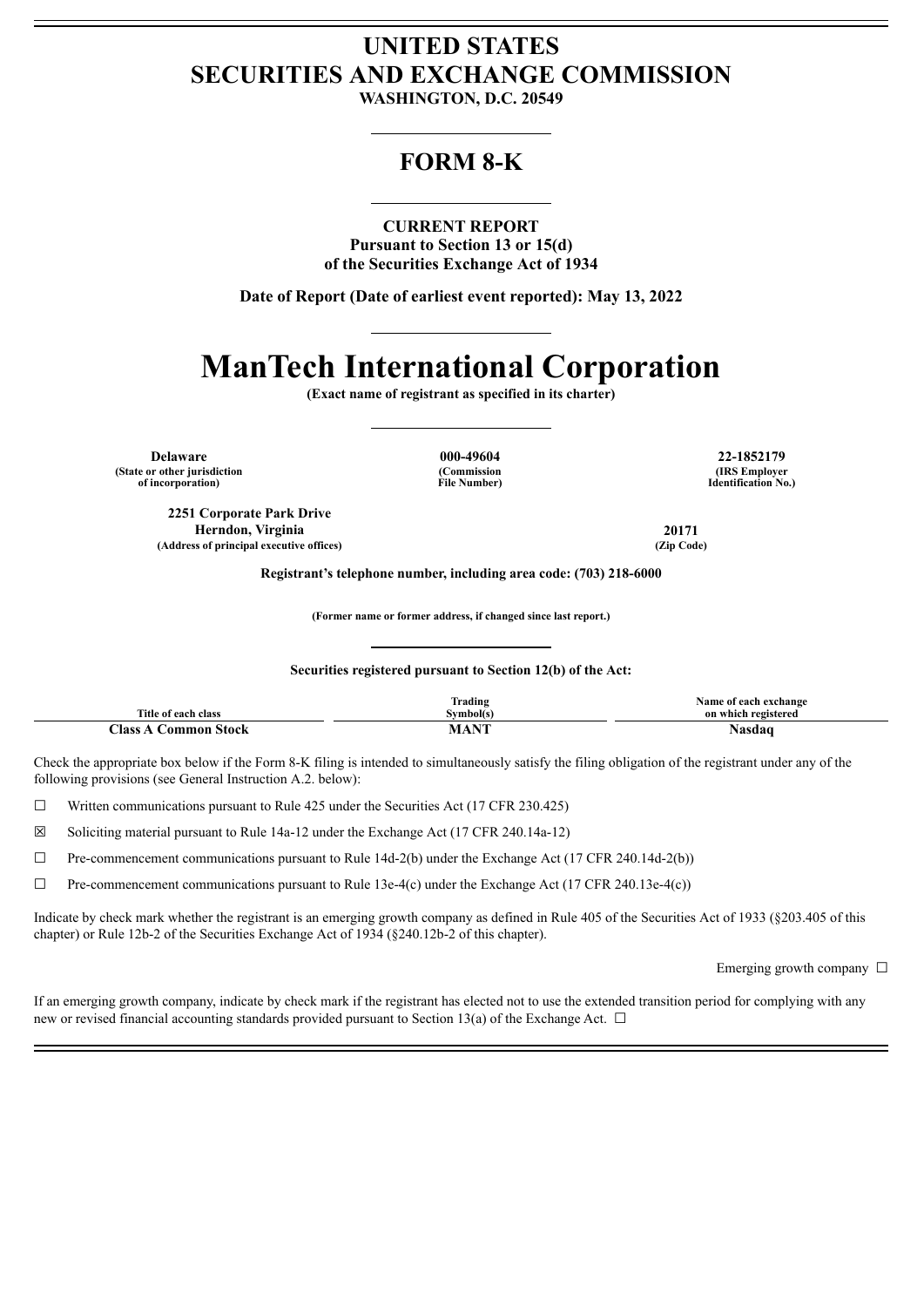## **Item 1.01 Entry into a Material Definitive Agreement.**

## *Merger Agreement*

On May 13, 2022, ManTech International Corporation, a Delaware corporation ("ManTech" or the "Company"), entered into an Agreement and Plan of Merger (the "Merger Agreement") with Moose Bidco, Inc., a Delaware corporation ("Parent"), and Moose Merger Sub, Inc., a Delaware corporation and a direct, wholly owned subsidiary of Parent ("Merger Sub"). Pursuant to the Merger Agreement, and in accordance with the terms and subject to the conditions thereof, Merger Sub will merge with and into the Company (the "Merger"), with the Company surviving the Merger as a wholly owned subsidiary of Parent. As a result of the Merger, the Company will be acquired by Parent, which will be controlled by investment funds managed by The Carlyle Group Inc. in an all-cash transaction valued at approximately \$4.2 billion.

The Company's Board of Directors (the "Company Board") has unanimously determined that the transactions contemplated by the Merger Agreement, including the Merger, are in the best interests of the Company and its stockholders, and approved the Merger Agreement and the transactions contemplated by the Merger Agreement. The Company Board has also unanimously resolved to recommend that the Company's stockholders vote to adopt the Merger Agreement and approve the Merger and other transactions contemplated thereby.

Under the Merger Agreement, in accordance with the terms and subject to the conditions set forth therein, at the effective time of the Merger (the "Effective Time"), each issued and outstanding share of Class A Common Stock, par value \$0.01 per share, of the Company and Class B Common Stock, par value \$0.01 per share, of the Company (collectively, the "Company Common Stock"), then outstanding will be automatically converted into the right to receive \$96.00 in cash, without interest (the "Per Share Merger Consideration"), other than (1) those shares owned by Parent, Merger Sub or the Company (as treasury stock or otherwise) or any of their respective wholly owned subsidiaries (which will be cancelled without any consideration) and (2) any shares as to which appraisal rights have been properly exercised, and not withdrawn, in accordance with the Delaware General Corporation Law.

The Merger Agreement also provides that, at the Effective Time, unless otherwise mutually agreed by Parent and the holder thereof following adoption of the Merger Agreement by the Company's stockholders, (1) each outstanding award of restricted stock or restricted stock units with respect to Company Common Stock that is outstanding immediately prior to the Effective Time (whether or not vested) will, by virtue of the Merger and without any action on the part of the holder thereof, immediately vest in full and be cancelled and converted automatically into the right to receive an amount in cash equal to the product obtained by multiplying the number of shares of Company Common Stock subject to such award as of the Effective Time by the Per Share Merger Consideration and (2) each "in-the-money" option to purchase shares of Company Common Stock that is outstanding and unexercised immediately prior to the Effective Time (whether or not vested or exercisable) will immediately vest in full and be cancelled and converted into the right to receive the excess of the Per Share Merger Consideration over the per share exercise price of such option with respect to each share of Company Common Stock subject to such award immediately prior to the Effective Time.

The obligations of the parties to consummate the Merger are subject to the satisfaction or waiver of customary closing conditions set forth in the Merger Agreement, including, among others, (1) the adoption of the Merger Agreement by the Company's stockholders, (2) the expiration or termination of any waiting period (and any extension thereof) applicable under the Hart-Scott-Rodino Antitrust Improvements Act of 1976, as amended (the "HSR Act"), (3) the absence of any law or order by a governmental authority that has the effect of preventing, making illegal or prohibiting the consummation of the Merger or any other transaction contemplated by the Merger Agreement and (4) the absence of a "Company Material Adverse Effect" (as defined in the Merger Agreement). While the Merger is not conditioned on Parent or any other party obtaining financing, Parent has obtained equity and debt financing commitments pursuant to the Commitment Letters (as defined in the Merger Agreement) from the parties thereto for the purpose of financing the transactions contemplated by the Merger and paying related fees and expenses. The obligations of the financing sources under the Commitment Letters are subject to customary conditions.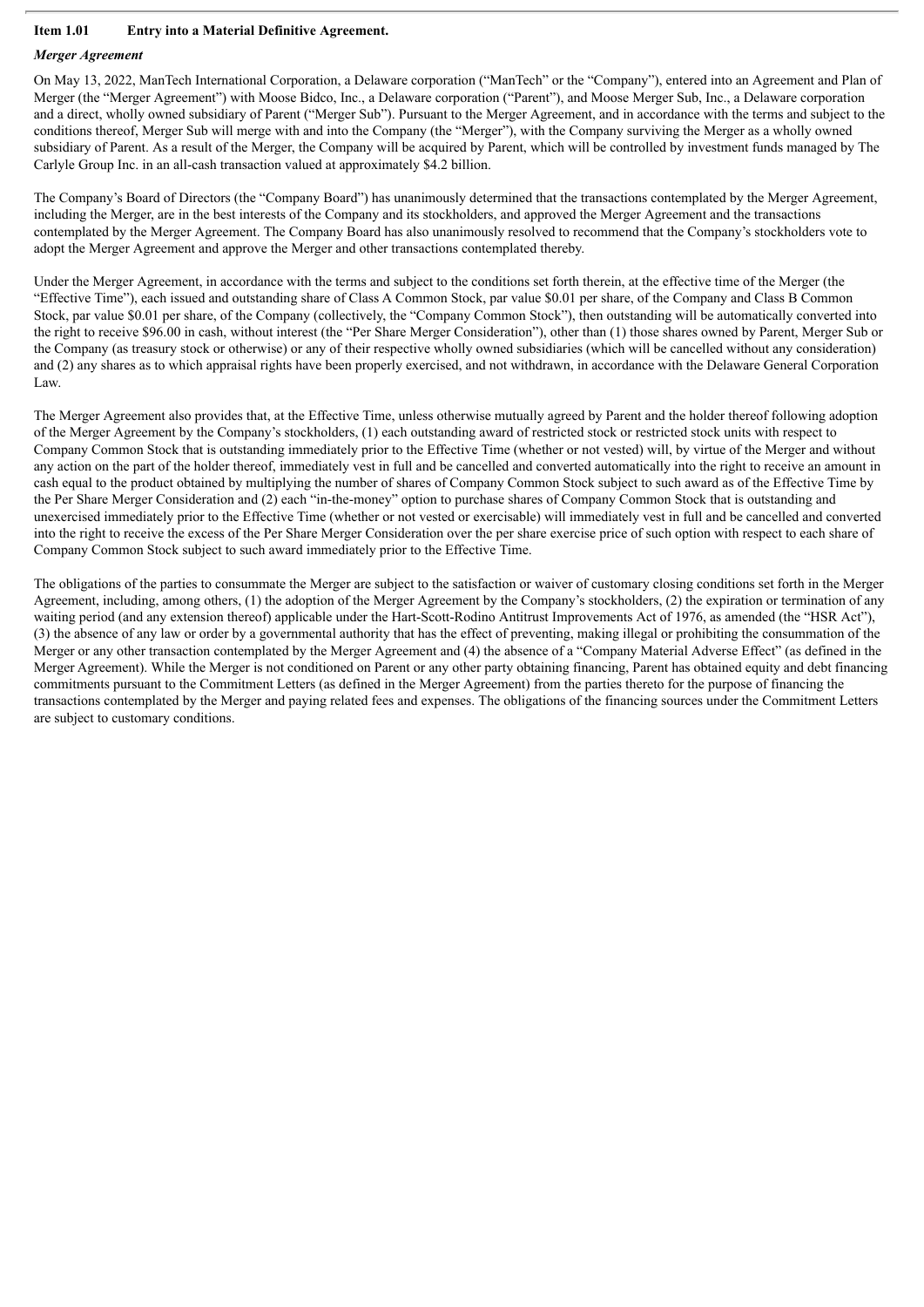The Merger Agreement contains customary representations, warranties and covenants made by each of the Company, Parent and Merger Sub, including, among others, covenants by each party to use its respective reasonable best efforts to effect the Merger, including obtaining required regulatory approvals, and customary covenants by the Company to conduct its business in the ordinary course during the interim period between the execution of the Merger Agreement and the Effective Time. Beginning on the date of the Merger Agreement, the Company is subject to customary non-solicitation restrictions pursuant to which the Company may not, among other things, (1) solicit, initiate, knowingly facilitate or knowingly encourage the submission by any person of an Alternative Acquisition Proposal (as defined in the Merger Agreement) or (2) enter into, engage in or otherwise participate in any discussions or negotiations with, or furnish any material non-public information to, any person in connection with, or related to, any Alternative Acquisition Proposal, in each case, subject to certain customary "fiduciary out" exceptions. In addition, the Company has agreed that, subject to certain customary "fiduciary out" exceptions, the Company Board is required to recommend that the Company stockholders adopt the Merger Agreement and to call a meeting of the Company stockholders to vote on a proposal to adopt the Merger Agreement. The Company has also agreed that it will file with the Securities and Exchange Commission (the "SEC") a proxy statement in preliminary form relating to the adoption of the Merger Agreement by the Company's stockholders as promptly as reasonably practicable after the date of the Merger Agreement, and will convene and hold a special meeting of the Company's stockholders for the purpose of seeking the adoption of the Merger Agreement as promptly as reasonably practicable after the proxy statement in definitive form is ready to be filed, subject to the terms of the Merger Agreement.

Either the Company or Parent may terminate the Merger Agreement prior to the Effective Time in certain circumstances, including, among others, (1) by mutual agreement, (2) if the Merger is not completed by February 13, 2023 (the "Outside Date"), which date may be extended by the Company for an additional three months if the closing conditions related to approval under the HSR Act (including the expiration or termination of any waiting period and the absence of any related applicable law or order preventing, making illegal or prohibiting the Merger) have not been satisfied as of such date, (3) if a governmental authority of competent jurisdiction has issued a final non-appealable order or law permanently preventing, making illegal or prohibiting the Merger (provided such party is not in material breach of any provision of the Merger Agreement that caused such prohibition), (4) the Company's stockholders fail to adopt the Merger Agreement after the final adjournment of the special meeting held for the purpose of such vote, or (5) the other party breaches its representations, warranties or covenants in the Merger Agreement or fails to perform its obligations under the Merger Agreement, which breach or failure would give rise to the failure of the applicable condition to the consummation of the Merger to be satisfied and is not capable of being cured prior to the Outside Date or, if capable of being cured by the Outside Date, is not cured within thirty (30) days after receipt of notice of such breach or failure. In addition, subject to the conditions and applicable termination fees as set forth in the Merger Agreement, prior to the adoption of the Merger Agreement by the Company's stockholders, (a) the Company may terminate the Merger Agreement in order to substantially concurrently enter into a written definitive agreement providing for the consummation of transactions determined by the Company Board to constitute a Superior Acquisition Proposal (as defined in the Merger Agreement), and (b) Parent may terminate the Merger Agreement in the event that the Company Board has effected a Change of Recommendation (as defined in the Merger Agreement).

Upon termination of the Merger Agreement under specified limited circumstances, the Company will be required to pay Parent a termination fee of \$115,876,916.00. Specifically, this termination fee is payable by the Company to Parent in the event that (1) the Company terminates the Merger Agreement in order to substantially concurrently enter into a definitive agreement for an alternative acquisition proposal that the Company Board determines constitutes a Superior Acquisition Proposal or (2) Parent terminates the Merger Agreement because the Company Board has effected a Change of Recommendation. This termination fee will also be payable by the Company to Parent in the event that, generally, (a) an alternative acquisition proposal for 50% or more of the stock or consolidated assets of the Company has been publicly announced or publicly disclosed and not withdrawn, (b) the Merger Agreement is terminated because the Company's stockholders fail to adopt the Merger Agreement or because the Company materially breaches the Merger Agreement, (c) within twelve months of such termination of the Merger Agreement, the Company enters into a definitive agreement providing for an alternative acquisition proposal for 50% or more of the stock or consolidated assets of the Company and such acquisition is subsequently consummated and (d) at the time of such termination, the debt and equity commitment letters have not been terminated or withdrawn and the Company was not entitled to terminate the Merger Agreement for material breach or failure by Parent to consummate the Merger.

Upon termination of the Merger Agreement under other specified limited circumstances, Parent will be required to pay the Company a termination fee of \$239,745,343.00. Specifically, this termination fee is payable by Parent to the Company if the Merger Agreement is terminated because (1) the conditions to Parent's and Merger Sub's obligations to consummate the Merger are satisfied and Parent fails to consummate the Merger as required pursuant to the terms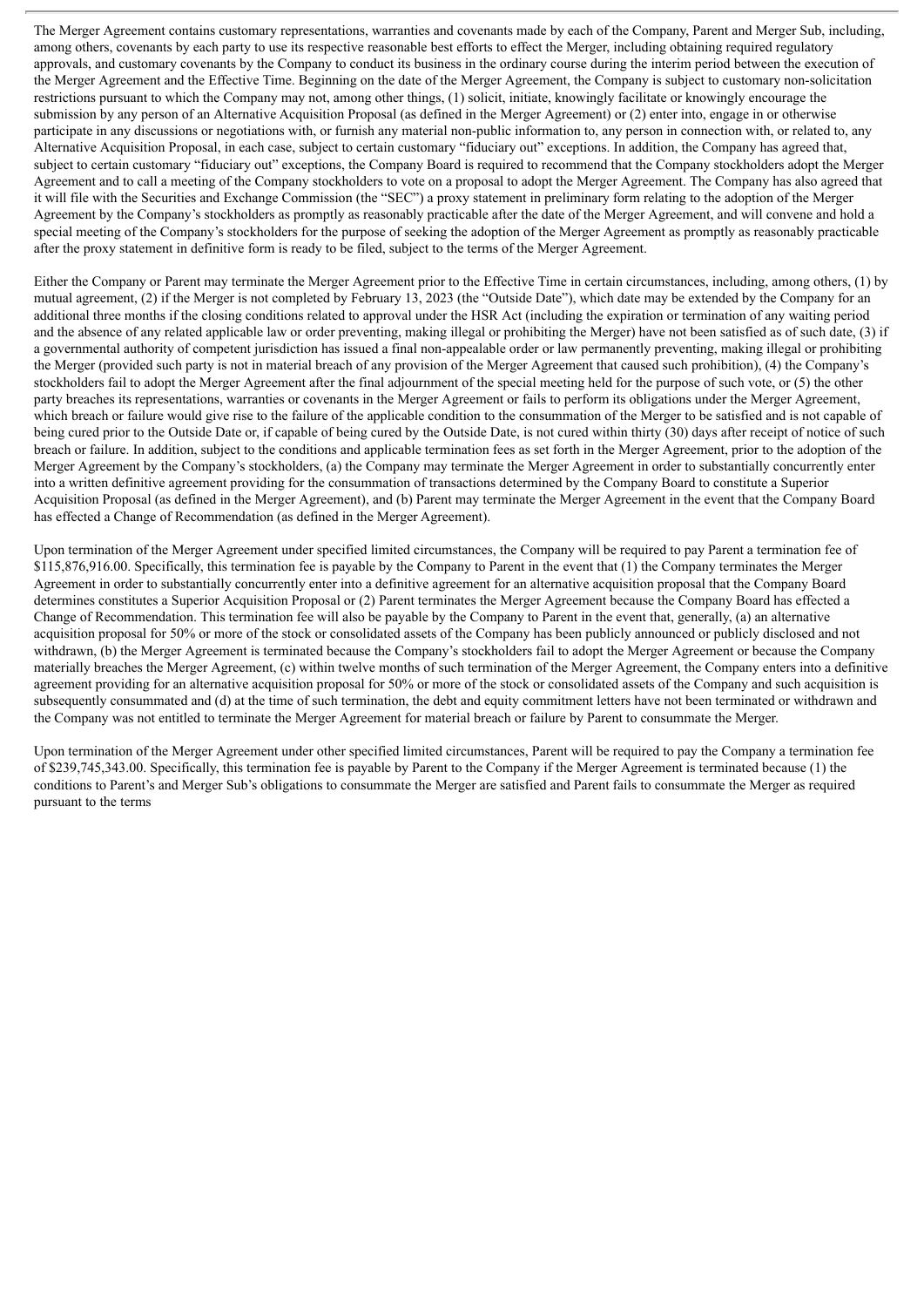of the Merger Agreement, (2) Parent or Merger Sub materially breaches any of its representations, warranties or covenants in a manner that would cause the related closing conditions to not be satisfied and such breach is uncured or (3) of the failure to obtain clearance and approval under the HSR Act prior to the Outside Date. Carlyle Partners VIII, L.P. has provided the Company with a limited guarantee in favor of the Company (the "Limited Guarantee"). The Limited Guarantee guarantees, among other things, the payment of the termination fee payable by Parent to the Company, subject to the conditions set forth in the Limited Guarantee.

Pursuant to an equity commitment letter, dated as of May 13, 2022, and subject to the terms thereof, Carlyle Partners VIII, L.P. committed to provide Parent, at the effective time of the Merger, with an equity contribution of up to approximately \$2,340,469,716.00. Pursuant to debt commitment letters dated May 13, 2022, and subject to the terms and conditions set forth therein, the commitment parties party thereto committed to provide to Parent, at the effective time of the Merger, debt financing of approximately \$2.85 billion.

The Merger Agreement also provides that the Company, on one hand, or Parent and Merger Sub, on the other hand, may specifically enforce the obligations under the Merger Agreement, except that the Company may only cause Parent's equity financing commitment to be funded and the Merger to be consummated in circumstances where the conditions to Parent's and Merger Sub's obligations to consummate the Merger are satisfied and the debt financing is funded or available.

The foregoing description of the Merger Agreement and the transactions contemplated thereby is only a summary, does not purport to be complete and is subject to, and qualified in its entirety by, reference to the full text of the Merger Agreement, a copy of which is filed as Exhibit 2.1 to this Current Report on Form 8-K and is incorporated herein by reference.

### *Voting Agreement*

In connection with the parties' entry into the Merger Agreement, and as a condition to Parent entering into the Merger Agreement, George J. Pedersen and certain affiliated trusts (collectively, the "Voting Agreement Parties") concurrently entered into a Voting Agreement, dated as of May 13, 2022, in the form attached as Exhibit B to the Merger Agreement, pursuant to which the Voting Agreement Parties have agreed, among other things, to (1) vote their respective beneficially owned shares of the Company Common Stock (a) in favor of the adoption of the Merger Agreement, the approval of the Merger, and any related proposal that is intended to facilitate the consummation of the Merger and other transactions contemplated by the Merger Agreement, and (b) against any Alternative Acquisition Proposal or any proposals for an Alternative Acquisition Proposal, any change in the Company Board or any action that would reasonably be expected to prevent, materially delay or materially impair the consummation of the Merger or other transactions contemplated by the Merger Agreement and (2) comply with certain restrictions on the disposition of such shares, in each case subject to the terms and conditions contained therein. The Voting Agreement will terminate upon the earliest to occur of (i) the consummation of the Merger, (ii) the termination of the Merger Agreement in accordance with its terms and (iii) the date of any modification, waiver or amendment to any provision of the Merger Agreement that is effected without the prior written consent of the Voting Agreement Parties and affects the economics or material terms of the Merger Agreement in a manner that is adverse to the Company or its stockholders.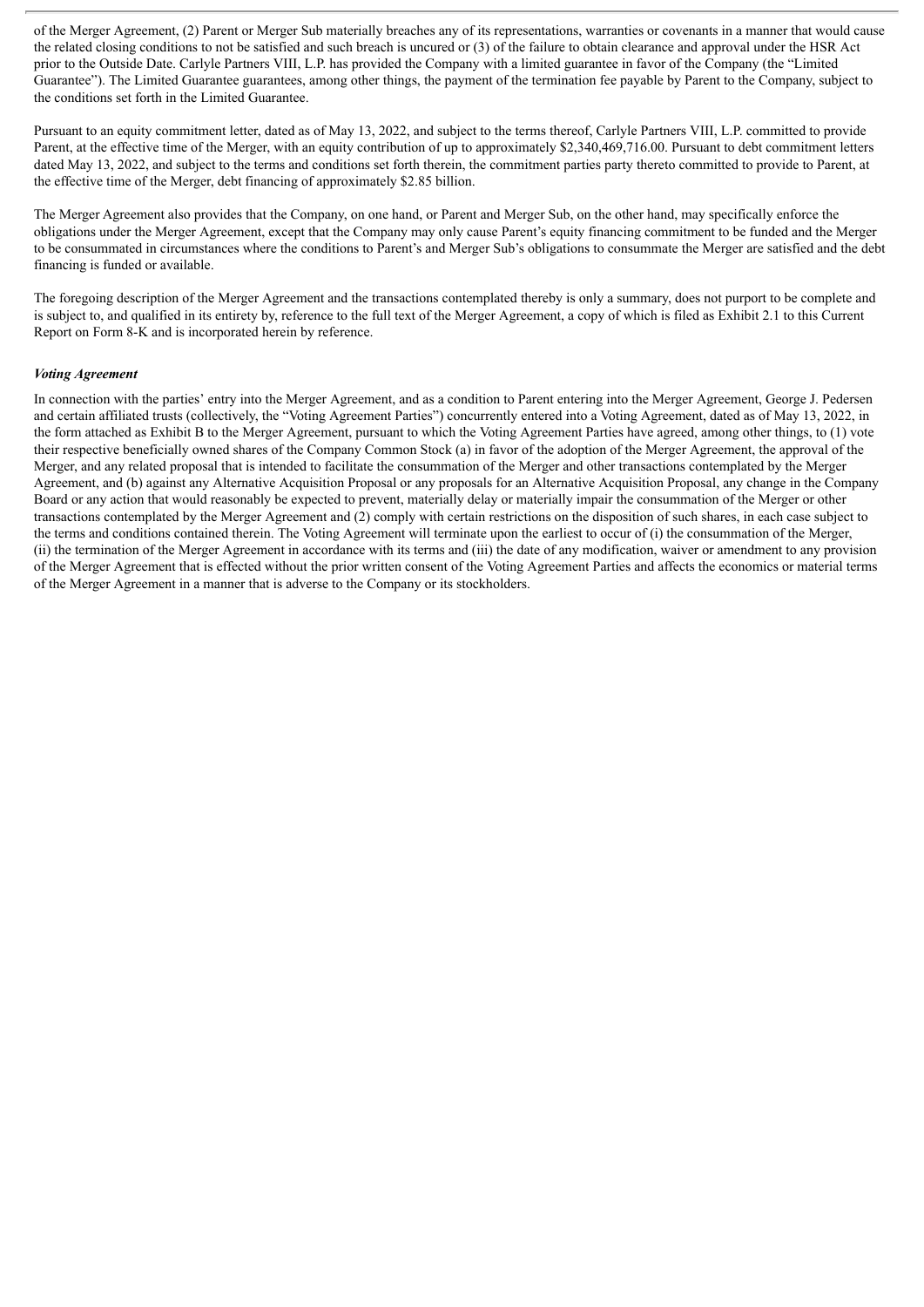The shares of Company Common Stock subject to the Voting Agreement represent approximately 49.2% of the current outstanding voting power of currently outstanding Company Common Stock. The foregoing description of the Voting Agreement is only a summary, does not purport to be complete and is subject to, and qualified in its entirety by, reference to the full text of the form of Voting Agreement, a copy of which is attached hereto as Exhibit 99.1 to this Current Report on Form 8-K and is incorporated herein by reference.

## **Item 8.01 Other Events.**

On May 16, 2022, the Company issued a press release announcing its entry into the Merger Agreement. The text of the press release is included as Exhibit 99.2 to this Current Report and is incorporated herein by reference.

## **Additional Information and Where to Find It**

This communication is being made in respect of the proposed transaction involving ManTech and The Carlyle Group. A meeting of the stockholders of ManTech will be announced as promptly as practicable to seek stockholder approval in connection with the proposed Merger. ManTech expects to file with the SEC a proxy statement and other relevant documents in connection with the proposed Merger. The definitive proxy statement will be sent or given to the stockholders of ManTech and will contain important information about the proposed Merger and related matters. STOCKHOLDERS OF MANTECH ARE URGED TO READ THE DEFINITIVE PROXY STATEMENT AND OTHER RELEVANT MATERIALS CAREFULLY AND IN THEIR ENTIRETY WHEN THEY BECOME AVAILABLE BECAUSE THEY WILL CONTAIN IMPORTANT INFORMATION ABOUT MANTECH AND THE MERGER. Investors may obtain a free copy of these materials (when they are available) and other documents filed by ManTech with the SEC at the SEC's website at www.sec.gov.

ManTech and certain of its directors, executive officers and other members of management and employees may be deemed to be participants in soliciting proxies from its stockholders in connection with the Merger. Information regarding the persons who may, under the rules of the SEC, be considered to be participants in the solicitation of ManTech's stockholders in connection with the proposed transaction will be set forth in ManTech's definitive proxy statement for its stockholder meeting at which the proposed transaction will be submitted for approval by ManTech's stockholders. You may also find additional information about ManTech's directors and executive officers in ManTech's definitive proxy statement for its 2022 Annual Meeting of Stockholders, which was filed with the SEC on April 29, 2022, and in subsequently filed Current Reports on Form 8-K and Quarterly Reports on Form 10-Q.

## **Forward-Looking Statements**

This communication contains certain forward-looking statements concerning ManTech and the proposed transaction between ManTech and The Carlyle Group. All statements other than statements of fact, including information concerning future results, are forward-looking statements. These forwardlooking statements are generally identified by the words "anticipate," "believe," "estimate," "expect," "intend," "may," "could" or similar expressions. Such forward-looking statements include, but are not limited to, the inability to obtain required regulatory approvals or satisfy other conditions to the closing of the proposed transaction; unexpected costs, liabilities or delays in connection with the proposed transaction; the occurrence of any event, change or other circumstances that could give rise to the termination of the transaction; the significant transaction costs associated with the proposed transaction and other risks that may imperil the consummation of the proposed transaction, which may result in the transaction not being consummated within the expected time period or at all; negative effects of the announcement, pendency or consummation of the transaction on the market price of ManTech's common stock or operating results, including as a result of changes in key customer, supplier, employee or other business relationships; the risk of litigation or regulatory actions; the inability of ManTech to retain and hire key personnel; the risk that certain contractual restrictions contained in the business combination agreement during the pendency of the proposed transaction could adversely affect ManTech's ability to pursue business opportunities or strategic transactions; and failure to maintain ManTech's relationship with the U.S. government, or the failure to compete effectively for new contract awards or to retain existing U.S. government contracts during the pendency of the transaction.

Forward-looking statements are based on current expectations and assumptions, which are subject to risks and uncertainties that may cause actual results to differ materially from those expressed in or implied by such forward-looking statements. Given these risks and uncertainties, persons reading this communication are cautioned not to place undue reliance on such forward-looking statements. ManTech assumes no obligation to update or revise the information contained in this communication (whether as a result of new information, future events or otherwise), except as required by applicable law.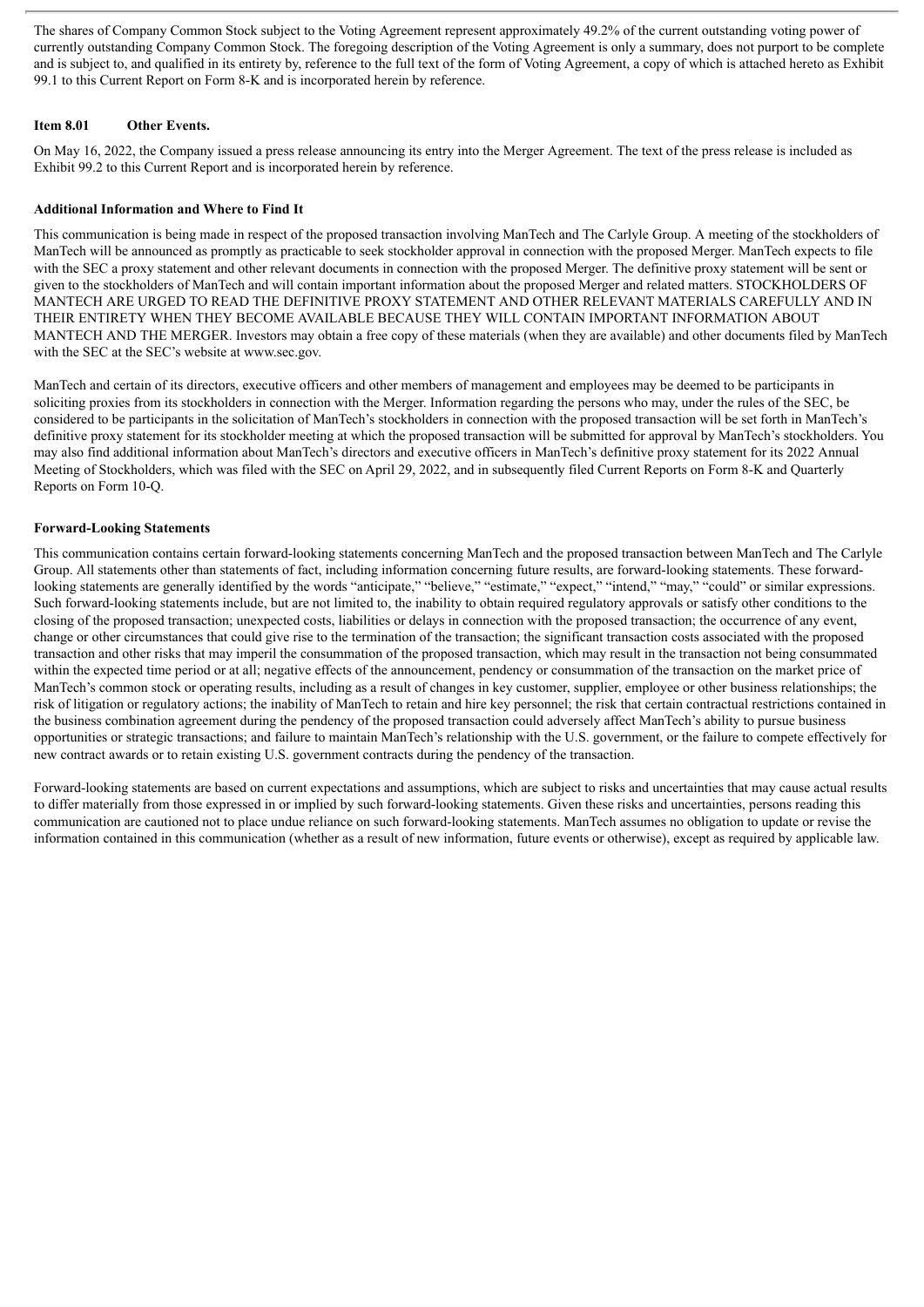### **Item 9.01 Financial Statements and Exhibits**

(d) Exhibits

# **Exhibit**

#### **No. Description of Exhibit**

2.1 Agreement and Plan of Merger, dated as of May 13, 2022, by and among Moose Bidco, Inc., Moose Merger Sub, Inc. and ManTech International Corporation.\*

99.1 Form of Voting Agreement.

99.2 Press Release, dated May 16, 2022,

104 Cover Page Interactive Data File (embedded in the Inline XBRL document).

**\*** Certain exhibits and schedules to the exhibit have been omitted in accordance with Item 601(a)(5) of Regulation S-K. The registrant agrees to furnish a copy of all omitted exhibits and schedules to the SEC upon request.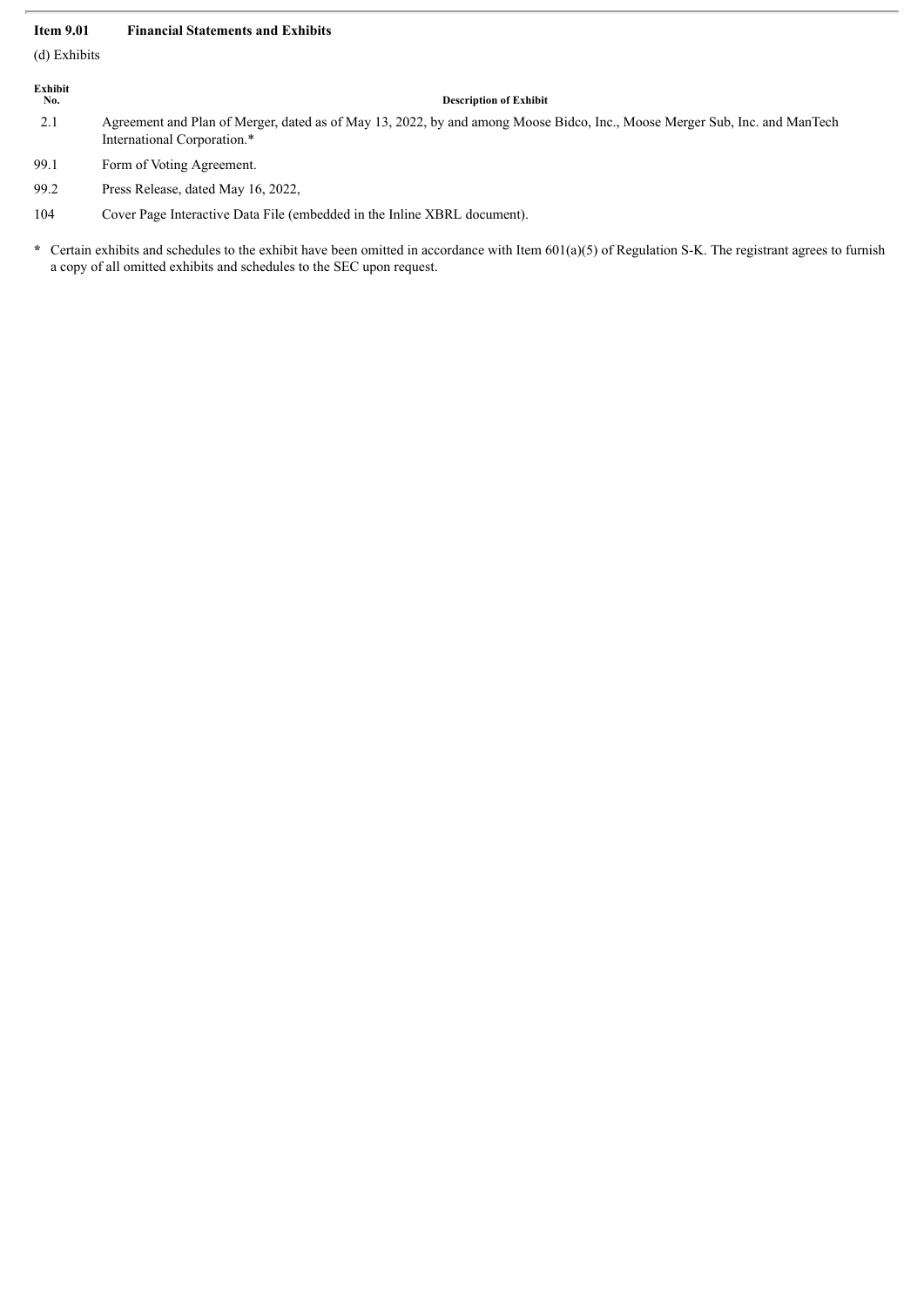**SIGNATURES**

Pursuant to the requirements of the Securities Exchange Act of 1934, the registrant has duly caused this report to be signed on its behalf by the undersigned hereunto duly authorized.

# Date: May 16, 2022 **MANTECH INTERNATIONAL CORPORATION**

By: /s/ Michael R. Putnam

Name: Michael R. Putnam<br>Title: Senior VP - Corpora Senior VP - Corporate & Regulatory Affairs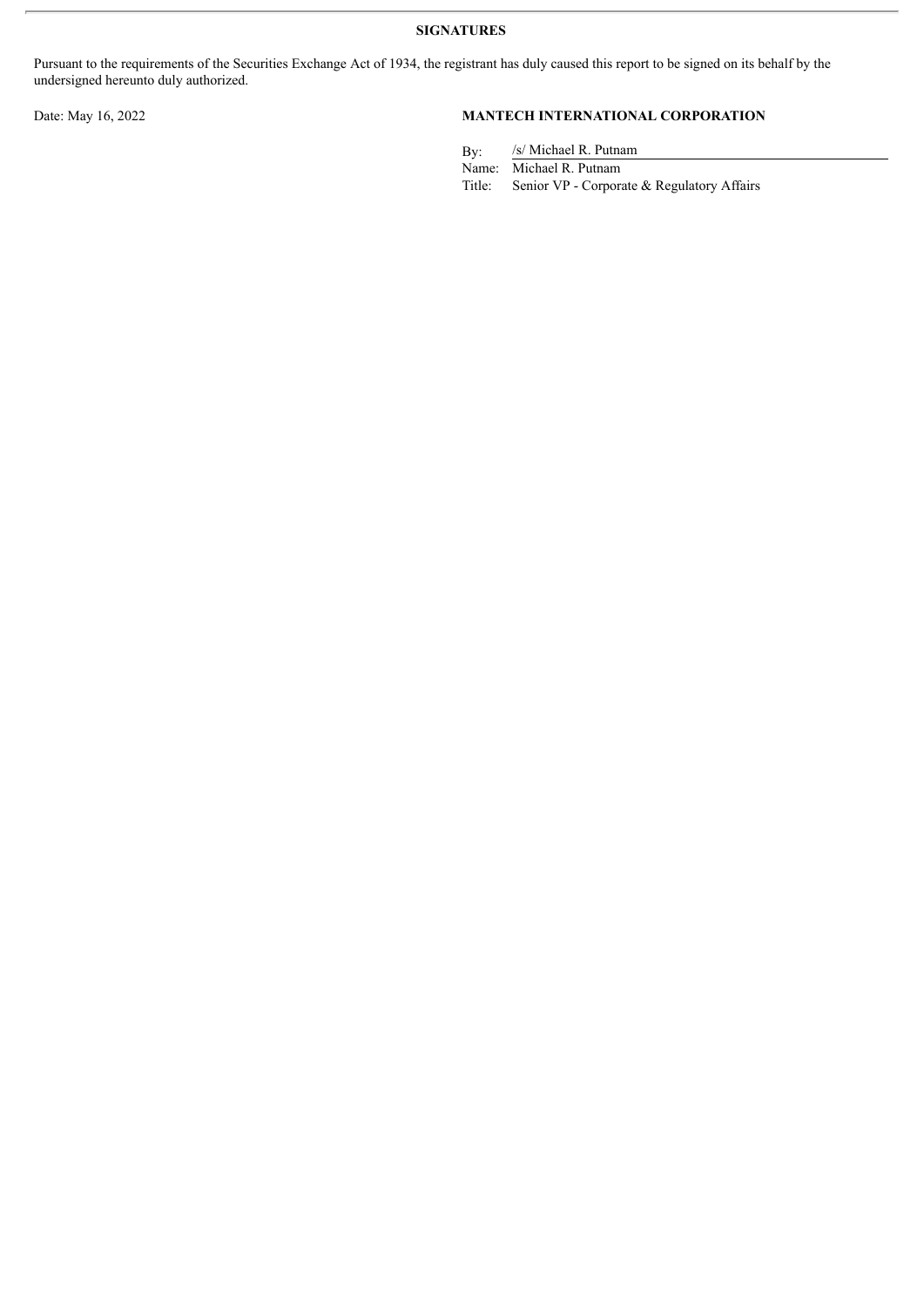# **Exhibit 2.1**

# **Execution Version**

# AGREEMENT AND PLAN OF MERGER

by and among

# MOOSE BIDCO, INC.,

# MOOSE MERGER SUB, INC.,

and

# MANTECH INTERNATIONAL CORPORATION

Dated as of May 13, 2022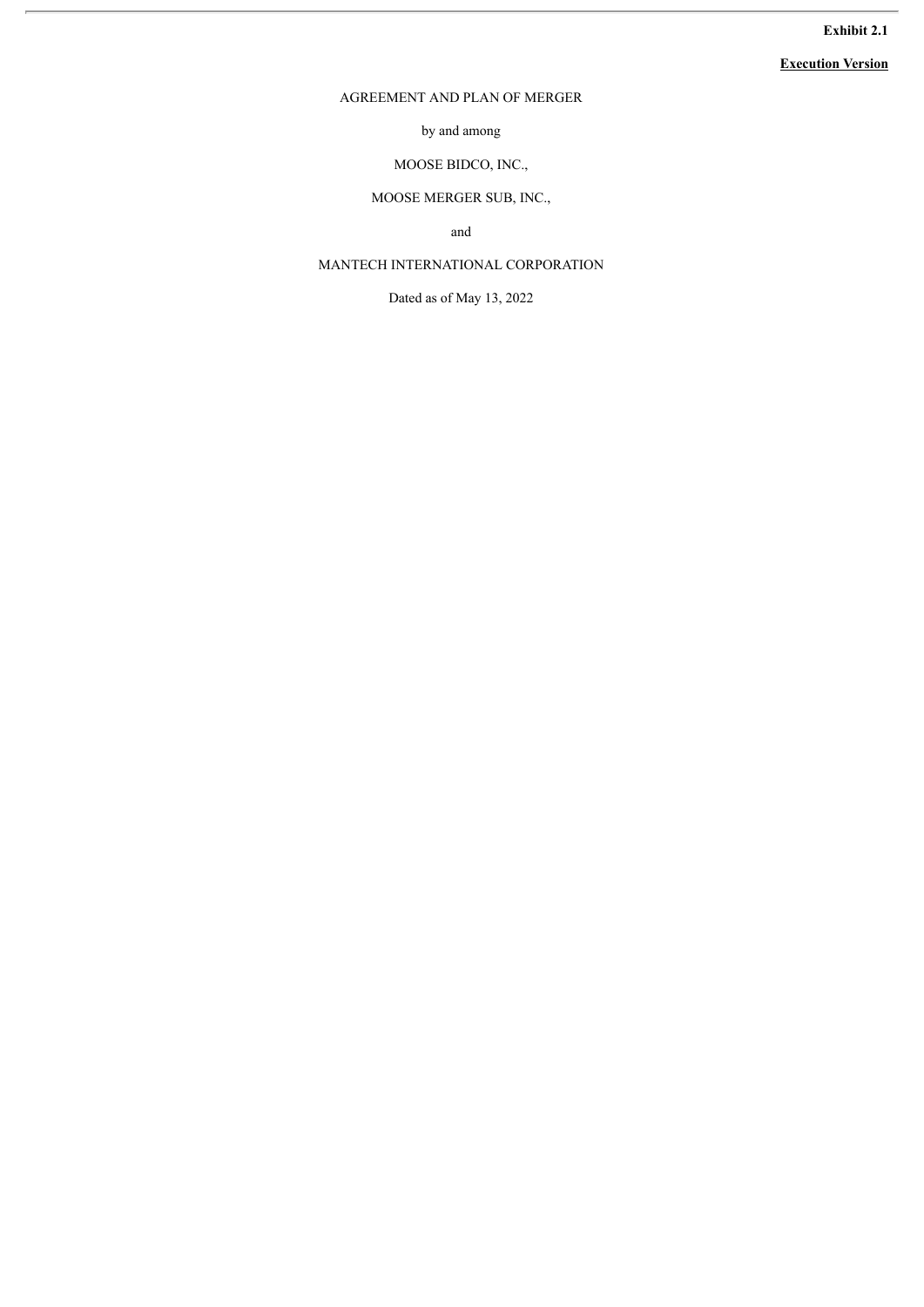# ARTICLE I

# THE MERGER

|              | <b>I HE MERUER</b>                                                                         |                                                 |
|--------------|--------------------------------------------------------------------------------------------|-------------------------------------------------|
| Section 1.1  | The Merger                                                                                 | $\overline{c}$                                  |
| Section 1.2  | <b>Effective Time</b>                                                                      | $\begin{array}{c} 2 \\ 2 \\ 3 \\ 3 \end{array}$ |
| Section 1.3  | Closing                                                                                    |                                                 |
| Section 1.4  | Effect of the Merger                                                                       |                                                 |
| Section 1.5  | Certificate of Incorporation and Bylaws                                                    |                                                 |
| Section 1.6  | Surviving Corporation Directors and Officers                                               | 3                                               |
|              | <b>ARTICLE II</b>                                                                          |                                                 |
|              | EFFECT ON THE CAPITAL STOCK; EXCHANGE OF CERTIFICATES                                      |                                                 |
| Section 2.1  | Effect on Capital Stock of the Company and Merger Sub                                      | 4                                               |
| Section 2.2  | Surrender and Payment for Company Shares                                                   | $\overline{\mathcal{L}}$                        |
| Section 2.3  | <b>Appraisal Rights</b>                                                                    | $\boldsymbol{7}$                                |
| Section 2.4  | Treatment of Company Equity Awards                                                         | $\boldsymbol{7}$                                |
| Section 2.5  | Necessary Further Actions                                                                  | $\overline{9}$                                  |
| Section 2.6  | Withholding                                                                                | 9                                               |
|              | <b>ARTICLE III</b>                                                                         |                                                 |
|              | REPRESENTATIONS AND WARRANTIES OF THE COMPANY                                              |                                                 |
| Section 3.1  | Organization, Standing and Power                                                           | 10                                              |
| Section 3.2  | Company Subsidiaries                                                                       | $10\,$                                          |
| Section 3.3  | Company Capitalization                                                                     | $10\,$                                          |
| Section 3.4  | Authority; Execution and Delivery; Enforceability; State Takeover Statutes; No Rights Plan | 12                                              |
| Section 3.5  | No Conflicts; Consents and Approvals                                                       | 13                                              |
| Section 3.6  | SEC Documents; Financial Statements; Related-Party Transactions; Undisclosed Liabilities   | 14                                              |
| Section 3.7  | Absence of Certain Changes or Events                                                       | 16                                              |
| Section 3.8  | Actions                                                                                    | 16                                              |
| Section 3.9  | Compliance with Laws; Permits                                                              | 17                                              |
| Section 3.10 | Employee Benefit Plans; ERISA                                                              | $17\,$                                          |
| Section 3.11 | <b>Labor Matters</b>                                                                       | 19                                              |
| Section 3.12 | <b>Environmental Matters</b>                                                               | 20                                              |
| Section 3.13 | Title to Assets; Real Property                                                             | 20                                              |
| Section 3.14 | Taxes                                                                                      | 21                                              |
| Section 3.15 | Company Material Contracts                                                                 | 23                                              |

Page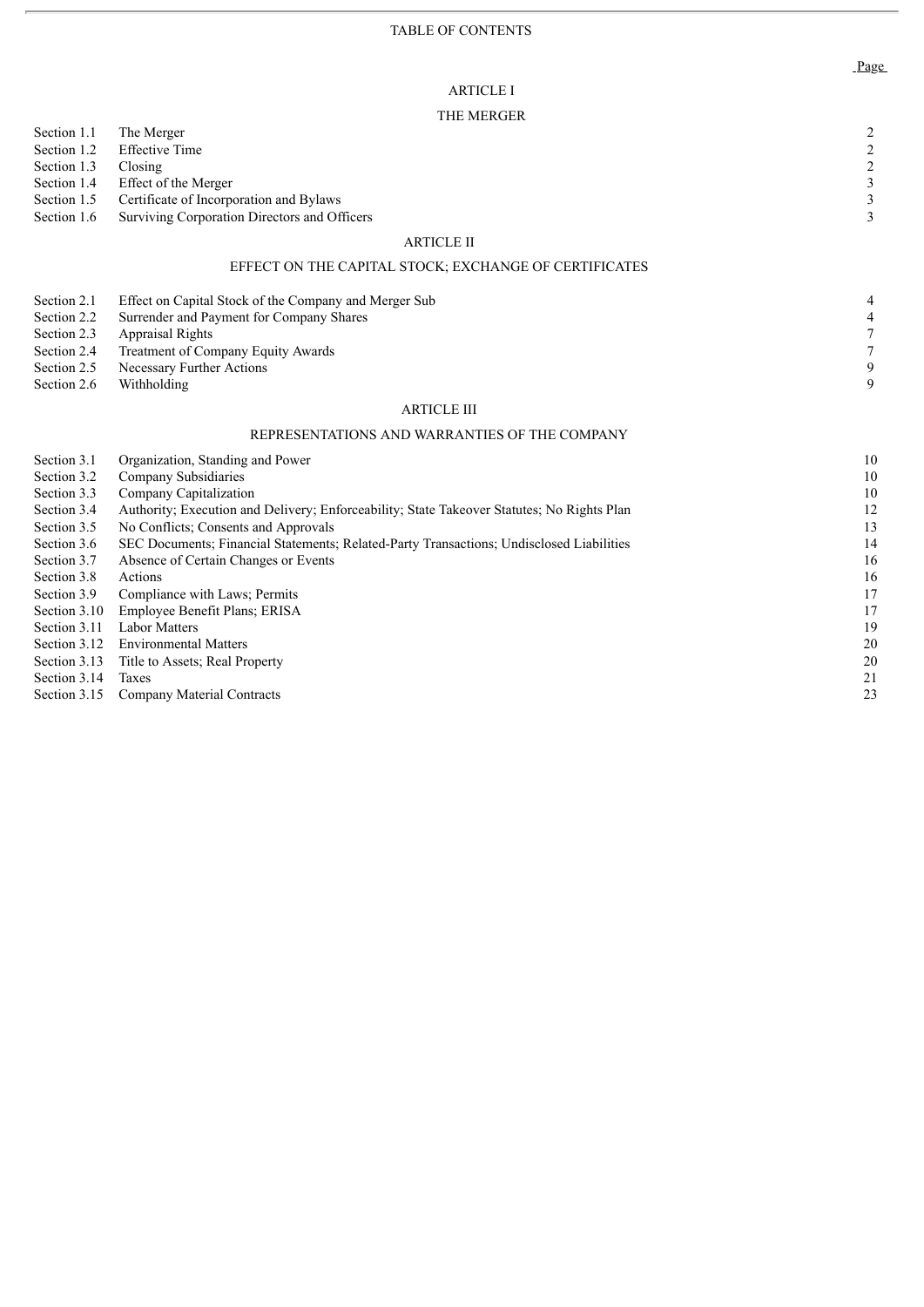|                        | Section 3.21 Opinion of Company Financial Advisor                                  | 30 |
|------------------------|------------------------------------------------------------------------------------|----|
|                        |                                                                                    |    |
|                        | Section 3.20 Broker's Fees                                                         | 30 |
|                        |                                                                                    |    |
| Section 3.19 Insurance |                                                                                    | 30 |
|                        | Section 3.18 Data Protection and Privacy                                           | 28 |
|                        |                                                                                    |    |
|                        | Section 3.17 Intellectual Property                                                 | 27 |
|                        | Section 3.16 Company Government Contracts; Anti-Corruption and International Trade | 25 |
|                        |                                                                                    |    |

#### ARTICLE IV

#### REPRESENTATIONS AND WARRANTIES OF PARENT AND MERGER SUB

| Section 4.1  | Organization and Corporate Power                  | 31 |
|--------------|---------------------------------------------------|----|
| Section 4.2  | Merger Sub                                        | 31 |
| Section 4.3  | Authority; Execution and Delivery; Enforceability | 31 |
| Section 4.4  | Consents and Approvals; No Conflicts              | 32 |
| Section 4.5  | <b>Actions</b>                                    | 34 |
| Section 4.6  | Compliance with Laws; Permits                     | 34 |
| Section 4.7  | Financing                                         | 34 |
| Section 4.8  | Limited Guarantee                                 | 35 |
| Section 4.9  | Solvency                                          | 36 |
| Section 4.10 | Ownership of Securities and Equity Rights         | 36 |
| Section 4.11 | <b>Disclosure</b>                                 | 37 |
| Section 4.12 | Absence of Certain Agreements                     | 37 |
| Section 4.13 | Acknowledgment by Parent and Merger Sub           | 37 |
| Section 4.14 | Broker's Fees                                     | 38 |
|              | <b>ARTICLE V</b>                                  |    |

# C O V E N AN T S

| Section 5.1  | Conduct of Company Business Prior to the Effective Time | 38 |
|--------------|---------------------------------------------------------|----|
| Section 5.2  | No Company Solicitation                                 | 42 |
| Section 5.3  | Notification of Certain Matters                         | 47 |
| Section 5.4  | Access to Information                                   | 48 |
| Section 5.5  | Consents, Approvals and Filings; Other Actions          | 50 |
| Section 5.6  | Proxy Statement; Company Stockholders Meeting.          | 53 |
| Section 5.7  | Indemnification                                         | 55 |
| Section 5.8  | Financing                                               | 57 |
| Section 5.9  | Stock Exchange Delisting and Deregistration             | 63 |
| Section 5.10 | Section 16 Matters                                      | 63 |
| Section 5.11 | <b>Employee Benefit Matters</b>                         | 63 |
| Section 5.12 | Stockholder Litigation                                  | 65 |
| Section 5.13 | <b>Transfer Taxes</b>                                   | 65 |
| Section 5.14 | <b>FIRPTA</b>                                           | 66 |
| Section 5.15 | Takeover Laws                                           | 66 |
| Section 5.16 | Merger Sub Compliance                                   | 66 |
| Section 5.17 | Director Resignations                                   | 66 |
|              |                                                         |    |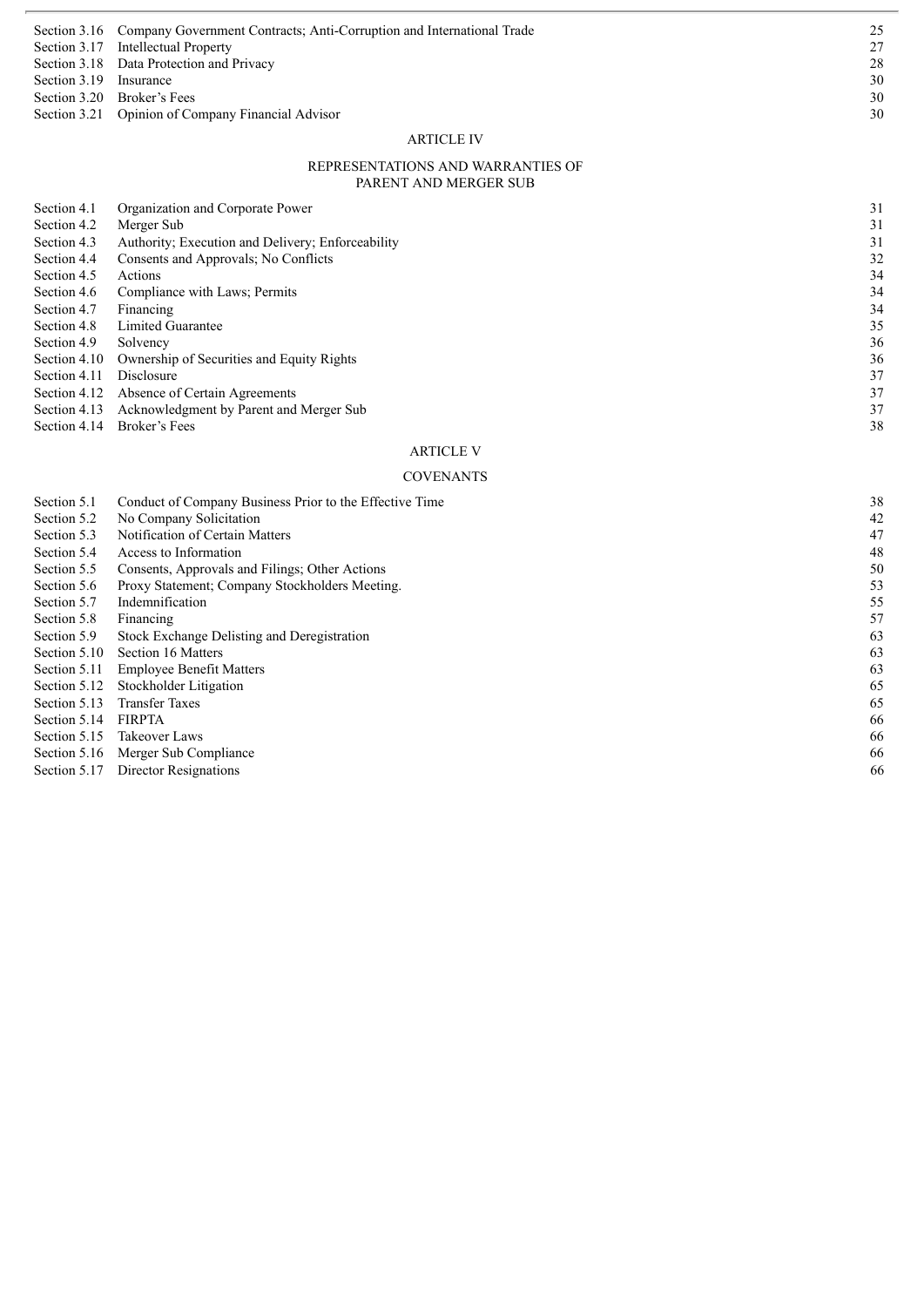# ARTICLE VI

# CONDITIONS TO THE MERGER

|                                                                                                                                                                                                                     | CONDITIONS TO THE MERGER                                                                                                                                                                                                                                                                                                                                                           |                                                                                      |
|---------------------------------------------------------------------------------------------------------------------------------------------------------------------------------------------------------------------|------------------------------------------------------------------------------------------------------------------------------------------------------------------------------------------------------------------------------------------------------------------------------------------------------------------------------------------------------------------------------------|--------------------------------------------------------------------------------------|
| Section 6.1<br>Section 6.2<br>Section 6.3                                                                                                                                                                           | Conditions to Obligations of Each Party<br>Conditions to Obligations of Parent and Merger Sub<br>Conditions to Obligations of the Company                                                                                                                                                                                                                                          | 66<br>67<br>68                                                                       |
|                                                                                                                                                                                                                     | <b>ARTICLE VII</b>                                                                                                                                                                                                                                                                                                                                                                 |                                                                                      |
|                                                                                                                                                                                                                     | <b>TERMINATION</b>                                                                                                                                                                                                                                                                                                                                                                 |                                                                                      |
| Section 7.1<br>Section 7.2<br>Section 7.3                                                                                                                                                                           | Termination<br><b>Effect of Termination</b><br>Termination Fees; Parent Expense Reimbursement                                                                                                                                                                                                                                                                                      | 68<br>$70\,$<br>71                                                                   |
|                                                                                                                                                                                                                     | <b>ARTICLE VIII</b>                                                                                                                                                                                                                                                                                                                                                                |                                                                                      |
|                                                                                                                                                                                                                     | <b>MISCELLANEOUS</b>                                                                                                                                                                                                                                                                                                                                                               |                                                                                      |
| Section 8.1<br>Section 8.2<br>Section 8.3<br>Section 8.4<br>Section 8.5<br>Section 8.6<br>Section 8.7<br>Section 8.8<br>Section 8.9<br>Section 8.10<br>Section 8.11<br>Section 8.12<br>Section 8.13<br>Section 8.14 | Amendment and Modification<br>Extension; Waiver<br>No Other Representations or Warranties; No Survival of Representations and Warranties<br><b>Notices</b><br>Counterparts<br>Entire Agreement; Third-Party Beneficiaries<br>Severability<br>Assignment<br>Applicable Law; Jurisdiction; WAIVER OF JURY TRIAL<br>Remedies<br>Non-Recourse<br>Publicity<br>Expenses<br>Construction | 74<br>74<br>75<br>76<br>77<br>77<br>77<br>77<br>78<br>79<br>80<br>$80\,$<br>81<br>81 |
| Section 8.15                                                                                                                                                                                                        | Definitions                                                                                                                                                                                                                                                                                                                                                                        | 83                                                                                   |

### **Exhibits**

Exhibit A: Amended and Restated Certificate of Incorporation Exhibit B: Form of Voting Agreement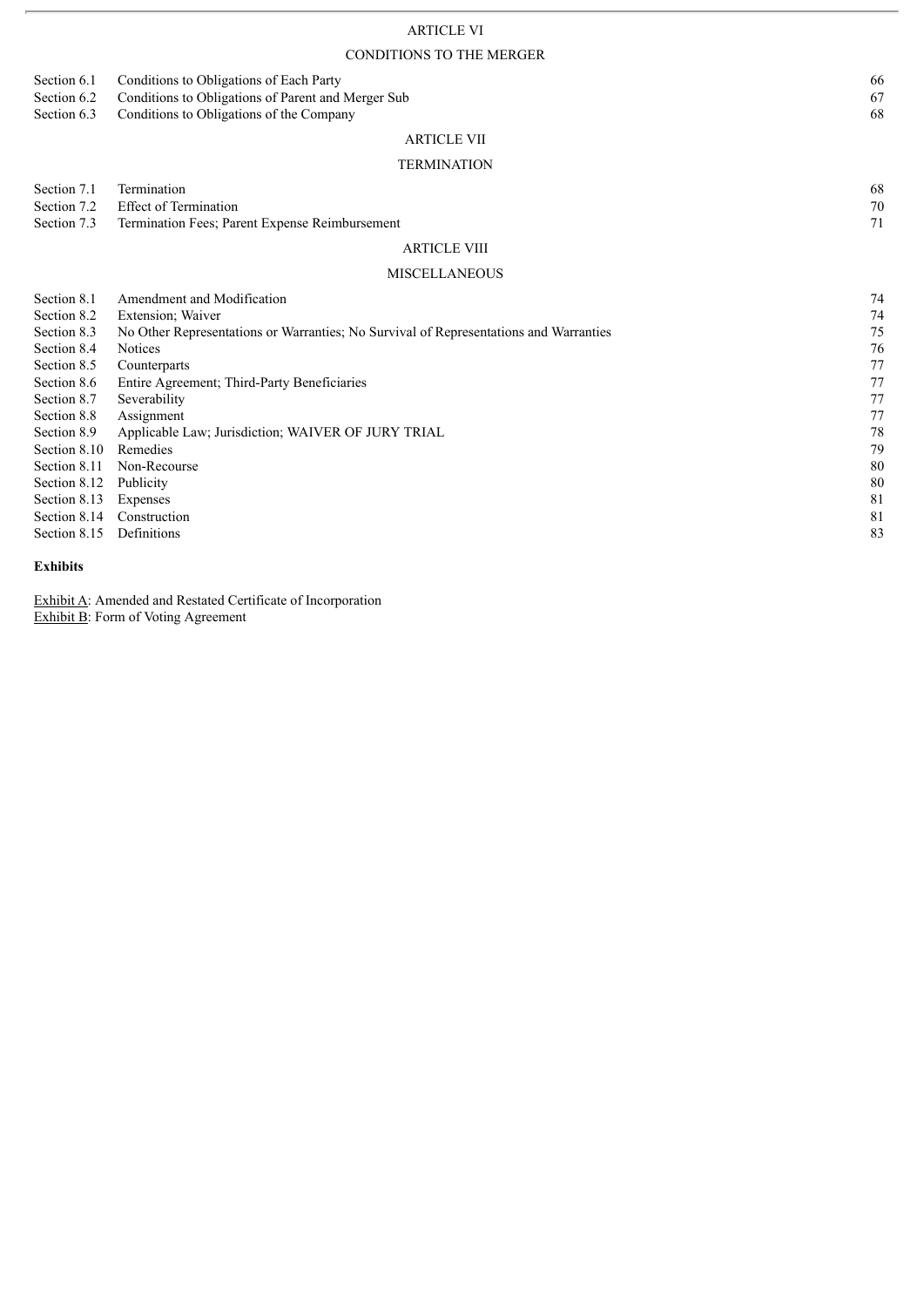#### **AGREEMENT AND PLAN OF MERGER**

This AGREEMENT AND PLAN OF MERGER, dated as of May 13, 2022 (this "Agreement"), is made and entered into by and among Moose Bidco, Inc., a Delaware corporation ("Parent"), Moose Merger Sub, Inc., a Delaware corporation and a direct, wholly owned Subsidiary of Parent ("Merger Sub"), and ManTech International Corporation, a Delaware corporation (the "Company" and, together with Parent and Merger Sub, the "Parties").

#### **RECITALS:**

WHEREAS, Parent desires to acquire the Company upon the terms and subject to the conditions set forth herein;

WHEREAS, it is proposed that, on the terms and subject to the conditions hereof, Merger Sub merge with and into the Company (the "Merger"), with the Company continuing as the surviving corporation in the Merger and a wholly owned subsidiary of Parent, and each share of Company Common Stock outstanding immediately prior to the effective time of the Merger, other than the Cancelled Shares and the Dissenting Shares, shall be converted into the right to receive an amount equal to the Per Share Merger Consideration (as defined below);

WHEREAS, the Parties acknowledge and agree that the Merger shall be effected in accordance with the Delaware General Corporation Law, as amended (the "DGCL"), including Section 251 thereof;

WHEREAS, the Company Board has unanimously (a) approved, adopted and declared advisable this Agreement, the Voting Agreement and the consummation of the Merger and the other transactions contemplated hereby and thereby, (b) determined that the terms hereof, the Merger and the other transactions contemplated hereby are fair to, and in the best interests of, the Company and the Company Stockholders, (c) directed that the approval and adoption of this Agreement (including the Merger) be submitted to a vote at a meeting of the Company Stockholders and (d) resolved to recommend that the Company Stockholders approve and adopt this Agreement (including the Merger);

WHEREAS, each of the Parent Board and the Merger Sub Board has unanimously approved and declared advisable the execution, delivery and performance by Parent and Merger Sub of this Agreement and the consummation of the Merger and the other transactions contemplated hereby and determined that the Merger and the other transactions contemplated are advisable, and in the best interests of, Parent, Merger Sub and their respective stockholders, and Parent, acting in its capacity as the sole stockholder of Merger Sub, will approve and adopt this Agreement and the consummation of the transactions contemplated hereby, including the Merger, by written consent immediately following the execution and delivery hereof by each of the Parties;

WHEREAS, concurrently with the execution of this Agreement, and as a condition and inducement to the Company's willingness to enter into this Agreement, Carlyle Partners VIII, L.P. ("Guarantor") is entering into a limited guarantee in favor of the Company (the "Limited Guarantee"), pursuant to which Guarantor is guaranteeing certain obligations of Parent and Merger Sub under this Agreement;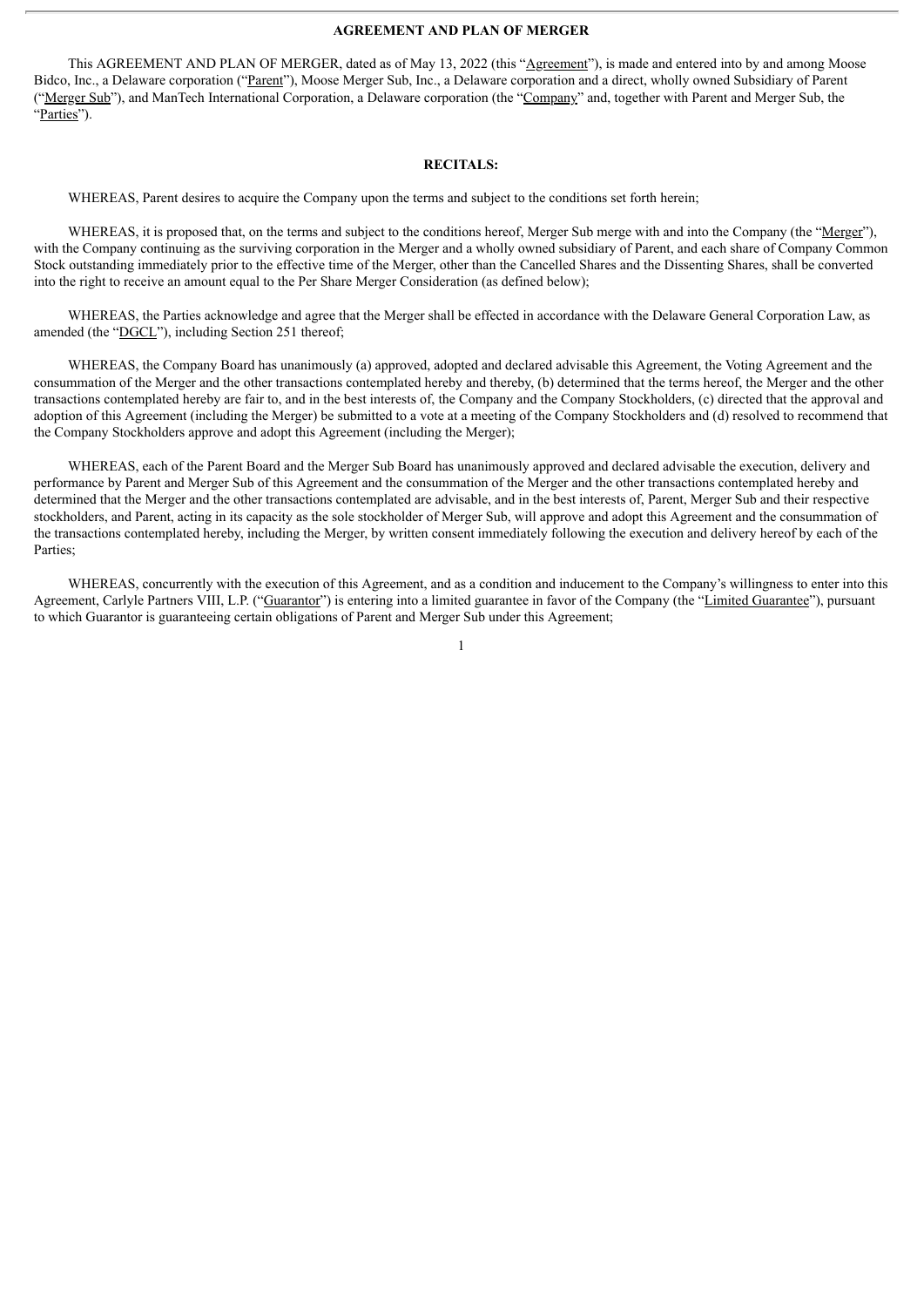WHEREAS, following approval by the Company Board and concurrently with the execution and delivery of this Agreement, certain Company Stockholders are entering into a Voting Agreement in the form attached hereto as Exhibit B (the "Voting Agreement"), dated as of the date hereof, pursuant to which such Company Stockholders have agreed to vote all shares of Company Common Stock Beneficially Owned by such Company Stockholders in favor of the adoption of this Agreement and approval of the Merger in accordance with the terms and subject to the conditions set forth therein; and

WHEREAS, each of the Parties desire to make certain representations, warranties, covenants and agreements in connection with, and also to prescribe various conditions to the Merger and the other transactions contemplated hereby.

NOW, THEREFORE, in consideration of the foregoing and the representations, warranties, covenants and agreements hereunder, and intending to be legally bound hereby, the Parties agree as follows:

## **ARTICLE I**

#### **THE MERGER**

Section 1.1 The Merger. Upon the terms and subject to the conditions hereof, at the Effective Time, Merger Sub shall be merged with and into the Company in accordance with the DGCL. By virtue of the Merger, at the Effective Time, (a) the separate existence of Merger Sub shall thereupon cease and (b) the Company shall continue as the surviving corporation in the Merger (the "Surviving Corporation") and a wholly owned subsidiary of Parent.

Section 1.2 Effective Time. Concurrently with the Closing, the Company shall file with the Secretary of State of the State of Delaware a certificate of merger for the Merger (the "Certificate of Merger"), duly executed in accordance with, and in such form as required by, the DGCL. The Merger shall become effective at the time of the filing of the Certificate of Merger with the Secretary of State of the State of Delaware or at such later time as Parent and the Company shall agree and specify in the Certificate of Merger (the time the Merger becomes effective, the "Effective Time").

Section 1.3 Closing. Upon the terms and subject to the conditions set forth herein, the closing of the Merger (the "Closing") shall take place electronically (including by email) by the exchange of required closing deliveries at 9:00 a.m. (Eastern Time) on the third (3rd) Business Day following the satisfaction or, to the extent permitted by applicable Law and the terms hereof, waiver of the conditions set forth in Article VI (other than any condition that by its nature is to be satisfied at the Closing but subject to the satisfaction or waiver of any such condition), unless another date, time or place is agreed to in writing by Parent and the Company. As used herein, "Closing Date" means the date on which the Closing occurs.

 $\overline{2}$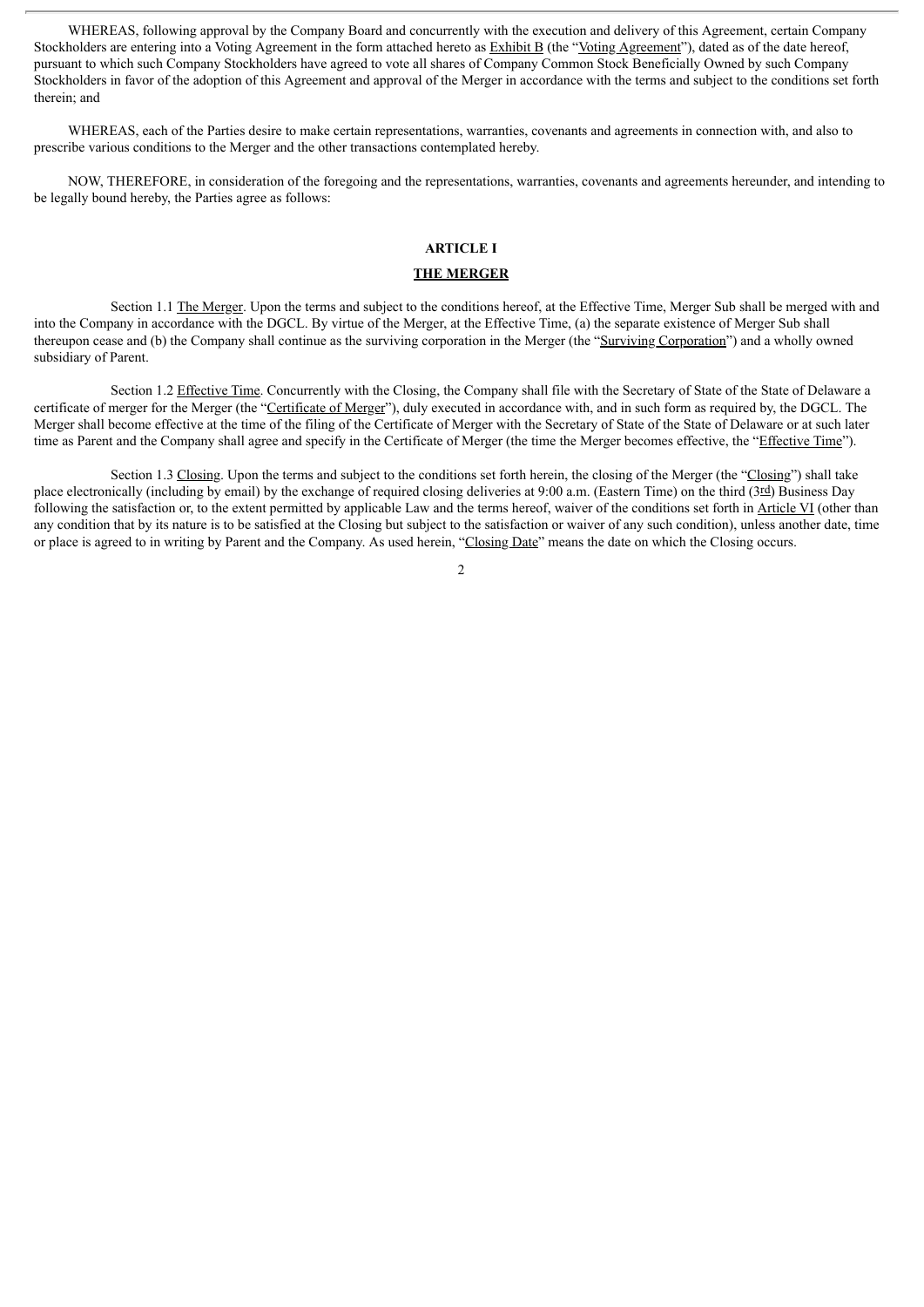Section 1.4 Effect of the Merger. The Merger shall have the effects as provided and set forth herein, in the Certificate of Merger and in the applicable provisions of the DGCL. Without limiting the generality of the foregoing, and subject thereto, at the Effective Time, all of the property, rights, privileges, powers and franchises of each of the Company and Merger Sub shall vest in the Surviving Corporation, and all debts, liabilities, obligations, restrictions, disabilities and duties of each of the Company and Merger Sub shall become the debts, liabilities, obligations, restrictions, disabilities and duties of the Surviving Corporation, in each case, as provided under the DGCL and other applicable Law.

Section 1.5 Certificate of Incorporation and Bylaws. At the Effective Time, (a) by virtue of the Merger, the certificate of incorporation of the Surviving Corporation shall be amended and restated in its entirety to read as set forth on Exhibit A attached hereto and, as so amended and restated, shall be the certificate of incorporation of the Surviving Corporation, until thereafter amended in accordance with its terms and applicable Law and (b) the bylaws of the Surviving Corporation shall be amended and restated in their entirety so as to be identical to the bylaws of Merger Sub as in effect immediately prior to the Effective Time (except that the name of the Surviving Corporation shall be "ManTech International Corporation") and, as so amended and restated, shall be the bylaws of the Surviving Corporation, until thereafter amended in accordance with their terms, the certification of incorporation of the Surviving Corporation and applicable Law.

### Section 1.6 Surviving Corporation Directors and Officers.

(a) The Parties shall cause the board of directors of the Surviving Corporation to consist, effective as of immediately following the Effective Time, of the members of the board of directors of Merger Sub in office as of immediately prior to the Effective Time, each to hold office in accordance with the DGCL and the certificate of incorporation and bylaws of the Surviving Corporation until their respective successors shall have been duly elected and qualified, or until their earlier death, resignation or removal in accordance with the DGCL and the certificate of incorporation and bylaws of the Surviving Corporation.

(b) The officers of the Company in office immediately prior to the Effective Time shall be the initial officers of the Surviving Corporation and will hold office from and after the Effective Time until their respective successors have been duly elected or appointed and qualified or until their earlier death, resignation or removal in accordance with the DGCL and the certificate of incorporation and bylaws of the Surviving Corporation.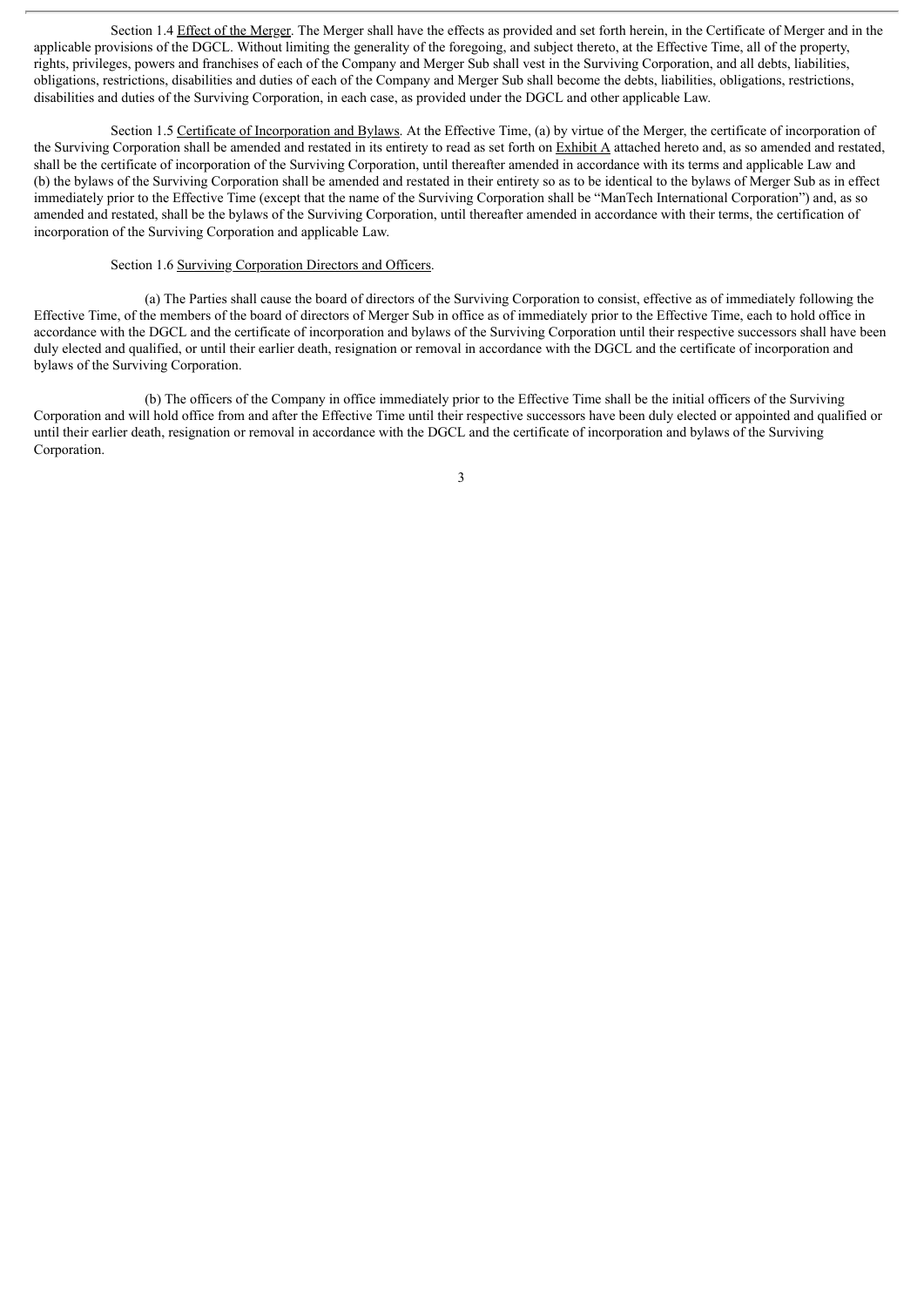### **ARTICLE II**

#### **EFFECT ON THE CAPITAL STOCK; EXCHANGE OF CERTIFICATES**

### Section 2.1 Effect on Capital Stock of the Company and Merger Sub.

Stockholders):

(a) At the Effective Time, by virtue of the Merger and without any action by any Party or any other Person (including the Company

(i) each share of Company Common Stock that is owned of record or Beneficially Owned by Parent, Merger Sub or the Company (as treasury stock or otherwise) or any of their respective direct or indirect wholly owned Subsidiaries immediately prior to the Effective Time ("Cancelled Shares") shall be automatically cancelled and retired shall cease to exist, and no consideration or payment shall be delivered in exchange therefor;

(ii) each share of Company Common Stock issued and outstanding immediately prior to the Effective Time (other than Cancelled Shares and any Dissenting Shares, which shall have only those rights set forth in Section 2.3) shall be automatically converted into and shall thereafter represent the right to receive an amount in cash equal to \$96.00 (the "Per Share Merger Consideration" and, in the aggregate for all such shares of Company Common Stock, the "Merger Consideration"), in each case without any interest thereon and subject to any withholding of Taxes; and

(iii) each share of common stock, par value \$0.01 per share, of Merger Sub issued and outstanding immediately prior to the Effective Time shall be converted into and become one (1) validly issued, fully paid and nonassessable share of common stock, par value \$0.01 per share, of the Surviving Corporation and shall constitute the only outstanding shares of capital stock of the Surviving Corporation as of immediately following the Effective Time.

(b) If, between the date hereof and the Effective Time, any change shall occur in the outstanding shares of Company Common Stock because of any reclassification, recapitalization, stock split or combination, division or subdivision, reverse stock split, stock dividend, exchange, consolidation of shares, readjustment or other similar transaction, then the Merger Consideration, Per Share Merger Consideration and any other similarly dependent terms or items, as the case may be, shall be appropriately adjusted to provide the holders of Company Common Stock (including Company Equity Awards) the same economic effect as contemplated by this Agreement prior to such event.

(c) As of the Effective Time, the shares of Company Common Stock converted into the Merger Consideration pursuant to this Section 2.1 shall no longer remain outstanding and shall automatically be cancelled and shall cease to exist, and each holder of (i) any share of Company Common Stock represented by a certificate immediately prior to the Effective Time (each, a "Certificate") or (ii) any share of Company Common Stock held in non-certificated book-entry form (each, a "Book-Entry Share") shall thereafter cease to have any rights related thereto, except the right to receive the Per Share Merger Consideration.

#### Section 2.2 Surrender and Payment for Company Shares.

(a) As soon as reasonably practicable after the date of this Agreement, and in any event, at least five (5) Business Days prior to the Closing Date, Parent shall designate a bank or trust company or financial institution reasonably acceptable to the Company to act as paying agent (the "Paying Agent") for the holders of shares of Company Common Stock to receive the Merger Consideration payable pursuant to Section 2.1(a)(ii) in connection with the Merger. Parent shall enter into agreements, in each case in a form reasonably acceptable to the Company, with the Paying Agent relating to services to be performed by the Paying Agent in its capacity as Paying Agent.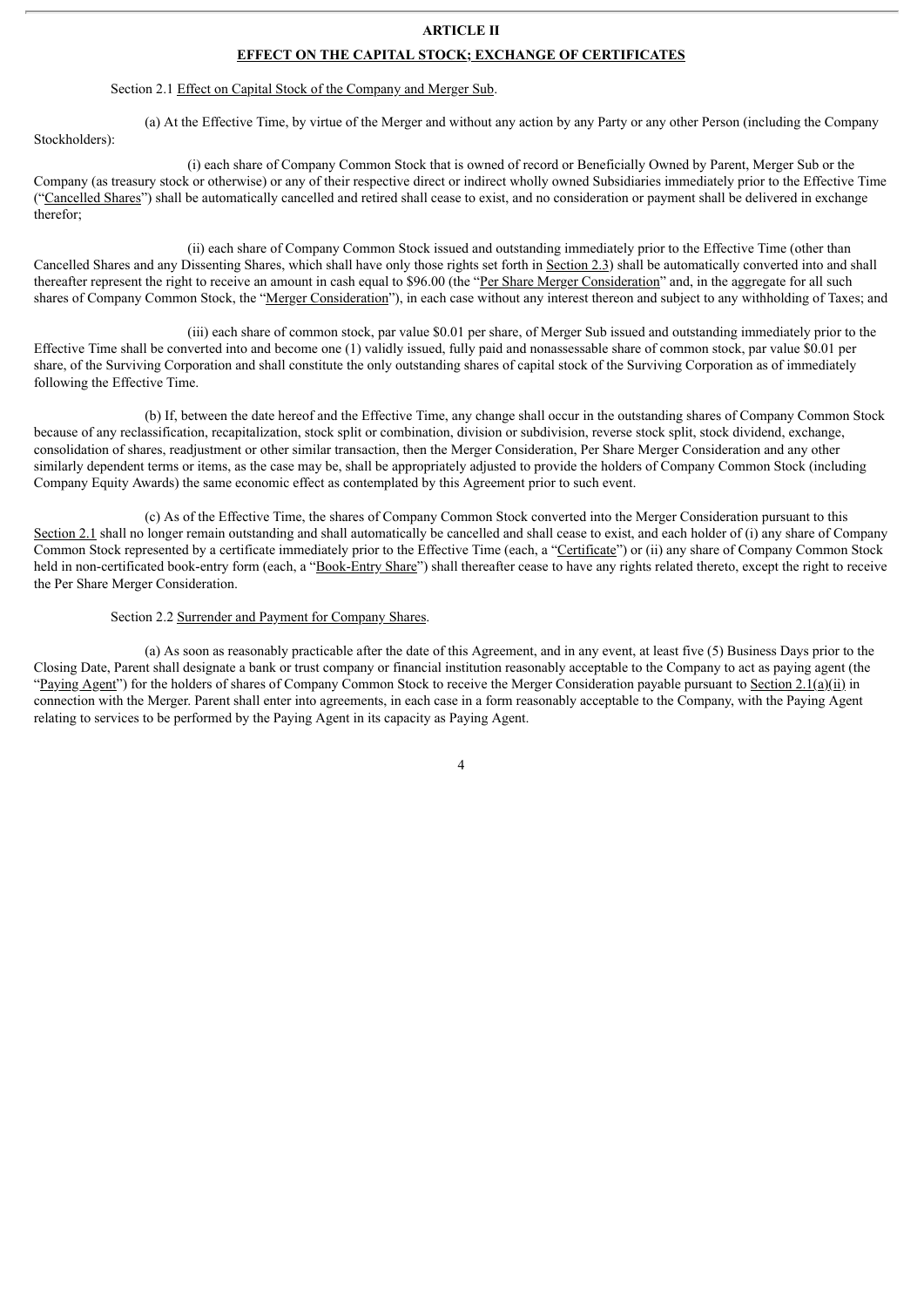(b) At or prior to the Effective Time, Parent shall deposit (or cause to be deposited) with the Paying Agent an amount of cash sufficient to pay the aggregate Merger Consideration payable pursuant to Section 2.1 in exchange for all shares of Company Common Stock outstanding immediately prior to the Effective Time, other than the Cancelled Shares and Dissenting Shares (such amount, together with the amount deposited pursuant to the sentence immediately following this sentence, the "Payment Fund"). If for any reason (including losses) the Payment Fund is insufficient to make prompt cash payments of the aggregate Merger Consideration in the Merger as contemplated hereby, Parent shall, or shall cause the Merger Sub or the Surviving Corporation to, promptly deposit additional funds with the Paying Agent in an amount which is equal to the deficiency in the amount of cash required to fully satisfy such cash payment obligations. The Payment Fund will not be used for any purpose other than to pay the aggregate Merger Consideration in the Merger. Until disbursed in accordance with the terms and conditions hereof, the cash in the Payment Fund will be invested by the Paying Agent as reasonably directed by Parent or the Surviving Corporation; provided that such investments shall be solely in (i) obligations of or guaranteed by the United States of America, (ii) commercial paper obligations rated A-1 or P-1 or better by Moody's Investors Service, Inc. or Standard & Poor's Corporation, respectively, (iii) certificates of deposit, bank repurchase agreements or banker's acceptances of commercial banks with capital exceeding \$10 billion (based on the most recent financial statements of such bank that are then publicly available) or (iv) money market funds having a rating in the highest investment category granted by a recognized credit rating agency at the time of acquisition or a combination of the foregoing and, in any such case, no such instrument may have a maturity exceeding three (3) months. Nothing in this Agreement and no investment losses resulting from investment of the Payment Fund shall diminish the rights of any holder of shares of Company Common Stock represented by Certificates or Book-Entry Shares to receive, or Parent's and the Surviving Corporation's obligation to pay, such holder's applicable portion of the Merger Consideration.

(c) As soon as reasonably practicable after the Effective Time, and in any event not later than the third (3rd) Business Day after the Closing Date, Parent or the Surviving Corporation shall instruct and cause the Paying Agent to deliver to each holder of record of shares of Company Common Stock (i) in the case of such shares represented by Certificates, (A) a letter of transmittal in customary form (which shall specify that delivery shall be effected, and risk of loss and title to the Certificates shall pass, only upon delivery of the Certificates to the Paying Agent (or affidavits of loss in lieu thereof under Section  $2.2(f)$ ) and shall be in such form and have such other provisions as Parent and the Company may mutually agree) and (B) customary instructions for use in effecting the surrender of the Certificates, and (ii) in the case of Book-Entry Shares, customary instructions for use in effecting the surrender of Book-Entry Shares, in each case, in exchange for the right to receive the Per Share Merger Consideration with respect to each share of Company Common Stock evidenced by such Certificate or Book-Entry Share, as applicable. Upon (1) in the case of Certificates, delivery and surrender of Certificates for cancellation to the Paying Agent (or affidavits of loss in lieu thereof under Section 2.2(f)), together with a duly completed and validly executed letter of transmittal or (2) in the case of Book-Entry Shares, receipt by the Paying Agent of an "agent's message" in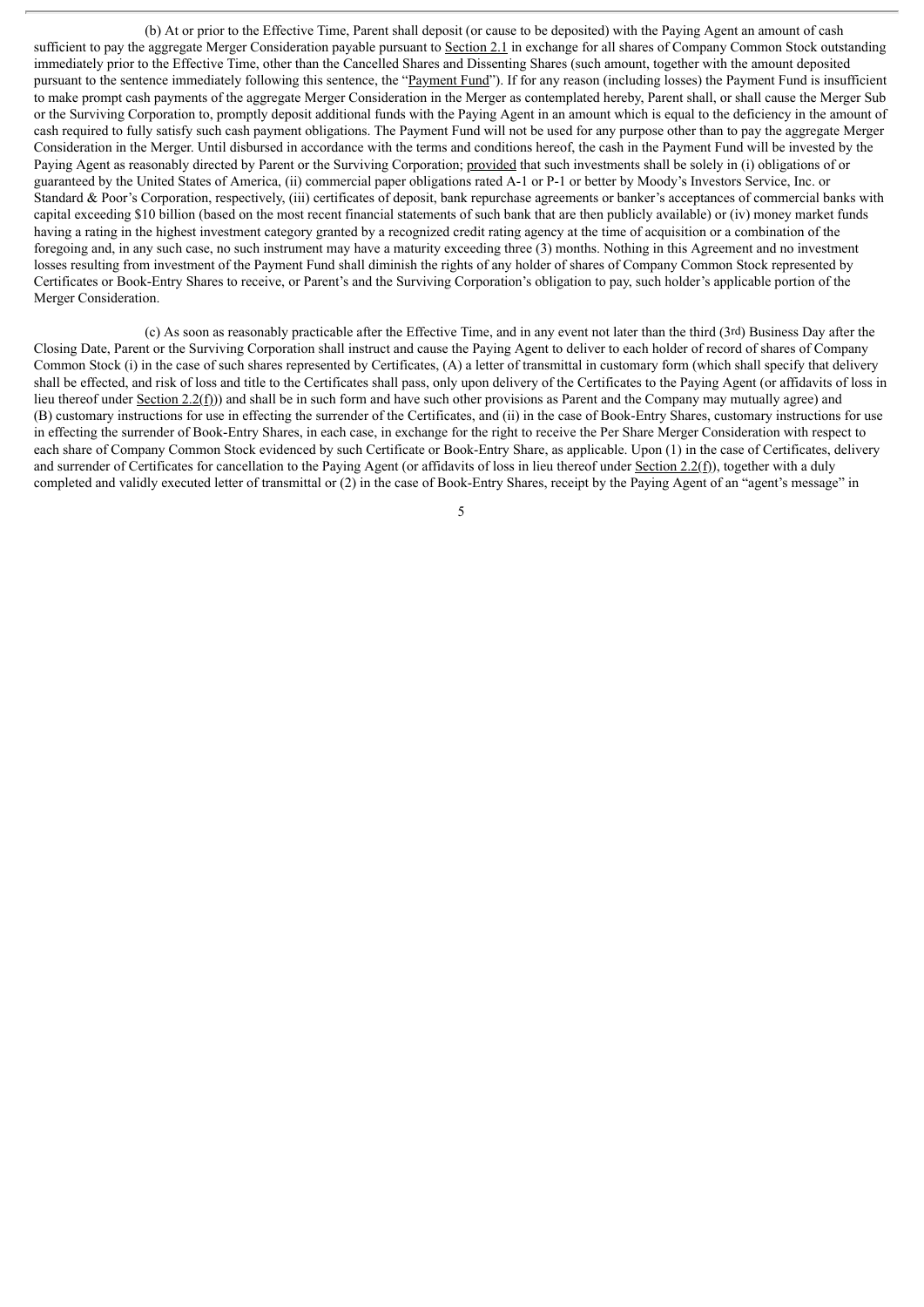customary form, and such other evidence of surrender, if any, as the Paying Agent may reasonably request, the holders thereof shall be entitled to receive from the Payment Fund in exchange therefor an amount in cash equal to the Per Share Merger Consideration with respect to each share of Company Common Stock evidenced by such Certificates or Book-Entry Shares, as applicable, and the Certificates and Book-Entry Shares so surrendered shall be cancelled. In the event of a transfer of ownership of shares represented by Certificates that are not registered in the transfer records of the Company, the proper amount of Merger Consideration may be paid in exchange therefor to a Person other than the Person whose name the Certificate so surrendered are registered if (I) such Certificate shall be properly endorsed or otherwise be in proper form for transfer and (II) the Person requesting such payment shall either  $(x)$  pay any transfer or other Taxes required by reason of the payment to a Person other than the registered holder of such Certificate or (y) establish to the reasonable satisfaction of the Surviving Corporation that such Tax was paid or is not applicable. No interest shall be paid or accrue on any portion of the Merger Consideration payable upon surrender of any Certificate or Book-Entry Share hereunder.

(d) The Merger Consideration issued and paid under this Article II shall be deemed to have been issued and paid in full satisfaction of all rights pertaining to such shares of Company Common Stock. After the Effective Time, there shall be no further registration of transfers on the stock transfer books of the Surviving Corporation of shares of Company Common Stock that were outstanding immediately prior to the Effective Time. If, after the Effective Time, any Certificates formerly representing shares of Company Common Stock are presented to the Surviving Corporation or the Paying Agent for any reason, they shall be cancelled and exchanged as provided in this Article II.

(e) Any portion of the Payment Fund that remains undistributed to former holders of Company Common Stock one (1) year after the Effective Time shall be delivered to the Surviving Corporation, upon demand, and any such former holder of Company Common Stock who has not theretofore complied with this Article II shall thereafter look only to Parent or the Surviving Corporation for payment of any portion of the Merger Consideration, in accordance with this Article II and without any interest thereon, payable in respect of such former holder's shares of Company Common Stock. None of Parent, Merger Sub, the Surviving Corporation or the Paying Agent shall be liable to any former holder of Company Common Stock for any portion of the Merger Consideration or cash from the Payment Fund delivered to a Governmental Authority under any applicable abandoned property, escheat or similar Law. Any Merger Consideration remaining unclaimed by former holders of Company Common Stock immediately prior to such time as such amounts would otherwise escheat to or become property of any Governmental Authority shall, to the fullest extent permitted by applicable Law, become the property of the Surviving Corporation free and clear of any claims or interest of any Person previously entitled thereto.

(f) Notwithstanding anything herein to the contrary, in the event any Certificate has been lost, stolen or destroyed, upon the making of an affidavit of that fact by the Person claiming such Certificate to be lost, stolen or destroyed and, if required by the Surviving Corporation, the posting by such Person of a bond in such customary and reasonable amount as the Surviving Corporation may direct, as indemnity against any claim that may be made against it related to such Certificate, the Paying Agent shall pay in exchange for such lost, stolen or destroyed Certificate the applicable Per Share Merger Consideration in respect of the shares of Company Common Stock formerly represented by such Certificate, as contemplated by this Article II.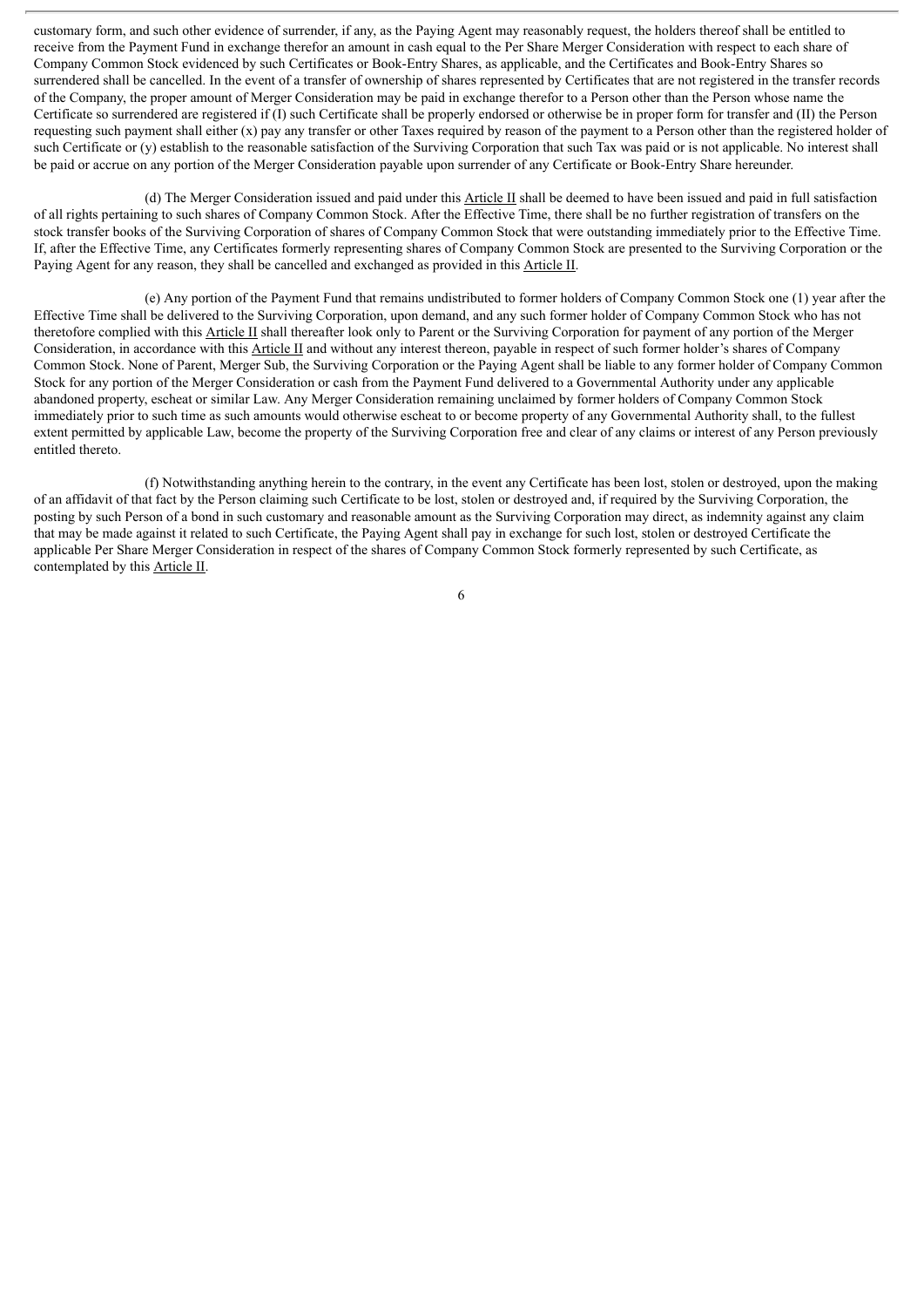Section 2.3 Appraisal Rights. As used herein, "Dissenting Share" means any share of Company Common Stock that is outstanding immediately prior to the Effective Time (other than any Cancelled Shares) and that is held by any Person who is entitled to appraisal rights under Section 262 of the DGCL for such share of Company Common Stock and has properly exercised and perfected a demand for appraisal of such share of Company Common Stock in the time and manner provided in Section 262 of the DGCL and has complied in all respects with and neither effectively withdrawn nor lost the right to such appraisal with respect to such share of Company Common Stock under the DGCL. At the Effective Time, (a) by virtue of the Merger and without any action on the part of any Party or any other Person (including the Company Stockholders), each Dissenting Share shall be automatically cancelled and shall cease to exist and (b) each holder of a Dissenting Share shall cease to have any rights with respect thereto, except the right to receive only such consideration as shall be determined pursuant to Section 262 of the DGCL; provided, however, that, if any such holder fails to perfect or otherwise waives, effectively withdraws or loses the right to appraisal under Section 262 of the DGCL for such Dissenting Share, the right of such holder to be paid the fair value of such Dissenting Share shall cease and such Dissenting Share shall be deemed to have been converted as of the Effective Time into the right to receive the Per Share Merger Consideration, without interest, in accordance with this Agreement and shall not thereafter be deemed to be a Dissenting Share. The Company shall provide prompt notice to Parent of any written demands received by the Company for appraisal of any shares of Company Common Stock, withdrawals of such demands and any other instruments served under Section 262 of the DGCL, which are received by the Company relating to such demands, in each case prior to the Effective Time. Parent shall have the right to participate in all negotiations and Actions related to such demands. Prior to the Effective Time, the Company shall not, without the prior written consent of Parent, make any payment related to, or settle or offer to settle, any such demands for appraisal or agree to do any of the foregoing, and Parent will not commit to make any such payment or enter into any such settlement prior to the Effective Time without the prior written consent of the Company.

### Section 2.4 Treatment of Company Equity Awards.

(a) Unless otherwise mutually agreed by Parent and the holder thereof following receipt of the Company Stockholder Approval, each option to purchase shares of Company Common Stock that is outstanding and unexercised immediately prior to the Effective Time, whether or not vested or exercisable (each, a "Company Option"), shall, as of the Effective Time, by virtue of the Merger and without any action on the part of the holder thereof, immediately vest in full and be cancelled and converted into the right to receive a cash payment, without interest and less any Taxes required to be withheld, equal to the product of: (i) the excess, if any, of (A) the Per Share Merger Consideration, *minus* (B) the exercise price payable per share of Company Common Stock under such Company Option, *multiplied by* (ii) the total number of shares of Company Common Stock subject to such Company Option immediately prior to the Effective Time (the "Company Option Consideration"). For the avoidance of doubt, in the event that the per share exercise price under any Company Option is equal to or greater than the Per Share Merger Consideration, such Company Option shall be cancelled as of the Effective Time without any cash payment or other consideration being made in respect thereof and shall have no further force or effect.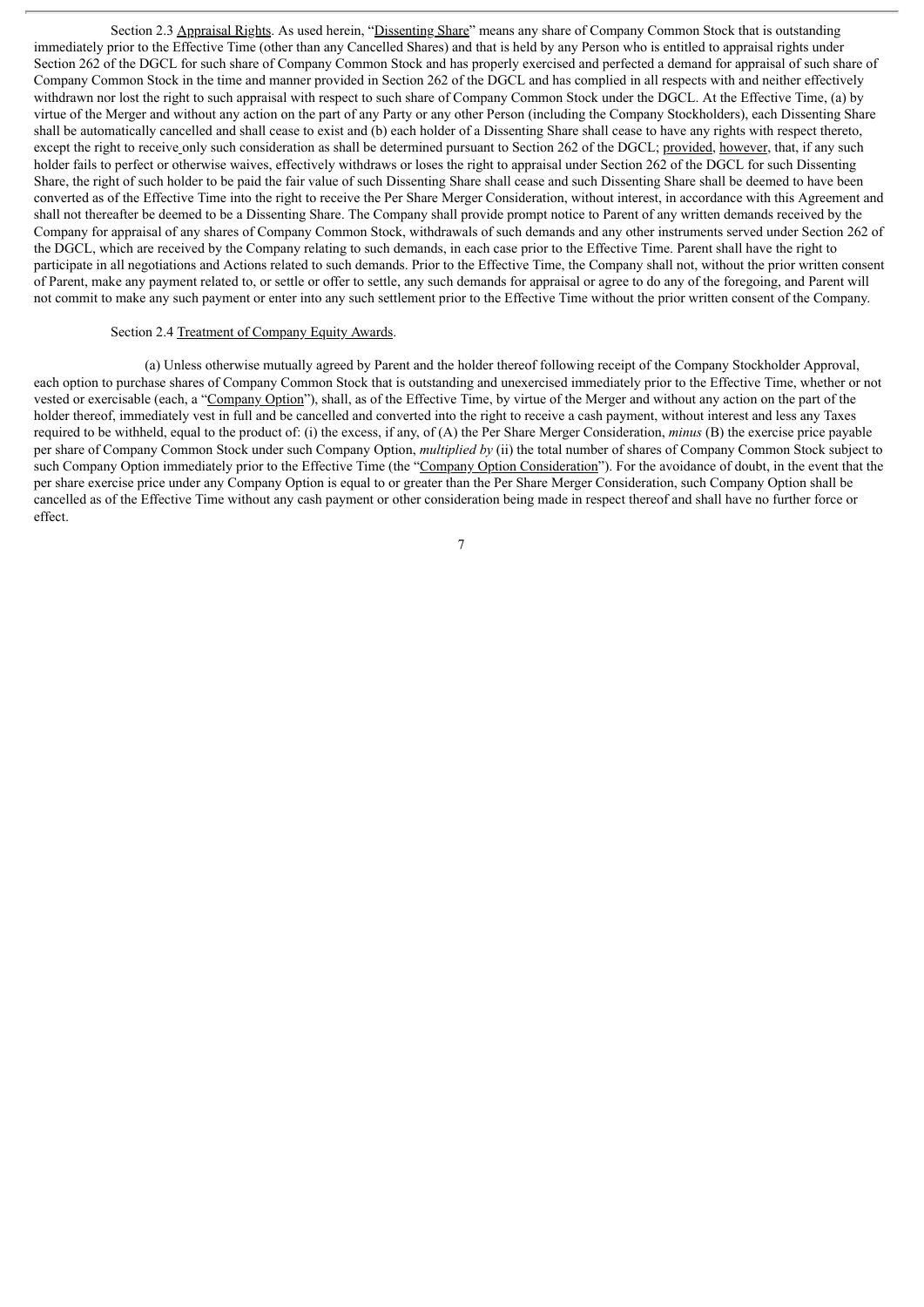(b) Unless otherwise mutually agreed by Parent and the holder thereof following receipt of the Company Stockholder Approval, at the Effective Time, each restricted stock or restricted stock unit award granted by the Company in respect of shares of Company Common Stock (a "Company Share Award") that is outstanding immediately prior Effective Time, whether or not vested, shall, by virtue of the Merger and without any action on the part of the holder thereof, immediately vest in full and become free of restrictions and shall be cancelled and converted automatically, in accordance with the procedures set forth herein, into the right to receive a cash payment (without duplication or interest and less any applicable withholding Taxes) with respect thereto equal to the product of (i) the number of shares of Company Common Stock subject to such Company Share Award as of the Effective Time, *multiplied by* (ii) the Per Share Merger Consideration (the "Company Share Award Consideration").

(c) At or prior to the Effective Time, Parent will deposit or cause to be deposited with the Company, by wire transfer of immediately available funds, the aggregate of (i) the Company Option Consideration owed to all holders of Company Options, and (ii) the Company Share Award Consideration owed to all holders of Company Share Awards, in each case, other than any portion of the Company Option Consideration and the Company Share Award Consideration to be paid pursuant to the last sentence of this Section 2.4(c), which Parent shall deposit or cause to be deposited with the Paying Agent at or prior to the Effective Time. Subject to compliance with Section 409A of the Code, if applicable, no later than fifteen (15) calendar days following the Effective Time, the applicable holders of Company Options and Company Share Awards will receive a payment from the Surviving Corporation (or one of its Affiliates) of all amounts required to be paid to such holders in respect of the Company Options and Company Share Awards that are cancelled and converted into cash pursuant to this Section 2.4. If any holder to whom payment is owed pursuant to this Section 2.4 is a current or former employee of any Company Entity, the payment shall be made through the payroll system or payroll provider of the Surviving Corporation (or one of its Affiliates), less applicable Taxes. For all other holders of Company Equity Awards (including holders who are non-employee directors of any Company Entity), the Surviving Corporation and Parent shall cause the Paying Agent to make such payment, in each case, within five (5) Business Days following the Effective Time.

(d) All payments made pursuant to this Section 2.4 will be without interest and less any applicable withholding Taxes and will be subject to compliance with Section 409A of the Code, if applicable.

(e) Prior to the Effective Time, the Company Board or an appropriate committee thereof shall adopt any resolutions and take any actions that may be necessary to (i) effectuate the provisions of this Section  $2.\overline{4}$  and (ii) ensure that the Company Stock Plan will terminate at the Effective Time and from and after the Effective Time, none of Parent or any of its Affiliates shall be required to deliver Company Common Stock or, except as expressly contemplated by this Agreement, any other consideration to any Person pursuant to or in settlement of any Company Equity Award.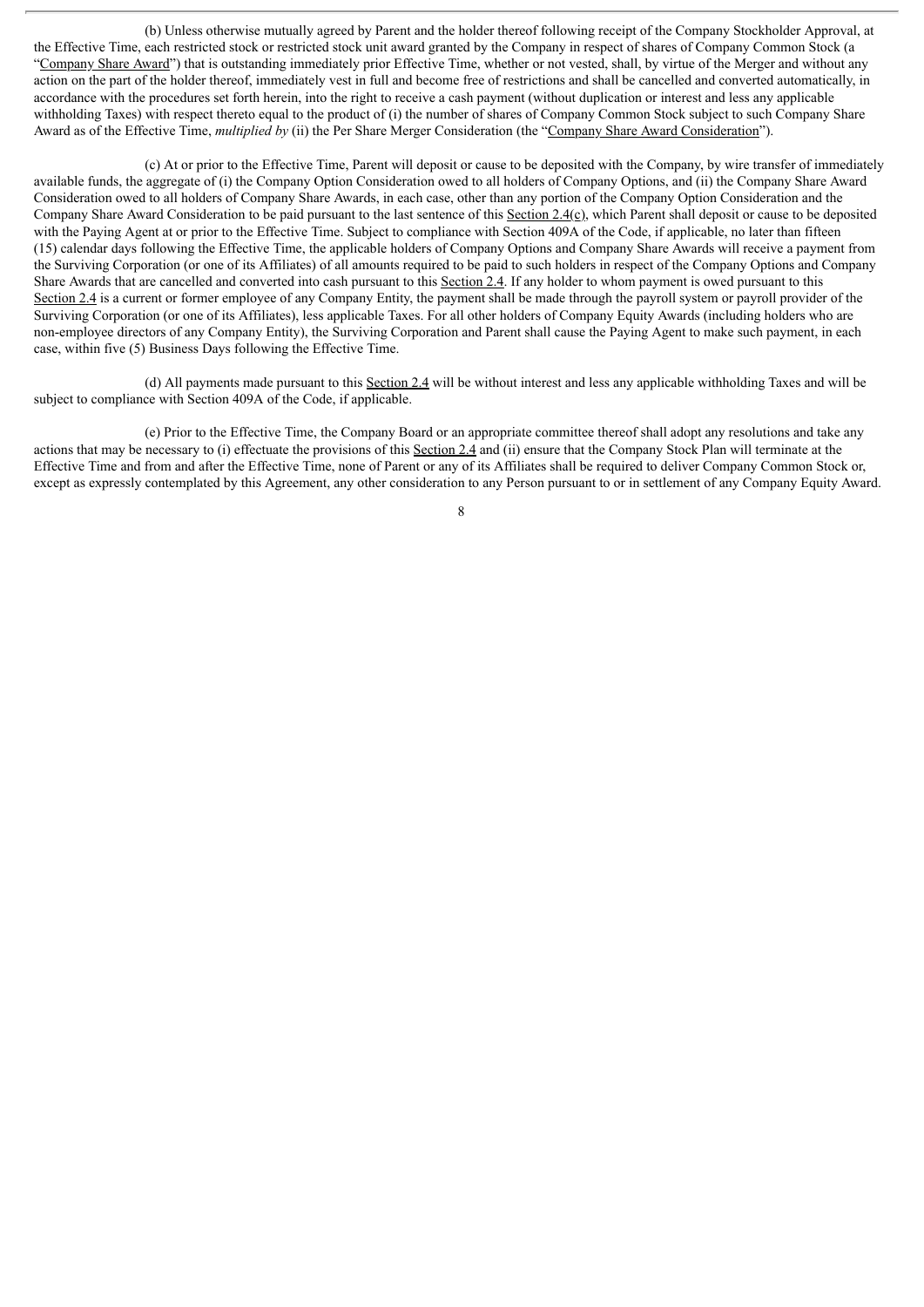Section 2.5 Necessary Further Actions. If, at any time after the Effective Time, the Surviving Corporation determines that any actions are necessary to vest, perfect or confirm of record or otherwise in the Surviving Corporation its right, title or interest in, to or under any right, property or asset of either of the Company or (if applicable) Merger Sub acquired or to be acquired by the Surviving Corporation as a result of, or in connection with, the Merger or otherwise to carry out this Agreement, then the officers and directors of the Surviving Corporation shall be authorized to take all such actions as may be necessary or desirable to vest all right, title or interest in, to and under such rights, properties or assets in the Surviving Corporation or otherwise to carry out the intent of this Agreement.

Section 2.6 Withholding. Each of Parent, Merger Sub, any Affiliate of Parent or Merger Sub, the Surviving Corporation, the Company and the Paying Agent shall be entitled to deduct and withhold (or cause to be deducted and withheld) from the amounts otherwise payable to any Company Stockholder or holder of Company Equity Awards pursuant hereto such amounts as Parent, Merger Sub, the Surviving Corporation, the Company or the Paying Agent, as the case may be, determines are required to be deducted or withheld with respect to the making of such payments under applicable Law. To the extent such amounts are properly deducted or withheld and timely paid over to the appropriate Governmental Authority by Parent, Merger Sub, the Surviving Corporation, the Company or the Paying Agent, as the case may be, such deducted or withheld amounts shall be treated for all purposes hereof as having been paid to the holder of the Company Common Stock or holder of Company Equity Awards in respect of which such deduction or withholding was made. If Parent, Merger Sub, the Surviving Corporation, the Company or the Paying Agent determines that any amounts are required to be deducted or withheld (other than any deduction or withholding with respect to any payments constituting compensation for services), Parent, Merger Sub, the Surviving Corporation, the Company or the Paying Agent, as the case may be, shall use commercially reasonable efforts to, prior to deducting or withholding such amounts, notify the holder in respect of which such deduction and withholding is to be made and shall reasonably cooperate in good faith to establish or obtain any exemption from or reduction in the amount of any withholding that otherwise would be required.

## **ARTICLE III**

# **REPRESENTATIONS AND WARRANTIES OF THE COMPANY**

Except as (x) disclosed in the Company SEC Documents filed prior to the date hereof and publicly available (excluding, in each case, any risk factor disclosure that is contained solely in any "Risk Factors" section of any such Company SEC Document or any disclosure in any "qualitative and quantitative disclosure about market risk" section, any "forward-looking statements" or non-specific, predictive or primarily forward-looking disclosure in nature, other than historical facts included therein and where the relevance of the information as an exception to (or disclosure for purposes of) a particular representation is reasonably apparent on the face of such disclosure) or (y) subject to Section  $8.14(k)$ , set forth in the disclosure letter delivered by the Company to Parent as of the date hereof (the "Company Disclosure Letter"), the Company represents and warrants to Parent and Merger Sub as follows: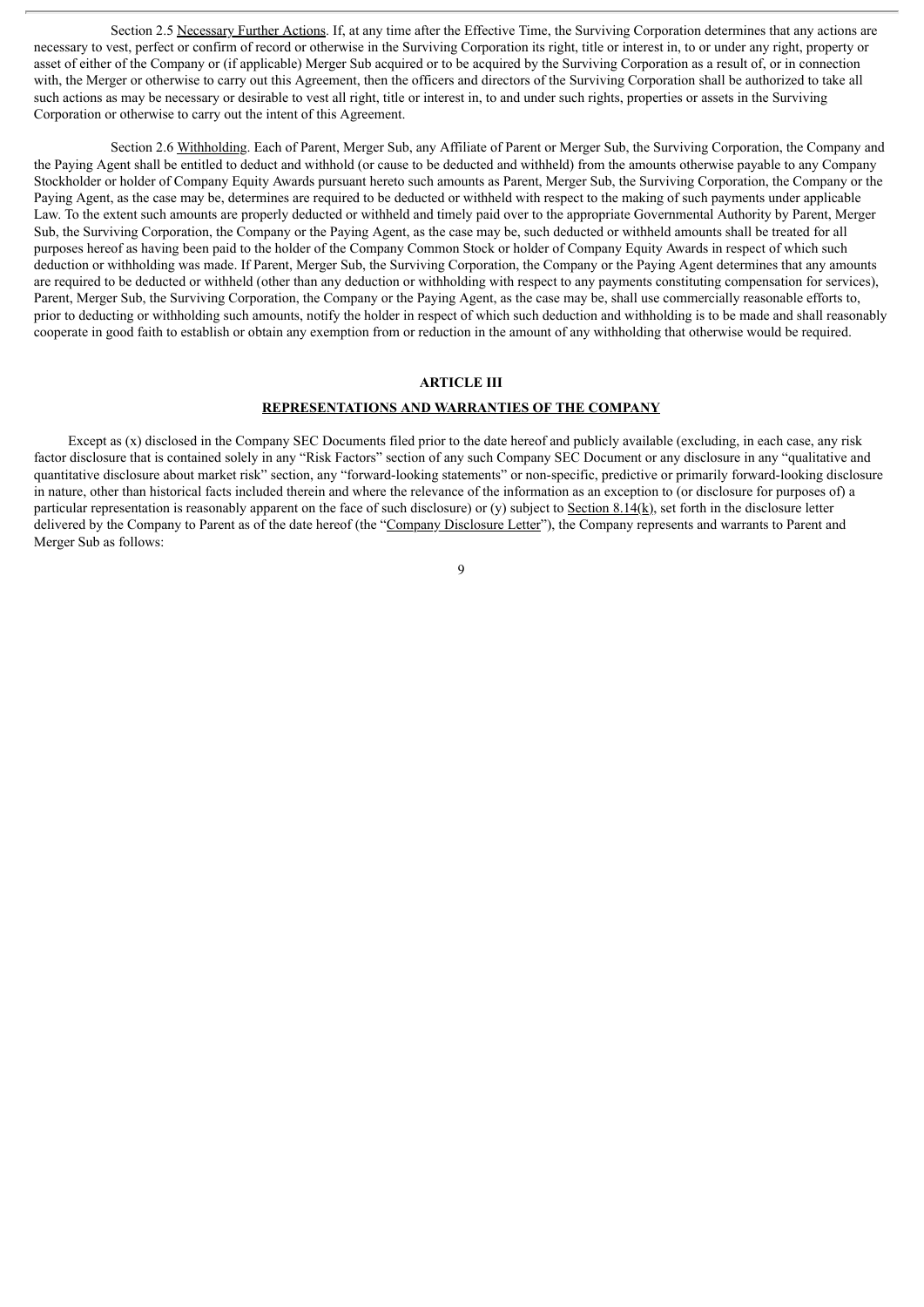Section 3.1 Organization, Standing and Power. The Company is a corporation duly incorporated, validly existing and in good standing in accordance with the Laws of the State of Delaware. The Company (a) has all requisite corporate power and authority to own or lease, as applicable, and operate its assets and to carry on its business as currently conducted and (b) is duly qualified or licensed to do business and is in good standing in each jurisdiction in which the nature of its business or the ownership, leasing or operation of its assets makes such qualification or licensing necessary, except where the failure to be so licensed, qualified or in good standing, individually or in the aggregate, has not had or would not reasonably be expected to have a Company Material Adverse Effect. The Company has made available to Parent true and complete copies of its Constituent Documents that are in effect on the date hereof. The Company is not in violation of any of its Constituent Documents in any material respect.

Section 3.2 Company Subsidiaries. Each Subsidiary of the Company (each, a "Company Subsidiary", and collectively, the "Company Subsidiaries" and, together with the Company, the "Company Entities") is a corporation duly incorporated or a limited liability company, partnership or other entity duly organized or formed and is validly existing and in good standing in accordance with the Laws of the jurisdiction of its incorporation, formation or organization, as the case may be. Section 3.2 of the Company Disclosure Letter lists all of the Company Subsidiaries other than immaterial Company Subsidiaries as of the date hereof, including (a) each such Company Subsidiary's jurisdiction of incorporation, formation or organization, (b) the type and, if applicable, class of all outstanding Equity Securities in each Company Subsidiary and (c) the record owner of all outstanding Equity Securities in each Company Subsidiary. Each Company Subsidiary has (i) the requisite corporate or other entity power and authority, as the case may be, to own, lease and operate its assets and to carry on its business as currently conducted and (ii) is duly qualified or licensed to do business and is in good standing in each jurisdiction in which the nature of its business or the ownership, leasing or operation of its assets makes such qualification or licensing necessary, except where the failure to have such power and authority or to be so qualified or licensed would not reasonably be expected to have, individually or in the aggregate, a Company Material Adverse Effect. The Company has made available to Parent true and complete copies of the Constituent Documents that are in effect on the date hereof of each of the Company's "significant subsidiaries" (as such term is defined in Section 1.02 of Regulation S-X under the Exchange Act) and such "significant subsidiaries" are not in violation of any of their respective Constituent Documents in any material respect.

#### Section 3.3 Company Capitalization.

(a) The authorized capital stock of the Company consists of (i) 200,000,000 shares of Company Common Stock (including 150,000,000 shares of Class A common stock, par value \$0.01 per share, of the Company (the "Company Class A Common Stock") and 50,000,000 shares of Class B common stock, par value \$0.01 per share, of the Company (the "Company Class B Common Stock")), and (ii) 20,000,000 shares of preferred stock, par value \$0.01 per share of the Company (the "Company Preferred Stock" and, together with the Company Common Stock, the "Company Capital Stock"). As of the close of business on May 9, 2022 (the "Capitalization Date"), there were (i) 40,952,195 shares of Company Common Stock issued and outstanding (consisting of 39,355,500 shares of Company Class A Common Stock and 1,596,695 shares of Company Class B Common Stock), (ii) no shares of Company Preferred Stock issued or outstanding, (iii) 244,113 shares of Company Common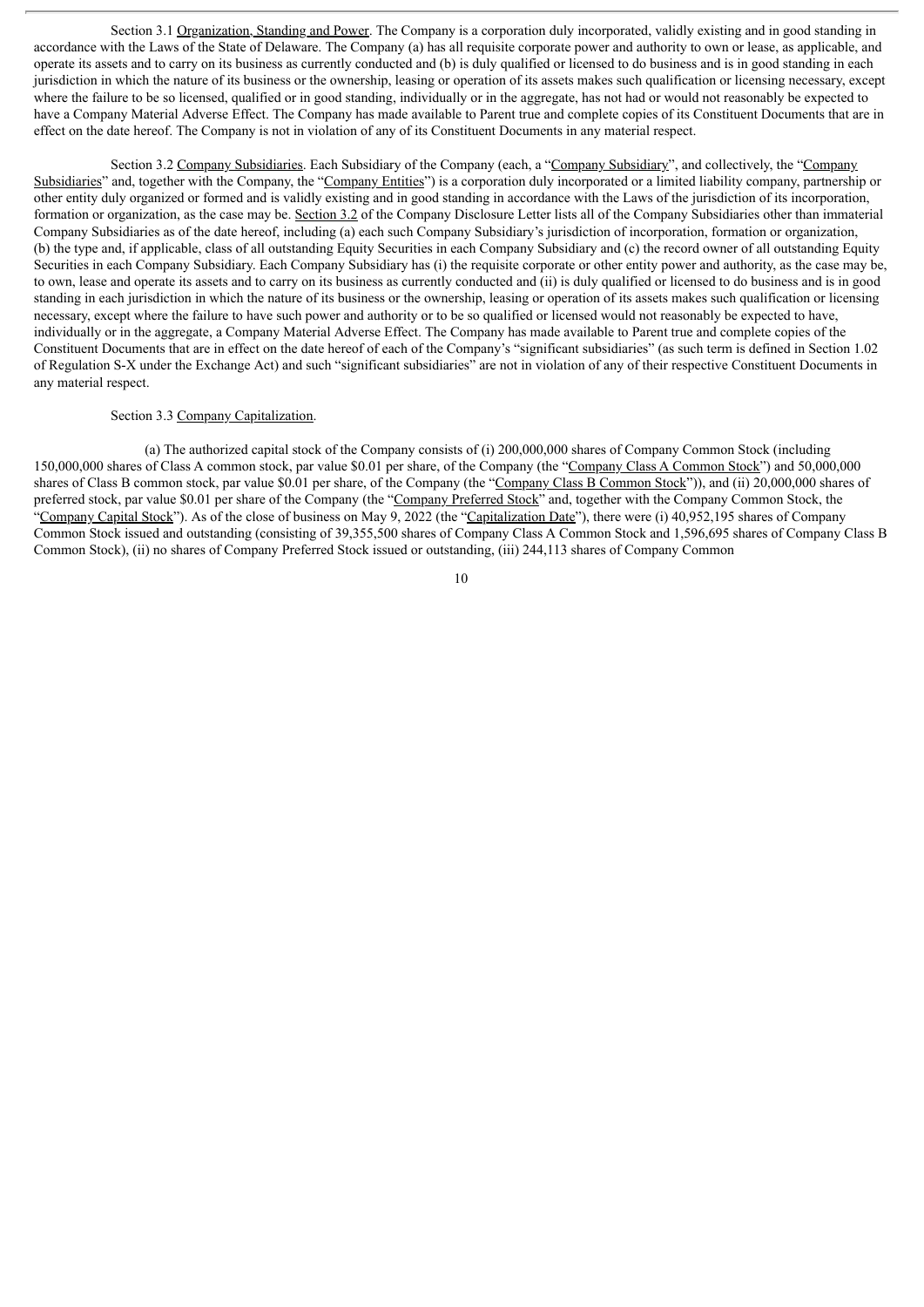Stock owned by the Company as treasury stock, (iv) 16,970,005 shares of Company Common Stock reserved for issuance under the Company Stock Plan, of which 965,439 are subject to outstanding Company Equity Awards and (v) 240,516 shares of Company Common Stock held by the ESOP. Except as otherwise set forth in this Section  $3.3(a)$ , since the close of business on the Capitalization Date through the date hereof, the Company has not issued or granted any Company Equity Awards, and the Company has not issued any shares of Company Common Stock, except for issuances under the Company Stock Plan and any related award agreements or in satisfaction of the vesting, settlement or exercise of (in each case, under their respective terms) any Company Equity Awards, in each case, that were outstanding as of the close of business on the Capitalization Date (such shares of Company Common Stock, together with the outstanding Equity Securities of the Company described by the foregoing clauses (i)–(iv), the "Outstanding Company Equity Securities").

(b) Section 3.3(b) of the Company Disclosure Letter lists all outstanding Company Equity Awards as of the close of business on the Capitalization Date, including (A) the name of the holder thereof, (B) the type of award and number of shares of Company Common Stock related thereto (and, if applicable, assuming achievement of the applicable performance metrics at the target level and at the maximum level) and (C) the date of grant, expiration date (if applicable) and vesting terms. All of the issued and outstanding shares of Company Common Stock have been duly authorized and validly issued and are fully paid, nonassessable and free of preemptive or other antidilutive rights. Except for the Outstanding Company Equity Securities, no Equity Securities in the Company were issued, reserved for issuance or outstanding as of the Capitalization Date.

(c) Except for acquisitions, or deemed acquisitions, of Company Common Stock or other Equity Securities in the Company in connection with (i) required Tax withholding in connection with the vesting of Company Equity Awards and (ii) forfeitures of Company Equity Awards, no Company Entity has any obligation to repurchase, redeem or otherwise acquire any Equity Securities in any Company Entity. Except as set forth on Section 3.3 of the Company Disclosure Letter, there are no accrued and unpaid dividends with respect to any shares of Company Capital Stock.

(d) There is no Indebtedness of any Company Entity providing any holder thereof with the right to vote (or convertible into, or exchangeable for, Equity Securities providing the holder thereof with the right to vote) on any matters on which Company Stockholders or any holder of Equity Securities in any Company Entity may vote. There are no stockholder agreements, voting trusts or other Contracts to which any Company Entity is a party related to the holding, voting, registration, redemption, repurchase or disposition of, or that restricts the transfer of, any Equity Securities in any Company Entity.

(e) The Company owns of record or Beneficially Owns all of the outstanding Equity Securities in each Company Subsidiary, and all of the outstanding Equity Securities in each Company Subsidiary are owned of record by a Company Entity, in each case, free and clear of any Lien thereon (other than Permitted Liens).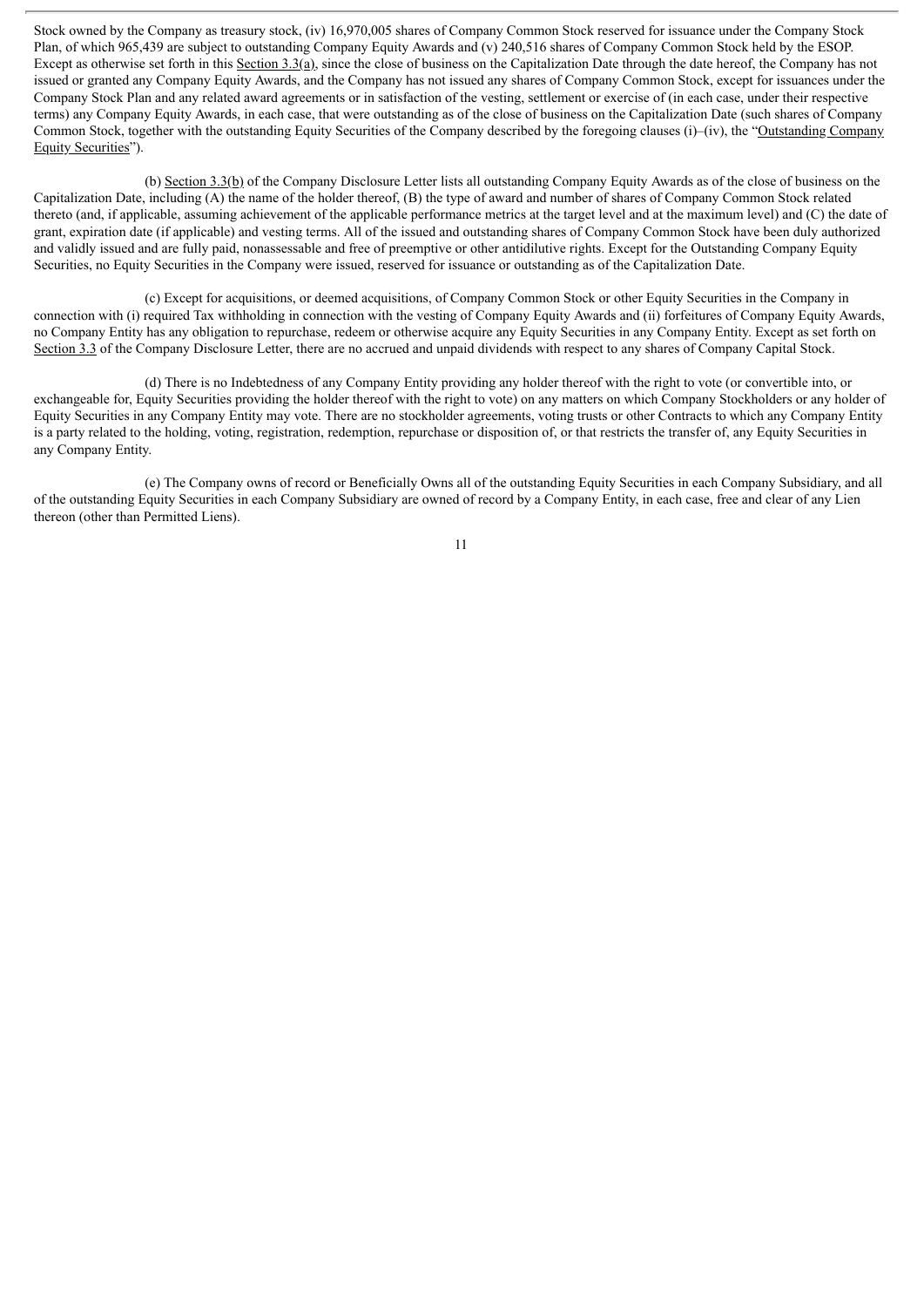(f) All outstanding Equity Securities in the Company Subsidiaries have been duly authorized and validly issued and are fully paid, nonassessable and free of preemptive or other antidilutive rights. Except for the outstanding Equity Securities in the Company Subsidiaries and the passive ownership, in the Ordinary Course of Business, of Equity Securities listed on a national securities exchange, no Company Entity owns of record or Beneficially Owns any Equity Securities in any Person. No Company Entity is subject to an obligation or requirement to make any investment (in the form of a loan, capital contribution, guarantee, credit enhancement or otherwise) in any other Person.

### Section 3.4 Authority; Execution and Delivery; Enforceability; State Takeover Statutes; No Rights Plan.

(a) The Company has all necessary corporate power and authority to execute and deliver this Agreement, to perform or comply with its covenants and agreements hereunder and, assuming the accuracy of the representations and warranties set forth in Section 4.10 and subject to the adoption hereof by the holders of a majority in voting power of the outstanding shares of Company Common Stock that are entitled to vote thereon at the Company Stockholders Meeting (the "Company Stockholder Approval"), to consummate the transactions contemplated hereby. The Company's execution and delivery hereof, performance of and compliance with its covenants and agreements hereunder and consummation of the transactions contemplated hereby have been duly authorized by all necessary corporate action, and no other corporate proceedings on the part of the Company are necessary for it to authorize this Agreement or consummate the transactions contemplated hereby (including the Merger), except for the Company Stockholder Approval and the filing of the Certificate of Merger as required by the DGCL. The Company has duly executed and delivered this Agreement and, assuming Parent's and Merger Sub's respective due authorization, execution and delivery hereof, this Agreement is the Company's legal, valid and binding obligation, enforceable against it in accordance with the terms hereof, except as limited by bankruptcy, insolvency, reorganization, moratorium or similar Laws affecting the enforcement of creditors' rights generally, by general equitable principles (regardless of whether enforcement is sought in a proceeding of law or in equity) or by the discretion of any Governmental Authority before which any Action seeking enforcement may be brought (the "Bankruptcy and Equitable Exceptions"). Assuming the accuracy of the representations and warranties set forth in Section 4.10, the Company Stockholder Approval is the only approval of holders of any shares of Company Capital Stock necessary to adopt this Agreement and approve the Merger or the other transactions contemplated hereby.

(b) At a meeting duly called and held, the Company Board unanimously adopted resolutions (i) approving and declaring advisable this Agreement and the Voting Agreement and the consummation of the Merger and the other transactions contemplated hereby and thereby, (ii) determining that the terms hereof, the Merger and the other transactions contemplated hereby are fair to, and in the best interests of, the Company and the Company Stockholders, (iii) directing that this Agreement be submitted to a vote of the Company Stockholders for approval and adoption at the Company Stockholders Meeting and (iv) resolving to recommend that the Company Stockholders vote in favor of the adoption and approval of this Agreement (including the Merger) in accordance with the DGCL (the "Company Board Recommendation"). As of the date hereof, the Company Board has not rescinded, modified or withdrawn such resolutions in any way. Assuming the accuracy of the representations and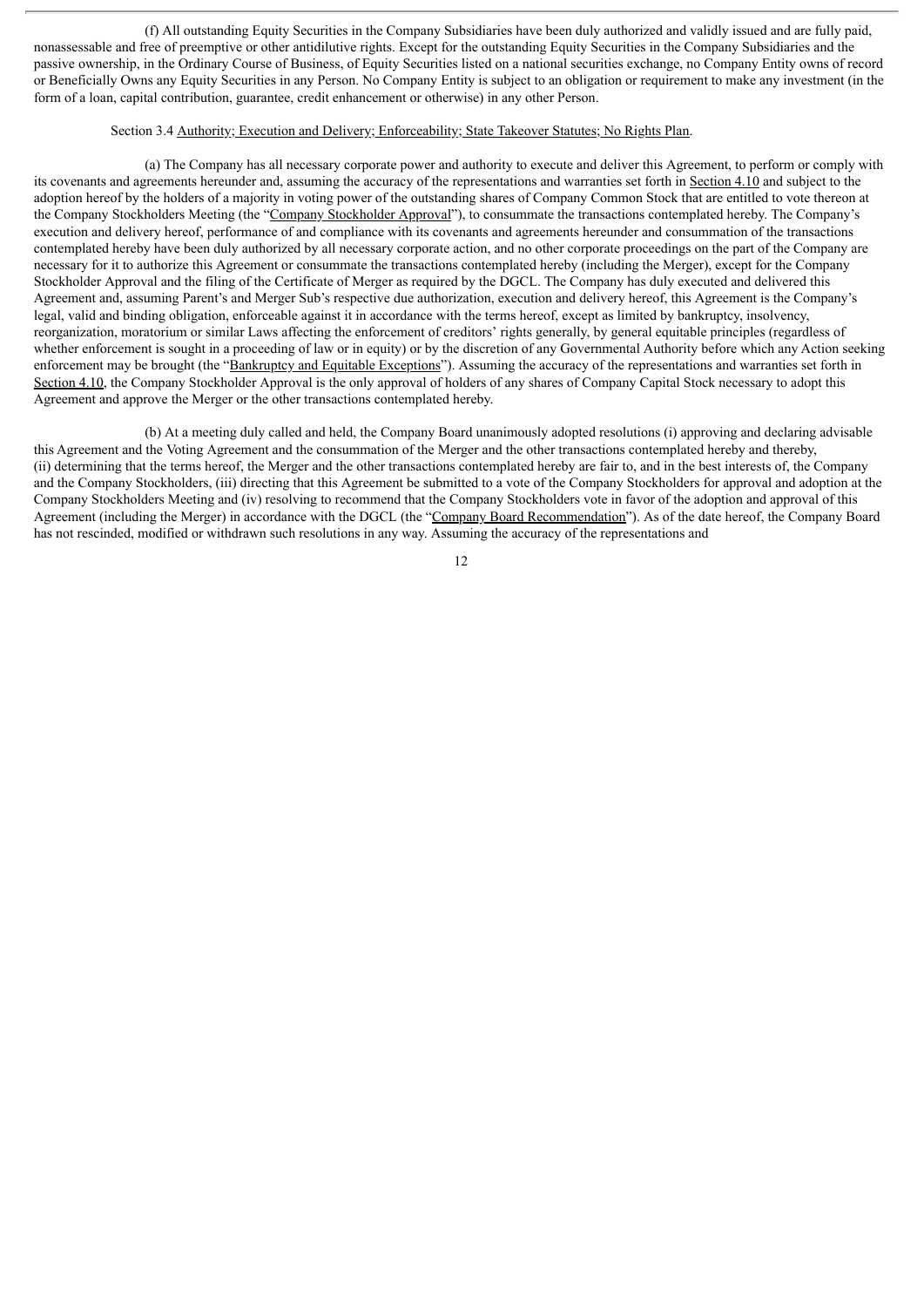warranties set forth in Section 4.10, such resolutions are sufficient to render inapplicable to this Agreement, the Merger and the other transactions contemplated hereby, the restrictions of Section 203 of the DGCL, to the extent such restrictions would otherwise be applicable to this Agreement, the Voting Agreement, the Merger and the other transactions contemplated hereby and thereby. Assuming the accuracy of the representations and warranties set forth in Section 4.10, no restrictions on business combinations in any "business combination," "control share acquisition," "fair price," "moratorium" or other anti-takeover Laws (collectively, "Takeover Laws") are applicable the Merger or the other transactions contemplated hereby. The Company is not a party to any stockholder rights plan, "poison pill" or other similar antitakeover plan or agreement that is applicable to the Merger.

#### Section 3.5 No Conflicts; Consents and Approvals.

(a) Assuming the accuracy of the representations and warranties set forth in Section 4.10, the Company's execution and delivery hereof does not, and the Company's performance of its covenants and agreements hereunder and the consummation of the transactions contemplated hereby will not, (i) conflict with or violate the Constituent Documents of any Company Entity, (ii) subject to making the Filings and obtaining the Consents contemplated by Section 3.5(b) and obtaining the Company Stockholder Approval, violate any applicable Law or (iii) breach, result in the loss of any benefit under, be a default (or an event that, with or without notice or lapse of time, or both, would be a default) under, result in the termination, cancellation or amendment of or a right of termination, cancellation or amendment under (with or without notice or lapse of time, or both), accelerate the performance required by, or result in the creation of any Lien on any of the respective properties or assets of a Company Entity under, any Contract to which any Company Entity is a party or by which any asset of a Company Entity is bound or affected or any Permit applicable to the businesses of the Company Entities, except, in the case of the foregoing clauses (ii) and (iii), as would not reasonably be expected to result in, individually or in the aggregate, a Company Material Adverse Effect.

(b) The Company's execution and delivery hereof does not, and the Company's performance of its covenants and agreements hereunder and the consummation of the transactions contemplated hereby will not, require any Company Entity to make any registration, declaration, notice, report, submission, application or other filing (each, a "Filing") with or to, or to obtain any consent, approval, waiver, license, permit, franchise, authorization or Order (each, "Consent") of, any Governmental Authority, except for (i) the HSR Clearance and the Filings required by the HSR Act for the transactions contemplated hereby, (ii) the Filing with the SEC of the Proxy Statement in preliminary and definitive form in accordance with the Exchange Act and such other reports under and such other compliance with the Exchange Act as may be required in connection with this Agreement and the transactions contemplated hereby, (iii) the Filing of the Certificate of Merger with the Secretary of State of the State of Delaware, (iv) any other Filings required by the Exchange Act, the Securities Act and the rules and regulations of the Nasdaq, (v) compliance with the applicable requirements under the National Industrial Security Program Operating Manual and supplements, amendments and revisions thereof (the "NISPOM"), (vi) compliance with the applicable requirements under Title 22, Section 122.4 of the International Traffic in Arms Regulations (the "ITAR"), (vii) compliance with the applicable requirements of the U.S. Federal Acquisition Regulation ("FAR"), and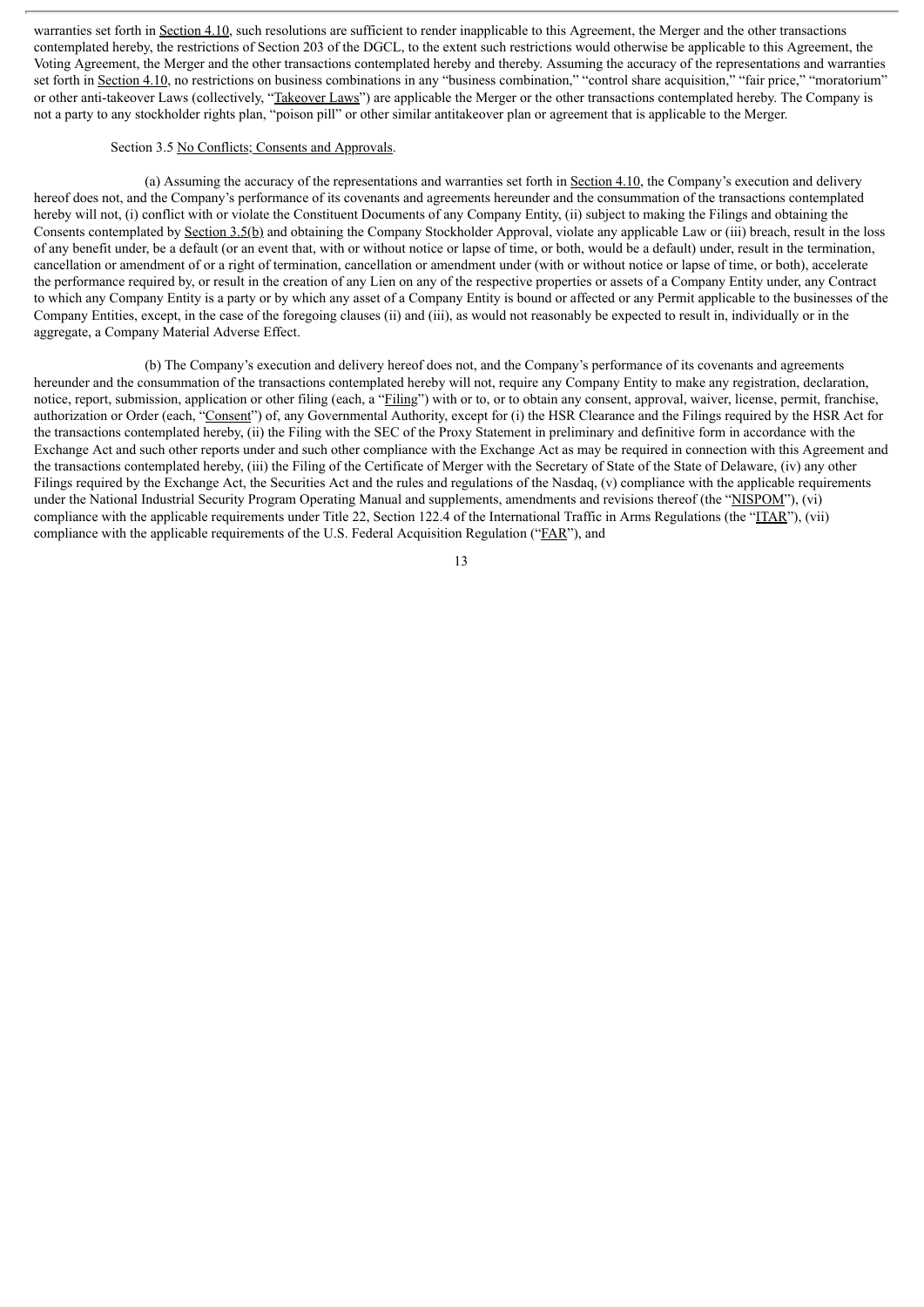together with the Department of Defense Federal Acquisition Regulation Supplement and the other agency acquisition regulations that implement or supplement the FAR (the "FAR System") and (viii) any other Filing with or to, or other Consent of, any Governmental Authority, the failure of which to make or obtain would not reasonably be expected to result in, individually or in the aggregate, a Company Material Adverse Effect.

### Section 3.6 SEC Documents; Financial Statements; Related-Party Transactions; Undisclosed Liabilities.

(a) The Company has filed with or furnished when due to the SEC all reports, schedules, forms, statements, registration statements, prospectuses and other documents (including all exhibits and financial statements required to be filed or furnished therewith and any other document or information required to be incorporated therein) required by the Securities Act or the Exchange Act to be filed or furnished by the Company with the SEC since December 31, 2019 (collectively, together with any documents filed with or furnished to the SEC during such period by the Company to the SEC on a voluntary basis, the "Company SEC Documents"). As of its respective date, or, if amended prior to the date hereof, as of the date of the last such amendment, each Company SEC Document complied when filed or furnished (or, if applicable, when amended) in all material respects with the Nasdaq, the Securities Act, the Exchange Act and the Sarbanes-Oxley Act (together with the rules and regulations promulgated thereunder, the "Sarbanes Oxley Act"), and none of the Company SEC Documents when filed or furnished (or, in the case of a registration statement filed under the Securities Act, at the time it was declared effective or subsequently amended) contained any untrue statement of a material fact or omitted to state a material fact required to be stated therein or necessary in order to make the statements therein, in light of the circumstances under which they were made, not misleading. No Company Subsidiary is subject to the periodic reporting requirements of the Exchange Act or is otherwise required to file any report, schedule, form, statement, registration statement, prospectus or other document with the SEC.

(b) The consolidated financial statements of the Company included in the Company SEC Documents (including, in each case, any notes or schedules thereto) and all related compilations, reviews and other reports issued by the Company's accountants with respect thereto (the "Company SEC Financial Statements") (i) have been prepared from the books and records of the Company Entities, which have been maintained in accordance with GAAP, (ii) were prepared in accordance with GAAP applied on a consistent basis during the periods involved (except as may be indicated in the notes thereto and except, in the case of the unaudited interim financial statements, as may be permitted by Form 10-Q and Regulation S-X under the Securities Act) and (iii) present fairly, in all material respects, the Company Entities' consolidated financial position as at the respective dates thereof and the Company Entities' consolidated results of operations and, where included, consolidated stockholders' equity and consolidated cash flows for the respective periods indicated, in each case, in conformity with GAAP (except as may be indicated in the notes thereto and except, in the case of the unaudited interim financial statements, as may be permitted by Form 10-Q and Regulation S-X under the Securities Act). Pursuant to Regulation S-X under the Securities Act, the Company is not required and would not be required upon completion of any pending transaction to file any financial statements, audited, unaudited, pro forma or otherwise, with the SEC in order for a registration statement filed by the Company to be declared effective.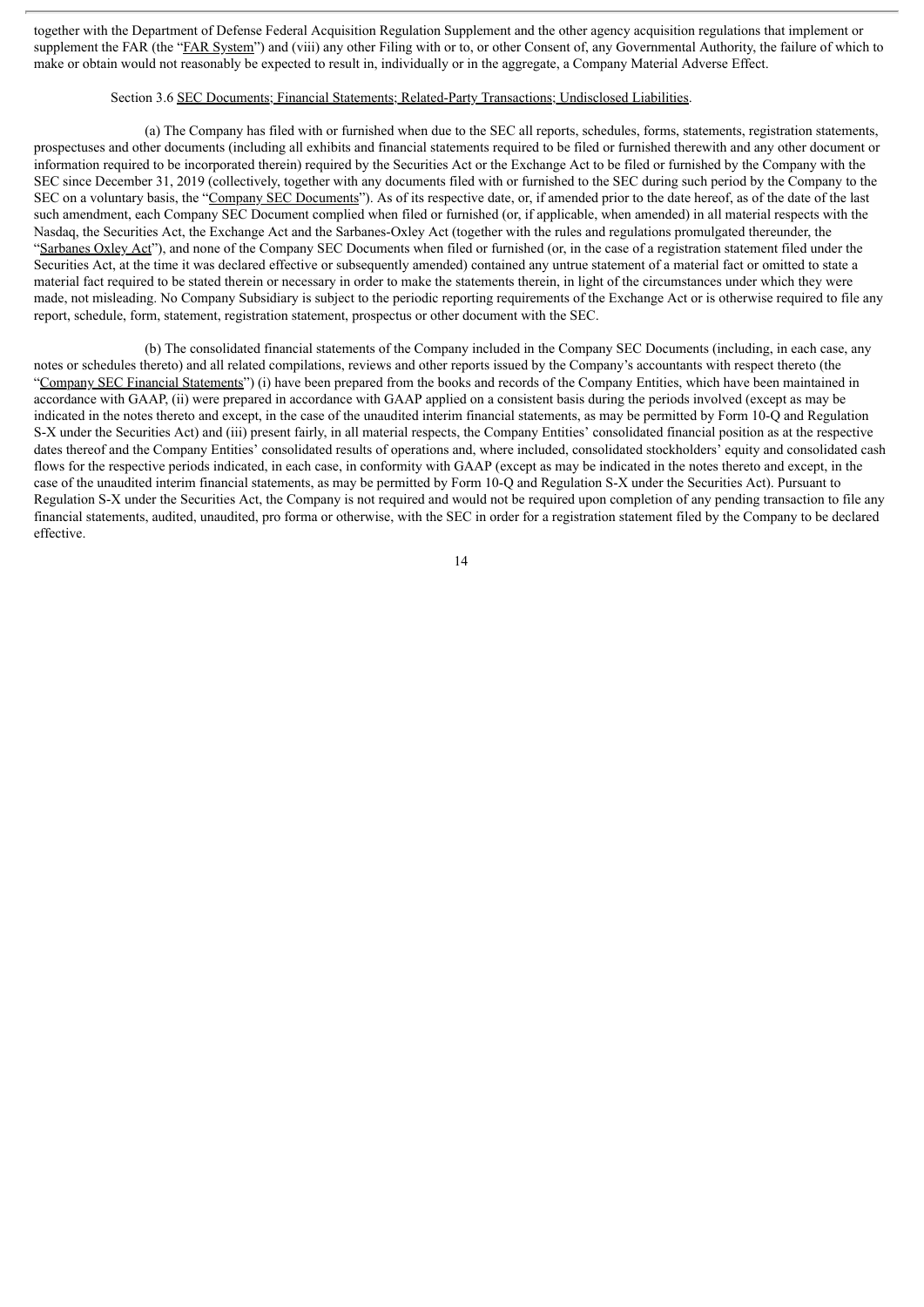(c) The Company is in compliance in all material respects with (i) the applicable provisions of the Sarbanes-Oxley Act and (ii) the applicable listing and corporate governance rules and regulations of the Nasdaq.

(d) The Company has established and maintains, and at all times since December 31, 2019 has maintained, a system of internal control over financial reporting (within the meaning of Rules 13a-15(f) and 15d-15(f) under the Exchange Act) as required under Rules 13a-15(f) and 15d-15(f) under the Exchange Act sufficient to provide reasonable assurance regarding the reliability of financial reporting and the preparation of financial statements in accordance with GAAP, including policies and procedures that (i) pertain to the maintenance of records that in reasonable detail accurately and fairly reflect the transactions and dispositions of the assets of the Company Entities, (ii) provide reasonable assurance that transactions are recorded as necessary to permit preparation of financial statements in accordance with GAAP, and that receipts and expenditures of the Company Entities are being made only in accordance with appropriate authorizations of the Company's management and the Company Board and (iii) provide reasonable assurance about prevention or timely detection of unauthorized acquisition, use or disposition of the assets of the Company Entities. The Company has established and maintains, and at all times since December 31, 2019 has maintained, a system of disclosure controls and procedures (as defined in Rules 13a-15(e) and 15d-15(e) under the Exchange Act) as required under Rules 13a-15(e) and 15d-15(e) of the Exchange Act that are reasonably designed and maintained to ensure that information required to be disclosed by the Company in the Company SEC Documents is recorded, processed, summarized and reported within the time periods specified in the SEC's rules and forms and that all such information is accumulated and communicated to the Company's management as appropriate to allow timely decisions regarding required disclosure and to make the certifications required pursuant to Section 302 and Section 906 of the Sarbanes-Oxley Act. The Company has disclosed to the Company's outside auditors and the audit committee of the Company Board (1) any significant deficiencies and material weaknesses in the design or operation of internal control over financial reporting (as defined in Rule 13a-15(f) under the Exchange Act) which are reasonably likely to adversely affect the Company's ability to record, process, summarize and report financial information and (2) any fraud, whether or not material, that involves the Company's management or other employees who have a significant role in the Company's internal control over financial reporting, and a summary of any such disclosure as of the date hereof is provided in Section 3.6(d) of the Company Disclosure Letter. As of the date hereof, there are no "significant deficiencies" or "material weaknesses" (as defined by the Public Company Accounting Oversight Board) in the design or operation of the Company's internal controls and procedures. As of the date hereof, there are no outstanding or unresolved comments in comment letters received from the SEC's staff related to any Company SEC Documents, to the Company's Knowledge, none of the Company SEC Documents is the subject of ongoing SEC review, and there are no formal internal investigations, any formal or informal SEC inquiries or investigations or other inquiries or investigations by Governmental Authorities that are pending or, to the Company's Knowledge, threatened, in each case under this sentence, related to any accounting practices of any Company Entity.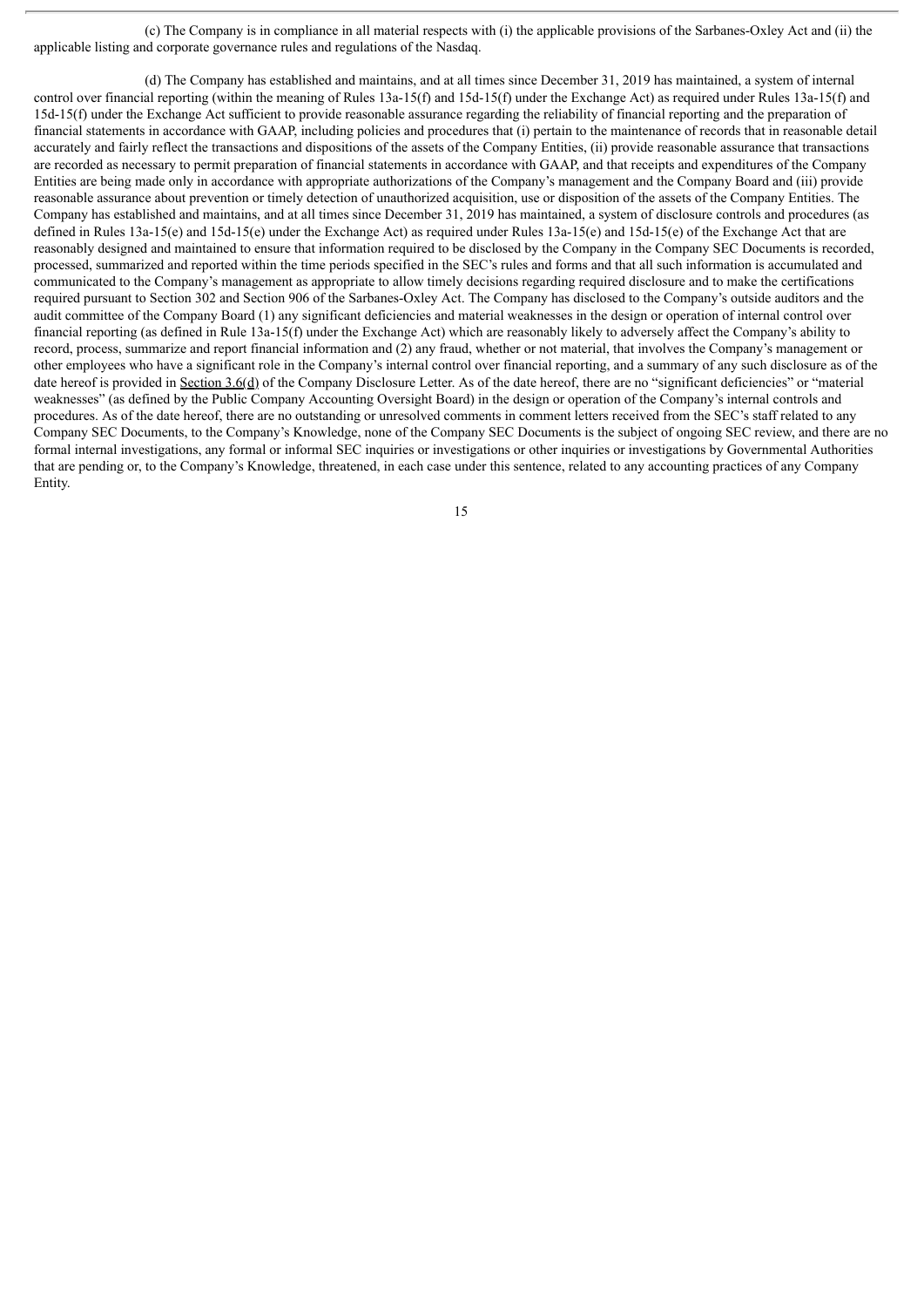(e) Since December 31, 2019, (i) none of the Company Entities or any of their respective Representatives have received any material bona fide complaint, allegation, assertion or claim, whether written or oral, related to the accounting or auditing practices, procedures, methodologies or methods of any Company Entity or their respective internal accounting controls, including any material bona fide complaint, allegation, assertion or claim that any Company Entity has engaged in questionable accounting or auditing practices, and (ii) no attorney representing a Company Entity, whether or not employed by a Company Entity, has reported evidence of a material violation of securities Laws, breach of fiduciary duty or similar violation by the Company or any of its Representatives to the Company Board or any committee thereof or to the Company's chief legal officer or chief executive officer.

(f) Except as disclosed in Section  $3.6(f)$  of the Company Disclosure Letter, no Company Entity is a party to and no Company Entity (or any Company Entity's assets, rights or properties) is bound by any Contract, arrangement or transaction with (i) any Affiliate (except for any Company Entity), including any director, manager or officer, of any Company Entity, (ii) any beneficial owner (as defined in Rule 13d-3 under the Exchange Act) of 5% or more of the Company Common Stock or (iii) any Affiliate of, or any "associate" or any member of the "immediate family" (as such terms are defined in Rules 12b-2 and 16a-1 under the Exchange Act) of, any such Affiliate, in each case, as would be required to be disclosed by the Company under Item 404 of Regulation S-K under the Exchange Act.

(g) No Company Entity has any liabilities, Indebtedness, commitments or obligations of any nature, whether accrued, absolute, contingent or otherwise, known or unknown, due or to become due ("Liabilities"), except (i) as reflected or reserved against in the consolidated balance sheet of the Company as of December 31, 2021 included in the Company SEC Financial Statements or disclosed in the notes thereto, (ii) for any Liability incurred in the Ordinary Course of Business since the date of the most recent audited balance sheet included in the Company SEC Financial Statements and (iii) for any Liability that has not resulted in and would not reasonably be expected to result in, individually or in the aggregate, a Company Material Adverse Effect.

Section 3.7 Absence of Certain Changes or Events. Since December 31, 2021 through the date hereof, (a) (i) the Company Entities have conducted their businesses (taken as a whole) in the Ordinary Course of Business in all material respects, and (ii) none of the Company Entities has taken (or agreed to take) any action that, if taken after the date hereof, would require the consent of Parent pursuant to any of clauses (y), (yi), (yii), (xii) or (xiii) of Section 5.1(b) (excluding, in the case of clause (xiii) of <u>Section 5.1(b)</u>, any merger, consolidation, restructuring, recapitalization or reorganization solely between or involving Company Entities) and (b) no event, change, effect, development, state of facts, condition, circumstance or occurrence has had or resulted in, or would reasonably be expected to result in, individually or in the aggregate, a Company Material Adverse Effect.

Section 3.8 Actions. Except as has not resulted in and would not reasonably be expected to result in, individually or in the aggregate, a Company Material Adverse Effect, (a) there are, and since December 31, 2019 there have been, no Actions pending or, to the Company's Knowledge, threatened against any Company Entity or any officer, director, employee or agent thereof in his, her or its capacity as such, and (b) none of the Company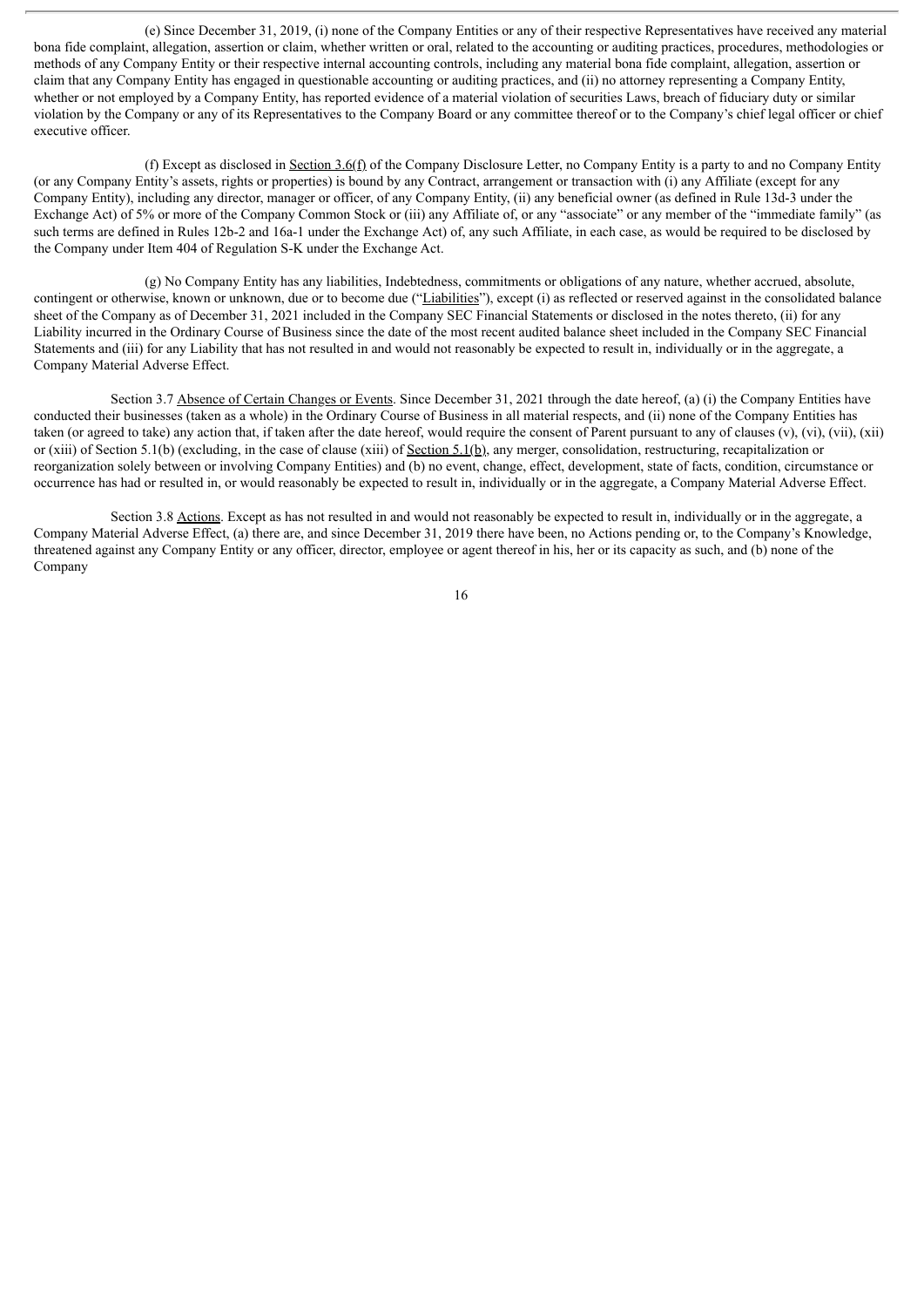Entities or any of their respective officers, directors, employees or agents in their respective capacity as such are subject to any Order. As of the date hereof, there is no Action pending, or to the Knowledge of the Company, threatened, or any outstanding Order, that challenges the validity or propriety, or that seeks to prevent, impair or delay consummation, of the Merger or the other transactions contemplated hereby.

### Section 3.9 Compliance with Laws; Permits.

(a) Except as has not resulted in and would not reasonably be expected to result in, individually or in the aggregate, a Company Material Adverse Effect, (i) the Company Entities are and, since December 31, 2019 have been, in compliance with all Laws, (ii) no Company Entity has received any written notice alleging that any Company Entity has violated any Law, and to the Knowledge of the Company, no such written notice is or has been threatened and (iii) no event has occurred which, with or without the giving of notice, lapse of time or both, would constitute a material default or material violation by any Company Entity under any Law or Order.

(b) Except as has not resulted in and would not reasonably be expected to result in, individually or in the aggregate, a Company Material Adverse Effect, (i) each Company Entity holds all Permits necessary for the lawful conduct of its business and the use of its assets as currently conducted, and all such Permits are valid, subsisting and in full force and effect, (ii) each Company Entity is in compliance with all such Permits, and no event has occurred that, with or without notice or lapse of time or both, would be a default or violation of any such Permit, (iii) there are no, and since December 31, 2019 have been no, Actions pending or, to the Company's Knowledge, threatened that assert any violation of any such Permit or seek the revocation, cancellation, suspension, limitation or adverse modification of any such Permit, and (iv) no Company Entity has received any written notice alleging that any Company Entity is not in compliance with, or has violated, any such Permit, notifying any Company Entity of the revocation or withdrawal of any such Permit or imposing any material condition, limitation, modification, amendment, cancellation or termination of any such Permit.

#### Section 3.10 Employee Benefit Plans; ERISA.

(a) Section  $3.10(a)$  of the Company Disclosure Letter lists all of the material Company Benefit Plans. For each material Company Benefit Plan, prior to the date hereof, the Company has made available to Parent correct and complete copies or forms of the following, as applicable: (i) the plan document (including all amendments thereto) to the extent in writing; (ii) written summaries of any such Company Benefit Plan not in writing; (iii) the related trust agreement (including all material amendments thereto), insurance contract or other funding vehicle; (iv) the most recent annual report (Form 5500) filed with the Internal Revenue Service and most recent actuarial report and financial statements; (v) the most recent determination letter or, in the case of a preapproved plan, the most recent advisory or opinion letter with respect to the underlying plan, from the Internal Revenue Service; (vi) to the extent required by applicable Law, the most recent summary plan description and any summaries of material modifications thereto; and (vii) written results of the most recent compliance testing for any Company Benefit Plan intended to meet the tax-qualification requirements of Code Section 401(a).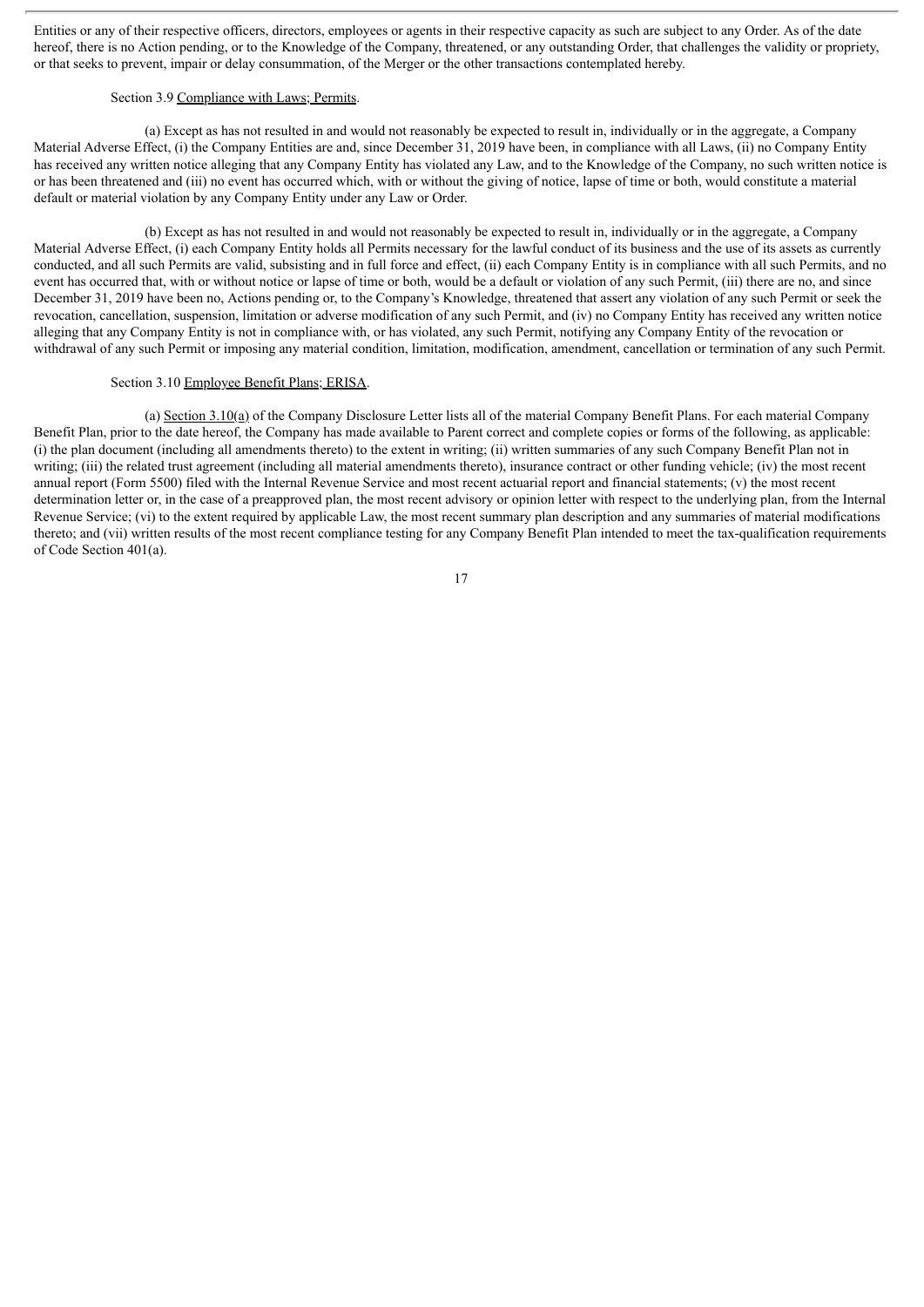(b) Each Company Benefit Plan that is intended to be qualified under Section 401(a) of the Code, and each trust that is related to a Company Benefit Plan and intended to be tax-exempt under Section 501(a) of the Code, has received a favorable determination letter or, in the case of a preapproved plan, the underlying plan has received a favorable opinion or advisory letter, from the Internal Revenue Service, and to the Company's Knowledge, nothing has occurred that would be reasonably likely to result in the revocation by the Internal Revenue Service of the tax-qualification or tax exemption of any such Company Benefit Plan or related trust. Each Company Benefit Plan and any related trust complies in all material respects, and has been established, funded (to the extent required under applicable law) and administered in compliance in all material respects, with its terms and with ERISA, the Code, and other applicable Laws. All material contributions and payments (including premium and benefit payments with respect to insurance policies) required to be made have been made with respect to each Company Benefit Plan or, if not yet due, such amounts have been accrued in all material respects in accordance with GAAP.

(c) During the previous six (6) years, none of the Company Entities nor any of their respective ERISA Affiliates has maintained, sponsored, participated in or contributed to (or been obligated to maintain, sponsor, participate in or contribute to) and none of the Company Entities has any Liability (contingent or otherwise with respect to), (i) a plan which is subject to Section 412 of the Code or Section 302 or Title IV of ERISA, (ii) a "multiemployer plan" as defined in Section 3(37) of ERISA, or (iii) a multiple employer plan as described in Section 413(c) of the Code. No Company Benefit Plan is a "multiple employer welfare arrangement" as defined in Section 3(40) of ERISA.

(d) None of the Company Entities nor, to the Company's Knowledge, any trustee, administrator or other third-party fiduciary and/or party-in-interest with respect to any Company Benefit Plan, has engaged in any breach of fiduciary responsibility or any "prohibited transaction" (as such term is defined in Section 406 of ERISA or Section 4975 of the Code) to which Section 406 of ERISA or Section 4975 of the Code applies and which would reasonably be expected to subject the Company or any ERISA Affiliate to any material tax or penalty on prohibited transactions imposed by Section 4975 of the Code.

(e) No material Company Benefit Plan is maintained outside the jurisdiction of the United States or covers any employees or other service providers of any Company Entity who reside or work outside of the United States on behalf of any Company Entity.

(f) There are no pending or, to the Company's Knowledge, threatened material claims (except for routine claims for benefits) by, on behalf of or against any Company Benefit Plan or any trust related thereto, and no audit or other proceeding by a Governmental Authority is pending or, to the Company's Knowledge, threatened related to any Company Benefit Plan.

(g) Except as required by applicable Law, no Company Benefit Plan provides retiree or post-employment medical, disability, life insurance or other welfare benefits to any Person, and no Company Entity has any obligation to provide such benefits except for any payment or reimbursement of COBRA premiums for a period of six (6) months or less immediately following termination as part of a severance benefit.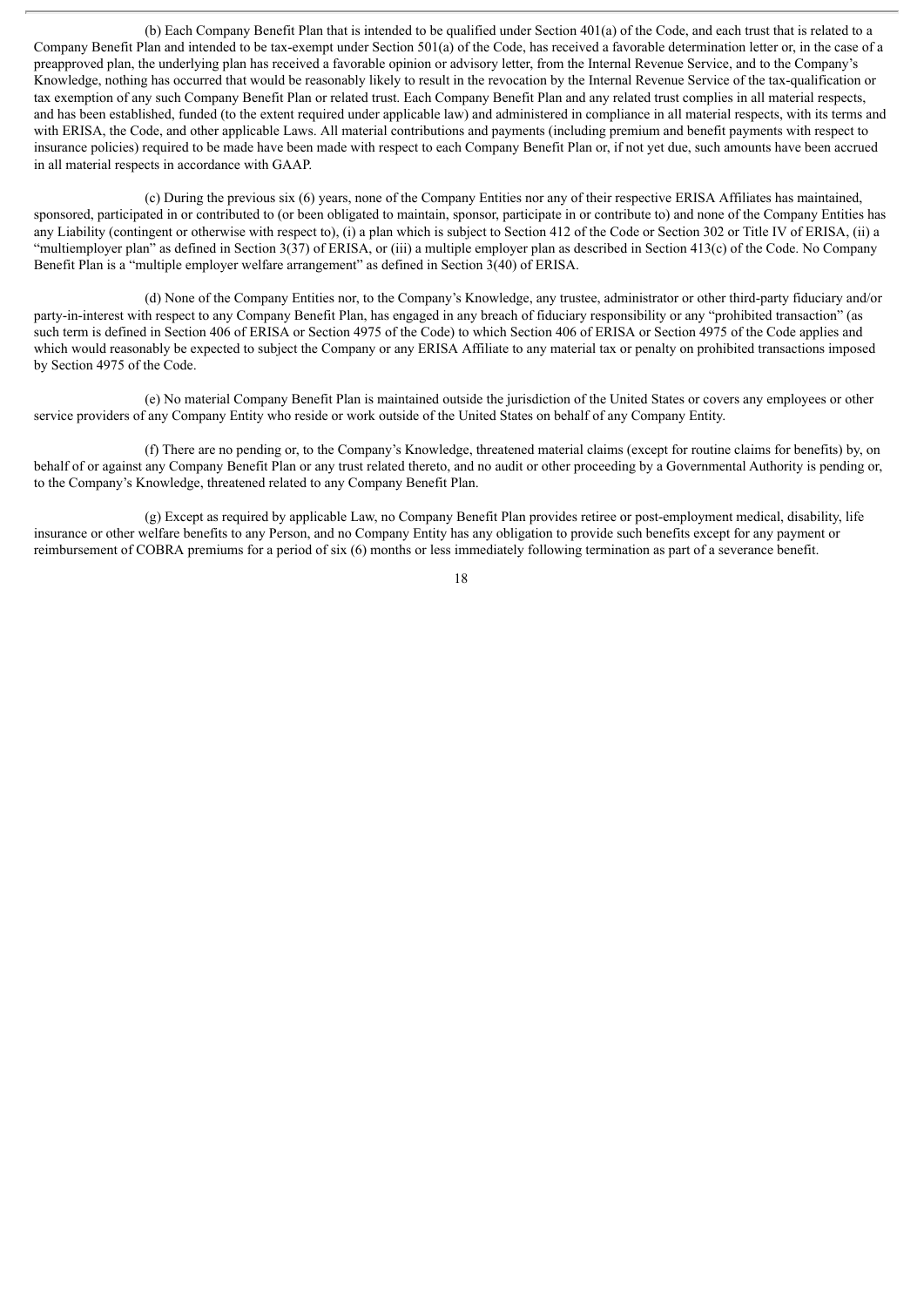(h) Except as otherwise provided herein, none of the execution and delivery hereof, stockholder or other approval hereof or the consummation of the Merger would reasonably be expected to, either alone or in combination with another event, (i) result in any payments or benefits becoming due to any Company Service Provider under a Company Benefit Plan, (ii) entitle any Company Service Provider to severance pay or any increase in severance pay, (iii) accelerate the time of payment or vesting, increase the amount, or result in the forfeiture of compensation due to any such Company Service Provider, (iv) directly or indirectly require the Company to transfer or set aside any assets to fund any benefits under any Company Benefit Plan, (v) otherwise give rise to any material Liability or loss to the Company Entities under any Company Benefit Plan, (vi) limit or restrict the right of any Company Entity to merge, materially amend, terminate or transfer the assets of any material Company Benefit Plan on or following the Effective Time, or (vii) result in the payment by any Company Entity of any amount that could, individually or in combination with any other such payment, be an "excess parachute payment" as defined in Section 280G(b)(1) of the Code.

(i) No Company Entity has any obligation to gross-up, indemnify or otherwise reimburse any Company Service Provider for any Tax incurred by such individual, including any Tax incurred under Section 409A or 4999 of the Code.

### Section 3.11 Labor Matters.

(a) No Company Entity is a party to, or bound by, any collective bargaining agreement or other agreement with a labor organization representing any employee of any Company Entity.

(b) To the Company's Knowledge, there are no ongoing or threatened activities of any labor organization to represent any employees of any Company Entity. No demand for recognition as the exclusive bargaining representative of any employees of any Company Entity has been made by or on behalf of any labor organization since December 31, 2020.

(c) There are no pending or, to the Company's Knowledge, threatened strikes, work stoppages, slowdowns, lockouts, material grievances or other material labor disputes against any Company Entity, and no such disputes have occurred since December 31, 2020.

(d) To the Company's Knowledge, no allegation of sexual or other unlawful harassment has been made since December 31, 2020 against any current officer or director of any Company Entity.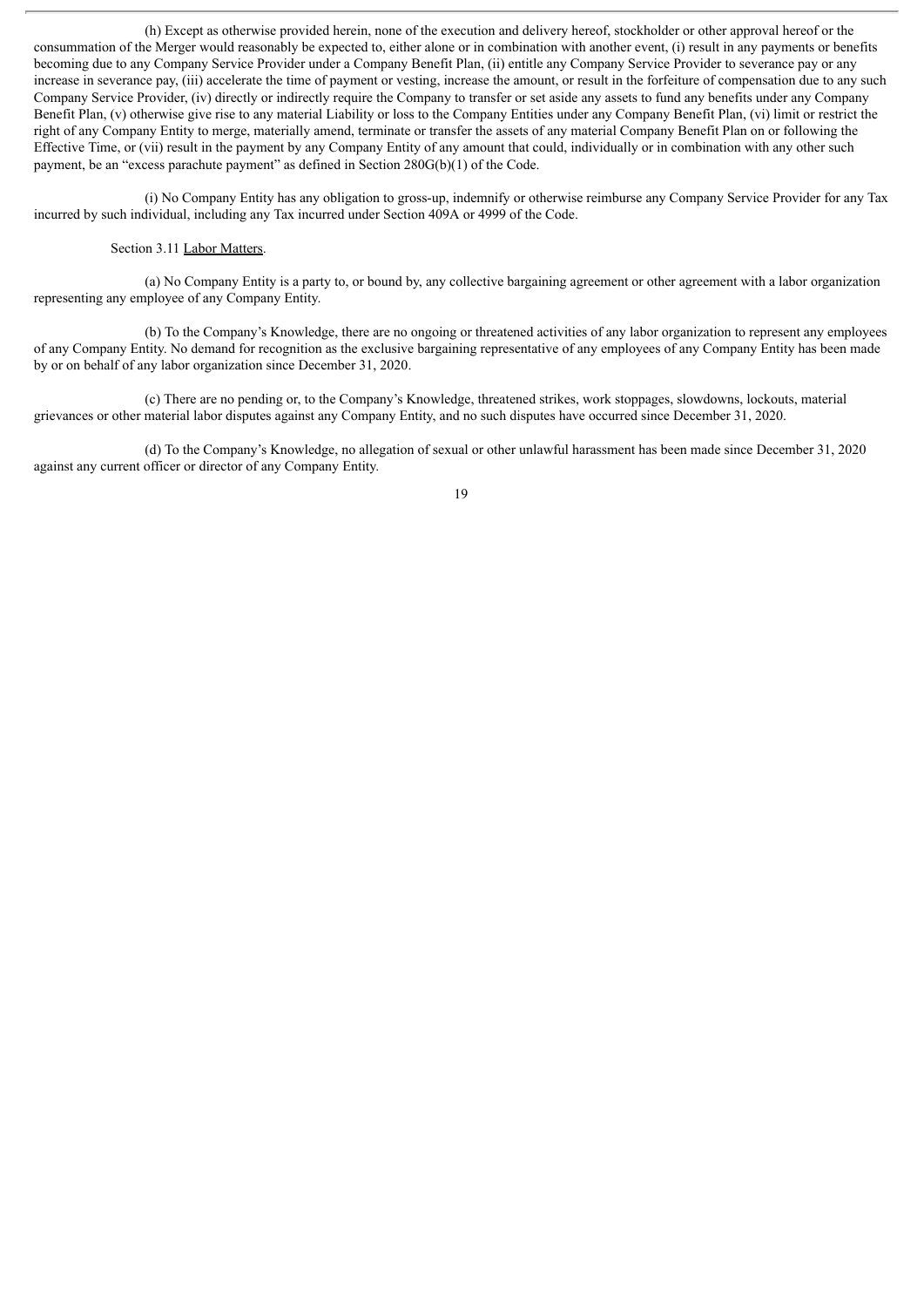Section 3.12 Environmental Matters. Except as has not resulted in and would not reasonably be expected to result in, individually or in the aggregate, a Company Material Adverse Effect:

(a) (i) each Company Entity is, and during the past three (3) years has been, in compliance with all Environmental Laws and Environmental Permits, (ii) no Company Entity has received any written notice alleging that any Company Entity is not in compliance with, or has violated, any Environmental Law and (iii) there are no Environmental Claims pending or, to the Company's Knowledge, threatened against any Company Entity;

(b) each Company Entity holds, and during the past three (3) years has held, all Environmental Permits necessary for the conduct of its business and the use of its assets as currently conducted, and all such Environmental Permits are valid, subsisting and in full force and effect;

(c) no Hazardous Material has been used, generated, treated, released or otherwise existing at, on, under or emanating from any property currently or formerly owned, leased or operated by any Company Entity;

(d) no Company Entity has received any written notice of alleged, actual or potential responsibility for, or any Action related to, any Release or threatened Release of Hazardous Materials;

(e) there is no property to which any Company Entity has transported or arranged for the transport of Hazardous Materials which may become the subject of an environmental-related Action; and

(f) no Company Entity has assumed or retained, by contract, operation of law or otherwise, Liabilities imposed by any Environmental Law.

Section 3.13 Title to Assets; Real Property.

(a) Except as has not resulted in and would not reasonably be expected to result in, individually or in the aggregate, a Company Material Adverse Effect, each Company Entity owns, and has good and valid title to, all assets reflected on the most recent audited balance sheet included in the Company SEC Financial Statements (except for personal property sold, used or disposed of in the Ordinary Course of Business since December 31, 2020), free and clear of any Lien thereon (except for any Permitted Lien).

(b) Section 3.13(b) of the Company Disclosure Letter lists all (i) real property owned in fee, in whole or in part, by any Company Entity as of the date hereof (the "Company Owned Real Property") and (ii) material real property leased or subleased by any Company Entity, setting forth in each case the address or other location of such premises and indicating whether such premises are owned or leased by the Company Entities. No Company Entity is a party to any Contract that obligates such Company Entity to purchase any material real property or any interest therein. Except as has not resulted in and would not reasonably be expected to result in, individually or in the aggregate, a Company Material Adverse Effect:

(i) a Company Entity has good, valid and marketable fee simple title (or the local equivalent) to each Company Owned Real Property, free and clear of any Lien thereon (except for any Permitted Lien);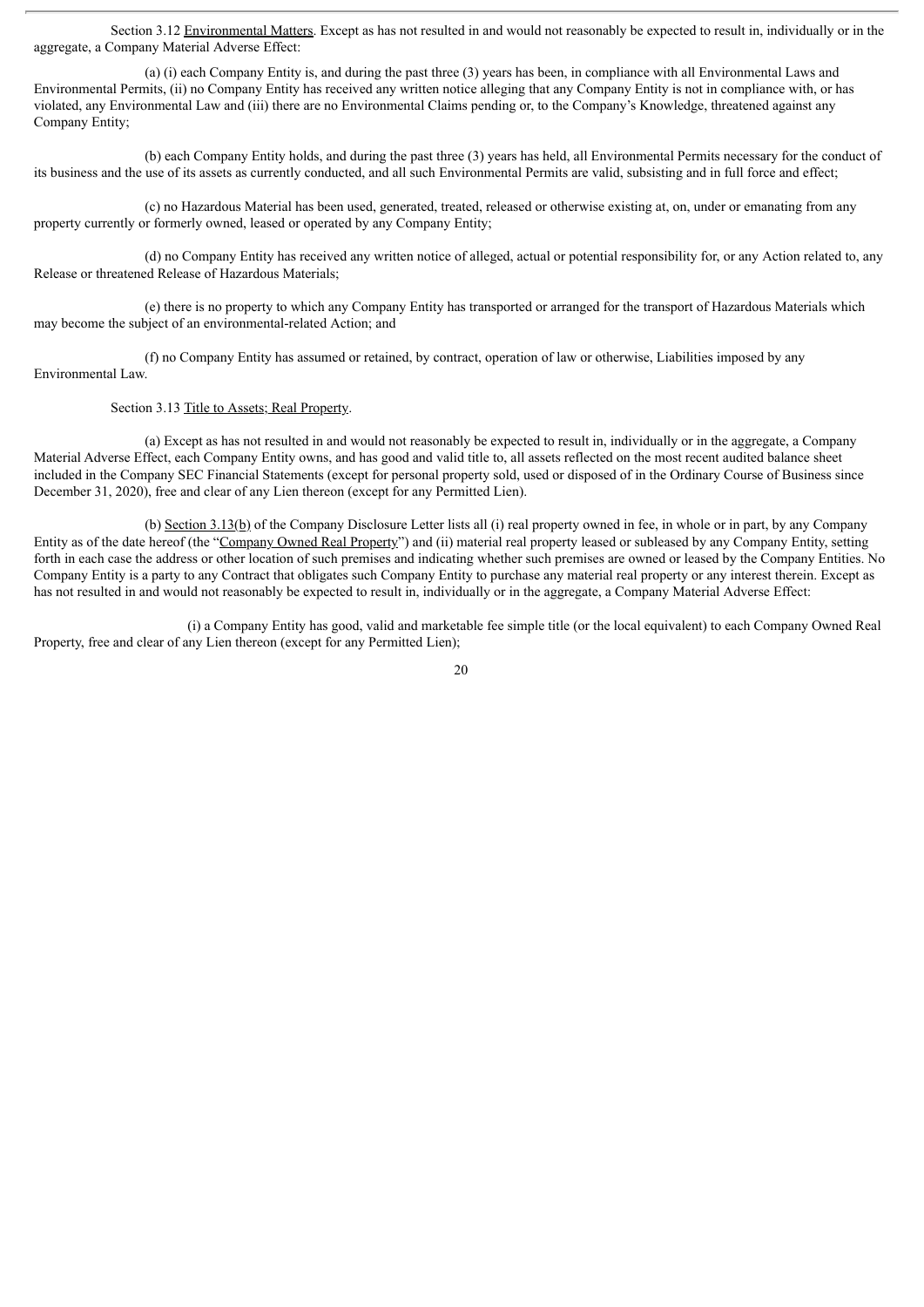(ii) a Company Entity has a good and valid leasehold or subleasehold interest, subject to the terms of each applicable lease, sublease and other Contract (all such leases, subleases or other Contracts, collectively, the "Company Real Property Leases"), under which each Company Entity uses or occupies or has the right to use or occupy any parcel of real property leased, subleased, licensed or otherwise used or accessed by such Company Entity (any such parcel, the "Company Leased Real Property" and, together with the Company Owned Real Property, the "Company Real Property"), in each case, free and clear of any Lien thereon (except for any Permitted Lien);

(iii) there are no leases, subleases, licenses, rights or other agreements affecting any portion of the Company Real Property that would reasonably be expected to impair the existing use of the Company Real Property by any Company Entity;

(iv) there are no outstanding options or rights of first refusal or other contractual rights or obligations in favor of any other Person to purchase, lease or sublease any (1) Company Real Property or any portion thereof or interest therein or (2) to the Company's Knowledge, any Company Leased Real Property that would reasonably be expected to impair the existing use of such Company Leased Real Property by any Company Entity; and

(v) no Company Entity has received any written notice from any Governmental Authority of any pending or threatened condemnation, expropriation or eminent domain proceeding related to any Company Real Property.

Section 3.14 Taxes. Except as has not resulted in and would not reasonably be expected to result in, individually or in the aggregate, a Company Material Adverse Effect:

(a) all Taxes for which any of the Company Entities are liable and which are required to have been paid (whether or not shown as due on any Tax Return) have been timely paid in full to the appropriate Governmental Authority;

(b) all Tax Returns required to be filed by any of the Company Entities have been duly and timely filed (after giving effect to any valid extensions of time in which to make such filings) and all such Tax Returns were accurate and complete in all respects;

(c) each Company Entity has complied with all applicable Laws relating to the deduction, withholding and collection of Taxes in connection with amounts paid or owing to any employee, independent contractor, creditor or any other third party, and has complied with all related reporting and record-keeping requirements;

(d) there are no current audits, examinations or other proceedings or Actions pending or, to the Knowledge of the Company, threatened in writing with regard to any Taxes or Tax Returns of any Company Entity;

(e) since January 1, 2019, no written claim has been made by any Governmental Authority in a jurisdiction where a Company Entity does not file a particular type of Tax Return or pay a particular type of Tax that such Company Entity is or may be required to file such type of Tax Return or pay such type of Tax in that jurisdiction, which claim has not been resolved in full, settled or withdrawn or is not being contested in good faith in appropriate Action;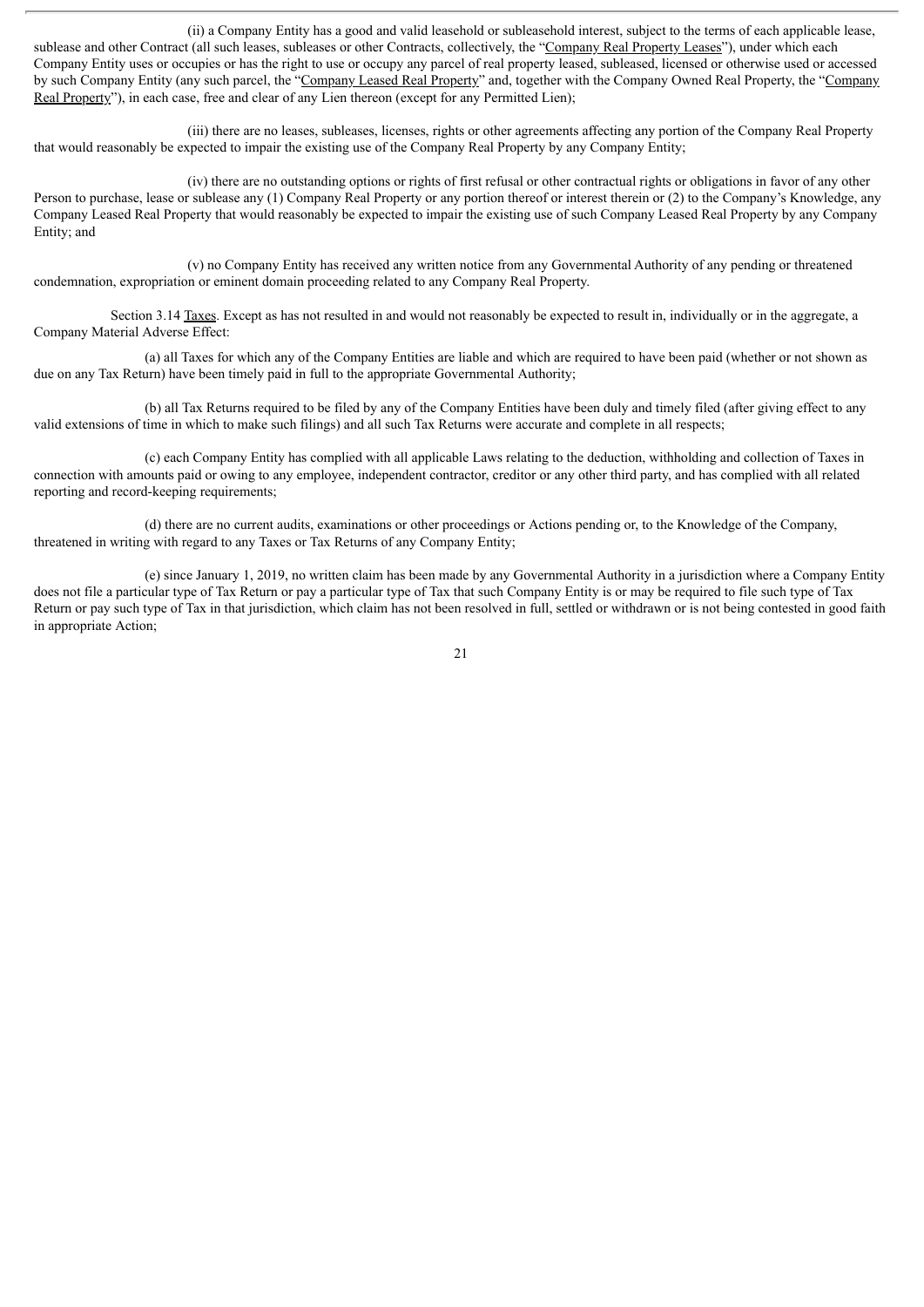(f) no Company Entity is currently the beneficiary of any extension of time within which to file any Tax Return other than automatic extensions of time to file such Tax Returns obtained in the ordinary course of business;

Tax;

(g) no Company Entity has granted any extension or waiver of the limitation period applicable to the assessment or collection of any

(h) none of the Company Entities, the Surviving Corporation or Parent (in respect of the Surviving Corporation) will be required to include any item of income in, or exclude any item of deduction from, taxable income for any taxable period (or portion thereof) ending after the Closing Date as a result of any: (A) incorrect use or change in method of accounting for a taxable period (or portion thereof) ending on or prior to the Closing Date and used or made prior to the Closing; (B) ruling by, or written agreement with, a Governmental Authority (including any closing agreement pursuant to Section 7121 of the Code or any similar provision of Tax Law) issue or executed prior to the Closing; (C) installment sale or open transaction disposition made prior to the Closing; (D) prepaid amount received prior to the Closing; (E) intercompany transaction or excess loss accounts described in the Treasury Regulations promulgated under Section 1502 of the Code (or any corresponding or similar provision of state, local or foreign income Tax Law) that existed prior to the Closing; or (F) any inclusion under Section 951(a) or Section 951A of the Code attributable to (1) "subpart F income," within the meaning of Section 952 of the Code, (2) direct or indirect holding of "United States property," within the meaning of Section 956 of the Code, (3) "global intangible low-taxed income," as defined in Section 951A of the Code, in each case, determined as if the relevant taxable years ended on the Closing Date or (4) any inclusion under Section 965 of the Code, and no Company Entity has made an election under Section 965(h) of the Code;

(i) there are no Liens for Taxes upon any property or assets of the Company Entities, other than for Taxes not yet due and payable;

(j) no Company Entity (i) is or has been a member of an affiliated, consolidated, combined, unitary or similar group for purposes of filing Tax Returns or paying Taxes (except for a group the common parent of which is the Company), (ii) is party to any Tax sharing, Tax allocation or Tax indemnity agreement or similar Contract or arrangement, in each case with any third party (except for customary Tax indemnification provisions in commercial agreements or arrangements entered into in the Ordinary Course of Business with unrelated third parties, in each case not primarily related to Taxes, or any agreement solely between or among the Company Entities) or (iii) has any Liability for Taxes of any Person (except for the Company Entities) arising from the application of Treasury Regulations Section 1.1502-6 or any analogous provision of state, local or foreign Law, or as a transferee or successor, by Contract or otherwise;

(k) no Company Entity has been a party to any "listed transaction" within the meaning of Section 6011 of the Code and the regulations thereunder or any similar provision requiring disclosure under applicable state, local or non-U.S. Law; and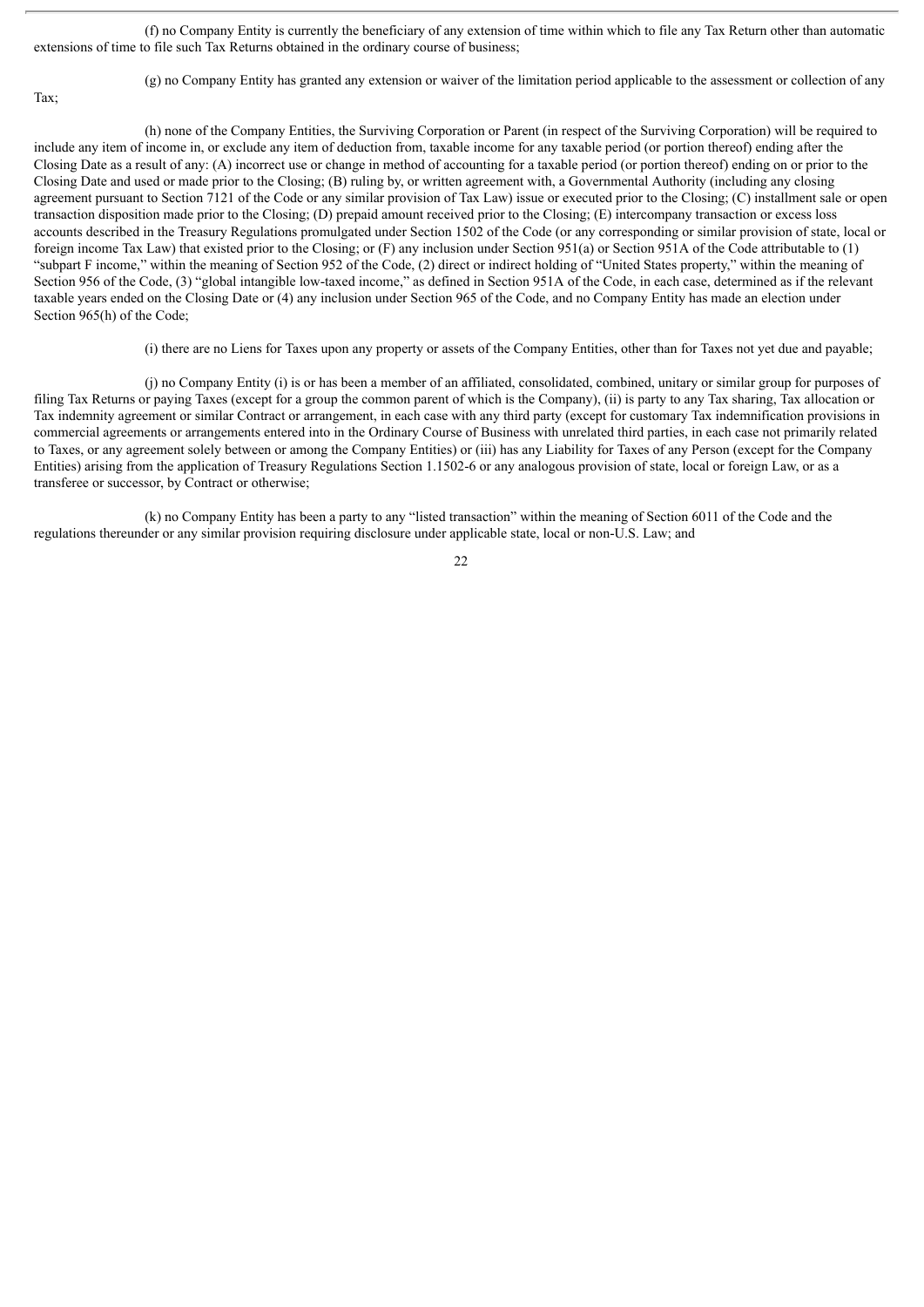(l) in the last three (3) years, no Company Entity has distributed stock of another Person or has had its stock distributed by another Person in a transaction that was purported or intended to be governed in whole or in part by Section 355 of the Code or Section 356 of the Code as relates to Section 355 of the Code.

### Section 3.15 Company Material Contracts.

(a) Except for any Company Material Contract filed as an exhibit to a Company SEC Document filed prior to the date hereof, Section 3.15(a) of the Company Disclosure Letter lists each Company Material Contract. As used herein, "Company Material Contract" means any Contract to which any Company Entity is a party, by which any Company Entity is bound or pursuant to which any Company Entity is operating or providing services under (even if such Contract has expired in accordance with its terms), in each case, as of the date hereof:

(i) any Company Government Contract that is reasonably likely, based solely on revenue as of January 1, 2022, to result in revenue to the Company or any Company Entity in an amount in excess of \$50,000,000 in the fiscal year ending December 31, 2022 and cannot be canceled by the Company or any Company Entity without penalty or further payment without more than 90 days' notice (other than payments for services rendered to the date);

(ii) any Contract required to be filed by the Company under Item 601(b)(10) of Regulation S-K under the Exchange Act (except for a Company Benefit Plan listed in Section 3.10(a) of the Company Disclosure Letter);

(iii) any Contract that (A) limits the ability of any Company Entity from engaging or competing in any material line of business or in any geographic area in any material respect, or upon consummation of the transactions contemplated hereby, would limit or purport to limit the ability of Parent or any of its Subsidiaries (except for the Surviving Corporation or any of the Company Subsidiaries) from engaging or competing in any material line of business or in any geographic area in any material respect, (B) requires any Company Entity to provide "most favored nation" pricing to any Person, (C) provides for exclusivity or any similar requirement or other preferential rights in favor of any Person, or (D) grants an option, right of first refusal or first negotiation to any third party that restricts in any material respect the business of the Company Entities, except in the case of each of clauses (A), (B), (C) and (D) for such restrictions, requirements and provisions that are not material to the Company Entities (taken as a whole);

(iv) any material Contract establishing a partnership, joint venture, profit-sharing or similar arrangement (other than any teaming agreement or arrangement entered into in the Ordinary Course of Business);

(v) any Contract pursuant to which the Company has incurred Indebtedness, or loaned money or otherwise extended credit to any Person (except for any wholly owned Company Subsidiary) in excess of \$5,000,000;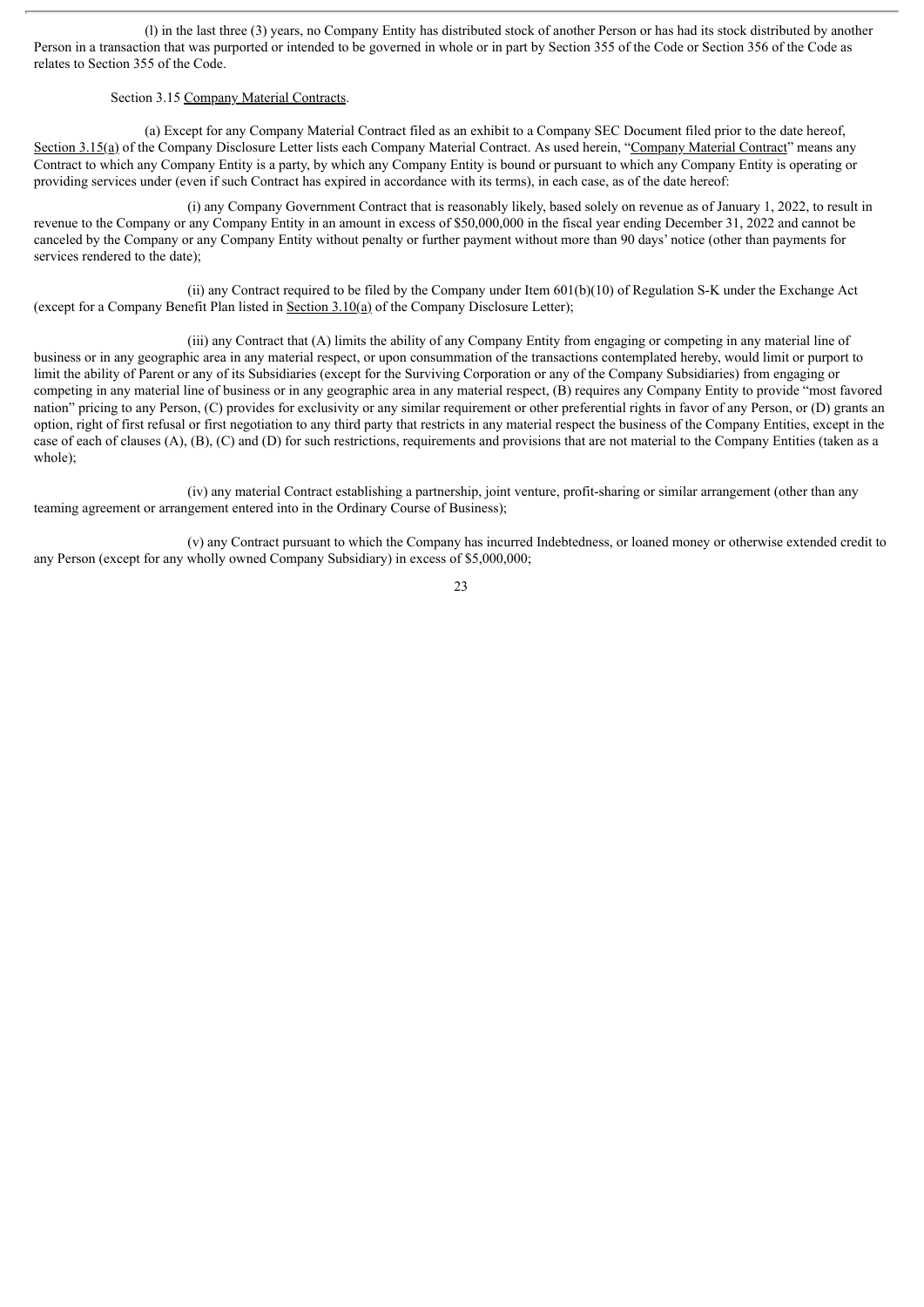(vi) any material Company Real Property Lease, or lease or sublease of personal property used or held by any Company Entity, under which any Company Entity would reasonably be expected to make payments during the year ending December 31, 2022 of more than \$5,000,000 in the aggregate;

(vii) each Contract pursuant to which any Company Entity licenses Intellectual Property from any Person (other than confidentiality agreements, employee invention assignment agreements, click-wrap and shrink-wrap licenses, open source software licenses and licenses to any other un-customized software that is available on standard terms to the public generally and that incurs license, maintenance, support and other fees in the aggregate of \$500,000 or less per year);

(viii) any Contract providing for the acquisition or disposition by any Company Entity of any business, operations, Person, business unit or material assets (including Equity Securities in another Person), whether by merger, sale of stock, sale of assets or otherwise entered into within the past five (5) years, for aggregate consideration in excess of \$10,000,000 and under which such Company Entity has material continuing obligations or any contingent payment obligations;

(ix) any Contract that is a settlement agreement pursuant to which any Company Entity has outstanding payment obligations in excess of \$5,000,000, or that otherwise imposes continuing material obligations upon the operation of any Company Entity; and

(x) any Contract with a Company Service Provider with base annual compensation in excess of \$300,000 that provides for twelve (12) months or more of severance, termination or notice payments or benefits (excluding any payments or benefits required to be paid or provided by applicable Law) upon a termination of the applicable Company Service Provider's employment or other service with the Company Entities.

Notwithstanding the foregoing or Section 3.15(c), the Company shall not be required to list on Section 3.15(a) of the Company Disclosure Schedule, or make available to Parent copies of, any Government Contract, it being understood that such Contracts shall, nonetheless, be included in the definition of Company Material Contract.

(b) Except as has not resulted in and would not reasonably be expected to result in, individually or in the aggregate, a Company Material Adverse Effect, (i) each Company Material Contract is in full force and effect and is valid and binding on each Company Entity party thereto and, to the Company's Knowledge, each other party thereto, in each case, except as limited by the Bankruptcy and Equitable Exceptions, and (ii) no Company Entity is in breach or default under any Company Material Contract and, to the Company's Knowledge, no event has occurred that, with or without notice or lapse of time, or both, would be a breach or a default under any Company Material Contract. Except as has not resulted in and would not reasonably be expected to result in, individually or in the aggregate, a Company Material Adverse Effect, (1) since December 31, 2019, no Company Entity has received written notice of any actual, alleged, possible or potential breach by any Company Entity of any Company Material Contract and (2) no Company Entity has received any written notice of the intention of any party to a Company Material Contract to cancel, terminate, materially change the scope of rights under, fail to renew or materially reduce its business with the Company Entities under any Company Material Contract.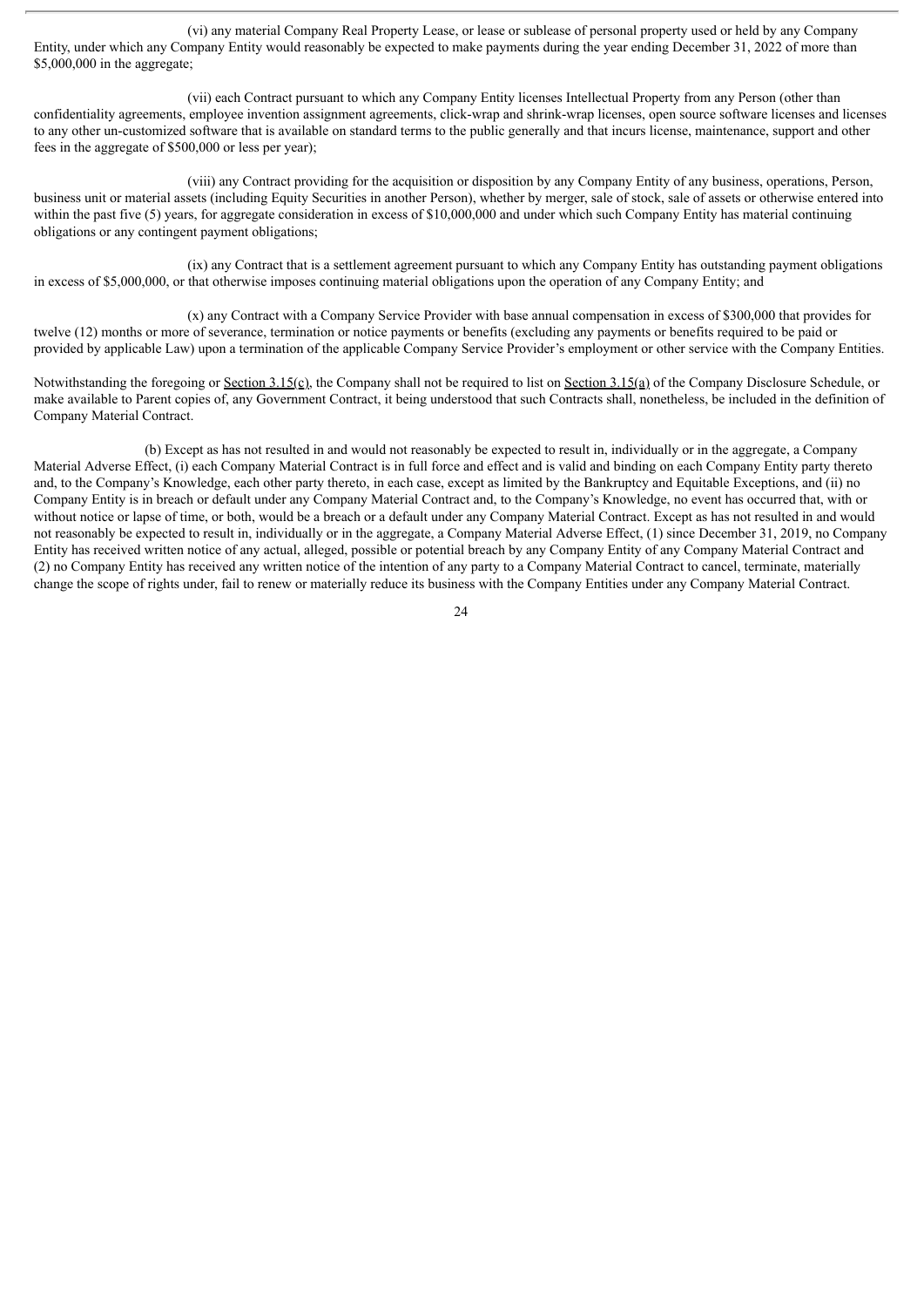(c) Prior to the date hereof, the Company has made available to Parent complete and correct copies of all of the Company Material Contracts (including all material amendments, modifications, extensions or renewals with respect thereto).

Section 3.16 Company Government Contracts; Anti-Corruption and International Trade. Except as has not resulted in and would not reasonably be expected to result in, individually or in the aggregate, a Company Material Adverse Effect:

(a) Since January 1, 2019, (i) none of the Company Entities nor, to the Knowledge of the Company, any of their respective officers, agents or Principals (as defined in FAR 2.101 and 52.209-5), have been debarred or suspended (or, to the Knowledge of the Company, proposed for suspension or debarment), or determined by a Governmental Authority to be nonresponsible or otherwise excluded from participation in the award of any Company Government Contract, and (ii) no Company Entity has received any subpoena from any Governmental Authority related to any Company Government Contract or Company Government Bid.

(b) With respect to the Company's Government Contracts and Company Government Bids, since January 1, 2019 and as applicable, all Cost or Pricing Data (as defined in FAR § 2.101) submitted by the Company and Company Subsidiaries in support of the negotiation of Company Government Contracts and Company Government Bids, or modifications thereto, or in support of requests for payment thereunder, were, as of the date of price agreement, payment or submission, current, accurate and complete in all material respects. Neither the Company nor any of the Company Subsidiaries has received any notice, either written or, to the Knowledge of the Company, orally, of any alleged mischarging or other defective pricing in violation of the Truthful Cost or Pricing Act or the cost principles set forth in the FAR Subpart 31 (other than routine contract audits by U.S. Governmental Authorities), and there are: (A) no reports that have been received by the Company resulting from any audits, reviews, or other investigations conducted by the Defense Contract Audit Agency or other U.S. Governmental Authority of any of the Company Government Contracts that conclude that the Company or the Company Subsidiaries are engaged in overcharging, mischarging or defective pricing practices; and (B) no audits, reviews, or investigations by U.S. Governmental Authorities of any Company Government Contract which are either ongoing or have been completed but the report of which has not been received by the Company (and is reasonably expected to be received) and which may recommend material cost disallowances, fines, penalties or other sanctions (other than routine contract audits by U.S. Governmental Authorities).

(c) Neither the Company or any of the Company Subsidiaries or any of their directors or officers, or to the Company's or Company Subsidiaries' Knowledge, employees or agents, is or since January 1, 2019 has been under administrative, civil or criminal investigation, indictment or information by any U.S. Governmental Authority. To the Knowledge of the Company, since January 1, 2019, (i) there has not been, and there is not currently pending or threatened, any material audit, survey, review or investigation (other than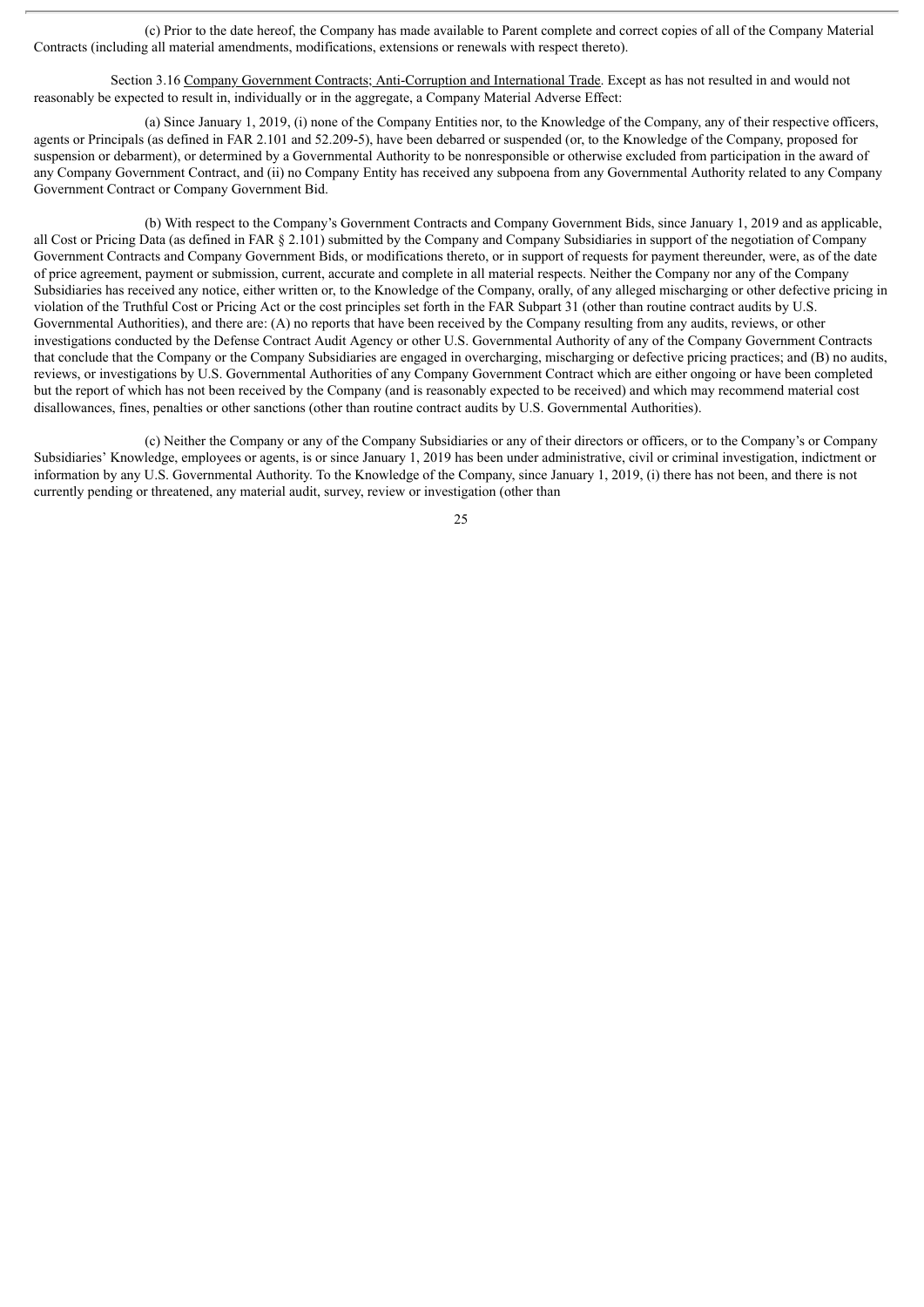routine audits) by any U.S. Governmental Authority, and neither the Company nor the Company Subsidiaries has conducted or initiated any internal investigation or made a voluntary disclosure to any Governmental Authority, in each case, with respect to any alleged or actual irregularity, misstatement or omission arising under or relating to a Company Government Contract or Company Government Bid that could reasonably be expected to give rise to: (A) liability under the federal False Claims Act, (B) a claim for price adjustment under the Truthful Cost or Pricing Act, (C) any request for a reduction in the price of any Company Government Contract resulting from a violation of the Truthful Cost or Pricing Act or (D) the commencement of any suspension or debarment proceeding or any other similar Action by any Governmental Authority, and (ii) neither the Company nor the Company Subsidiaries has made any disclosure under the FAR mandatory disclosure provisions to any Governmental Authority with respect to credible evidence of a violation of federal criminal Law involving the fraud, conflict of interest, bribery or gratuity provisions found in Title 18 of the United States Code, a violation of the civil False Claims Act, or a significant overpayment in connection with the award, performance or closeout of any Company Government Contract, and to the Knowledge of the Company, there are no facts that would require mandatory disclosure under the FAR.

(d) Since January 1, 2019, (i) neither the Company nor any of the Company Subsidiaries, nor any director, manager or officer thereof, nor to the Knowledge of the Company, any other Person acting for or on behalf of any of the Company, has, (A) used any funds for unlawful contributions, gifts, gratuities, entertainment or other unlawful expenses related to political activity; (B) made any payment or offered, promised or authorized the payment of anything of value to any Person, including any government official or employee (including any official or employee of an entity owned or controlled by a Governmental Authority) or any political party or candidate for political office for the purpose of influencing any act or decision of a government official or of any Governmental Authority or improperly obtaining or retaining business or directing business to any Person in violation of Law; (C) made any other payment in violation of Law to any official of any Governmental Authority, including bribes, gratuities, kickbacks, lobbying expenditures, political contributions or contingent fee payments; (D) violated any, or otherwise taken any action which would be in violation of, any Specified Business Conduct Laws; (ii) none of the Company Entities have (x) received written notice of, made a voluntary, mandatory or directed disclosure to any Governmental Authority relating to, or conducted any internal investigation concerning, any actual, alleged or potential violation of any Specified Business Conduct Law or (y) been a party to or the subject of any pending (or to the Knowledge of the Company, threatened) Action, or, to the Knowledge of the Company, any audit or investigation, by or before any Governmental Authority (including receipt of any subpoena) related to any actual, alleged or potential violation of any Specified Business Conduct Law.

(e) Since January 1, 2019, no Company Government Contract to which the Company or any of its Subsidiaries is or has been a party has been terminated for convenience, cause or default and no notice of termination for convenience, cause or default has been issued with respect to any such Company Government Contract.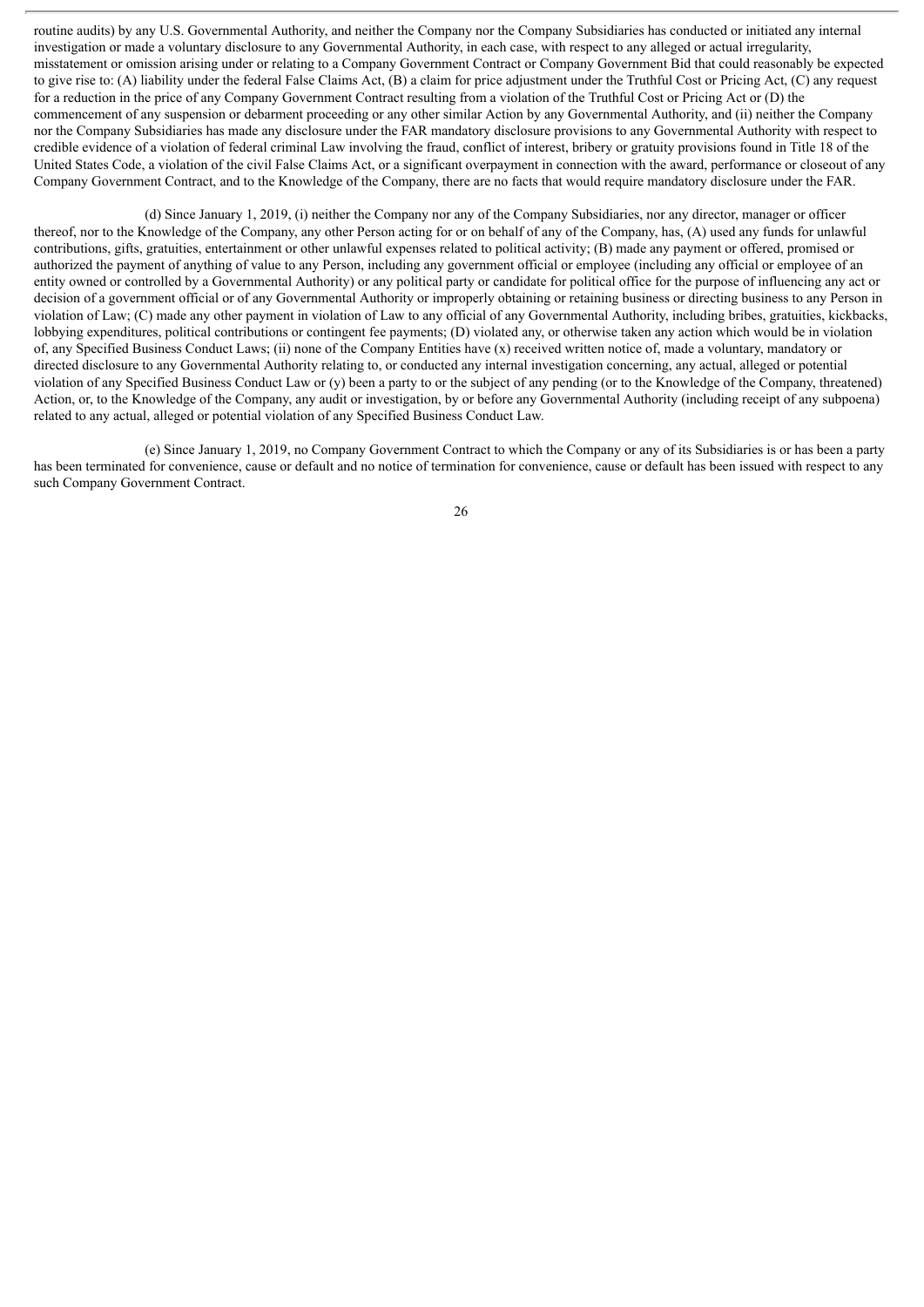(f) The Company and the Company Subsidiaries have all of the facility and personnel security clearances that are reasonably necessary to conduct the business of the Company and the Company Subsidiaries as currently being conducted in all material respects. For each facility security clearance held by the Company and the Company Subsidiaries, the Company and the Company Subsidiary hold at least a "satisfactory" rating from the DCSA or other cognizant security authority or has achieved a "satisfactory" rating on a security self-assessment conducted in lieu of a DCSA evaluation. To the Knowledge of the Company, there is no proposed or threatened termination of any material facility security clearance.

(g) Since December 31, 2019, neither the Company nor any of the Company Subsidiaries has received any notice of termination for default, written cure notice, show cause notice alleging any material breach or related to a material non-performance that has been issued and remains unresolved for any Company Government Contract.

# Section 3.17 Intellectual Property.

(a) Section 3.17(a) of the Company Disclosure Letter sets forth a true and correct list of all patents, registered trademarks, registered domain names and registered copyrights and applications for patents, trademark registrations and copyright registrations (and all continuations thereof) owned by each Company Entity (collectively, the "Company Registered Intellectual Property"), identifying, in each case, the record (and, if different, beneficial) owner of each item of Company Registered Intellectual Property. Each item of Company Registered Intellectual Property is, to the Knowledge of the Company, validly issued or registered, as applicable, is subsisting, has not been deemed by any Government Authority to be invalid or unenforceable and has not expired or been canceled or abandoned. To the Knowledge of the Company, within the last three (3) years, no Person has challenged the ownership, validity, enforceability or scope of the Company Registered Intellectual Property, nor is the Company aware of any grounds for the same.

(b) Section 3.17(b) of the Company Disclosure Letter lists all agreements pursuant to which any Company Entity (i) licenses any material Intellectual Property from any Person (other than COTS Software) or (ii) has licensed to any Person the right to use any Intellectual Property owned by the Company Entities (other than (x) customer, developer and reseller licenses and other agreements entered into in the ordinary course of business, and (y) sale and license-back arrangements, licenses to standards bodies and other licenses that are not intended to generate revenue) (such agreements, the "Specified Intellectual Property Agreements")). To the Knowledge of the Company, (A) all of the Specified Intellectual Property Agreements are valid and binding agreements of the appropriate Company Entity; (B) no Company Entity is in material breach under any Specified Intellectual Property Agreement; and (C) no third party to any Specified Intellectual Property Agreement is in material breach thereof; except where the foregoing breaches would not reasonably be expected to have (individually or in the aggregate) a Company Material Adverse Effect.

(c) Each Company Entity owns all right, title, and interest (other than such rights as may have been granted to any Person under the Specified Agreements) in and to, or has the right to use, all Intellectual Property necessary for the operation of its business as conducted as of the Closing Date, except as would not reasonably be expected to have a Company Material Adverse Effect. To the Knowledge of the Company, (i) no Person is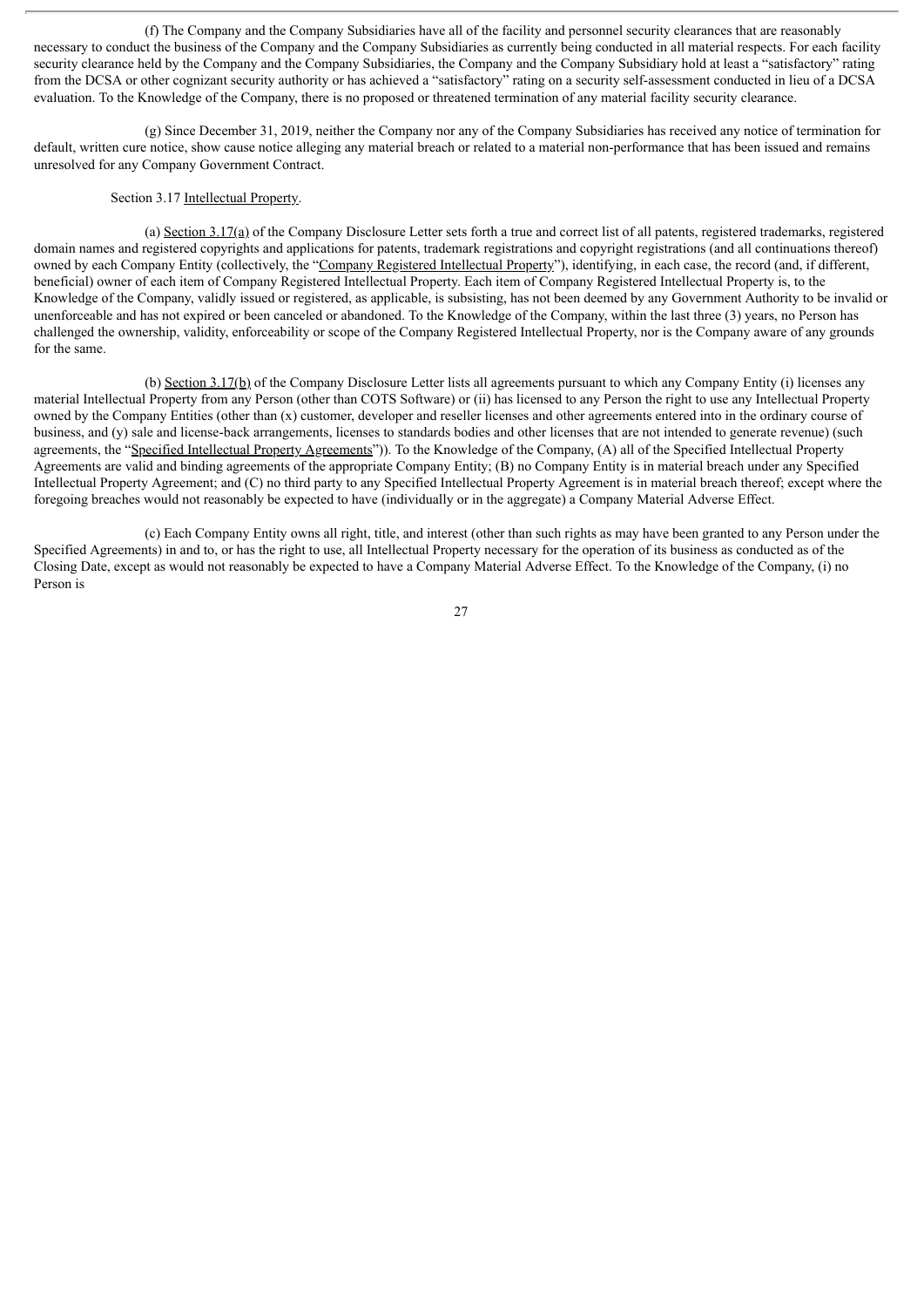infringing, misappropriating or diluting any of the Owned Intellectual Property, (ii) the conduct of the business of the Company Entities as currently conducted does not infringe, misappropriate or dilute the Intellectual Property of any Person, and (iii) there is no Action currently pending before any Governmental Authority that challenges the legality, validity, scope, enforceability or ownership of any Owned Intellectual Property.

(d) Within the last three (3) years, no Company Entity has received any written communication or other notice alleging that any Company Entity is infringing, misappropriating or diluting the Intellectual Property of any Person. No Company Entity has, in the last three (3) years, sent any written notice to any Person alleging any such infringement, misappropriation or dilution. Each Company Entity has taken reasonable steps consistent with customary standards in the industry to protect and preserve the confidentiality of its material trade secrets, except to the extent that the failure to take such steps has not had and is not reasonably expected to have a Company Material Adverse Effect.

(e) Except as would not reasonably be expected to have (individually or in the aggregate) a Company Material Adverse Effect, the Company IT Assets used by or necessary for conduct of the Company Entities' business (i) operate substantially as required by the Company Entities, and (ii) are reasonably sufficient for the current needs of the Company Entities, including as to capacity and ability to process current peak volumes in a timely manner. Except as would not reasonably be expected to have (individually or in the aggregate) a Company Material Adverse Effect, each Company Entity has implemented commercially reasonable data backup, data storage, system redundancy and disaster avoidance and recovery procedures with respect to the Company IT Assets, in each case, that are consistent with customary industry practices.

### Section 3.18 Data Protection and Privacy.

(a) Except as has not resulted in and would not reasonably be expected to result in, individually or in the aggregate, a Company Material Adverse Effect:

(i) (1) each Company Entity maintains, and since December 31, 2019, has adopted, implemented and maintained a data privacy and security compliance program that complies with all applicable Privacy/Cybersecurity Requirements, protects Company IT Assets and Personal Information against reasonably anticipated threats and hazards to their security and the unauthorized use or disclosure thereof and that includes comprehensive and robust plans, policies, procedures and administrative, personnel, technical and physical safeguards to protect the Company IT Assets and Personal Information and other data held by the business of the Company Entities, (2) the Company Entities and to the Company's Knowledge all of the Company Entities' processors of Personal Information, are, and since December 31, 2019, have been, in compliance with all Privacy/Cybersecurity Requirements, (3) since December 31, 2019, no Person has gained unauthorized access, including any such access reportable to a Governmental Authority under applicable Law, related to any Personal Information transmitted or processed by or stored on any Company IT Assets or otherwise possessed or controlled by or for the Company Entities, or used, accessed or disclosed any such Personal Information or Company IT Assets for any illegal or unauthorized purpose, (4) since December 31, 2019, no Company Entity has received written notice of any claims, and there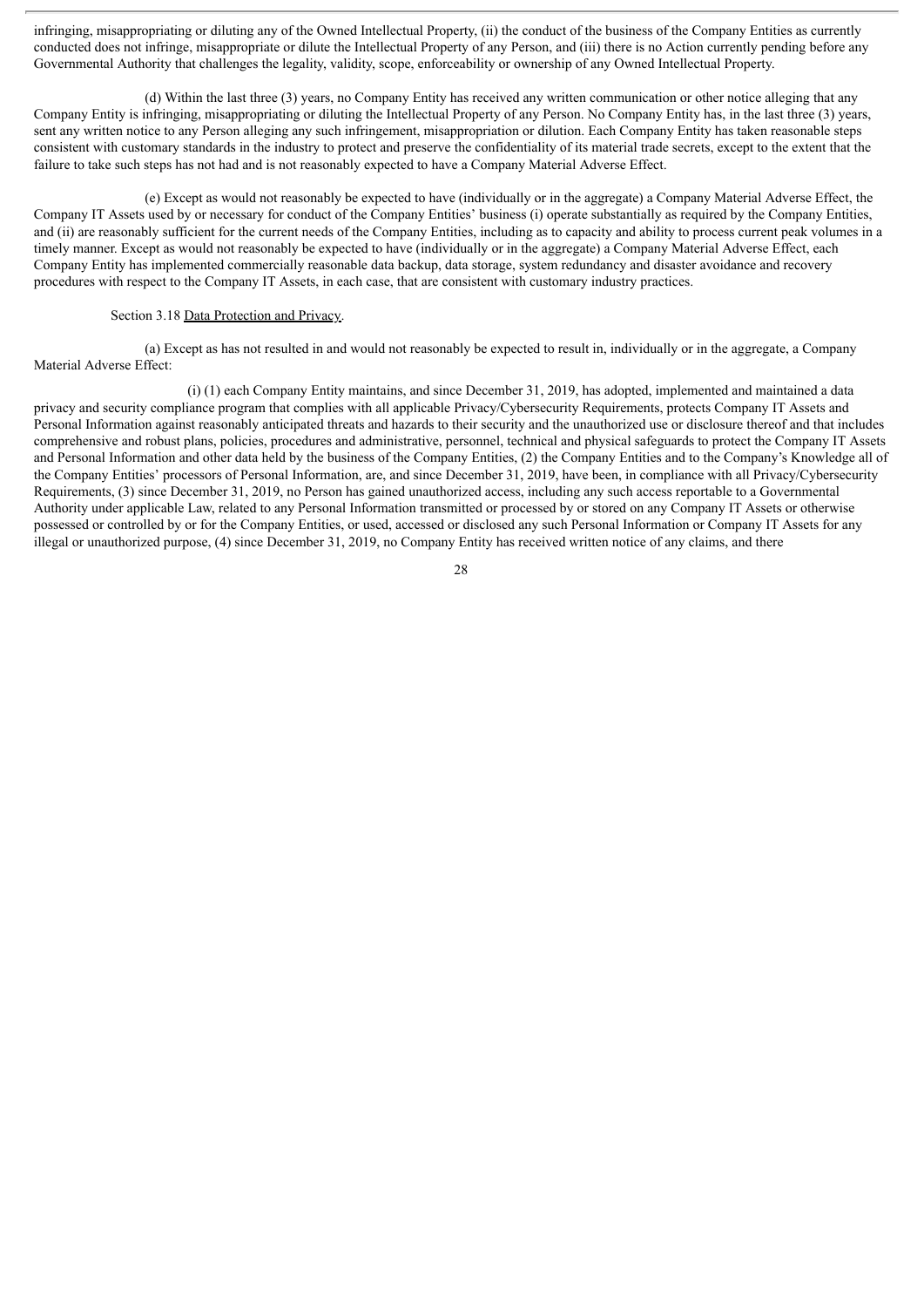have been no Actions (including any investigation or written notice), from any Governmental Authority or any other Person alleging either a violation of any Person's privacy rights or Personal Information or data rights, or breach or compromise of Privacy/Cybersecurity Requirements and (5) the consummation of the transactions contemplated hereby shall not breach or otherwise cause any violation of Privacy/Cybersecurity Requirements; and

(ii) without limiting Section  $3.18(a)(i)$ , since December 31, 2019, (1) no Company Entity has received any notice from any Governmental Authority or Person in respect of any alleged noncompliance with any Privacy/Cybersecurity Requirements, (2) no breach, unauthorized access or other actual or potential noncompliance related to Privacy/Cybersecurity Requirements has occurred, including any breach as that term is defined in 45 C.F.R. §160.103, related to any unsecured Personal Information that is created, retained, collected, used, disclosed, stored, transmitted, received or otherwise processed by a Company Entity, (3) no information security or privacy breach event has occurred that has resulted in or would require notification to any Governmental Authority or other Person by, on behalf of or as a result of a Company Entity under any Privacy/Cybersecurity Requirements, (4) no Action has been asserted or threatened against any Company Entity alleging a violation of any Person's data privacy or security rights, or a violation of any Privacy/Cybersecurity Requirement, and there does not exist any colorable basis therefor and (5) no Company Entity is or has been in breach or default under any Contract related to any provision thereof related to the creation, collection, obtaining, tracking, retention, storage, processing, use, sharing, disclosure, transmission, security, confidentiality and/or protection of Company IT Assets or Personal Information.

(b) To the Knowledge of the Company, (i) each Company Entity has, at all times since December 31, 2019, presented a privacy policy which complies with Privacy/Cybersecurity Requirements to individuals prior to the collection of any Personal Information, and no such privacy policy is or has been inaccurate, misleading or deceptive (including by omission), (ii) since December 31, 2019, no Company Entity has made any statement to the general public regarding any of the Company Entities' information security practices applicable to any Personal Information other than those made in such privacy policies, (iii) each Company Entity has in place and follows commercially reasonable procedures to ensure that there are contracts in place with all Personal Information processors, which comply with the requirements of all Privacy/Cybersecurity Requirements in all material respects, and require that such processors process Personal Information in compliance with Privacy/Cybersecurity Requirements in all material respects, and (iv) the Company Entities and their respective Personal Information processors have taken commercially reasonable steps to ensure the reliability of their respective employees and contractors who have access to Personal Information, to train such employees on all applicable aspects of Privacy/Cybersecurity Requirements and to ensure that all employees with the authority and/or ability to access such data are under written obligations of confidentiality with respect to such data.

(c) The consummation of the transactions contemplated hereby shall not breach or otherwise cause any violation of any Privacy/Cybersecurity Requirements. The Company is not subject to any Privacy/Cybersecurity Requirements that, after the Closing, would prohibit the Company Entities from receiving and/or using Personal Information in substantially the same manner as prior to the Closing.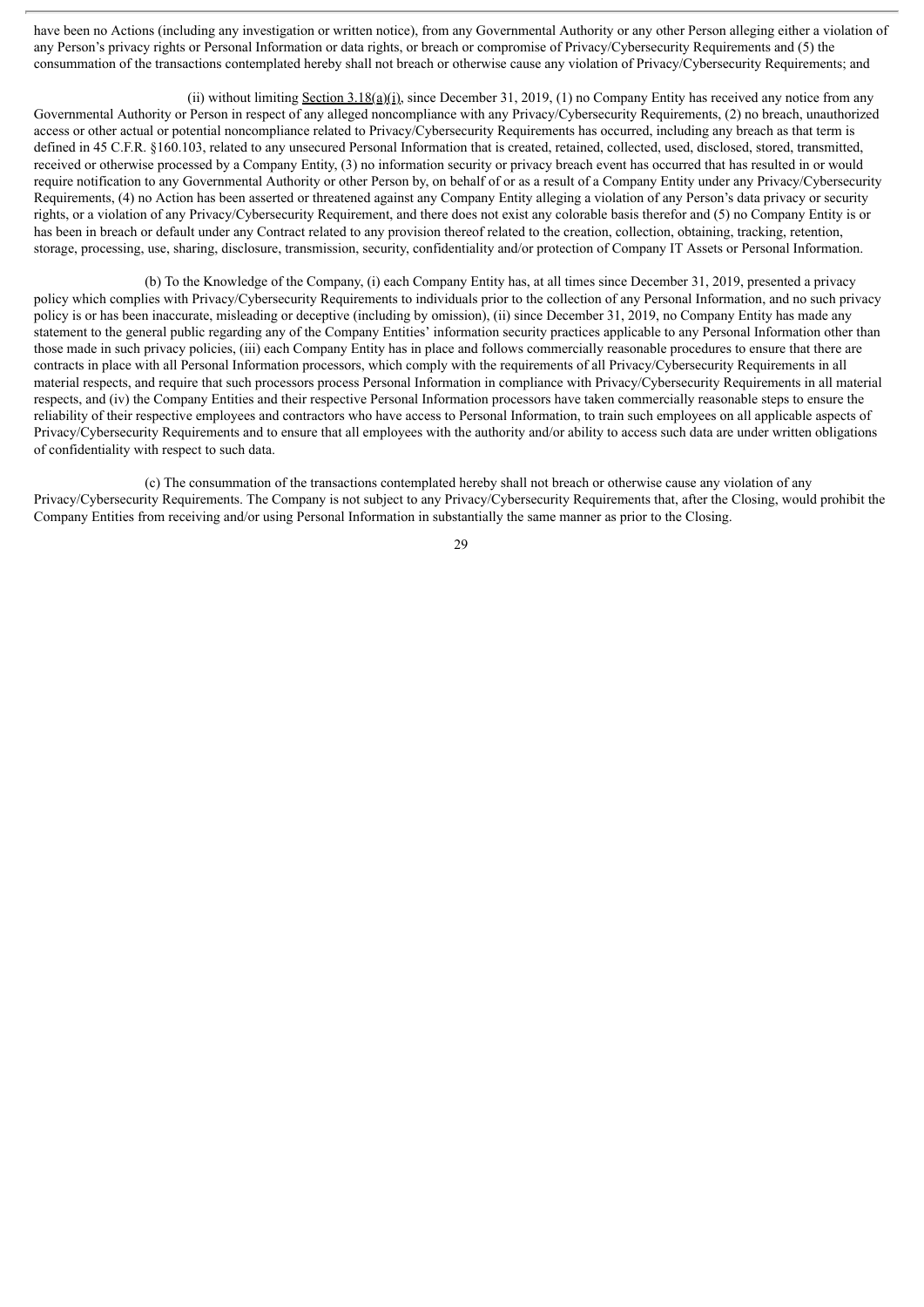## Section 3.19 Insurance.

(a) Except as has not resulted in and would not reasonably be expected to result in, individually or in the aggregate, a Company Material Adverse Effect:

(i) all Company Policies are in full force and effect and no Company Entity is in breach of or default under any Company Policy and no event has occurred that, with or without notice or lapse of time, or both, would be a breach of or a default under any Company Policy;

(ii) since December 31, 2020, each Company Entity has been continuously insured with recognized insurers or has selfinsured in such amounts and related to such risks and losses as are required by applicable Law and any Company Material Contract and as are customary for companies in the United States conducting the businesses conducted by such Company Entity;

(iii) since December 31, 2020, no Company Entity has received any written communication notifying it of any (1) cancellation, non-renewal or invalidation of any Company Policy, (2) denial of any coverage or rejection of any claim under any Company Policy or (c) adjustment in the amount of the premiums payable under any Company Policy;

(iv) there is no Action pending by any Company Entity against any insurance carrier under any Company Policy.

(b) As used herein, "Company Policy" means any insurance policy naming any Company Entity or any director, officer or employee thereof as an insured or beneficiary or as a loss payable payee for which any Company Entity is obligated to pay all or part of the premiums as of the date hereof.

Section 3.20 Broker's Fees. Except for the Company Financial Advisor, the fees and expenses of which shall be paid by the Company pursuant to the Company's engagement letter therewith, no Person is entitled to any broker, finder, financial advisory or other similar fee or commission in connection with this Agreement or the transactions contemplated hereby based upon arrangements made by or on behalf of the Company or any of its Affiliates.

Section 3.21 Opinion of Company Financial Advisor. The Company Board has received the opinion of Goldman Sachs & Co. LLC (the "Company Financial Advisor") that, as of the date of such opinion and subject to the assumptions and limitations therein, the Per Share Merger Consideration to be paid to the holders of shares of Company Common Stock pursuant hereto is fair, from a financial point of view, to such holders and, as of the date hereof, such opinion has not been modified or withdrawn. The Company will provide a signed copy of such opinion to Parent solely for information purposes promptly following the date of this Agreement and it is agreed and understood that such opinion may not be relied upon by Parent or Merger Sub or any director, officer or employee of Parent or Merger Sub, or any of their affiliates.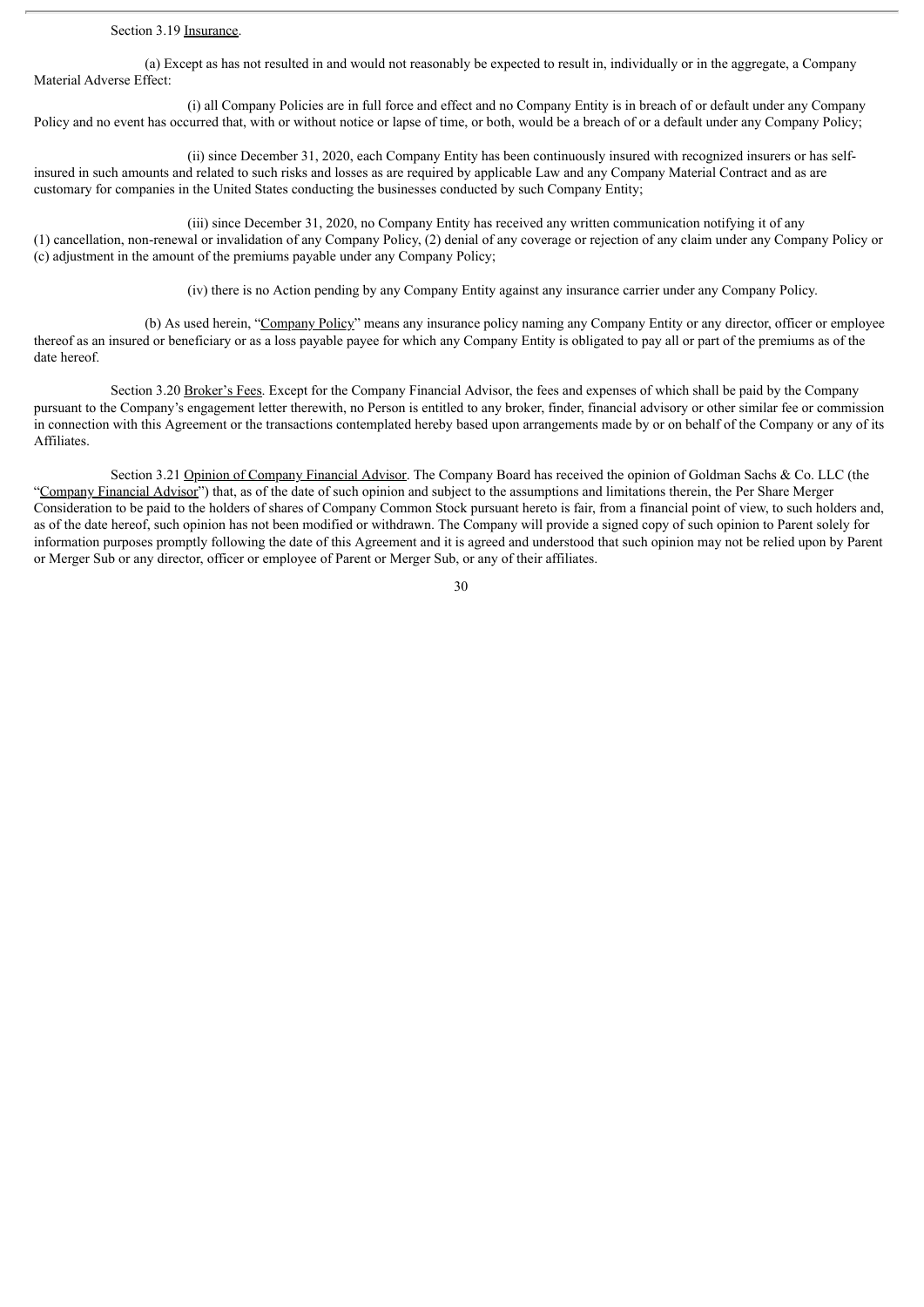#### **ARTICLE IV**

### **REPRESENTATIONS AND WARRANTIES OF PARENT AND MERGER SUB**

Except as set forth in the corresponding section or subsection of the Parent Disclosure Letter, Parent and Merger Sub hereby jointly and severally represent and warrant to the Company as follows:

Section 4.1 Organization and Corporate Power. Each of Parent and Merger Sub is a corporation duly incorporated, validly existing and in good standing in accordance with the Laws of the State of Delaware and (a) has the requisite entity power and authority to own or lease, as applicable, and operate its assets and to carry on its business as currently conducted and (b) is duly qualified or licensed to do business and is in good standing in each jurisdiction in which the nature of its business or the ownership, leasing or operation of its assets makes such qualification or licensing necessary, except where the failure to have such power or authority, or to be so qualified or licensed, individually or in the aggregate, would not have a Parent Material Adverse Effect. Parent has made available to the Company true and correct copies of the Constituent Documents of Parent and Merger Sub, as amended and in effect on the date hereof, and such Constituent Documents are in full force and effect, and Parent is not in violation of any of its Constituent Documents.

Section 4.2 Merger Sub. The authorized capital stock of Merger Sub consists of 1,000 shares of common stock, par value \$0.01 per share. All outstanding shares of capital stock of Merger Sub have been and are duly authorized, validly issued, fully paid and nonassessable, and no such shares have been issued in violation of any preemptive or similar rights. Parent is the sole record holder, and has sole Beneficial Ownership, of all of the issued and outstanding shares of capital stock of Merger Sub, free and clear of any Lien thereon or any other limitation or restriction (including any limitation or restriction on the right to vote, sell, transfer or otherwise dispose of the Securities). Merger Sub has been formed solely for purposes of entering into this Agreement and carrying out the transactions contemplated hereby and has not engaged, carried on or conducted, and prior to the Effective Time will not engage, carry on or conduct, any business activities or any operations, except in connection herewith and with the transactions contemplated hereby.

# Section 4.3 Authority; Execution and Delivery; Enforceability.

(a) Each of Parent and Merger Sub has all necessary corporate power and authority to execute and deliver this Agreement, to perform or comply with its covenants and agreements hereunder and to consummate the transactions contemplated hereby. Each of Parent's and Merger Sub's execution and delivery hereof, performance of and compliance with its covenants and agreements hereunder and consummation of the transactions contemplated hereby (including the Merger) have been duly authorized by all necessary corporate action, and subject to Parent's due execution and delivery of the Merger Sub Stockholder Consent (which shall become effective immediately following the execution and delivery of this Agreement by each of the Parties), no other proceedings on the part of Parent and Merger Sub (including, for the avoidance of doubt, any stockholder approval or vote) are necessary for it to authorize, adopt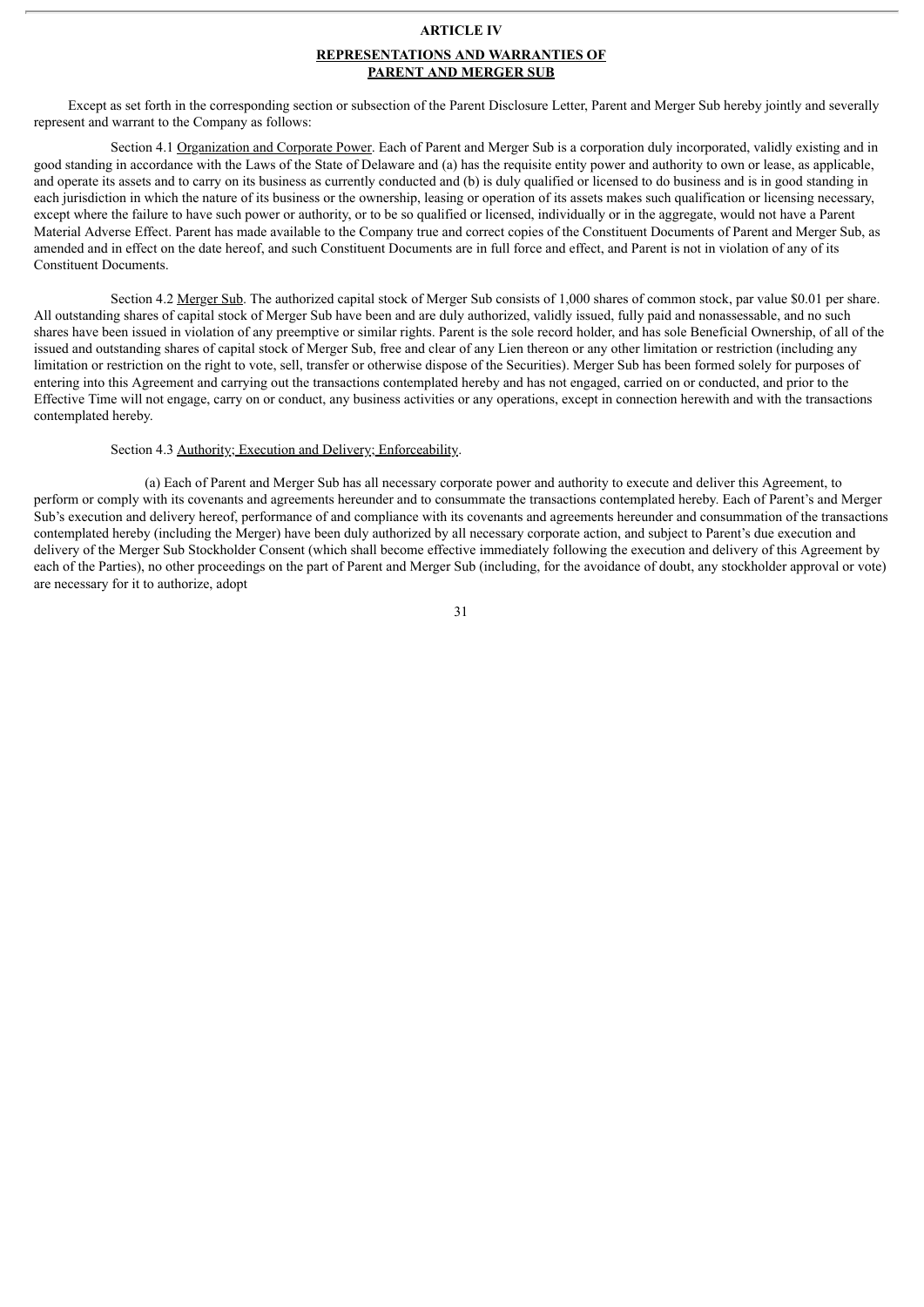or approve this Agreement or consummate the Merger or the other transactions contemplated hereby, except for the filing of the Certificate of Merger as required by DGCL. No vote of Parent's or Merger Sub's stockholders is necessary to approve this Agreement or any of the transactions contemplated hereby, including the Merger (except for the Merger Sub Stockholder Consent, which shall be duly executed and delivered and become effective immediately following the execution and delivery of this Agreement by each of the Parties). Each of Parent and Merger Sub has duly executed and delivered this Agreement and, assuming the Company's respective due authorization, execution and delivery hereof, this Agreement constitutes Parent's and Merger Sub's respective legal, valid and binding obligation, enforceable against them in accordance with the terms hereof, except as limited by the Bankruptcy and Equitable Exceptions.

(b) At a meeting duly called and held, each of the Parent Board and the Merger Sub Board unanimously adopted resolutions (i) determining that this Agreement, the Merger and the other transactions contemplated hereby are advisable and in the best interests of Merger Sub and Parent and their respective stockholders, (ii) approving the execution, delivery and performance by Parent and Merger Sub of this Agreement and the consummation of the Merger and the other transactions contemplated hereby and (iii) (A) in the case of the Merger Sub Board, recommending this Agreement to Parent for adoption thereby in its capacity as the sole stockholder of Merger Sub and (B) in the case of Parent Board, approving and authorizing Parent's execution and delivery of the Merger Sub Stockholder Consent in its capacity as the sole stockholder of Merger Sub. Such resolutions have not been amended or withdrawn and remain in full force and effect as of the date hereof.

## Section 4.4 Consents and Approvals; No Conflicts.

(a) Each of Parent's and Merger Sub's execution and delivery hereof does not, each of Parent's and Merger Sub's performance of its covenants and agreements hereunder shall not, and the consummation of the transactions contemplated hereby shall not, (i) conflict with or violate the Constituent Documents of any Parent Entity, (ii) subject to making the Filings and obtaining the Consents contemplated by Section 4.4(b), violate any applicable Law or (iii) breach, result in the loss of any benefit under, be a default (or an event that, with or without notice or lapse of time, or both, would be a default) under, result in the termination, cancellation or amendment of or a right of termination, cancellation or amendment under, accelerate the performance required by, or result in the creation of any Lien on any of the respective properties or assets of Parent or any of the Parent Subsidiaries (including Merger Sub) under, any Contract to which any Parent Entity is a party or by which any asset of any Parent Entity is bound or affected, except, in the case of the foregoing clauses (ii) and (iii), as would not reasonably be expected to result in, individually or in the aggregate, a Parent Material Adverse Effect.

(b) Each of Parent's and Merger Sub's execution and delivery hereof does not, each of Parent's and Merger Sub's performance of its covenants and agreements hereunder and the consummation of the transactions contemplated hereby shall not, require Parent or any of the Parent Subsidiaries (including Merger Sub) to make a Filing with or to, or to obtain any Consent of, any Governmental Authority, except for (i) any Filings required to be made with the SEC and such reports under and such other compliance with the Exchange Act as may be required in connection with this Agreement and the transactions contemplated hereby,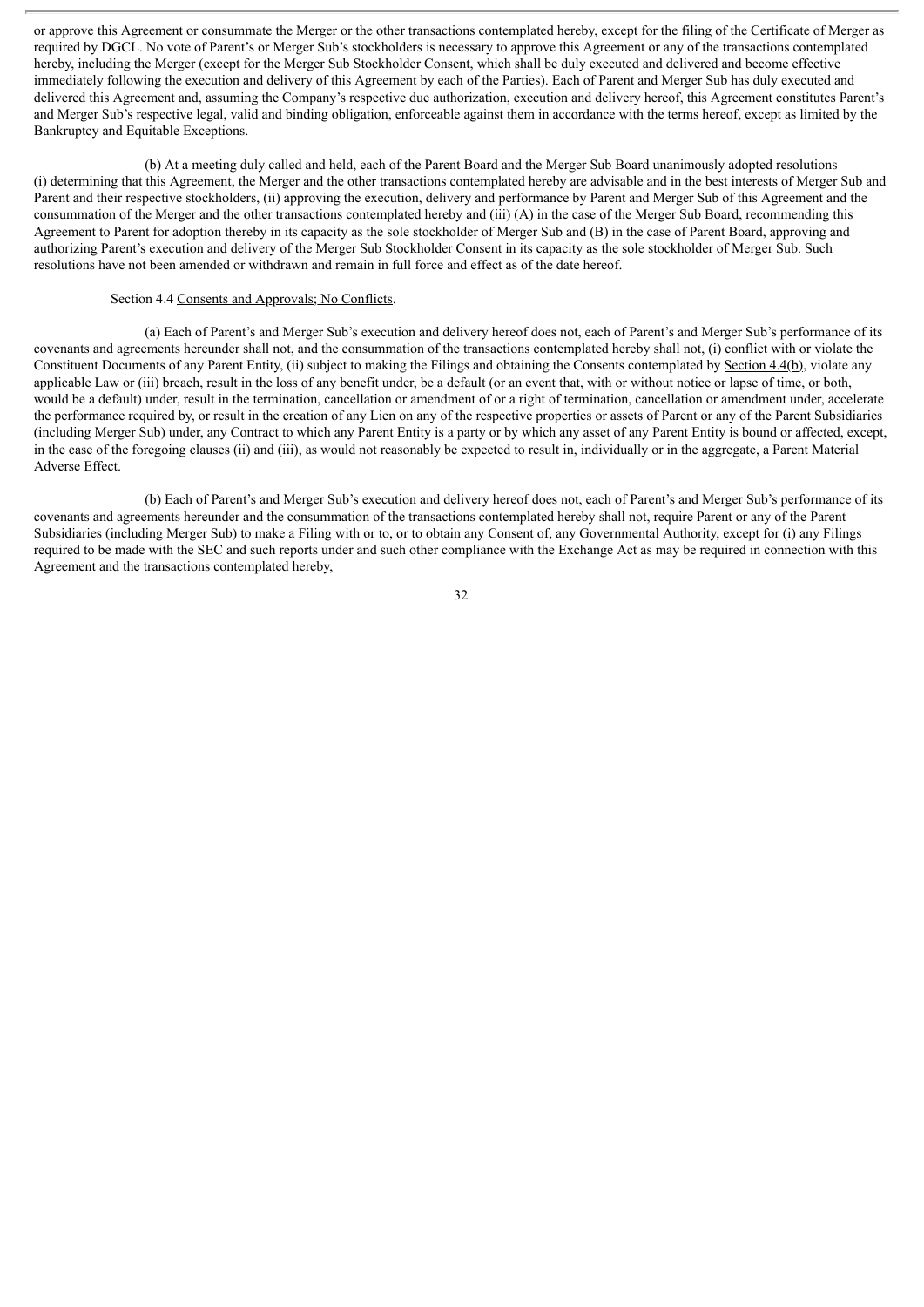(ii) the Filing of the Certificate of Merger with the Secretary of State of the State of Delaware, (iii) any other Filings required by the Exchange Act, the Securities Act and the rules and regulations of Nasdaq, (iv) the HSR Clearance and any Filings and Consents required by the HSR Act for the transactions contemplated hereby, (v) compliance with the applicable requirements under the NISPOM, (vi) compliance with the applicable requirements of the FAR System and (vii) any other Filing with or to, or other Consent of, any Governmental Authority, the failure of which to make or obtain would not reasonably be expected to result in, individually or in the aggregate, a Parent Material Adverse Effect.

(c) None of the Parent Entities is named on any list of Persons issued by the Office of Foreign Assets Control of the U.S. Department of the Treasury ("OFAC") pursuant to Executive Order 13224 or any other OFAC Lists. No Parent Entity is owned by, controlled by, acting for or on behalf of, or providing assistance, support, sponsorship or services of any kind to, or otherwise associated with any of, the Persons referred to or described in the OFAC Lists. No Parent Entity has conducted business with, or engaged in any transaction with, any Person named on any of the OFAC Lists or any Person included in, owned by, controlled by, acting for or on behalf of, providing assistance, support, sponsorship or services of any kind to, or otherwise associated with any of the Persons referred to or described in the OFAC Lists, except as would not reasonably be expected to result in, individually or in the aggregate, a Parent Material Adverse Effect.

(d) Neither Parent nor Merger Sub is (i) a "foreign person" or a "foreign entity" (as defined in Section 721 of the Defense Production Act of 1950, as amended, including all implementing regulations thereof (the "DPA")), or (ii) controlled by a "foreign person" (as defined in the DPA). No "foreign person" (as defined in the DPA) has entered into any agreement or arrangement with Parent or Merger Sub to obtain any: (A) access to any "material nonpublic technical information" (as defined in the DPA) in the possession of the Company or its Subsidiaries; (B) membership or observer rights on the board of directors of Parent or Merger Sub or the Company Board or equivalent governing body or the right to nominate an individual to a position on the board of directors of Parent or Merger Sub or the Company Board or equivalent governing body; (C) any involvement, other than through the voting of shares, in the substantive decision-making of the Company or its Subsidiaries regarding (I) the use, development, acquisition, or release of any "critical technology" (as defined in the DPA), (II) the use, development, acquisition, safekeeping, or release of "sensitive personal data" (as defined in the DPA) of U.S. citizens maintained or collected by the Company or its Subsidiaries, or (III) the management, operation, manufacture, or supply of "covered investment critical infrastructure" (as defined in the DPA); or (D) "control" (as defined in the DPA) of the Company or its Subsidiaries.

(e) No foreign government, agency of a foreign government, or representative of a foreign government; no business enterprise or other entity organized, chartered or incorporated under the laws of any country other than the United States or its territories; nor any person who is not a citizen or national of the United States (i) owns a voting interest in Parent or Merger Sub sufficient to elect, or is otherwise entitled to representation on, Parent's or Merger Sub's governing board; (ii) has or will have the ability to access classified information in the possession of any cleared facility of any Subsidiary of Parent or Merger Sub;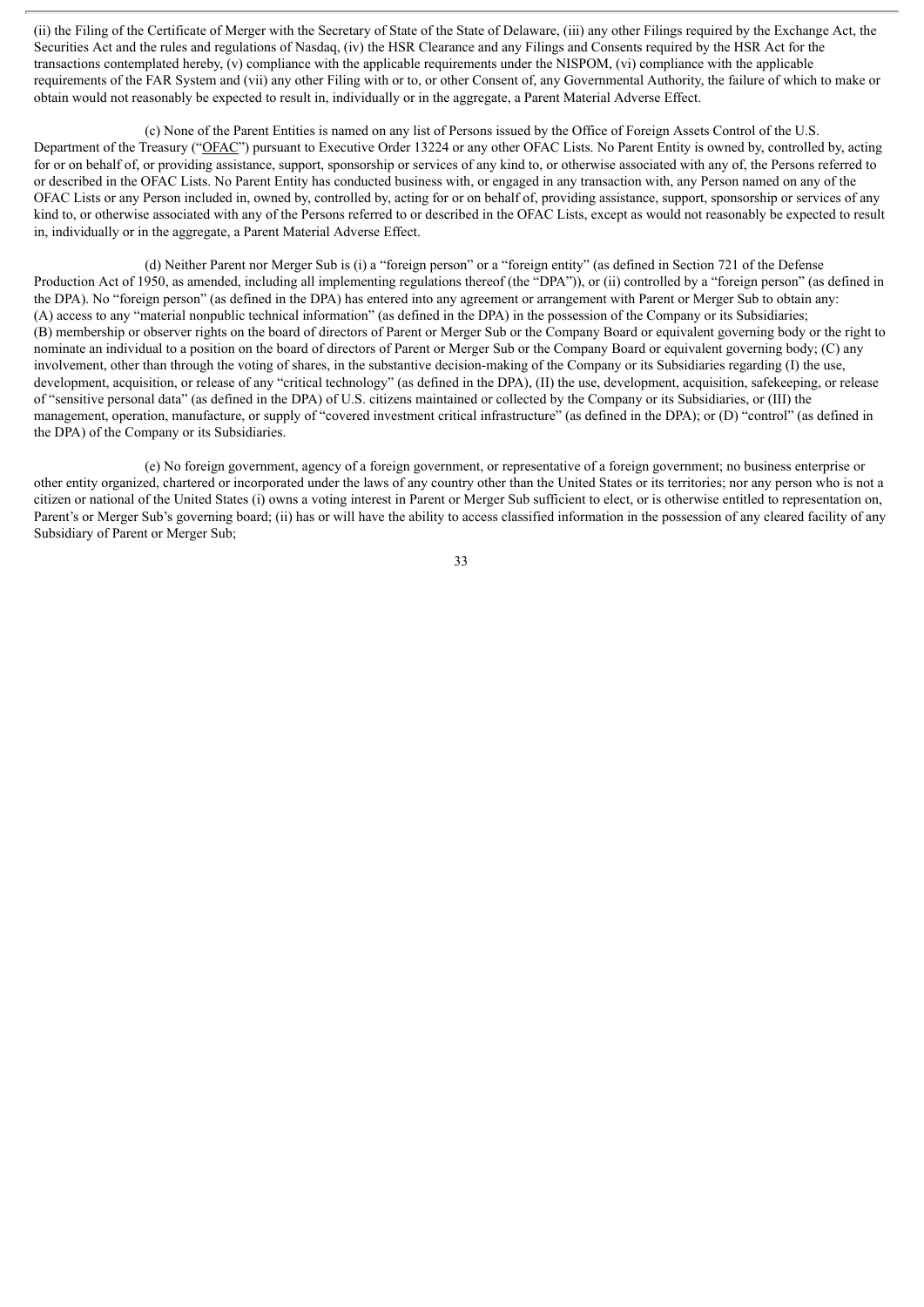or (iii) has the power, direct or indirect (whether or not exercised, and whether or not exercisable through the ownership of Parent's or Merger Sub's securities, by contractual arrangements or other means), to direct or decide matters affecting the management or operations of Parent or Merger Sub (the affiliations described in clauses (i), (ii) or (iii), "Foreign Interests"), in a manner that may result in unauthorized access to classified information or may adversely affect the performance of classified contracts. No fact or circumstance related to Parent or Merger Sub or their ownership would preclude or delay national security classification clearance in a manner that would materially delay Parent's or Merger Sub's ability to perform its obligations under this Agreement or consummate the Merger.

Section 4.5 Actions. Except as has not resulted in and would not reasonably be expected to result in, individually or in the aggregate, a Parent Material Adverse Effect, as of the date hereof, (a) there are no Actions pending or, to Parent's Knowledge, threatened against Parent or any of its Subsidiaries (including Merger Sub) or any of their respective officers, directors, employees, agents, properties or assets, and (b) none of Parent nor any of its Subsidiaries (including Merger Sub) nor any of their respective officers, directors, employees or agents in their respective capacity as such are subject to any Order.

Section 4.6 Compliance with Laws; Permits. Except as has not resulted in and would not reasonably be expected to result in, individually or in the aggregate, a Parent Material Adverse Effect, the Parent Entities are in compliance with all applicable Laws and material Permits applicable to their businesses.

Section 4.7 Financing. Parent has delivered to the Company a correct and complete fully executed copy of the (a) equity commitment letter, dated as of May 13, 2022, by and among Parent, the Guarantor and the other parties party thereto, including all exhibits, schedules, annexes and amendments to such commitment letter in effect as of the date hereof (as amended, restated, supplemented or modified from time to time, the "Equity Commitment Letter"), pursuant to which the Guarantor has committed to provide to Parent, subject to the terms and conditions thereof, cash in the aggregate amount set forth therein for the purposes of funding a portion of the aggregate Merger Consideration and the transactions contemplated by this Agreement (the "Equity Financing") and (b) debt commitment letter, dated as of the date hereof, by and between Parent and the Financing Sources party thereto, including all exhibits, schedules, annexes and amendments to such commitment letter in effect as of the date hereof (as amended, restated, supplemented, replaced or modified from time to time, the "Debt Commitment Letter," and together with the Equity Commitment Letter, the "Commitment Letters"), pursuant to which and subject to the terms and conditions thereof, the Financing Sources thereunder have committed to lend the aggregate amount set forth therein for the purpose of funding the transactions contemplated hereby (the provision of such funds as provided therein, subject to Section 5.8, the "Debt Financing" and, together with the Equity Financing, the "Financing"). Parent has also delivered to the Company a correct and complete fully executed copy of the fee letter that relates to the Debt Financing (the "Fee Letter"); provided that the fee amounts, pricing caps and other terms, and the rates and amounts included in the "market flex" provisions and other customary provisions may be redacted in a customary manner so long as none of such redacted provisions could adversely affect the conditionality, enforceability or termination or reduce the aggregate principal amount of the Debt Financing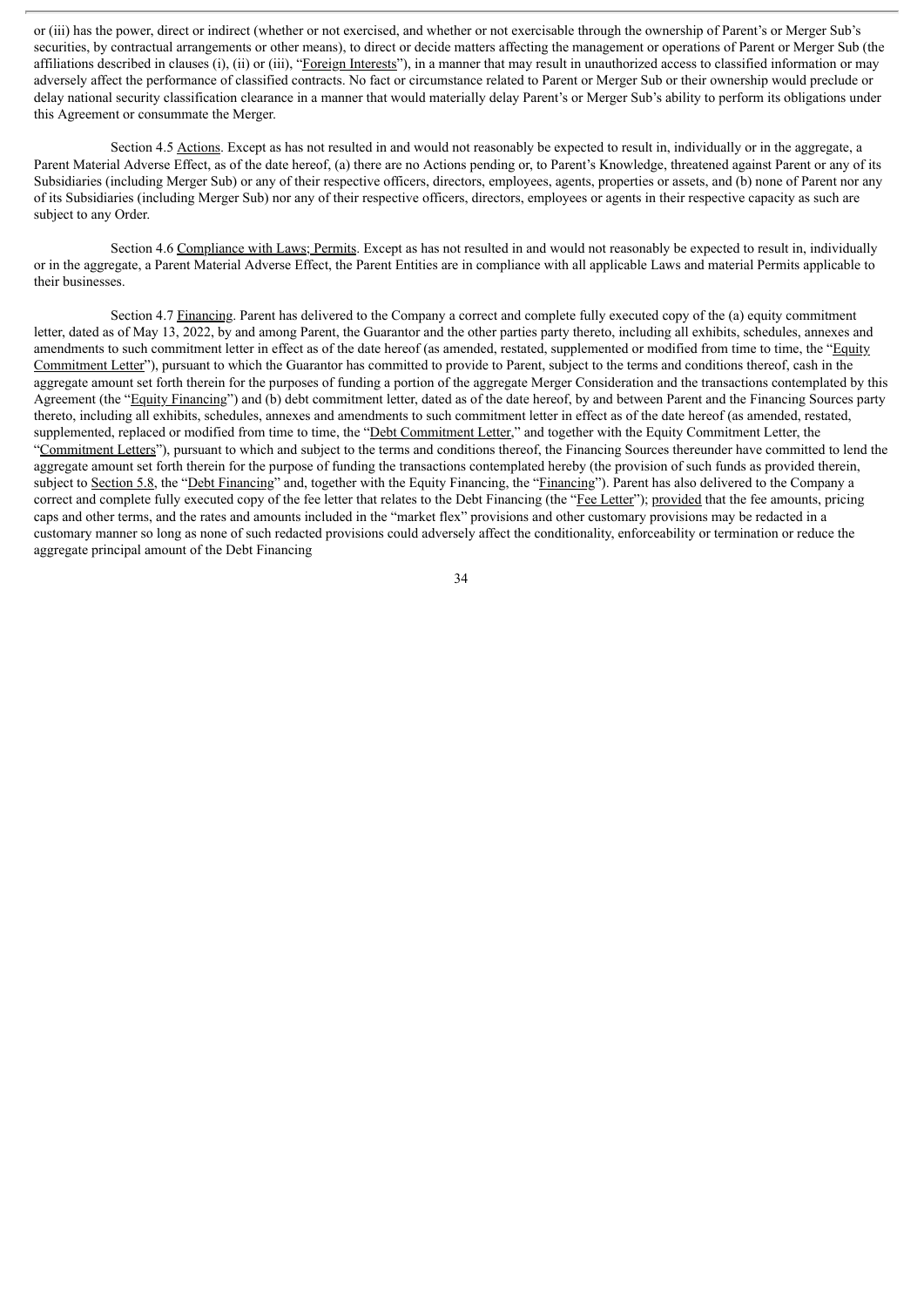required to consummate the transactions contemplated hereby. As of the date hereof, the Commitment Letters have not been amended, restated or otherwise modified or waived prior to the execution and delivery hereof, and the respective commitments under the Commitment Letters have not been withdrawn, rescinded, amended, restated or otherwise modified in any respect prior to the execution and delivery hereof. As of the date hereof, except for the Commitment Letters and the Fee Letter, customary fee discount or rebate letters and non-disclosure agreements, there are no other Contracts, side letters or other arrangements to which Parent or any of its Subsidiaries is a party or by which any Parent or any of its Subsidiaries is bound that would affect the availability, amount or conditionality of the Financing on the Closing Date. As of the execution and delivery hereof, each of the Commitment Letters is in full force and effect and constitutes the legal, valid and binding obligation of each of Parent and, to the Knowledge of Parent, the other parties thereto, except as limited by the Bankruptcy and Equitable Exceptions. Parent has fully paid (or caused to be fully paid) any and all commitment fees or other fees required by the Commitment Letters to be paid on or before the date hereof. There are no conditions precedent (including under any "market flex" provisions) related to the funding of the full amount of the Financing, except as expressly provided in the Commitment Letters. Assuming funding of the Financing in accordance with the Commitment Letters, subject to the terms and conditions of the Commitment Letters and assuming satisfaction of the conditions set forth in Section 6.1 and Section 6.2, the aggregate proceeds from the Financing, together with cash on hand or other available capital resources of Parent and its Subsidiaries will, in the aggregate, be sufficient to enable Parent and Merger Sub to deliver and make payment of (i) the aggregate Merger Consideration, (ii) the aggregate consideration payable pursuant to and in accordance with Section 2.4 and (iii) any and all expenses incurred by Parent in connection with this Agreement and any and all other amounts payable by Parent and Merger Sub in connection with the Closing. As of the date hereof, no event has occurred which would result in any breach of or a default (or an event that, with or without notice or lapse of time, or both, would be a default) by Parent or Merger Sub under the Commitment Letters, and Parent (A) is not aware of any fact, event or other occurrence that would make any of the covenants, representations and warranties set forth in the Commitment Letters inaccurate or would cause the Commitment Letters to be ineffective and (B) assuming satisfaction of the conditions set forth in Section 6.1 and Section 6.2 as of the Closing, has no reason to believe that any of the conditions to the Financing contemplated by the Commitment Letters shall not be satisfied or that the Financing shall not be available to Parent on or prior to the Closing Date in order to consummate the transactions contemplated hereby (assuming satisfaction of the conditions set forth in Section 6.1 and Section 6.2). The Equity Commitment Letter provides that the Company is a third party beneficiary thereof as set forth therein and is entitled to enforce such agreement. Notwithstanding anything in this Agreement to the contrary, Parent acknowledges and agrees that Parent's obligations under this Agreement are not conditioned in any manner whatsoever upon Parent or Merger Sub obtaining proceeds from the Financing to satisfy any funding obligations under this Agreement, and the obtaining of the Financing is not a condition to Closing or the consummation of the transactions contemplated hereby.

Section 4.8 Limited Guarantee. Concurrently with the execution of this Agreement, Parent and Merger Sub have delivered to the Company a true, complete and correct copy of the Limited Guarantee of the Guarantor. The Limited Guarantee is in full force and effect and is the valid, binding obligation of the Guarantor, enforceable in accordance with its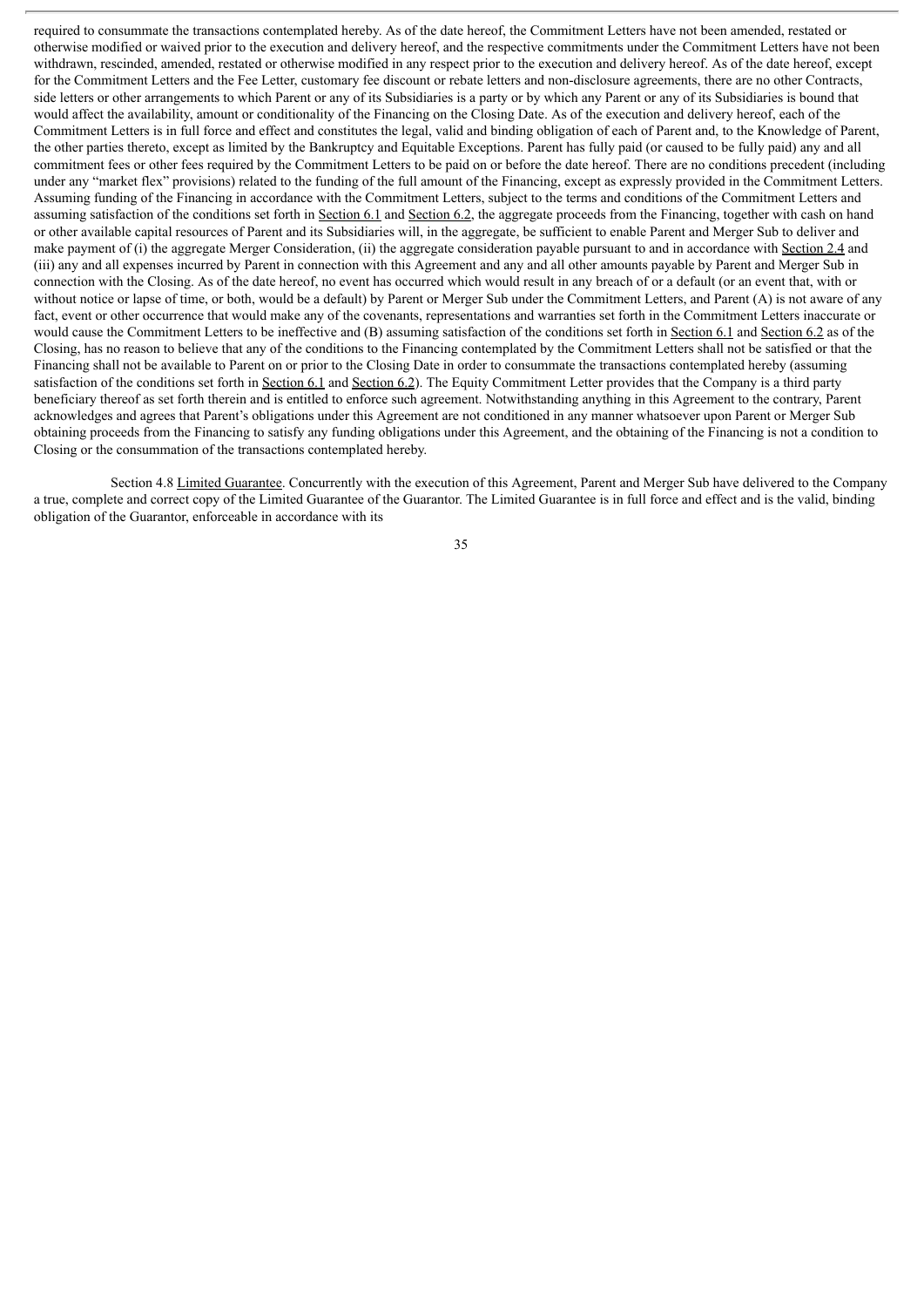terms, except as the same may be limited by applicable bankruptcy, insolvency, reorganization, moratorium or similar Laws affecting or relating to creditors' rights generally and general equitable principles, and no event has occurred which, with or without notice, lapse of time or both, could constitute a default on the part of the Guarantor under the terms and conditions of the Limited Guarantee.

Section 4.9 Solvency. Assuming (i) satisfaction or waiver of the conditions to Parent's obligation to consummate the Merger and (ii) the consummation of the Financing on the terms set forth in the Commitment Letters giving effect to all of the transactions contemplated hereby, including the payment of the aggregate Merger Consideration and consummation of the Financing, Parent and its Subsidiaries (including, following the Closing, the Surviving Corporation and its Subsidiaries) will be Solvent. For the purpose of this Section 4.9, the term "Solvent" when used with respect to any Person, means that as of any date of determination (a) the amount of the "fair saleable value" of the assets of such Person as of such date exceed (i) the value of all "liabilities" of such Person, including "contingent and other liabilities," as of such date, as such quoted terms are generally determined in accordance with applicable Laws governing determinations of the insolvency of debtors and (ii) the amount that is required to pay the probable liabilities of such Person on its existing debts (including contingent liabilities) as such debts become absolute and matured, (b) such Person does not have as of such date an unreasonably small amount of capital for the operation of the businesses in which it is engaged or proposed to be engaged following such date and (c) such Person is able to pay its liabilities, including contingent and other liabilities, as they mature. For the purpose of this definition, "not have an unreasonably small amount of capital for the operation of the businesses in which it is engaged or proposed to be engaged" and "able to pay its liabilities, including contingent and other liabilities, as they mature" means that such Person is able to generate sufficient cash from operations, asset dispositions or refinancing, or a combination thereof, to meet its obligations as they become due. No transfer of property is being made, and no obligation is being incurred, in connection with the transactions contemplated hereby with the intent to hinder, delay or defraud either present or future creditors of Parent or any of its Affiliates (including, following the Closing, the Surviving Corporation and its Subsidiaries).

Section 4.10 Ownership of Securities and Equity Rights. Except as contemplated by this Agreement, none of the Parent Entities Beneficially Own or hold of record any shares of Company Common Stock or other Equity Securities relating to, or any other economic interest in, the Company or any of the Company Subsidiaries. During the three (3) year period immediately prior to the execution and delivery of this Agreement by each of the Parties, none of Parent, Merger Sub or any of their respective "affiliates" or "associates" is, or has been, an "interested stockholder" (as such terms are defined in Section 203 of the DGCL) of the Company for purposes of Section 203 of the DGCL. Except for the Voting Agreement, there are no voting trusts or other agreements or understandings to which Parent or Merger Sub or any Person controlling or controlled by Parent or Merger Sub is a party, with respect to the voting, transfer or tendering of the Company Common Stock. None of Parent, Merger Sub or any of their respective Affiliates is an "Initial Holder," an "Affiliate" of any "Initial Holder" or a group, or part of a group, that includes an "Initial Holder" or any "Affiliate" of an "Initial Holder" (as such terms are defined in the Second Amended and Restated Certificate of Incorporation of the Company).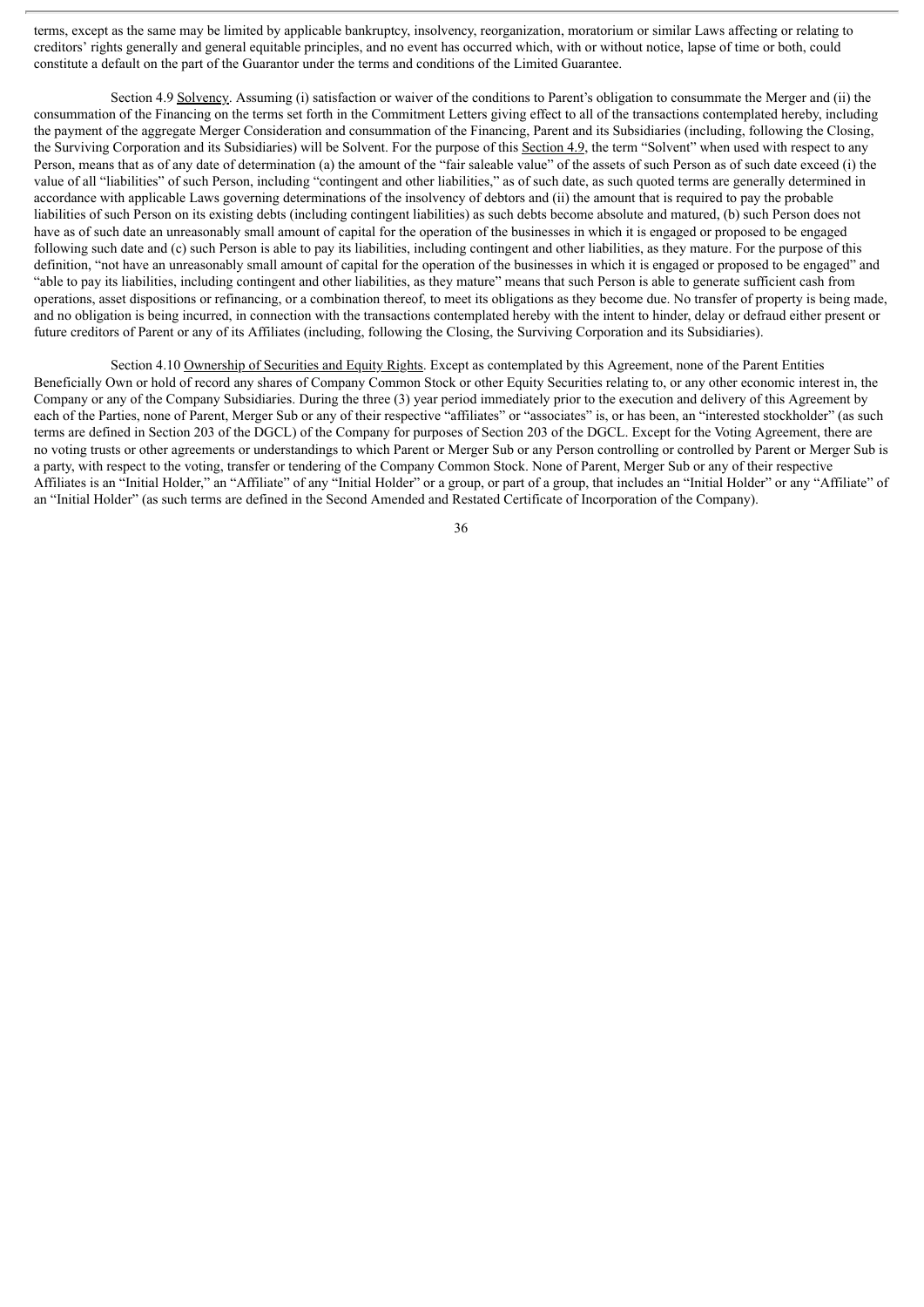Section 4.11 Disclosure. None of the information with respect to Parent or Merger Sub supplied or to be supplied by or on behalf of Parent or Merger Sub in writing specifically for inclusion or incorporation by reference in the Proxy Statement will, at the time such document is filed with the SEC, at any time such document is amended or supplemented or at the time such document is first published, sent or given to the Company Stockholders and at the time of the Company Stockholders Meeting, contain any untrue statement of a material fact or omit to state any material fact required to be stated therein or necessary in order to make the statements therein, in light of the circumstances under which they were made, not misleading.

Section 4.12 Absence of Certain Agreements. As of the date hereof, and except for the Voting Agreement, neither Parent nor any of its Affiliates has entered into any agreement, arrangement or understanding (whether oral or written), or authorized, committed or agreed to enter into any agreement, arrangement or understanding (whether oral or written) (a) with any stockholder of the Company in connection with the transactions contemplated hereby or the post-Closing operations of the Surviving Corporation and its Subsidiaries, (b) pursuant to which any third party (other than (i) the Guarantor and any permitted assignee thereof under the Equity Commitment Letter and (ii) any Affiliate of Parent (or any limited partners of Guarantor or its Affiliates)) has agreed to provide, directly or indirectly, equity capital to Parent, the Company or any of their respective Affiliates to finance, in whole or in part, directly or indirectly, any of the transactions contemplated hereby or (c) pursuant to which any current officer or employee of the Company or any of its Subsidiaries has agreed or committed to (i) remain as an officer or employee of Parent, the Company or any of their respective Affiliates following the Effective Time (other than pursuant to employment contracts with the Company or its Subsidiaries in effect as of the date of this Agreement), (ii) contribute or "roll-over" any portion of such officer or employee's shares of Common Stock or Equity Rights relating to shares of Common Stock to Parent, the Company or any of their respective Affiliates or (iii) receive any Securities or Equity Rights of Parent, the Company or any of their respective Affiliates.

Section 4.13 Acknowledgment by Parent and Merger Sub. None of Parent, Merger Sub or any of their respective Affiliates is relying or has relied on any representation or warranty whatsoever regarding the transactions contemplated hereby or the subject matter of this Agreement, express or implied, except for the representations and warranties of the Company expressly set forth in Article III. Such representations and warranties by the Company constitute the sole and exclusive representations and warranties of the Company or with respect to the Company Entities in connection with the transactions contemplated hereby, and each of Parent and Merger Sub acknowledges and agrees that all other representations and warranties of any kind or nature, whether express, implied or statutory, are specifically disclaimed and excluded by the Company or any of the Company Entities. In connection with the due diligence investigation of the Company Entities by Parent, Merger Sub and their respective Representatives, Parent, Merger Sub and their respective Representatives have received and may continue to receive from the Company and its Representatives after the date of this Agreement certain estimates, projections, forecasts and other forward-looking information, as well as certain business plan information, regarding the Company Entities and their respective businesses and operations. Parent and Merger Sub acknowledge that there are uncertainties inherent in attempting to make such estimates, projections, forecasts and other forward-looking statements, as well as in such business plans, and that Parent and Merger Sub will have no claim against the Company, any of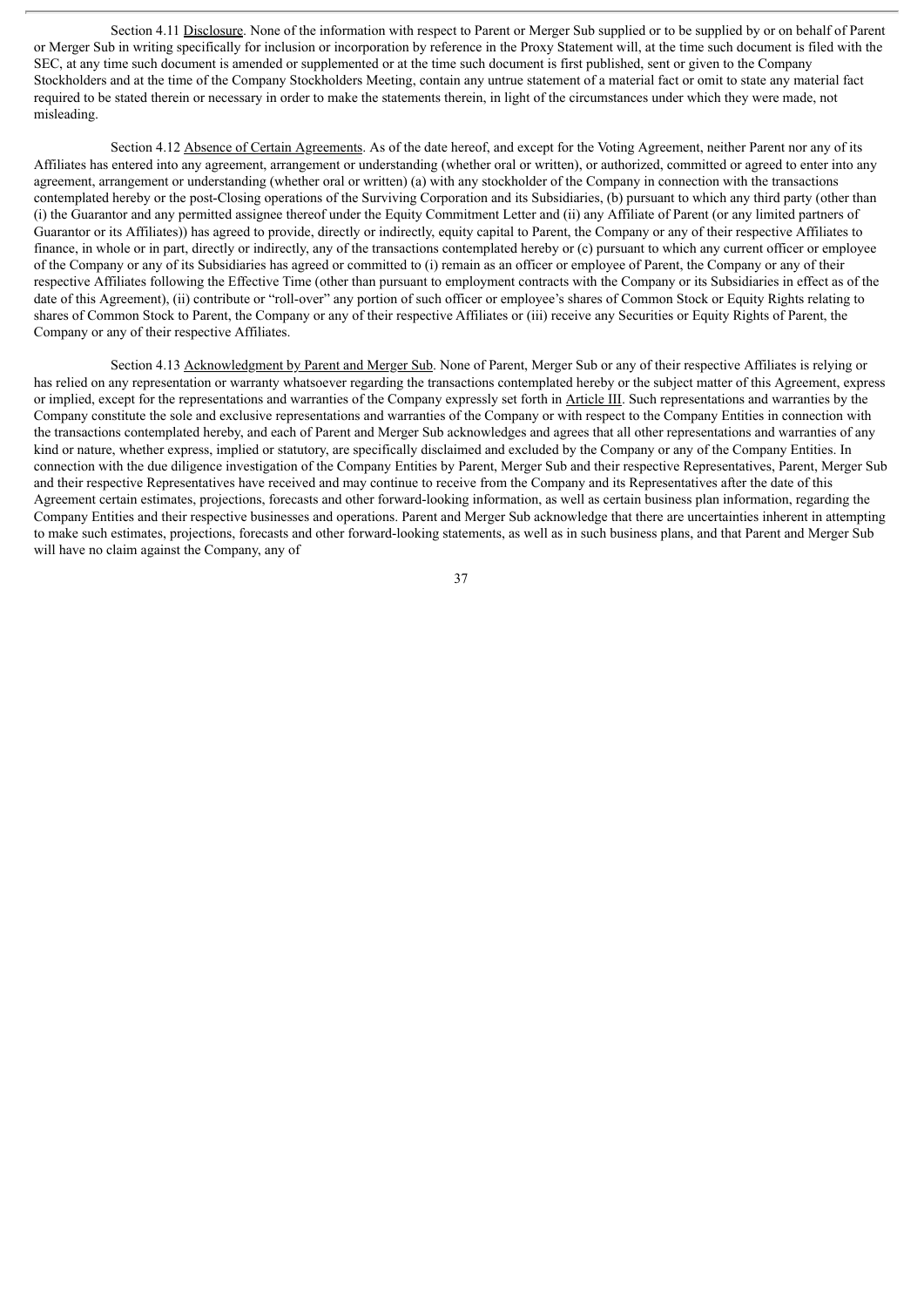the other Company Entities, any of their respective Representatives or any other Person with respect thereto unless any such information is expressly included in a representation or warranty contained in this Agreement. Accordingly, Parent and Merger Sub hereby acknowledge and agree that neither the Company, any of the other Company Entities, any of their respective Representatives nor any other Person has made or is making any express or implied representation or warranty with respect to such estimates, projections, forecasts, forward-looking statements or business plans, and none of Parent, Merger Sub, any of their respective Affiliates or any Representatives of any of the foregoing has relied on any such estimates, projections, forecasts, forward-looking statements or business plans, unless and only to the extent any such information is expressly included in a representation or warranty contained in Article III hereof or in the certificate delivered pursuant to Section 6.2(d).

Section 4.14 Broker's Fees. Except as set forth in Section 4.14 of the Parent Disclosure Letter, the fees and expenses of which shall be paid by Parent unless the Closing occurs, no Parent Entity or any of its Affiliates, officers or directors has engaged or otherwise agreed to compensate any financial advisor, broker or finder or incurred any Liability for any financial advisory fee, broker's fees, commissions or finder's fees in connection with any transaction contemplated hereby.

# **ARTICLE V**

#### **COVENANTS**

# Section 5.1 Conduct of Company Business Prior to the Effective Time.

(a) Except (i) as otherwise expressly provided for or expressly contemplated herein, (ii) as required by applicable Law, (iii) for any action taken, or omitted to be taken, in response to any COVID-19 Measures (provided that, in the case of this clause (iii), the Company shall use reasonable best efforts to notify Parent in advance of taking any such action or omission and consider in good faith any reasonable requests by Parent in respect of such actions or omissions), (iv) as set forth in Section 5.1(a) of the Company Disclosure Letter or (v) as otherwise consented to by Parent in writing (which consent shall not be unreasonably withheld, delayed or conditioned and provided that no consent shall be required if seeking such consent would violate Antitrust Laws), from and after the date hereof until the earlier of the Effective Time or the termination of this Agreement in accordance with Section 7.1, the Company shall, and shall cause each Company Subsidiary to, conduct its and their businesses in the Ordinary Course of Business and use reasonable best efforts to preserve intact its and their business organization and goodwill and relationships with all customers, suppliers, employees, distributors and others having material business dealings with it and use reasonable best efforts to keep available the services of the Company and the Company Subsidiaries' current officers and key employees.

(b) In addition to and without limiting the generality of Section 5.1(a), except (i) as otherwise expressly provided for or expressly contemplated herein, (ii) as required by applicable Law, (iii) for any action taken, or omitted to be taken, in response to any COVID-19 Measures (provided that, in the case of this clause (iii), the Company shall use reasonable best efforts to notify Parent in advance of taking any such action or omission and consider in good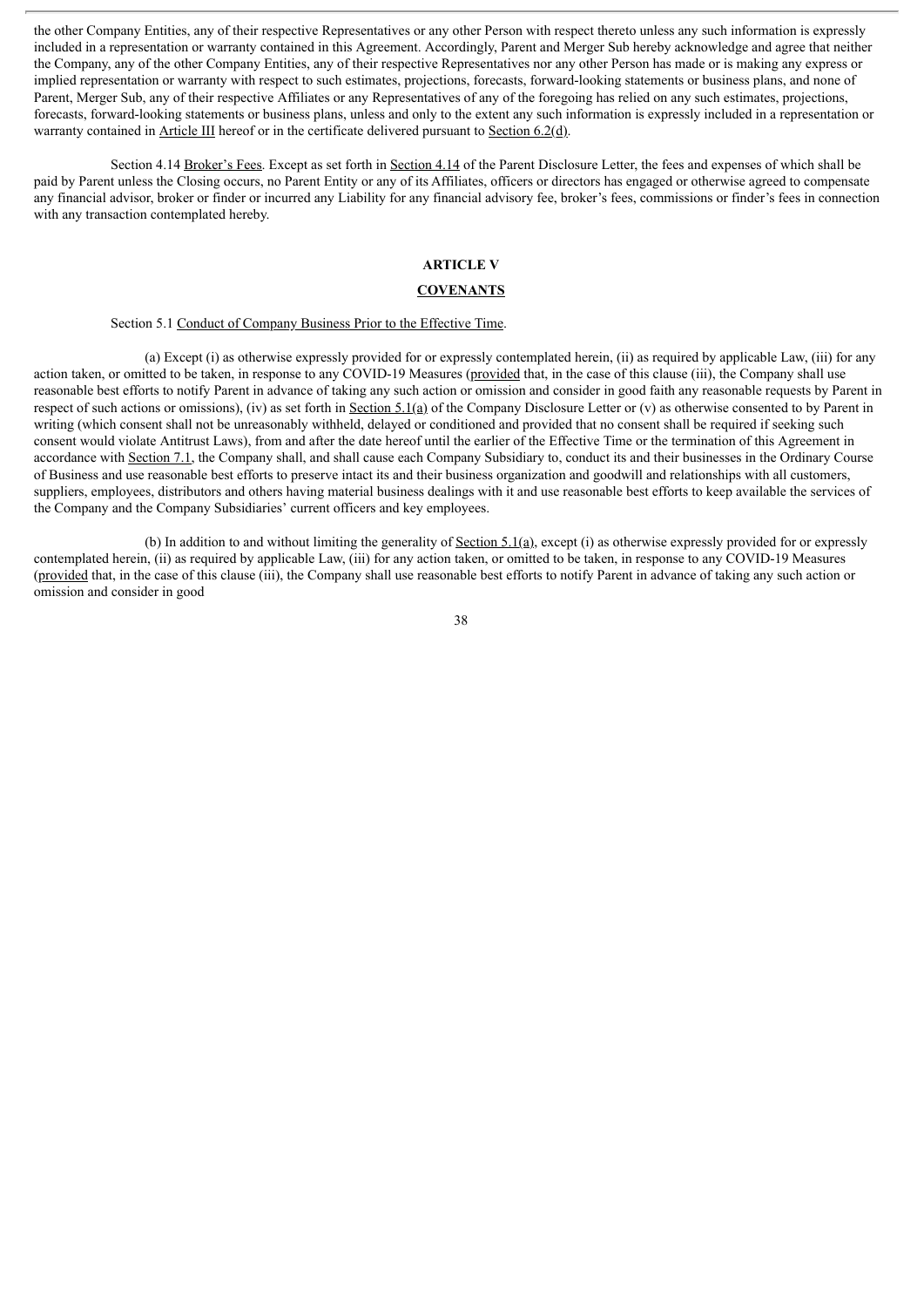faith any reasonable requests by Parent in respect of such actions or omission) or (iv) as set forth in Section 5.1(b) of the Company Disclosure Letter, from and after the date hereof until the earlier of the Effective Time or the termination of this Agreement in accordance with Section 7.1, without the prior written consent of Parent (which consent shall not be unreasonably withheld, delayed or conditioned and provided that no consent shall be required if seeking such consent would violate Antitrust Laws), the Company shall not, and shall cause each Company Subsidiary not to:

(i) (A) amend any of the Constituent Documents of the Company or (B) amend in any material respect the Constituent Documents of any Company Subsidiaries;

(ii) issue, grant, sell, transfer, dispose of, lease, license, mortgage, pledge, create or incur any Lien (other than restrictions on transfer under applicable securities laws) on, or otherwise encumber, any shares of Company Capital Stock or any other Equity Securities in any Company Entity, except (A) for shares of Company Common Stock issuable upon the exercise, settlement or vesting of Company Equity Awards, to the extent outstanding on the date of this Agreement, (B) for shares of Company Class A Common Stock issued upon the conversion of any shares of Company Class B Common Stock outstanding as of the date hereof pursuant to the terms of the Second Amended and Restated Certificate of Incorporation of the Company in effect as of the date of this Agreement or (C) any issuance, grant or sale of Equity Securities in a Company Subsidiary to the Company or any wholly owned Company Subsidiary;

(iii) (A) split, combine, subdivide, reclassify or otherwise amend the terms of any shares of Company Capital Stock or (B) redeem, repurchase or otherwise acquire or offer to redeem, repurchase or otherwise acquire any shares of Company Capital Stock or other Equity Securities in any Company Entity, other than (1) as required by any Company Benefit Plan, (2) the withholding of shares of Company Common Stock to satisfy the payment of the exercise price for or Tax obligations with respect to awards granted pursuant to the Company Stock Plan or (3) the acquisition by the Company of awards granted pursuant to the Company Stock Plan in connection with the forfeiture of such awards, in the case of each of clause (1), (2) and (3), in accordance with the terms of the applicable Company Equity Award (it being understood that the conversion of any shares of Company Class B Common Stock outstanding as of the date hereof in accordance with the terms of the Second Amended and Restated Certificate of Incorporation of the Company in effect as of the date of this Agreement shall not be considered a redemption, repurchase or other acquisition of shares of Company Common Stock for the purpose of this Section 5.1(b)(iii));

(iv) declare, set aside for payment or pay any dividend or any other distribution (whether in cash, stock or other assets or any combination thereof), on any shares of Company Capital Stock or other Equity Securities in any Company Entity, except for (A) the declaration and payment by the Company of regular quarterly cash dividends in accordance with past practice for the period up to the Closing Date in such amounts and with record dates consistent with those customarily used by the Company for the payment of quarterly cash dividends; provided that such cash dividends will in no event exceed \$0.41 per share of Company Common Stock for any calendar quarter or (B) any dividends or distributions by a direct or indirect wholly owned Company Subsidiary to the Company or another direct or indirect wholly owned Company Subsidiary;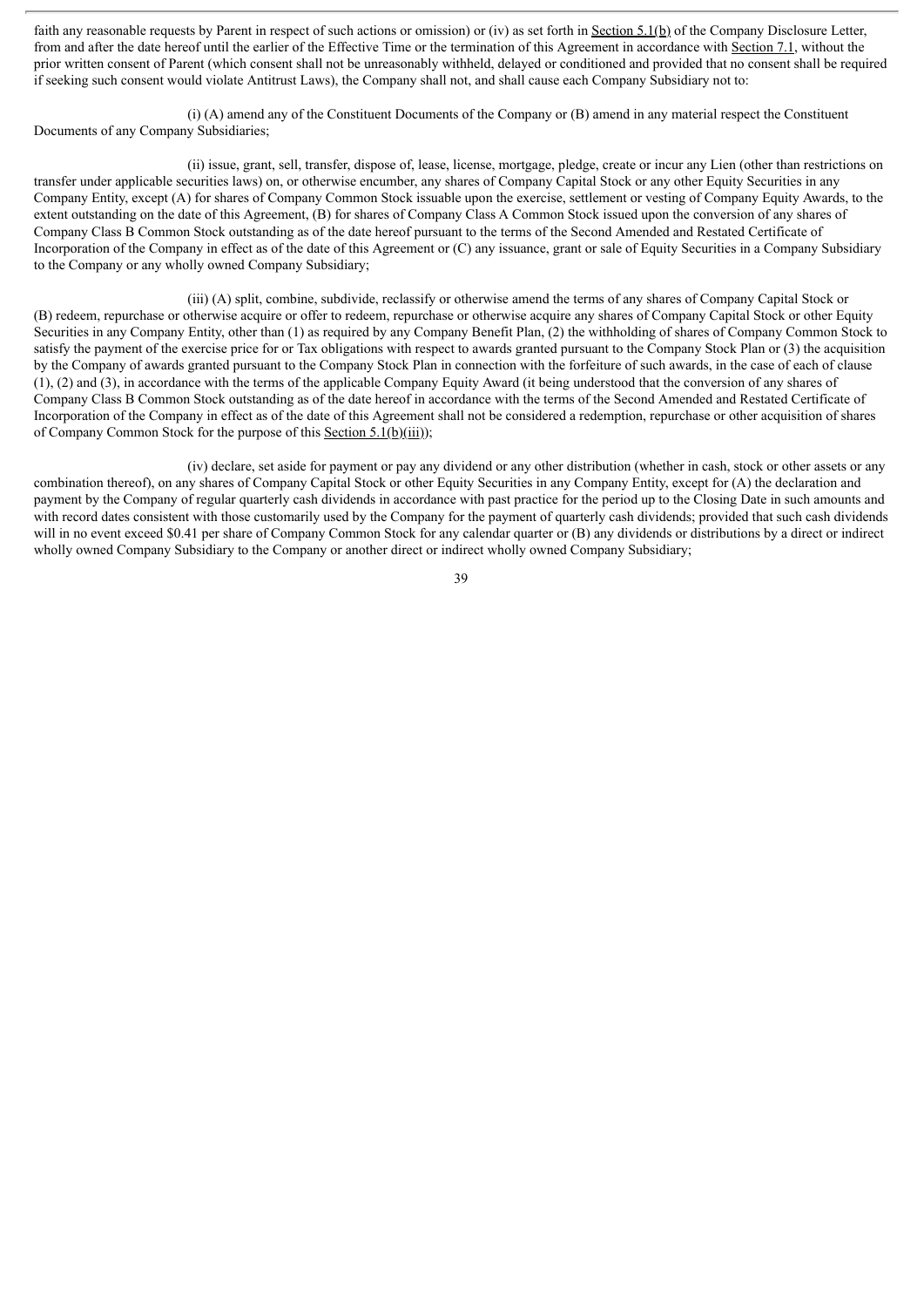(v) incur, assume, guarantee, issue or otherwise become liable for, or modify in any material respect the terms of, any Indebtedness, make any loans, advances or capital contributions to, or investments in, any other Person (other than by the Company or any Company Subsidiary to or in another wholly owned Company Entity), issue or sell any debt securities or redeem, repurchase, cancel, discharge, satisfy or otherwise acquire any Indebtedness, except for (A) Indebtedness that is prepayable without penalty incurred in the Ordinary Course of Business and not to exceed \$10,000,000 in the aggregate, (B) Indebtedness incurred under the Company's revolving credit facilities or lines of credit in existence on the date hereof in the Ordinary Course of Business, (C) Indebtedness consisting of finance leases entered into in the Ordinary Course of Business in replacement of existing finance leases on customary commercial terms, but in all cases consistent in all material respects with the Indebtedness being replaced, (D) guarantees by the Company of Indebtedness of Company Subsidiaries or guarantees by Company Subsidiaries of Indebtedness of the Company and (E) advancements of expenses to directors, officers or other employees or agents of the Company or any Company Subsidiary in accordance with the obligations of the Company or any Company Subsidiary under its Constituent Documents or any indemnification agreement to which it is a party as of the date hereof;

(vi) sell, assign, transfer, lease, sublease, license, sublicense, mortgage, pledge, create or incur any Lien (other than Permitted Liens) on, otherwise encumber, allow to lapse or otherwise dispose of (whether by merger, consolidation, sale of stock or assets or otherwise), any Equity Securities or material assets or properties (including any material portion of the Company Real Property) of the Company Entities with a value or purchase price in excess of \$5,000,000 individually in any transaction or \$10,000,000 in the aggregate in any series of related transactions, except for (A) pursuant to Contracts existing as of the date of this Agreement, (B) sales or dispositions of products or services, inventory or used equipment in the Ordinary Course of Business, or obsolete or worthless assets no longer used or, related to Intellectual Property, nonexclusive licenses granted in the Ordinary Course of Business, (C) sales or dispositions solely among the wholly owned Company Entities, (D) entry into agreements pursuant to which the Company or one of its Subsidiaries licenses, distributes, makes available or sells any products or services to distributors, dealers, prime contractors, subcontractors, customers or end users in the Ordinary Course of Business, and (E) licenses and acquisitions of Intellectual Property from third parties in the Ordinary Course of Business;

(vii) acquire or commit to acquire (whether by merger, consolidation, acquisition of stock or assets or otherwise), directly or indirectly, any Equity Securities in or assets or business of any Person (other than any transaction solely between the Company and a wholly owned Company Subsidiary or between wholly owned Company Entities) if the aggregate amount of consideration paid or transferred by the Company and Company Subsidiaries in connection with any such transactions would exceed \$5,000,000 individually or \$10,000,000 in the aggregate, except for acquisitions of inventory, supplies, raw materials, equipment or similar assets in the Ordinary Course of Business;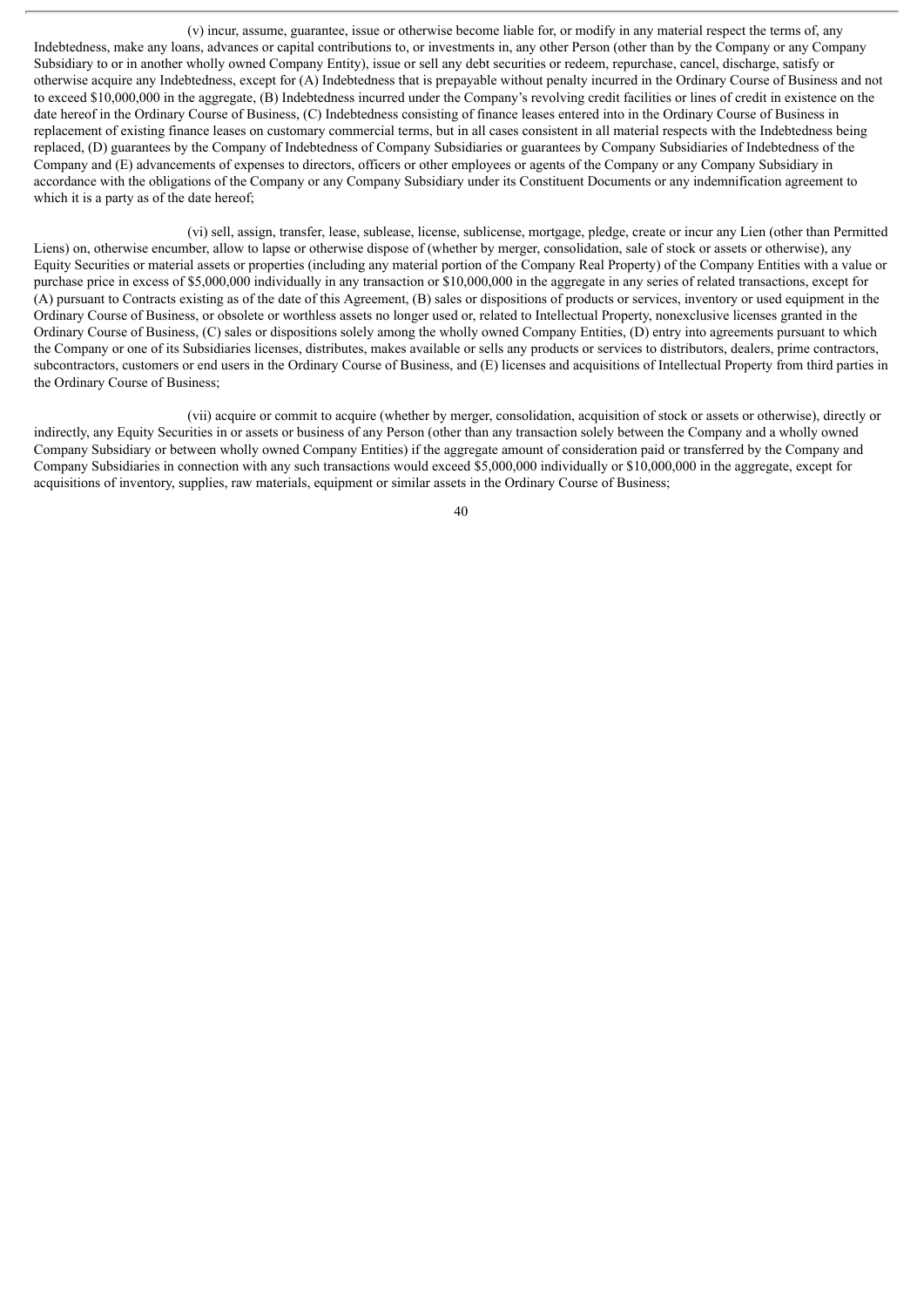(viii) make or commit to make any capital expenditures, except for (A) capital expenditures contemplated by the capital expenditure budget as set forth in Section 5.1(b)(viii) of the Company Disclosure Letter or (B) any unbudgeted capital expenditures made in the Ordinary Course of Business;

(ix) except in the Ordinary Course of Business, (A) enter into any Contract that would, if entered into prior to the date of this Agreement, be a Company Material Contract or (B) materially modify, materially amend, renew or terminate, or waive, release, terminate, amend, renew or assign any material rights or claims of the Company or any of its Subsidiaries under, any Company Material Contract;

(x) except as set forth in Section 5.1(b)(x) of the Company Disclosure Letter, as required by the terms of any Company Benefit Plan in effect as of the date hereof or as required by applicable Law, (A) increase or agree to increase the compensation or benefits provided to any Company Service Provider (except for, with respect to non-officer level employees of the Company Entities, increase in salary or wage rates in the Ordinary Course of Business), (B) accelerate the time of payment or vesting of, or the lapsing of restrictions related to, or fund or otherwise secure the payment of, any compensation or benefits (including any equity or equity-based awards) to any Company Service Provider, (C) establish, adopt, enter into, terminate or materially amend any Company Benefit Plan or establish, adopt or enter into any plan, agreement, program, policy, trust, fund or other arrangement that would be a Company Benefit Plan if it were in existence as of the date hereof, other than annual modifications to the health and welfare benefit programs of any Company Entity in the Ordinary Course of Business, (D) hire, engage, promote or change the employment status or title of any officer or employee of, or service provider to, any Company Entity, except for the hiring, engagement, promotion, or changes in employment status or title of employees or service providers below the level of senior vice president in the Ordinary Course of Business (including to replace a Company Service Provider whose service has terminated), (E) terminate the employment of any current officer or employee, other than an officer or employee below the level of senior vice president, except for cause; or (F) grant any equity or equity-based awards or any transaction, change in control or retention bonuses or adopt or enter into any severance programs or arrangements, except for retention agreements with employees holding a position below the level of vice president entered into in the Ordinary Course of Business that do not result in any payments (1) in excess of the annual base compensation of any such employee, (2) that accelerate upon a change in control or (3) required to be made prior to the one-year anniversary of the date thereof;

(xi) institute, assign, settle or compromise, or waive or release, any Action, except for any settlements, compromises, waivers or releases that (A) do not create any ongoing obligations (other than customary release and confidentiality provisions) of or limitations on the conduct or operation of the Company Entities, in each case in any material respect, or (B) involve only monetary relief where the amount paid is less than \$2,000,000, individually, or \$5,000,000, in the aggregate, net of any amounts covered by insurance, in excess of the amount, if any, expressly accrued for such Action on the Company SEC Financial Statements;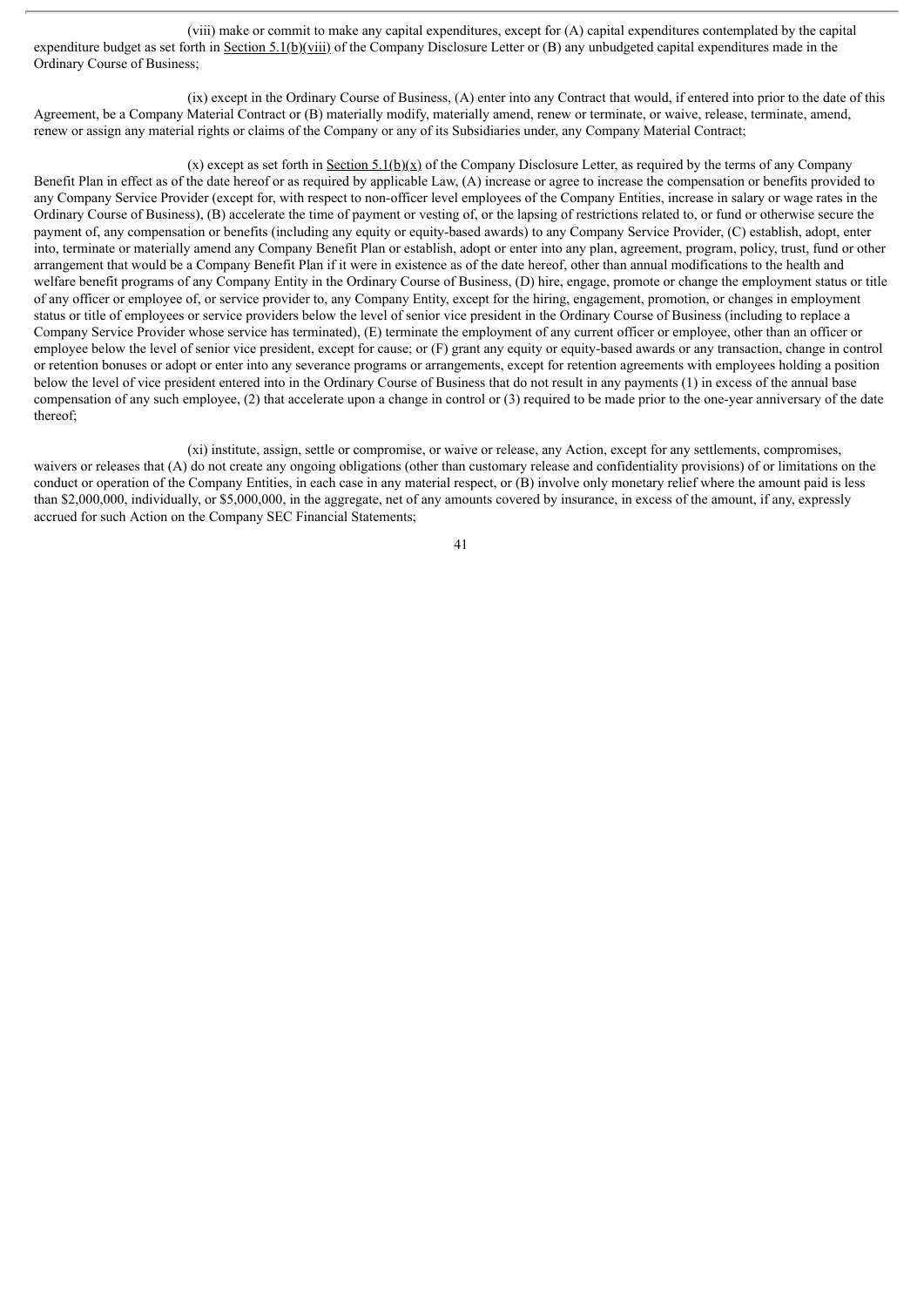(xii) except as required by GAAP or applicable Law, as applicable, make any material change in financial accounting methods, principles or practices used by any Company Entity;

(xiii) authorize or adopt a plan or agreement of complete or partial liquidation, dissolution, merger, consolidation, restructuring, recapitalization or other reorganization of any Company Entity or liquidate, dissolve, merge, consolidate, restructure, recapitalize or reorganize any Company Entity (other than the dissolution of any inactive Company Subsidiary or any merger of any inactive Company Subsidiary with and into another Company Entity);

(xiv) (A) make, rescind or change any material Tax election, (B) file any material amended Tax Return, (C) change any material Tax accounting method, (D) settle, compromise or surrender any material Action related to Taxes or Tax Returns, (E) consent to any extension or waiver of any limitation period related to any material Tax Return or claim or assessment for Taxes, (F) surrender any claim for a refund of material amounts of Taxes, or (G) take or omit to take any action outside the Ordinary Course of Business that would materially increase the Taxes payable by the Company Entities;

(xv) abandon, cancel, waive or terminate any material Permit;

(xvi) fail to use commercially reasonable efforts to maintain in effect the existing material Company Policies;

(xvii) enter into any material new line of business; or

(xviii) agree, authorize or commit to take any action prohibited by this Section 5.1.

(c) Without limiting any Party's rights or obligations under this Section 5.1, the Parties acknowledge and agree that nothing contained in this Agreement will give Parent, directly or indirectly, the right to control, direct or influence any of the Company's operations prior to the Effective Time and, prior to the Effective Time, the Company will exercise, consistent with the terms and conditions of this Agreement, complete control and supervision over its operations. Notwithstanding any provision herein the contrary, the failure of the Company or any of the Company Subsidiaries to take or cause to be taken an action prohibited by the second sentence of Section 5.1(b) will in no event be deemed to constitute a breach of Section 5.1(a) to the extent Parent's consent for such action was required pursuant to Section 5.1(b) and requested by the Company in writing, and Parent withheld its consent to such action.

## Section 5.2 No Company Solicitation.

(a) The Company shall, and shall cause its Representatives to, (i) immediately cease and cause to be terminated all existing discussions or negotiations with any Person conducted prior to the execution and delivery hereof related to any Alternative Acquisition Proposal and (ii) reasonably promptly request in writing the prompt return to the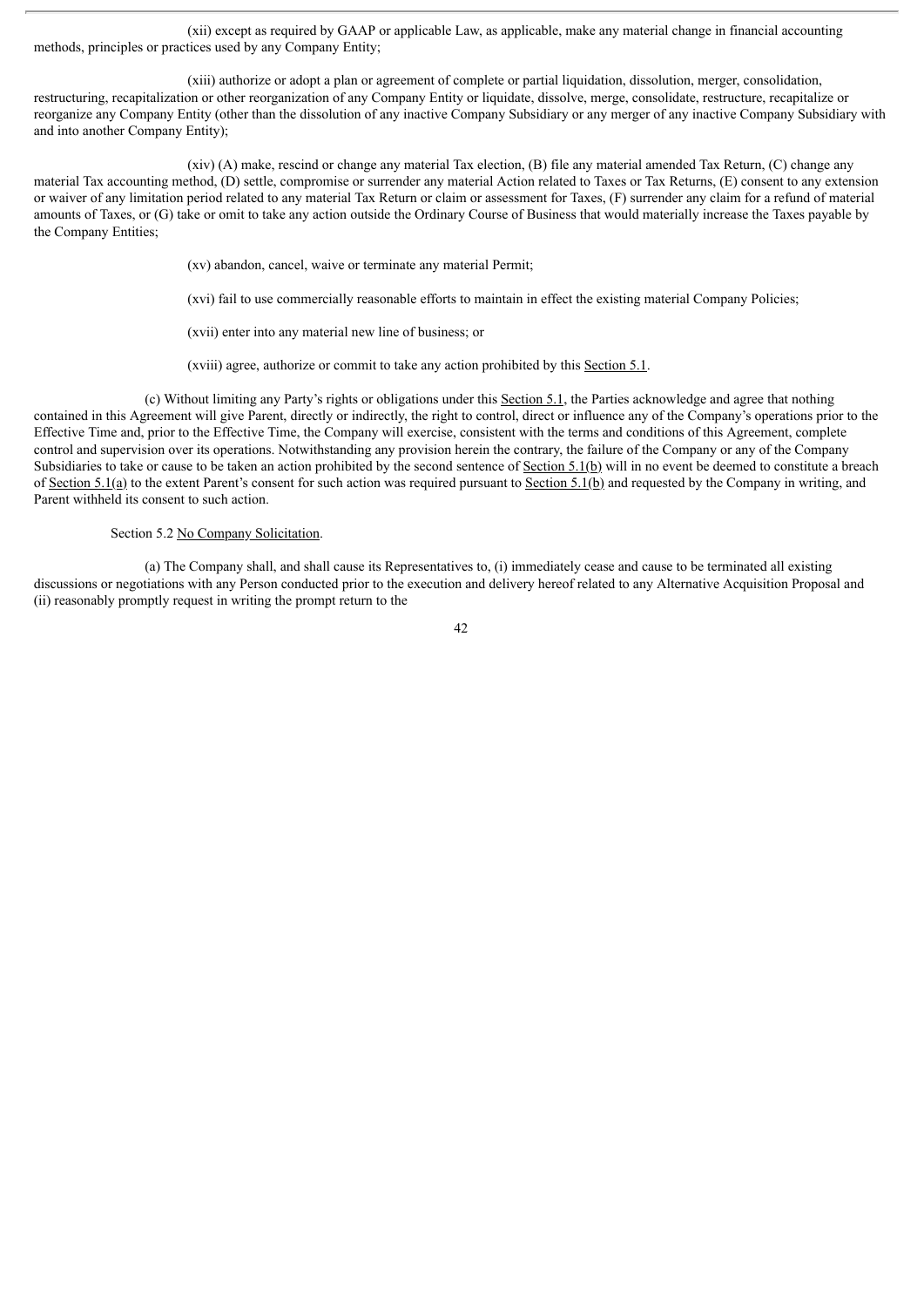Company or destruction of all confidential information previously furnished, and terminate access to all physical and electronic data rooms previously granted, to any such Person or its Representatives. Except as expressly permitted in accordance with Section 5.2(b), the Company shall not, and shall cause its Representatives not to, directly or indirectly, (1) solicit, initiate or knowingly facilitate or knowingly encourage (including by way of furnishing information) the submission by any Person of an Alternative Acquisition Proposal, (2) enter into, engage in, continue, knowingly encourage or otherwise participate in any discussions or negotiations related to any Alternative Acquisition Proposal or furnish any information to any Person in connection with, or related to, any Alternative Acquisition Proposal, (3) approve, endorse or recommend any Alternative Acquisition Proposal or (4) enter into any Contract (including any letter of intent, agreement, agreement in principle or memorandum of understanding) or similar document or commitment related to an Alternative Acquisition Proposal.

(b) Notwithstanding anything in Section 5.2(a) or any other provision hereof to the contrary, if at any time following the date hereof and prior to (but not after) the Company Stockholder Approval is obtained, the Company receives a bona fide written Alternative Acquisition Proposal that does not result from a material breach of this Section 5.2, and the Company Board determines in good faith (after consultation with its outside legal counsel and financial advisor) that such Alternative Acquisition Proposal is, or could reasonably be expected to lead to, a Superior Acquisition Proposal, the Company and its Representatives may (i) enter into an Acceptable Confidentiality Agreement with the Person or group of Persons making such Alternative Acquisition Proposal and/or furnish or provide information (including nonpublic information) in response to a request therefor by the Person or group of Persons making such Alternative Acquisition Proposal pursuant to (but only pursuant to) one or more Acceptable Confidentiality Agreements with such Person; provided that any nonpublic information concerning the Company provided to such Person(s), including if posted to an electronic data room, that has not been previously provided to Parent shall be provided to Parent concurrently with or as promptly as practicable after (and in any event within 24 hours of) the time it is provided to such Person, and (ii) enter into, participate or engage in any discussions or negotiations with any such Person or Persons and its or their Representatives regarding such Alternative Acquisition Proposal; provided, that, prior to entering into, participating or engaging in any such discussions or negotiations, the Company has provided to Parent written notice of such intent to do so. Notwithstanding anything to the contrary contained herein, the Company and its Representatives may (A) engage in communications not involving the provision of confidential information to, or substantive negotiations with, a Person solely for the purpose of clarifying or understanding the terms and conditions of any inquiry or proposal made by such Person to determine whether such inquiry or proposal is or could reasonably be expected to lead to a Superior Acquisition Proposal, (B) inform a Person that has made an Alternative Acquisition Proposal that the Company is bound by the provisions of this Section 5.2 and (C) grant a waiver of any "standstill" or similar provisions in any Contract with any Person to the extent such provisions would prohibit such Person from making an Alternative Acquisition Proposal privately to the Company Board. Except as permitted by clause (C) of the immediately preceding sentence, from the date hereof until the earlier of the Effective Time and the termination of this Agreement, the Company will not, and will cause the Company Subsidiaries not to, terminate, amend, modify or waive any provision of any confidentiality, standstill or similar agreement to which any Company Entity is a party and will use reasonable best efforts to enforce the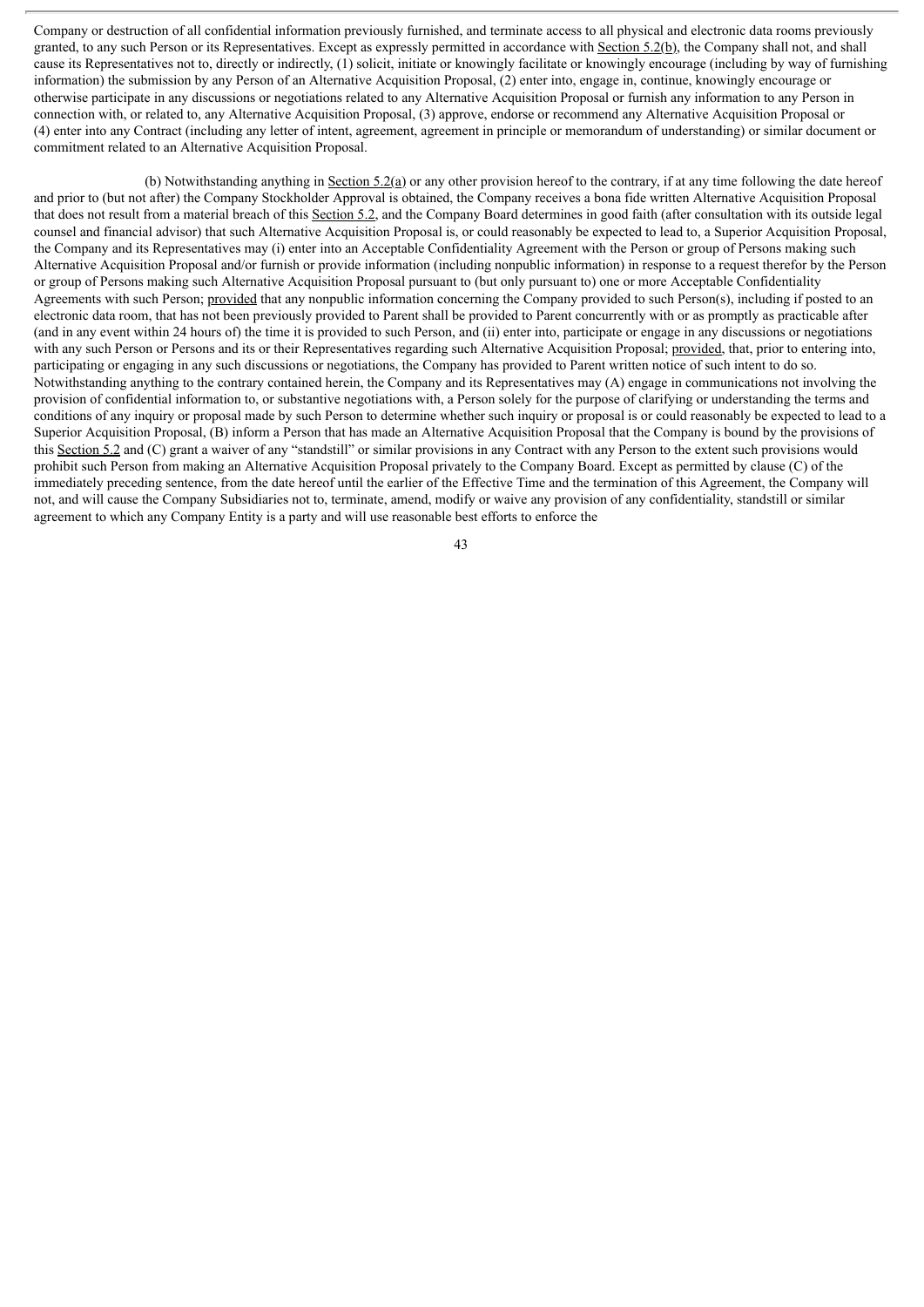provisions of any such agreement. It is understood and agreed that, notwithstanding anything in this Section 5.2 to the contrary, no contacts, disclosures, discussions, negotiations or waivers permitted under this Section 5.2(b) shall (in and of itself) constitute a Change of Recommendation or otherwise constitute a basis for Parent to terminate this Agreement pursuant to Section 7.1(c)(i).

(c) The Company shall promptly (and in no event later than twenty-four (24) hours after knowledge of receipt by an executive officer or director of the Company) advise Parent in writing if the Company or any of its Representatives receives any (i) bona fide written Alternative Acquisition Proposal, (ii) inquiry or request for information, discussion or negotiation that is reasonably likely to lead to or that contemplates an Alternative Acquisition Proposal or (iii) any proposal or offer that is reasonably likely to lead to an Alternative Acquisition Proposal, which written notice shall (x) indicate the identity of the Person making any such Alternative Acquisition Proposal or other inquiry, request, proposal or offer and (y) include details of the material terms and conditions of any such Alternative Acquisition Proposal or other inquiry, request, proposal or offer. The Company will not, and will cause its Subsidiaries not to, enter into any agreement with any person that prohibits or otherwise limits the Company or any of its Subsidiaries from providing the information described in this Section 5.2(c) to Parent or from otherwise complying with its obligations under this Section 5.2. The Company shall keep Parent reasonably informed on a timely basis of the status and details of any such Alternative Acquisition Proposal, inquiry, request, proposal or offer (including any modifications or proposed modifications thereto) and any discussions or negotiations concerning the material terms and conditions thereof.

(d) Except as set forth in Section 5.2(e), from and after the date of this Agreement until the earlier of the Effective Time or the termination of this Agreement in accordance with Section 7.1, neither the Company Board nor any committee thereof shall (i) (A) change, withhold, withdraw, qualify, amend or modify (or publicly propose to change, withhold, withdraw, qualify, amend or modify), in a manner adverse to Parent, or otherwise make any public statement or proposal inconsistent with, the Company Board Recommendation, (B) adopt, approve or recommend, or propose to adopt, approve or recommend (publicly or otherwise), an Alternative Acquisition Proposal, (C) fail to recommend against acceptance of any tender offer or exchange offer by a third party for the shares of Company common Stock within ten (10) Business Days after commencement of such offer, (D) fail to include the Company Board Recommendation in the Proxy Statement, (E) fail to publicly reaffirm the Company Board Recommendation within five (5) Business Days after Parent so requests in writing following any public disclosure of an Alternative Acquisition Proposal; provided, that Parent may only request one such reaffirmation with respect to any Alternative Acquisition Proposal or (F) resolve or publicly propose to take any action described in the foregoing clauses (i)(A) through (i)(E) or the following clause (ii) (any action described in clauses (i)(A) through (i)(F) above or clause (ii) below, a "Change of Recommendation") or (ii) authorize, approve, adopt or recommend, propose to approve, adopt or recommend (publicly or otherwise) or cause or permit a Company Entity to enter into any acquisition agreement, agreement and plan of merger or similar definitive Contract, or any other Contract (including any letter of intent, memorandum of understanding, agreement in principle or similar document, agreement or understanding) constituting, related to or that could reasonably be expected to lead to an Alternative Acquisition Proposal (except for an Acceptable Confidentiality Agreement under Section 5.2(b)) (any such Contract, an "Alternative Acquisition Agreement").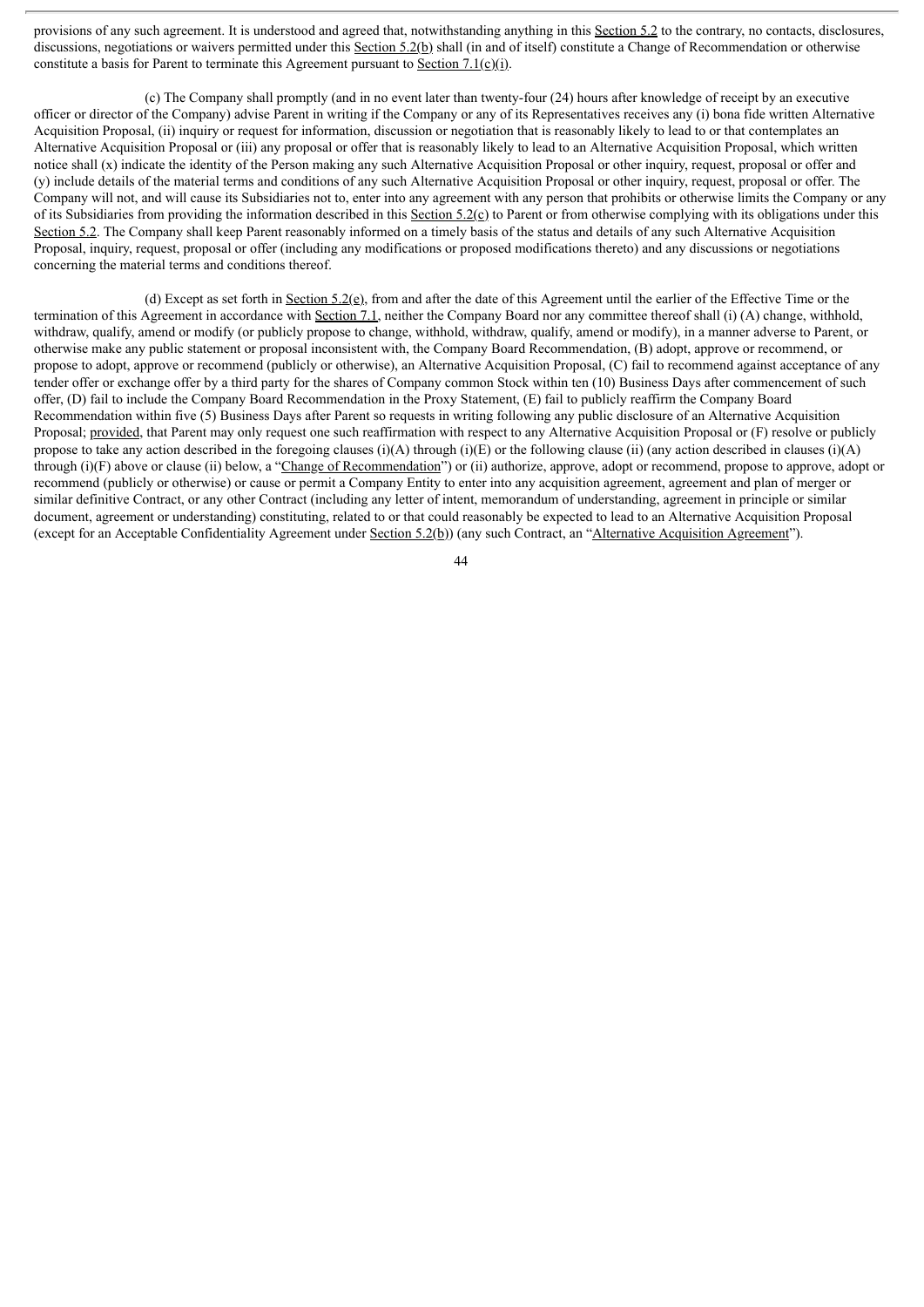(e) Notwithstanding anything in this Section 5.2 to the contrary, at any time before the Company Stockholder Approval is obtained, (1) if the Company has received a bona fide written Alternative Acquisition Proposal that did not result from a material breach of this Section 5.2 and that the Company Board determines in good faith (after consultation with outside legal counsel and the Company's financial advisor) constitutes a Superior Acquisition Proposal and that the failure of the Company to make a Change of Recommendation would reasonably be expected to be inconsistent with the Company Board's fiduciary duties under applicable Law, then the Company Board may make a Change of Recommendation or authorize the Company to terminate this Agreement under Section 7.1(d)(i) and enter into an Alternative Acquisition Agreement with respect to such Superior Acquisition Proposal, and (2) if in response to an Intervening Event, the Company Board has determined in good faith (after consultation with outside legal counsel and the Company's financial advisor) that the failure to take such action would be reasonably likely to be inconsistent with the Company Board's fiduciary duties under applicable Law, then the Company Board (or any committee thereof) may make a Change of Recommendation; provided that the Company Board may not make a Change of Recommendation or terminate this Agreement pursuant to Section 7.1(d)(i) unless:

(i) the Company Board shall have provided prior written notice to Parent at least three (3) Business Days in advance that it intends to make a Change of Recommendation or authorize the Company to terminate this Agreement under Section 7.1(d)(i), which notice shall, in the case of a Superior Acquisition Proposal, (A) include the most current draft of any Alternative Acquisition Agreement proposed by the Person making such Superior Acquisition Proposal and all other relevant documents with respect to such Superior Acquisition Proposal and (B) specify the material terms and conditions of any Superior Acquisition Proposal (including the identity of the Person making such Superior Acquisition Proposal) and, in the case of an Intervening Event, include a written description in reasonable detail of such Intervening Event;

(ii) prior to making a Change of Recommendation and/or terminating the Agreement to enter into an Alternative Acquisition Agreement with respect to a Superior Acquisition Proposal, during such three (3) Business Day period, if requested by Parent, the Company shall have, and shall cause its Representatives to have, engaged in good faith negotiations to amend or make adjustments to the terms and conditions of this Agreement, the Limited Guarantee, the Equity Commitment Letter and/or the Debt Commitment Letters, or the transactions contemplated hereby and thereby in a manner that would either cause such Alternative Acquisition Proposal to no longer constitute a Superior Acquisition Proposal or obviate the need for a Change of Recommendation as a result of such Superior Acquisition Proposal or Intervening Event, it being understood that the Company Board will consider in good faith all proposals made by Parent during such three (3) Business Day period; and

(iii) Parent does not make, at the end of such three (3) Business Day period, a proposal that the Company Board determines in good faith (after consultation with outside legal counsel and the Company's financial advisor and taking into account any changes to the terms of the contemplated transactions irrevocably proposed in writing by Parent as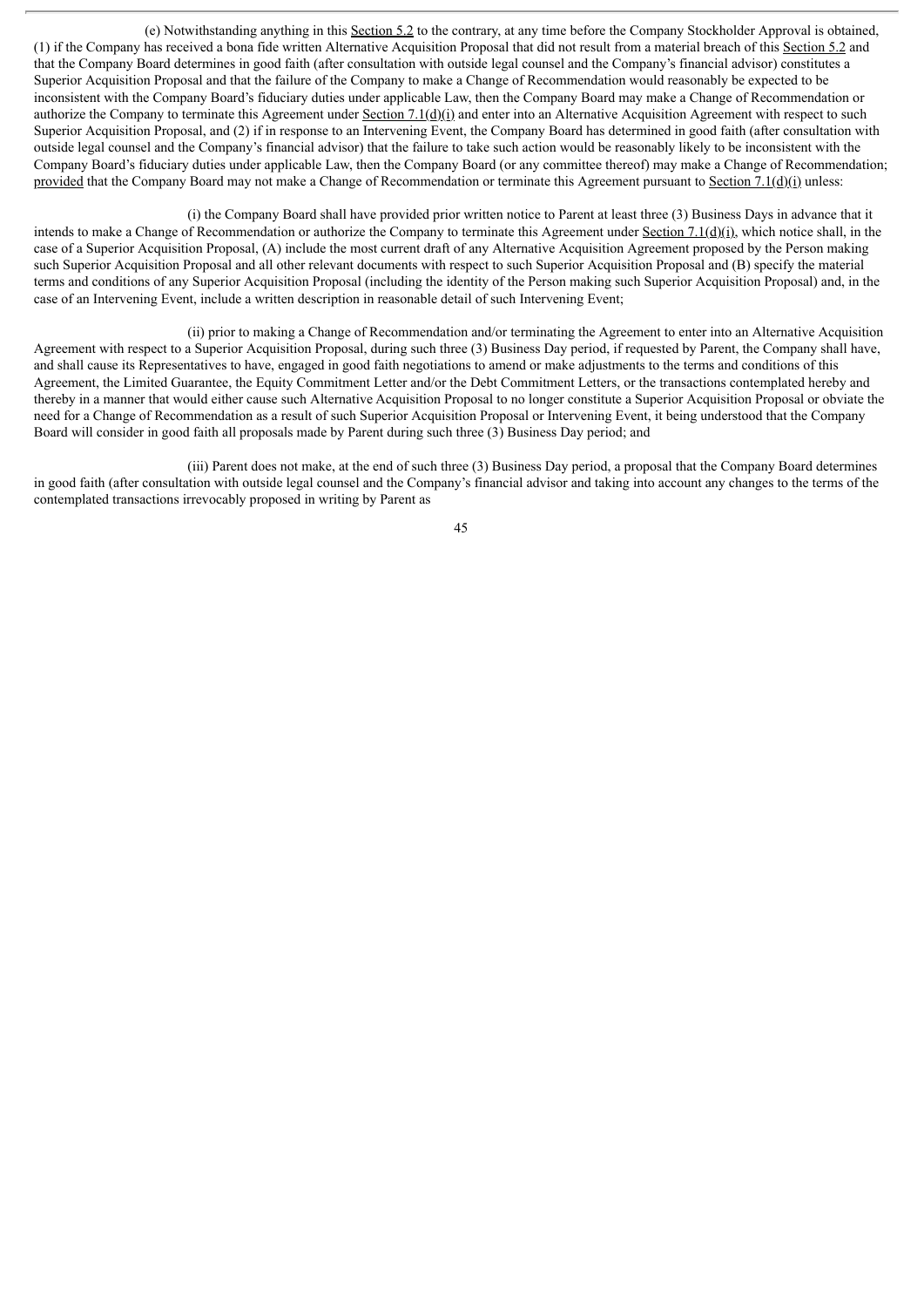contemplated by this Section 5.2(e)) either causes such Alternative Acquisition Proposal to no longer constitute a Superior Acquisition Proposal or obviates the need for a Change of Recommendation as a result of such Intervening Event or Superior Acquisition Proposal, as applicable, if such proposal is implemented as irrevocably proposed in writing by Parent. With respect to any Alternative Acquisition Proposal constituting a Superior Acquisition Proposal as described in clause (1) of Section 5.2(e), if there is any material change to the terms and conditions of such Superior Acquisition Proposal, the Company shall be required to deliver a new written notice to Parent and to comply with the requirements of this Section 5.2(e) with respect to such new written notice, except that the references to the three (3) Business Day advanced written notice period above shall be deemed to be references to a two (2) Business Day period.

(f) Nothing contained in this Section 5.2 shall prohibit the Company or Company Board (or any committee thereof) from issuing any "stop, look and listen" or similar communication pursuant to Rule 14d-9(f) under the Exchange Act or complying with Rule 14d-9 and Rule 14e-2 under the Exchange Act with respect to an Alternative Acquisition Proposal or from making any disclosure to the Company Stockholders required under applicable Law; provided that (i) neither the Company nor Company Board may effect a Change of Recommendation except to the extent expressly permitted by Section 5.2(e) and (ii) any such disclosure (other than a "stop, look and listen" or similar communication) shall be deemed to constitute a Change of Recommendation unless the Company expressly and publicly reaffirms the Company Board Recommendation.

## (g) As used herein:

(i) "Acceptable Confidentiality Agreement" means a customary confidentiality agreement between the Company and another Person that contains confidentiality, non-use and other provisions applicable to such Person and its Affiliates and Representatives that are not materially less restrictive of, and not materially more favorable to, such other party than the provisions contained in the Confidentiality Agreement (except that such confidentiality agreement shall not be required to contain any "standstill" provisions); provided that such confidentiality agreement shall not prohibit the Company from performing and complying with any of the provisions under this Section 5.2;

(ii) "Alternative Acquisition Proposal" means any inquiry, proposal or offer from, or indication of interest in making a proposal or offer by, any Person (other than Parent and its Subsidiaries, including Merger Sub) or "group," within the meaning of Section 13(d) under the Exchange Act, whether or not subject to conditions, relating to any transaction or series of transactions involving any (1) direct or indirect purchase or acquisition of, or sale, lease, license, exchange, mortgage, pledge, transfer or other disposition of, assets of the Company Entities representing 20% or more of the Company's consolidated assets or to which 20% or more of the Company's revenues or earnings on a consolidated basis are attributable, (2) purchase or acquisition of 20% or more of the outstanding Company Common Stock, or share issuance, tender offer or exchange offer or other transaction (including by way of merger, share exchange, joint venture, partnership, business combination, consolidation or otherwise) that would, if consummated, result in any Person or "group" Beneficially Owning 20% or more of the outstanding Company Common Stock or 20% or more of the voting power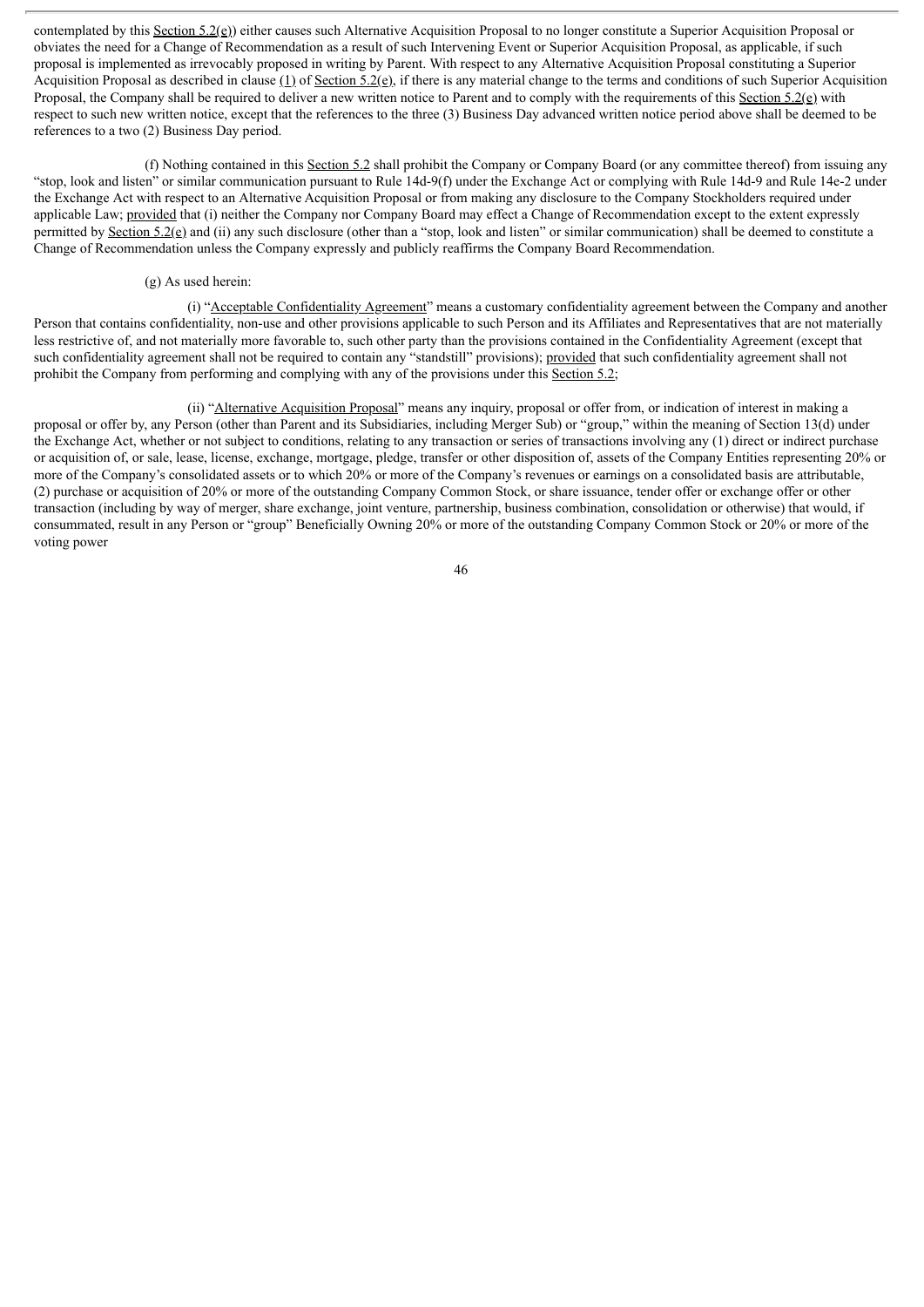of any other class of voting Equity Securities of the Company or any of the Company Subsidiaries, (3) merger, consolidation, share exchange, business combination, recapitalization, reorganization, liquidation, dissolution or similar transaction involving the Company or any of the Company Subsidiaries pursuant to which such Person or group would acquire, directly or indirectly, assets of the Company Entities equal to 20% or more of the Company's consolidated assets or to which 20% or more of the Company's revenues or earnings on a consolidated basis are attributable or 20% or more of the outstanding Company Common Stock or 20% or more of the voting power of any other class of voting Equity Securities of the Company or any of the Company Subsidiaries or of the surviving entity in any such merger, consolidation or other transaction or (4) any combination of the foregoing;

(iii) "Intervening Event" means, with respect to the Company, any event, change, effect, development or occurrence that is material to the Company Entities, taken as a whole, and (a) was not known to or reasonably foreseeable by the Company Board as of the date of this Agreement (or if known or reasonably foreseeable, the magnitude or consequences of which were not known to or reasonably foreseeable by the Company Board as of the date of this Agreement), which event, change, effect, development, state of facts, condition, circumstance or occurrence, or the magnitude or consequences thereof, becomes known to, or reasonably foreseeable by, the Company Board after the date hereof and on or prior to the receipt of the Company Stockholder Approval and (b) does not relate to an Acquisition Proposal; and

(iv) "Superior Acquisition Proposal" means a bona fide Alternative Acquisition Proposal that the Company Board has determined in good faith, after consultation with its outside legal counsel and financial advisor, is reasonably capable of being consummated in accordance with its terms, taking into account all legal, financial and regulatory aspects thereof (including the financing thereof) and, if consummated, would result in a transaction that is more favorable to the holders of Company Common Stock from a financial point of view than the transactions contemplated hereby (including the Merger), taking into account all of the terms and conditions of such Alternative Acquisition Proposal and this Agreement and all legal, regulatory, financial and other aspects of the Alternative Acquisition Proposal that the Company Board considers in good faith to be appropriate (after taking into account any proposed revisions to the terms of this Agreement, the Limited Guarantee or the Commitment Letter that are proposed in writing by Parent (including pursuant to Section 5.2(e))); provided that, for purposes of the definition of "Superior Acquisition Proposal," the references to "20%" in the definition of Alternative Acquisition Proposal shall be deemed to be references to "50%."

Section 5.3 Notification of Certain Matters. Parent and the Company shall each give prompt notice to the other Party if any of the following occur after the date hereof (provided that no such notice shall limit or otherwise affect any of the representations, warranties, covenants, obligations or conditions contained in this Agreement):

(a) receipt of any written notice to the receiving Party from any third Person alleging that the Consent of such third Person is or may be required in connection with the Merger or the other transactions contemplated hereby and such Consent could (in the good faith determination of such Party) reasonably be expected to (i) prevent or materially delay the Closing or the other transactions contemplated hereby or (ii) be material to Parent, the Company or the Surviving Corporation;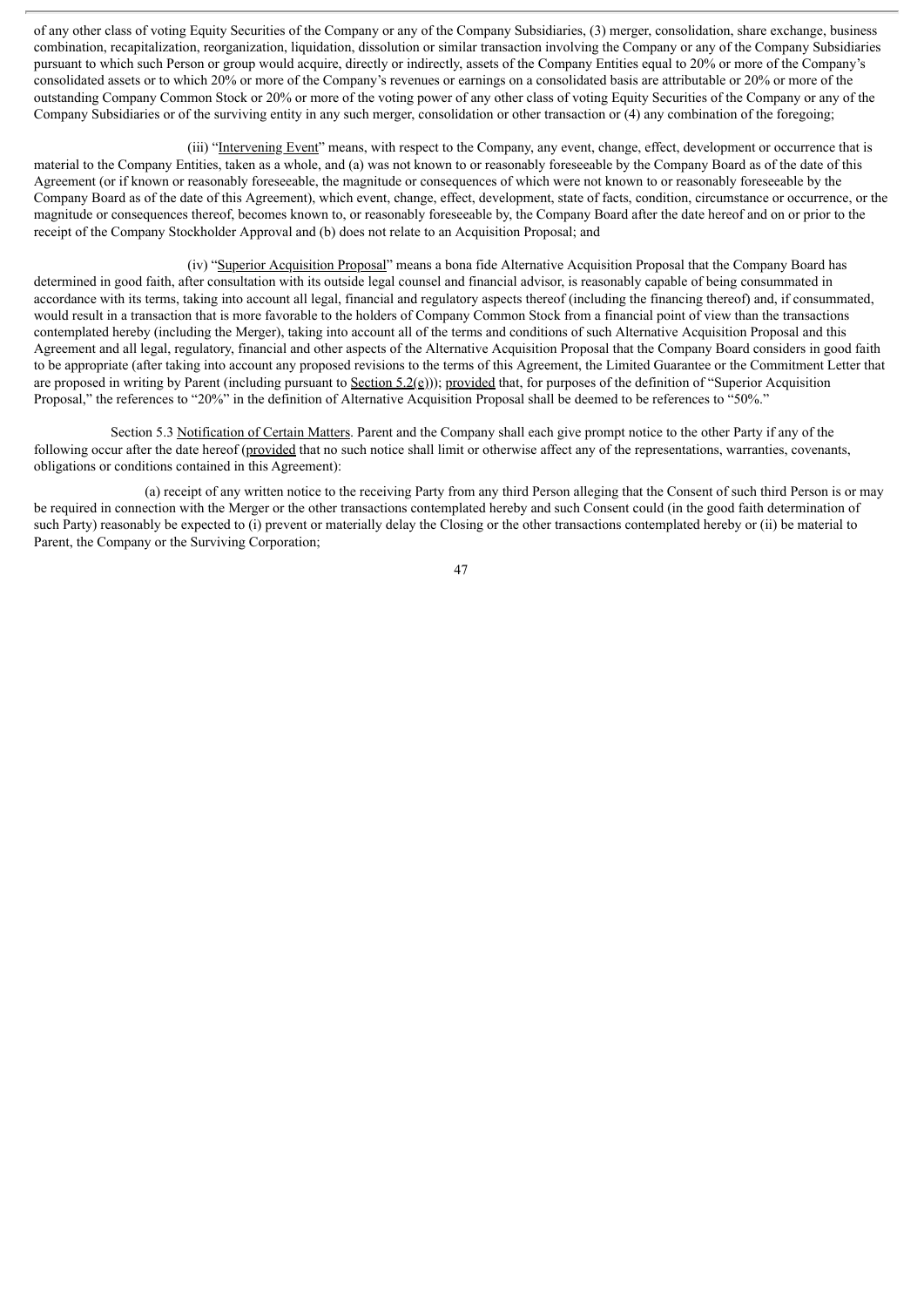(b) receipt of any notice or other communication from any Governmental Authority (except for any notice or communication contemplated by Section 5.5), Nasdaq in connection with the Merger or the other transactions contemplated hereby;

(c) any Action commenced or, to the Knowledge of the Company or Parent, as applicable, threatened that (x) if pending on the date hereof, would have been required to have been disclosed by the Company or Parent, as applicable, pursuant to this Agreement or (y) otherwise relates to this Agreement or the consummation of the transactions contemplated hereby; or

(d) the occurrence of a fact, event or circumstance that would or could reasonably be expected to (i) prevent or materially delay the consummation of the Closing or the other transactions contemplated hereby or (ii) result in the failure of any condition in Article VI to be satisfied; provided that the delivery of any notice under this Section 5.3 shall not limit or otherwise affect the Parties' respective rights and remedies available hereunder and no information delivered under this Section 5.3 shall, or shall be deemed to, qualify or modify or cure any inaccuracy with respect to any of the Parties' respective representations and warranties hereunder; provided, further, that any Party's breach of, or failure to perform or comply with its obligations under, this Section 5.3 shall not (in and of itself) be deemed to constitute the failure of any condition set forth in Article VI to be satisfied or considered a breach of, or a failure to perform or comply with, a covenant or agreement hereunder for purposes of Article VII, or give rise to any right of termination under Section 7.1.

Section 5.4 Access to Information. Upon reasonable notice, the Company shall, and shall cause its Subsidiaries to, provide Parent, its Financing Sources and its and their respective Representatives reasonable access, during normal business hours throughout the period prior to the Effective Time, to the Company Entities' properties, books, records, Tax Returns, Contracts and personnel, and during such period, the Company shall cause to be furnished promptly to Parent, its Financing Sources and its and their respective Representatives all information concerning the Company Entities and their respective businesses, as Parent or the Financing Sources may reasonably request, including copies of such information as is necessary for the operation, ownership and management of the Company Entities' business or information as may be required to permit Parent to satisfy its obligations to any Governmental Authority following the Effective Time; provided that Parent shall not use any information obtained under this Section 5.4 for any purpose unrelated to the Merger or the other transactions contemplated hereby; provided, however, that the Company shall not be required to provide any such access or information that in the reasonable good-faith judgment of the Company would (a) violate applicable Law, (b) breach any confidentiality obligation of any Company Entity; provided that the Company shall use reasonable best efforts to obtain the required consent of such third party to provide such access or disclosure or (c) waive or jeopardize protections afforded any Company Entity under the attorneyclient privilege, the work product doctrine or any other legal privilege (subject to reasonable cooperation between the Parties with respect to entering into appropriate joint defense, community of interest or similar agreements or arrangements with respect to the preservation of such privileges); provided, further, that (i) the Company shall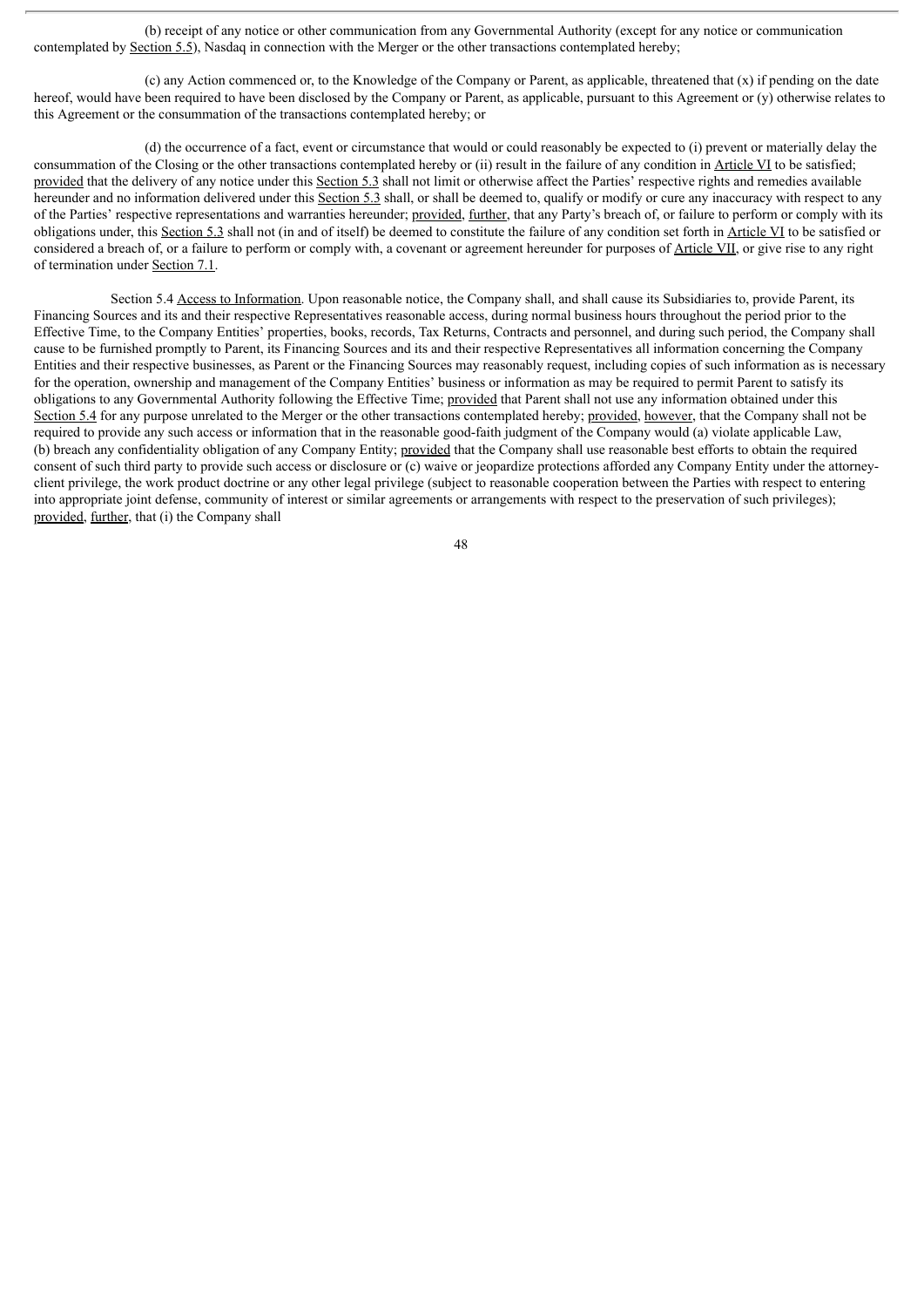promptly notify Parent in writing if any reason described in the foregoing clauses (a), (b) or (c) is applicable to any request for information and (ii) if any such access or information is limited for the reasons described in the foregoing clauses (a), (b) and (c), Parent and the Company shall use their respective reasonable best efforts to establish a process that (through use of steps such as targeted redactions, provision of information to counsel to review and summarize for Parent or use of a "clean room" environment for analysis and review of information by joint integration teams in coordination with counsel and the Company) provides Parent with timely access to such access or information in a manner that would not violate applicable Law, Contract or obligation or risk waiver of such privilege. For the avoidance of doubt, nothing in this Section 5.4 shall require the Company to disclose or permit the inspection of information regarding (i) the strategic alternatives process conducted by the Company prior to the date hereof, including information regarding any proposals or inquiries received by the Company in connection with such process or the identities of any Persons participating in such process, (ii) the deliberations of the Company Board or any committee thereof with respect to this Agreement or the transactions contemplated hereby, including any materials provided to the Company Board or any committee in connection therewith, or (iii) any Acquisition Proposal, which shall be governed by Section 5.2. All information obtained by Parent and its Representatives under this Section 5.4 or otherwise furnished pursuant hereto shall be treated as "Evaluation Material" for purposes of the Confidentiality Agreement. Notwithstanding anything herein to the contrary, each Party agrees that it shall not, and shall cause its Representatives not to, prior to the Effective Time, use any information obtained under this Section 5.4 for any competitive or other purpose unrelated to the consummation of the Merger or the other transactions contemplated hereby. All documents and information furnished or exchanged pursuant to this Section 5.4 shall be subject to the Confidentiality Agreement as if each of Parent and Merger Sub were subject to the obligations under the Confidentiality Agreement; provided, however, that (x) Parent and Merger Sub will be permitted to disclose such information to any Financing Sources in connection with the Debt Financing and any other actual or prospective debt or equity financing source (subject to customary confidentiality arrangements or receiving customary confidentiality undertakings by such Persons) and (y) each such Person shall constitute a "Representative" under the Confidentiality Agreement and the Confidentiality Agreement is hereby amended to the extent necessary to permit Parent and its Affiliates to disclose any Evaluation Material (as defined in the Confidentiality Agreement) to any such Person (subject to customary confidentiality arrangements or receiving customary confidentiality undertakings by such Persons) and seek and obtain equity or debt financing from such Persons in connection with the transactions contemplated hereby; provided, further, that (1) the identity of any such Person shall, in each case, be disclosed in writing to the Company prior to Parent or Merger Sub providing any such information to any such Person (following which such Person will be deemed to be a Representative under the Confidentiality Agreement) and (2) notwithstanding the foregoing or anything contained herein to the contrary, for the avoidance of doubt, under no circumstance shall Parent or Merger Sub be permitted to disclose any information to any such Person if and to the extent such information constitutes "Highly Confidential Information" under the Clean Team Agreement.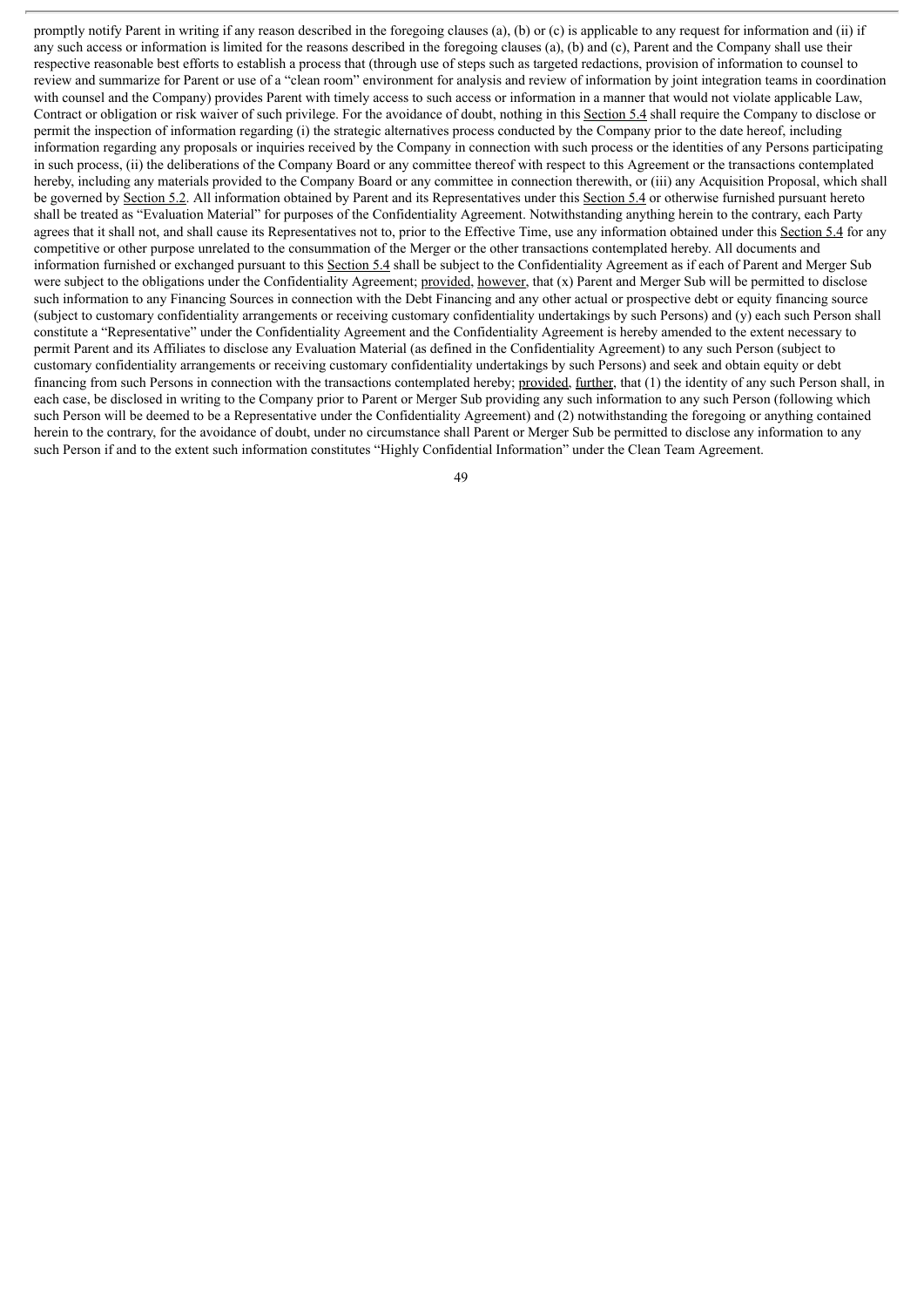## Section 5.5 Consents, Approvals and Filings; Other Actions.

(a) Subject to the terms and conditions hereof, each Party shall use its reasonable best efforts to take, or cause to be taken, all actions, and to do, or cause to be done, all things necessary, proper or advisable, to the extent permitted by applicable Law, to consummate the transactions contemplated hereby (including the Merger) and cause the conditions to the Closing of the Merger in Article VI to be satisfied as promptly as reasonably practicable after the date hereof (and in any event no later than the Outside Date (as it may be extended under Section 7.1(b)(i))), including (i) determining all necessary, proper or advisable Filings and other documents necessary to consummate the transactions contemplated hereby (including from Governmental Authorities or Persons other than Governmental Authorities), (ii) preparing and filing as promptly as practicable after the date hereof all documentation to effect such Filings and other documents, (iii) obtaining and maintaining all Consents and other confirmations from any Governmental Authority or Persons other than Governmental Authorities that are necessary, proper or advisable to consummate the transactions contemplated hereby, (iv) defending or contesting any Action challenging this Agreement or the transactions contemplated hereby and (v) executing and delivering any additional instruments necessary to consummate the transactions contemplated hereby; provided, however, that this Section 5.5(a) shall not apply to the efforts of the Parties to obtain the financing, which shall be governed exclusively by Section 5.8.

(b) In furtherance of and without limitation of the generality of the foregoing, each of Parent and the Company shall (i) as soon as reasonably practicable after the date hereof, but in no event later than five (5) Business Days after the date hereof, file a notification and report form for the transactions contemplated hereby under the HSR Act with the Federal Trade Commission (the "FTC") and the Antitrust Division of the Department of Justice (the "Antitrust Division"), and make, or cause to be made, any other Filing thereby that may be required by or advisable pursuant to any applicable Antitrust Law, in each case with respect to the transactions contemplated hereby, (ii) comply at the earliest practicable date with any request under any of the Antitrust Laws (including any "second request" under the HSR Act) for additional information, documents or other materials received from any Governmental Authority in respect of such Filings and (iii) act in good faith and reasonably cooperate with the other Party in connection with any such Filings and in connection with resolving any investigation or other inquiry of any Governmental Authority under the HSR Act or other applicable Antitrust Laws. Each Party shall supply and furnish as promptly as reasonably practicable any additional information and documentary material that may be requested in connection with any of the foregoing Filings or the transactions contemplated hereby. Each Party shall (i) consult and cooperate reasonably with the other Parties in connection with (1) without prejudice to Section 5.5(b), any Filing contemplated by this Section 5.5 and any analysis, appearance, presentation, memorandum, brief, argument, response to questions from any Governmental Authority, opinion or proposal made or submitted in connection with any such Filing and (2) any Action related to the Merger or the other transactions contemplated hereby, including any governmental inquiry, investigation or proceeding initiated by a private party, and (ii) promptly inform the other Party reasonably of any oral communication, and provide copies of any written communication, received by such Party from, or given by such Party to, any Governmental Authority in connection with the Merger or the other transactions contemplated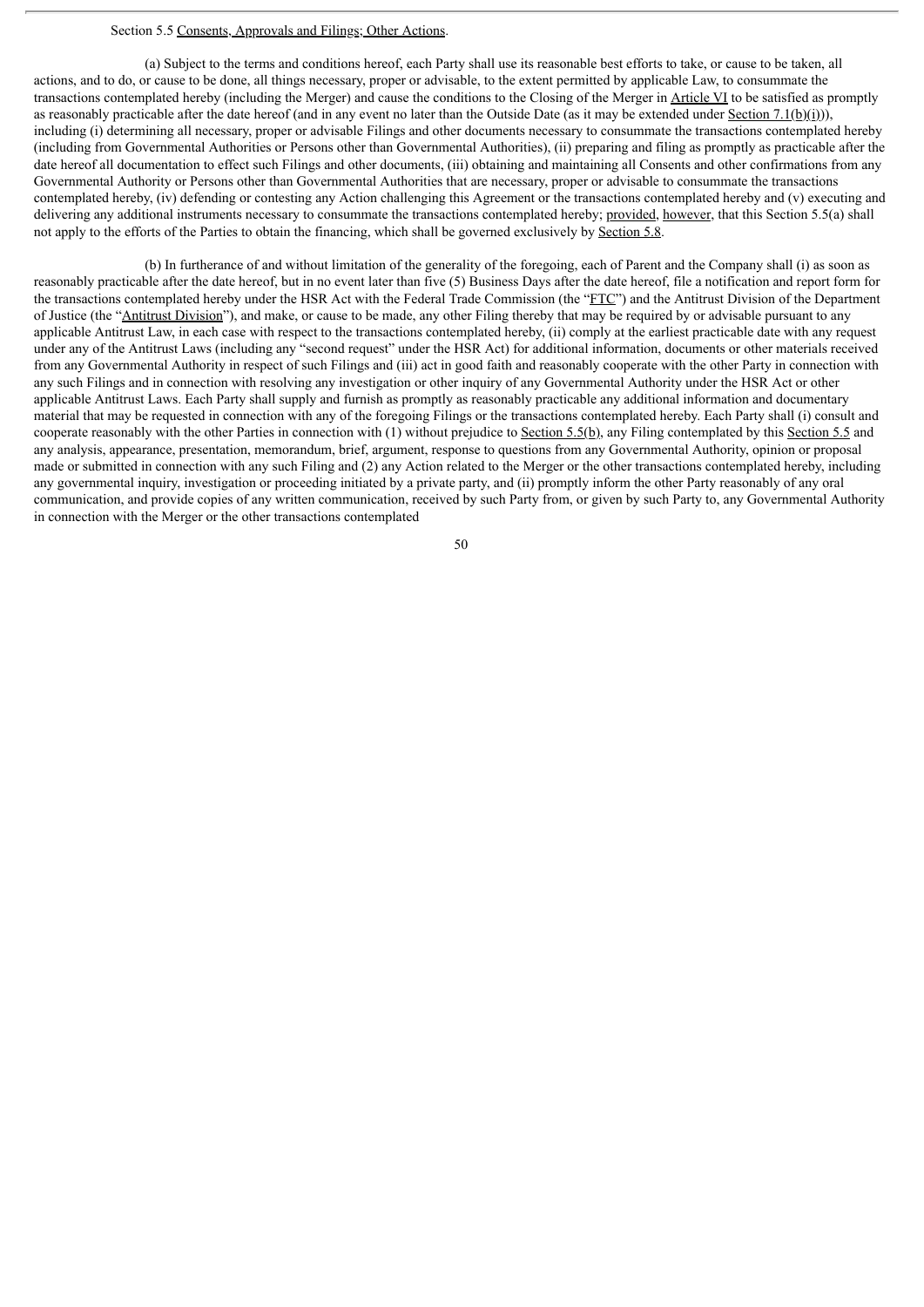hereby, including the FTC, the Antitrust Division, and other Person in connection with any governmental inquiry, investigation or proceeding, in each case, related to the Merger or the other transactions contemplated hereby; provided that such communications may be redacted (i) to remove references concerning the valuation of Parent, the Company or any of their Subsidiaries, (ii) as necessary to comply with contractual arrangements and (iii) as necessary to address reasonable privilege or confidentiality concerns. Each of Parent and the Company shall not independently participate in any substantive meeting, or engage in any substantive conversation, with any Governmental Authority in respect of any such filings, investigation or other inquiry without using reasonable best efforts to give such other Party prompt prior notice of the meeting or conversation and, unless prohibited by any such Governmental Authority, the opportunity to attend or participate in such meeting or conversation. The Parties shall consult and cooperate with one another in advance of, and consider in good faith the views of the other Party in connection with any analyses, appearances, presentations, memoranda, briefs, arguments, opinions and proposals made or submitted by or on behalf of any Party in connection with proceedings under or relating to the HSR Act or any other applicable Antitrust Laws, including consulting with each other in advance of any meeting or substantive communication with any Governmental Authority and, to the extent permitted by such Governmental Authority, giving the other party the opportunity to attend and participate thereat. Parent shall be responsible for 100% of the filing fee related to the HSR Act.

(c) Notwithstanding anything herein to the contrary, (i) Parent shall, and shall cause its Subsidiaries and controlled Affiliates to, promptly take any and all steps necessary to avoid, eliminate or resolve each and every impediment and obtain all clearances, consents, approvals and waivers under any Antitrust Laws that may be necessary or required by any Governmental Authority, so as to enable the consummation of the transactions contemplated by this Agreement by the Outside Date, including: (A) proposing, negotiating, offering to commit and effect (and if such offer is accepted, committing to and effecting), by order, hold separate order, trust, or otherwise, the sale, divestiture, license, disposition or hold separate of the assets or businesses of Parent or the Company (or, in the case of Parent, its Subsidiaries and controlled Affiliates), or otherwise offering to take or offering to commit to take any action (including any action that limits its freedom of action, ownership or control with respect to, or its ability to retain or hold, any of the businesses, assets, product lines, properties or services of Parent or the Company (or, in the case of Parent, its Subsidiaries and controlled Affiliates) or effectuating any other change or restructuring of the Company Entities), and if the offer is accepted, taking or committing to take such action; (B) terminating, relinquishing, modifying or waiving any existing, or creating any, relationships, ventures, contractual rights, obligations or other arrangements of Parent or the Company (or, in the case of Parent, its Subsidiaries and controlled Affiliates); and (C) entering or offering to enter into agreements and stipulating to the entry of an Order or filing appropriate applications with any Governmental Authority in connection with any of the actions contemplated by the foregoing clauses (A) and  $(B)$  (provided that the Company shall not be obligated to take any such action unless the taking of such action is conditioned upon the consummation of the transactions contemplated by this Agreement), in each case, as may be necessary, required or reasonably advisable in order to obtain clearance under the HSR Act or other applicable Antitrust Laws, to avoid the entry of, or to effect the dissolution of or to vacate or lift, any Order or injunction (whether temporary, preliminary or permanent) under any Antitrust Law that would otherwise have the effect of restraining,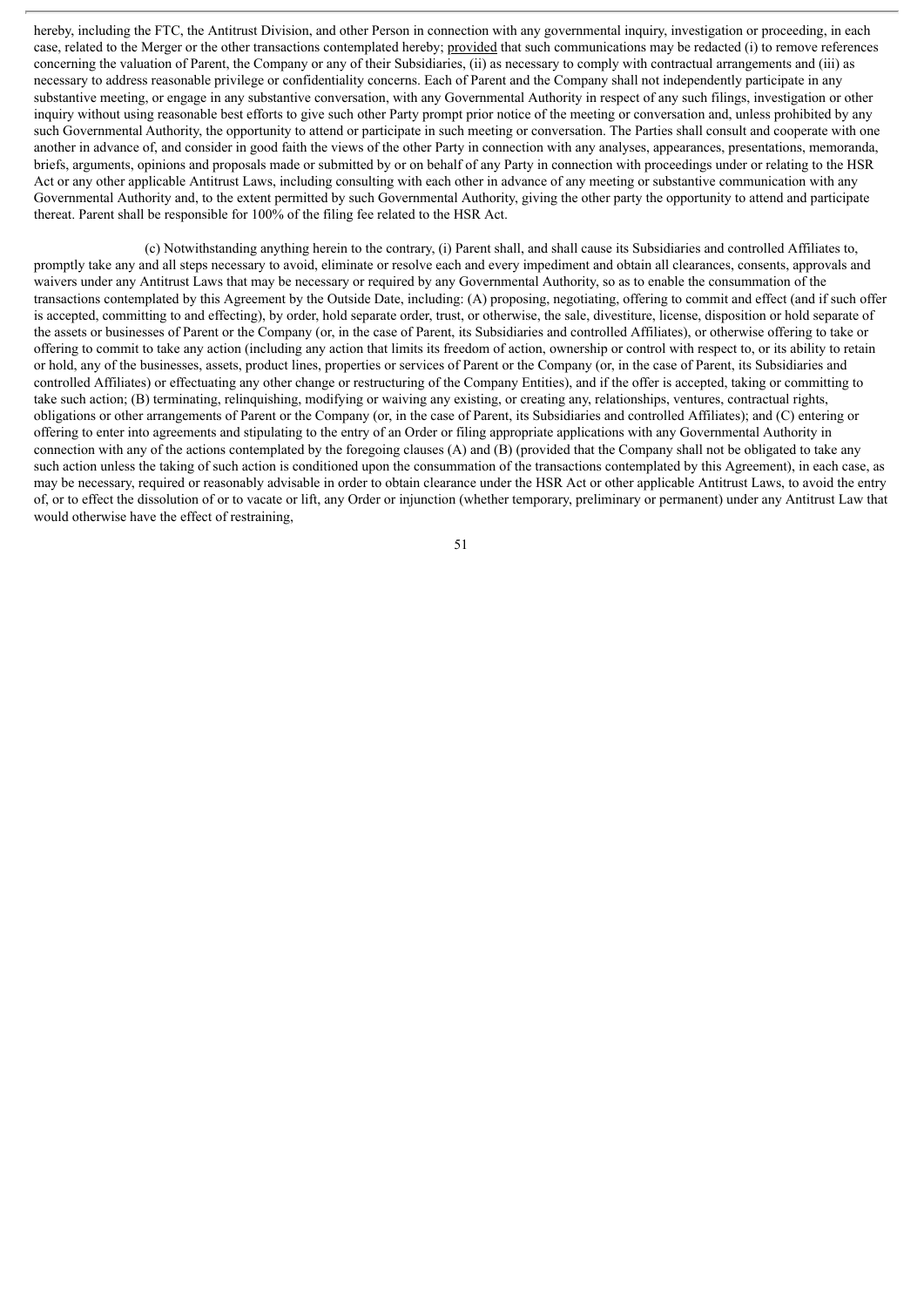preventing or delaying the consummation of the transactions contemplated by this Agreement, or to avoid the commencement of any action that seeks to prohibit the consummation of the transactions contemplated by this Agreement; and (ii) if any objections are asserted with respect to the consummation of the transactions contemplated by this Agreement under the HSR Act or other applicable Antitrust Laws or if any action, whether judicial or administrative, is instituted by any Governmental Authority or any private party challenging the consummation of the transactions contemplated by this Agreement as violative of the HSR Act or other applicable Antitrust Laws, Parent and the Company shall cooperate with one another, and Parent shall use its best efforts to: (I) oppose or defend against any action by any Governmental Authority to prevent or enjoin the consummation of the transactions contemplated by this Agreement; and/or (II) take such action as necessary to overturn any action by any Governmental Authority to block the consummation of the transactions contemplated by this Agreement, including by defending any action brought by any Governmental Authority in order to avoid entry of, or to have vacated, overturned or terminated, including by appeal if necessary, any applicable Law, Order or injunction (preliminary or permanent) that would restrain, prevent or delay the consummation of the transactions contemplated by this Agreement, or in order to resolve any such objections or challenge as such Governmental Authority may have under such Applicable Law, Order, or injunction so as to permit the consummation of the transactions contemplated by this Agreement. Neither Parent nor the Company shall take, or permit any of its controlled Affiliates to take or any of its Representatives (on its behalf) to take, any action (including entering into any Contract or arrangement or consummating any transaction) that would reasonably be likely to prevent, delay or impede the expiration of the notice period or the receipt of clearance under the HSR Act or any other applicable Antitrust Laws or otherwise adversely affect the ability of the Parties to resolve any objections that may be asserted by any Governmental Authority with respect to the transactions contemplated hereby under the HSR Act or any other applicable Antitrust Law. Parent shall not extend any waiting period or other applicable time period under the HSR Act or any applicable Antitrust Law or enter into any agreement with any Governmental Authority to delay, or otherwise not to consummate as soon as practicable the transactions contemplated by this Agreement, except with the prior written consent of the Company.

(d) Certain consents and waivers with respect to the transactions contemplated hereby may be required in connection with Contracts to which the Company or its Subsidiaries are a party that have not been and may not be obtained. At Parent's written request, the Company shall, and shall cause the Company Subsidiaries to, contact in writing, or assist Parent in contacting, any such counterparty whose consent or waiver may be required or advisable in respect of the transactions contemplated hereby and use reasonable best efforts to obtain such consents and waivers; provided that neither the Company nor any of the Company Subsidiaries shall agree to make any payment, any obligation or undertaking, or any limitation on any rights of the Company Entities, in connection with obtaining any such consent or waiver without the prior written consent of Parent; provided, further, however, that, for the avoidance of doubt, Parent and Merger Sub acknowledge and agree that their obligations to consummate the transactions contemplated hereby (including the Merger) in accordance with the terms hereof is not conditioned on obtaining any such consent or waiver.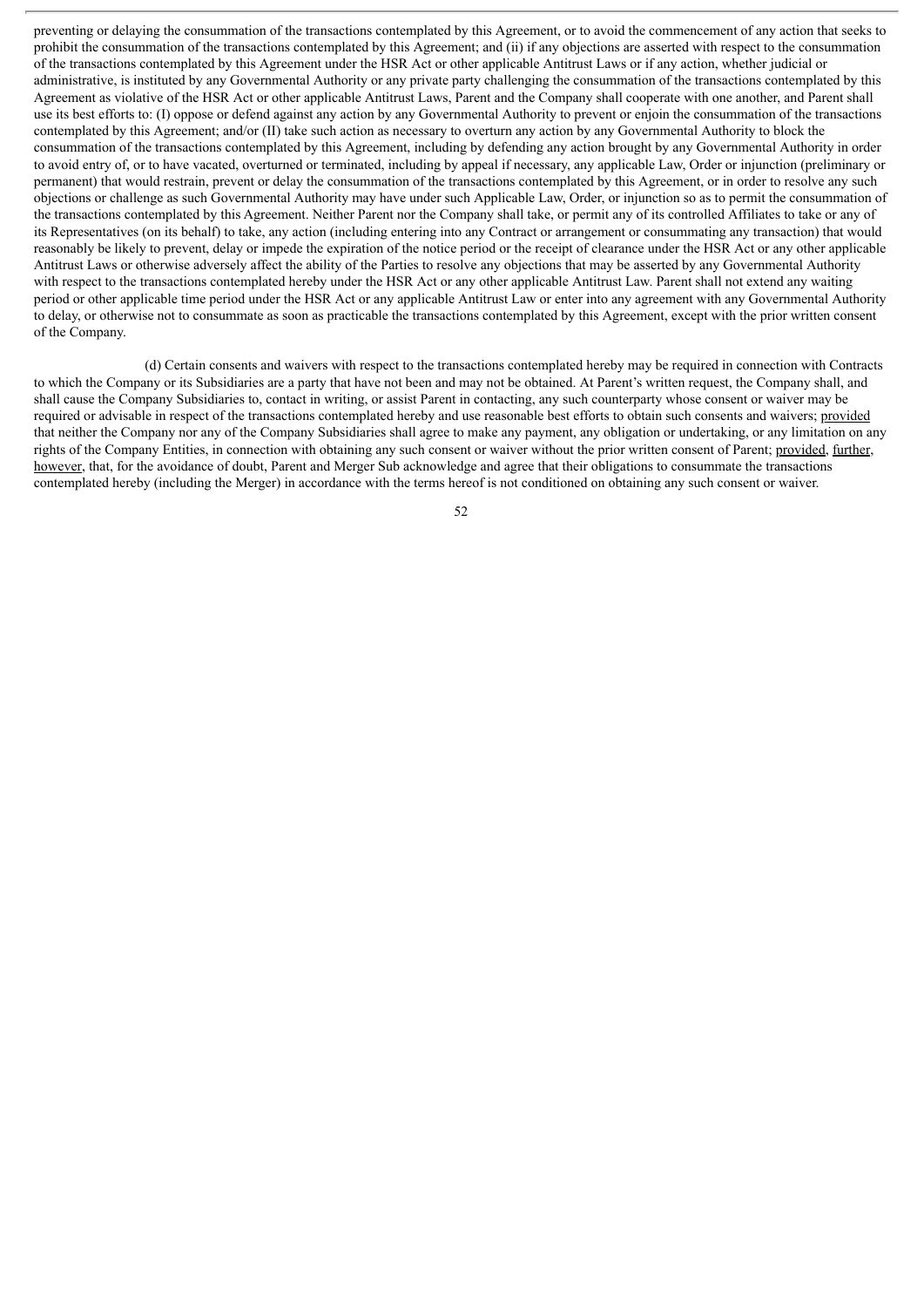(e) Each Party shall cooperate and use its reasonable best efforts to promptly make any filings required to be made to the Directorate of Defense Trade Controls ("DDTC") of the U.S. State Department under the ITAR, including any filing required to be made to DDTC under 22 C.F.R. § 122.4(a) of the ITAR, which shall be made no later than five (5) days after the Closing.

(f) Without limiting the generality of the foregoing, as soon as practicable after the date of this Agreement, Parent and the Company will use reasonable best efforts to submit to DCSA and, to the extent applicable, any other Governmental Authority, notification of the Merger and the other transactions contemplated hereby pursuant to the NISPOM (the "DCSA Notification").

(g) Without limiting the generality of the foregoing, each of Parent and the Company shall use reasonable best efforts to (A) provide as promptly as practicable to each other's counsel and to DCSA or other Governmental Authorities, as applicable, any additional or supplemental information and documentary material as may be necessary, proper or advisable in connection with preparation and submission of the DCSA Notification; (B) permit the other party to review reasonably in advance any communication (subject to mutually acceptable appropriate redactions to maintain confidentiality of business information) proposed to be given by it to DCSA or other Governmental Authorities, as applicable, and consult with each other in advance of any meeting or conference with DCSA or other Governmental Authorities, as applicable, and, to the extent permitted by DCSA or other Governmental Authorities, as applicable, give the other party the opportunity to attend and participate in any such meeting or conference, in each case, with respect to the DCSA Notification; and (C) keep each other timely apprised of the status of any communications with, and any inquiries or requests for additional information or documentary material from, DCSA or other Governmental Authorities, as applicable, in each case, in connection with the DCSA Notification and to the extent permitted by applicable law and subject to customary and mutually acceptable confidentiality practices and all applicable privileges (including the attorney-client privilege).

#### Section 5.6 Proxy Statement; Company Stockholders Meeting.

(a) As promptly as reasonably practicable after the date hereof, the Company shall prepare and file with the SEC, the proxy statement related to the Company Stockholder Approval (the "Proxy Statement"). The Company shall use reasonable best efforts to cause the Proxy Statement to comply as to form in all material respects with the Exchange Act, the Securities Act, the rules and regulations promulgated by the SEC and any other applicable Law and to respond promptly to any comments of the SEC or its staff. Subject to and except as otherwise permitted by Section 5.2, the Proxy Statement shall include the Company Board Recommendation. The Company shall use its reasonable best efforts to have the Proxy Statement cleared by the SEC as promptly as reasonably practicable after the filing thereof. Parent and Merger Sub shall furnish and provide to the Company for inclusion in the Proxy Statement all information, financial or otherwise, concerning or relating to itself, its Affiliates and, to the extent reasonable available, their respective stockholders, equity holders or Representatives, in each case, required by the Exchange Act and the rules and regulations promulgated thereunder to be set forth in the Proxy Statement as reasonably requested by the Company for the purpose of obtaining the Company Stockholder Approval as soon as reasonably practicable. The Company shall promptly notify Parent upon the receipt of any oral or written comments from the SEC or its staff or any oral or written request from the SEC or its staff for amendments or supplements to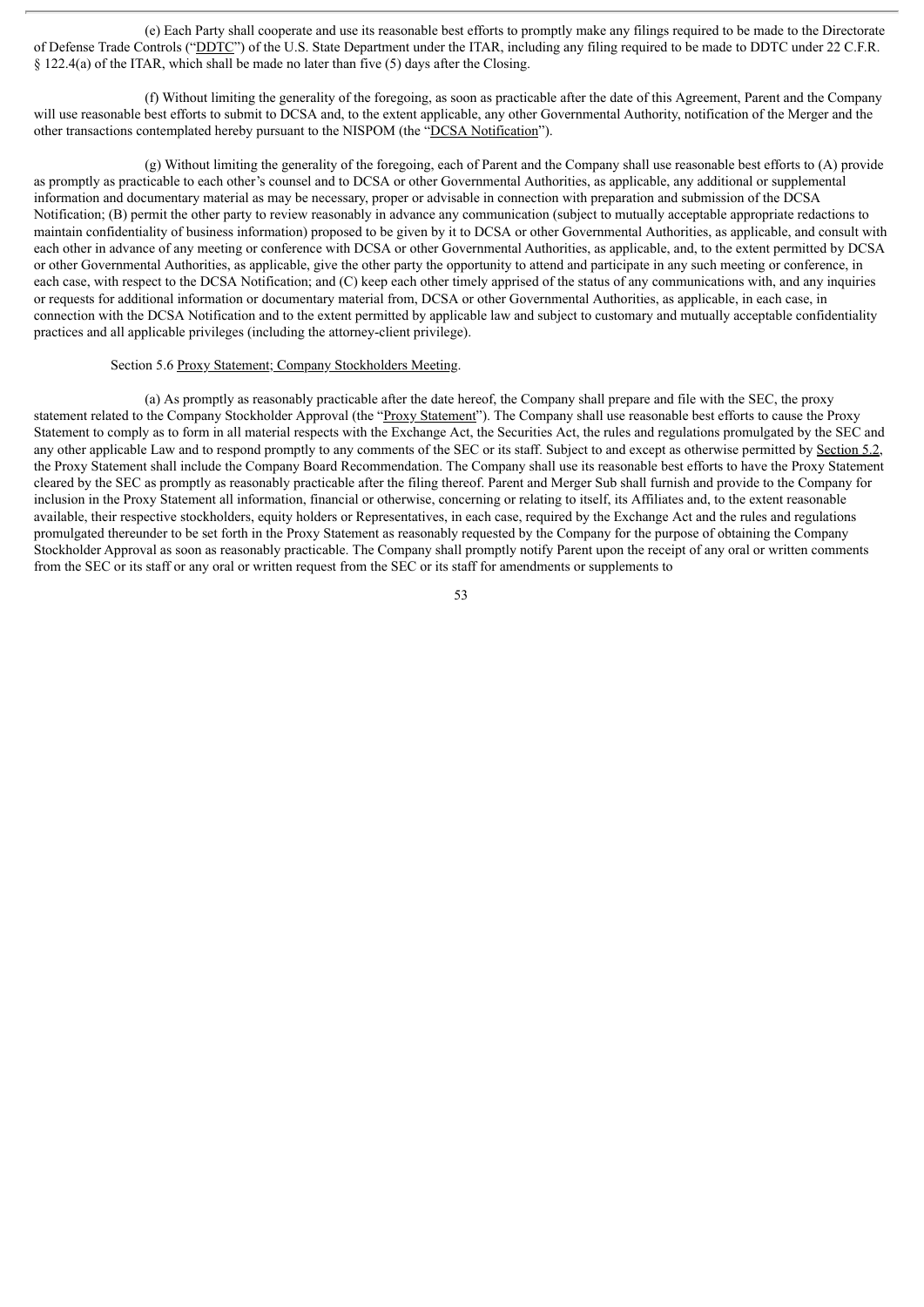the Proxy Statement and shall provide Parent with copies of all written correspondence or written summaries of any oral communications between it and its Representatives, on the one hand, and the SEC and its staff, on the other hand, relating to the Proxy Statement. Parent and the Company shall cooperate in good faith in the preparation, filing, clearance and mailing of the Proxy Statement by the Company. Prior to any Change of Recommendation, the Company shall provide Parent and its Representatives a reasonable opportunity to review and propose comments on the Proxy Statement prior to the filing thereof (and any amendments or supplements thereto) or any responses or other communications to the SEC or its staff and shall in good faith consider such comments reasonably proposed by Parent and its Representatives for inclusion therein.

(b) Each of Parent and the Company shall cause none of the information supplied or to be supplied by or on behalf of it in writing for inclusion or incorporation by reference in the Proxy Statement to, at the date it or any amendment or supplement is mailed to the Company Stockholders and at the time of the Company Stockholders Meeting, contain any untrue statement of a material fact or omit to state a material fact necessary to make the statements therein, in the light of the circumstances in which they are made, not misleading. If at any time prior to the Effective Time, any information relating to Parent or the Company, or any of their respective Subsidiaries, Affiliates or Representatives, should be discovered by Parent or the Company, respectively, that should be set forth in an amendment or supplement to the Proxy Statement, so that such documents would not include any misstatement of a material fact or omit to state any material fact necessary to make the statements therein, in light of the circumstances under which they were made, not misleading, the Party which discovers such information shall promptly notify such other Party and an appropriate amendment or supplement describing such information shall be promptly filed with the SEC and, to the extent required by applicable Law, disseminated to the Company Stockholders.

(c) As soon as reasonably practicable following the date on which the SEC confirms that it will not review or that it has no further comments on the Proxy Statement, the Company shall duly set a record date (the "Company Record Date") for a meeting of the Company Stockholders for the purpose of seeking the Company Stockholder Approval (the "Company Stockholders Meeting"), file the Proxy Statement in definitive form with the SEC and mail the Proxy Statement to the Company Stockholders entitled to notice of the Company Stockholders Meeting, duly call and give notice of the Company Stockholders Meeting and, as promptly as reasonably practicable after the Company Record Date, duly convene and hold the Company Stockholders Meeting in accordance with applicable Law. Unless the Company Board has made a Change of Recommendation in accordance with Section 5.2, the Company shall use its reasonable best efforts to solicit proxies in favor of the Company Stockholder Approval at the Company Stockholders Meeting. Notwithstanding the foregoing or anything to the contrary contained in this Agreement, the Company may adjourn or postpone the Company Stockholders Meeting (i) to the extent necessary or appropriate to ensure that any required supplement or amendment to the Proxy Statement is provided to the Company Stockholders within a reasonable amount of time in advance of the Company Stockholders Meeting, (ii) if, as of the time for which the Company Stockholders Meeting is scheduled, there are insufficient shares of Company Common Stock represented (either in person or by proxy) to (A) constitute a quorum necessary to conduct business at such Company Stockholders Meeting or (B) obtain the Company Stockholder Approval, (iii) to allow additional time for the solicitation of votes in order to obtain the Company Shareholder Approval in respect of the Merger or (iv) as otherwise required by applicable Law or an Order from the SEC.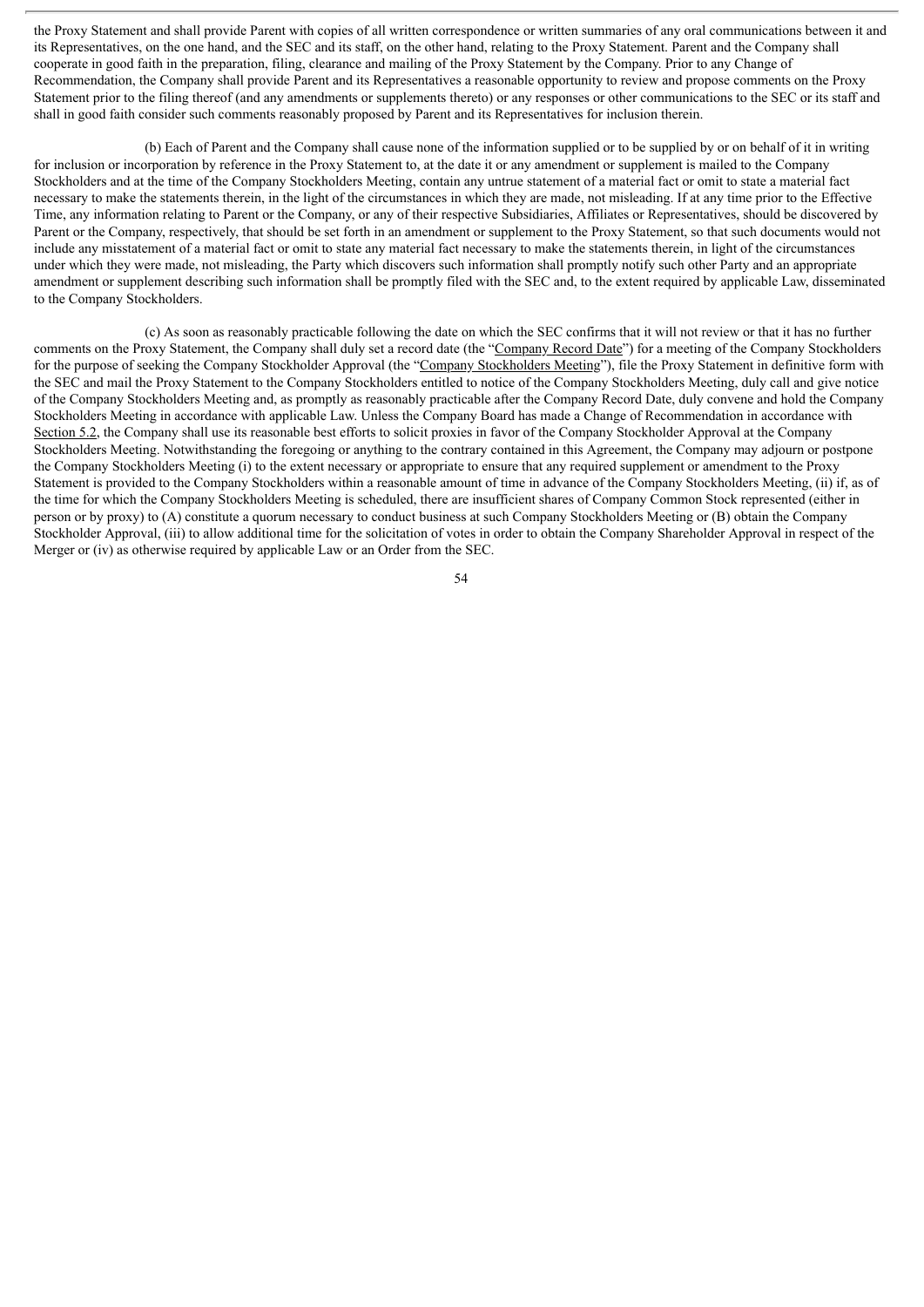(d) Immediately after the execution and delivery of this Agreement by the Parties, Parent shall duly execute and deliver an action by written consent (the "Merger Sub Stockholder Consent") of Parent, as sole stockholder of Merger Sub, duly approving and adopting this Agreement and the transactions contemplated hereby (including the Merger), in accordance with applicable Law and the Constituent Documents of Merger Sub, which written consent shall thereupon immediately become effective, and Parent shall promptly deliver to the Company a copy of the Merger Sub Stockholder Consent so approving and adopting this Agreement and the transactions contemplated hereby (including the Merger).

### Section 5.7 Indemnification.

(a) All rights to indemnification and exculpation from liabilities for acts or omissions occurring at or prior to the Effective Time, and rights to advancement of expenses in connection with any actual or threatened Action relating thereto, now existing in favor of any Person who is or prior to the Effective Time becomes, or has been at any time prior to the date of this Agreement, a present or former director or officer (including as a fiduciary with respect to an employee benefit plan) of the Company, any of its Subsidiaries or any of their respective predecessors (together with their respective heirs, executors, successors and assigns, the "Indemnified Persons") as provided in the Constituent Documents of the Company or any Company Subsidiaries, each as in effect as of the date hereof, or in any indemnification agreement, or other agreement containing any indemnification provisions, including any employment agreements, between such Indemnified Person and the Company or any Company Subsidiaries (each as in effect as of the date hereof) shall survive the Merger and shall continue in full force and effect, and Parent shall cause the Surviving Corporation and its Subsidiaries to fulfill and honor all such rights in accordance with the terms of such Constituent Documents or indemnification agreements. For a period of not less than six (6) years from and after the Effective Time, the Surviving Corporation and its Subsidiaries shall, and Parent shall cause the Surviving Corporation and its Subsidiaries to, cause to be maintained in effect provisions in the Constituent Documents of the Surviving Corporation and each of its Subsidiaries (or in such documents of any successor to the business of the Surviving Corporation or any of its Subsidiaries) regarding indemnification of Indemnified Persons, exculpation and elimination of liability of Indemnified Persons and advancement of expenses to Indemnified Persons that are no less advantageous to the intended beneficiaries thereof than the corresponding provisions in the Constituent Documents of the Company and each of the Company Subsidiaries in existence on the date of this Agreement, which shall not be amended, repealed or otherwise modified in any manner that would adversely affect any right thereunder of any such Indemnified Person.

(b) For a period of six (6) years from and after the Effective Time, in the event of any actual or threatened Action, whether civil, criminal or administrative, based in whole or in part on, or arising in whole or in part out of, or related or pertaining to (i) the fact that an Indemnified Person is or was a director or officer of any Company Entity, (ii) any acts or omissions occurring or alleged to occur prior to or at the Effective Time in such Indemnified Person's capacity as a director or officer of any Company Entity or (iii) this Agreement or the transactions contemplated hereby (including, without limitation, any Action commenced by an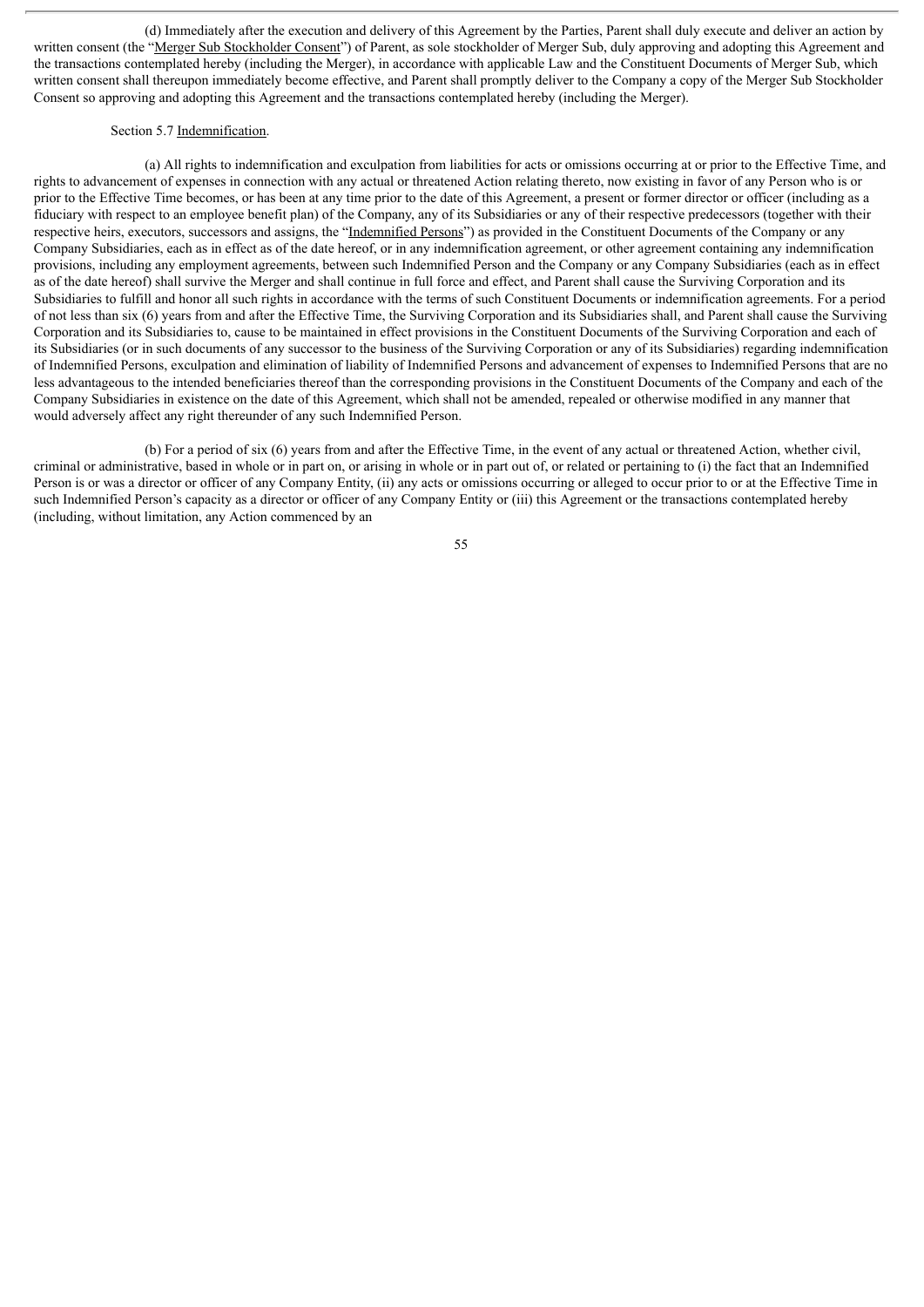Indemnified Person to enforce his or her rights to indemnification, advancement or exculpation under this Agreement, any Constituent Document of any Company Entity or any other agreement to which such Indemnified Person is a party), whether asserted before or after the Effective Time, the Surviving Corporation shall, and Parent shall, and shall cause the Surviving Corporation or its applicable Subsidiaries to, indemnify and hold harmless, and advance expenses to, the Indemnified Persons (whether or not a party to such Action) against any and all losses, claims, damages, liabilities, judgments, fines, amounts paid in settlement or other costs and expenses (including reasonable attorneys' fees and other costs and expenses which shall be paid in advance of the final disposition of such Action), in each case, to the fullest extent (x) provided for in the Constituent Documents or any indemnification agreement, or other agreement containing any indemnification provisions, in each case, as in effect on the date hereof and (y) permitted by applicable Law; provided that such Indemnified Person shall have made an undertaking to repay such expenses if it is ultimately determined that such Indemnified Person was not entitled to indemnification. Neither Parent nor the Surviving Corporation shall settle, compromise or consent to the entry of any judgment in any threatened or actual Claim for which indemnification could be sought by an Indemnified Person hereunder, unless such settlement, compromise or consent includes an unconditional release of such Indemnified Person from all liability arising out of such Claim with no admission of liability with respect to such Indemnified Person or such Indemnified Person otherwise consents in writing to such settlement, compromise or consent in his or her sole and absolute discretion. Parent and the Surviving Corporation shall cooperate with an Indemnified Person in the defense of any matter for which such Indemnified Person would be entitled to seek indemnification hereunder.

(c) The Company may obtain, at or prior to the Effective Time, prepaid or "tail" directors' and officers' liability insurance policies with respect to acts or omissions occurring at or prior to the Effective Time (including acts or omissions occurring in connection with the approval of this Agreement and the consummation of the transactions contemplated hereby) for a period beginning at the Effective Time and ending six (6) years after the Effective Time, covering each Indemnified Person on terms and conditions, including with respect to coverage amounts, deductibles and exclusions, that are, individually and in the aggregate, no less favorable to any Indemnified Person that those contained in such policies in effect as of the date of this Agreement. If such prepaid or "tail" insurance policies have been obtained by the Company, Parent shall cause such policies to be maintained in full force and effect for their full term and shall cause all obligations thereunder to be honored by it and the Surviving Corporation. If the Company does not obtain such prepaid or "tail" insurance policies, then for a period beginning as of the Effective Time and ending on the sixth (6th) anniversary of the Closing Date, Parent shall maintain in effect, and shall cause the Surviving Corporation or its applicable Subsidiaries to maintain in effect, for the benefit of the Indemnified Persons, the current level and scope of directors' and officers' liability insurance coverage on terms and conditions, including with respect to coverage amounts, deductibles and exclusions, that are, individually and in the aggregate, no less favorable to any Indemnified Person than those contained in the Company's current directors' and officers' liability insurance policy in effect as of the date hereof; provided, however, that in no event shall the Surviving Corporation be required to expend in any one (1) year an amount in excess of 300% of the annual premium currently payable by the Company related to such current policy (the "Annual Cap"); provided, further, that, if the annual premiums payable for such insurance coverage exceed the Annual Cap, the Surviving Corporation shall obtain a policy with the greatest coverage available for a cost equal to the Annual Cap.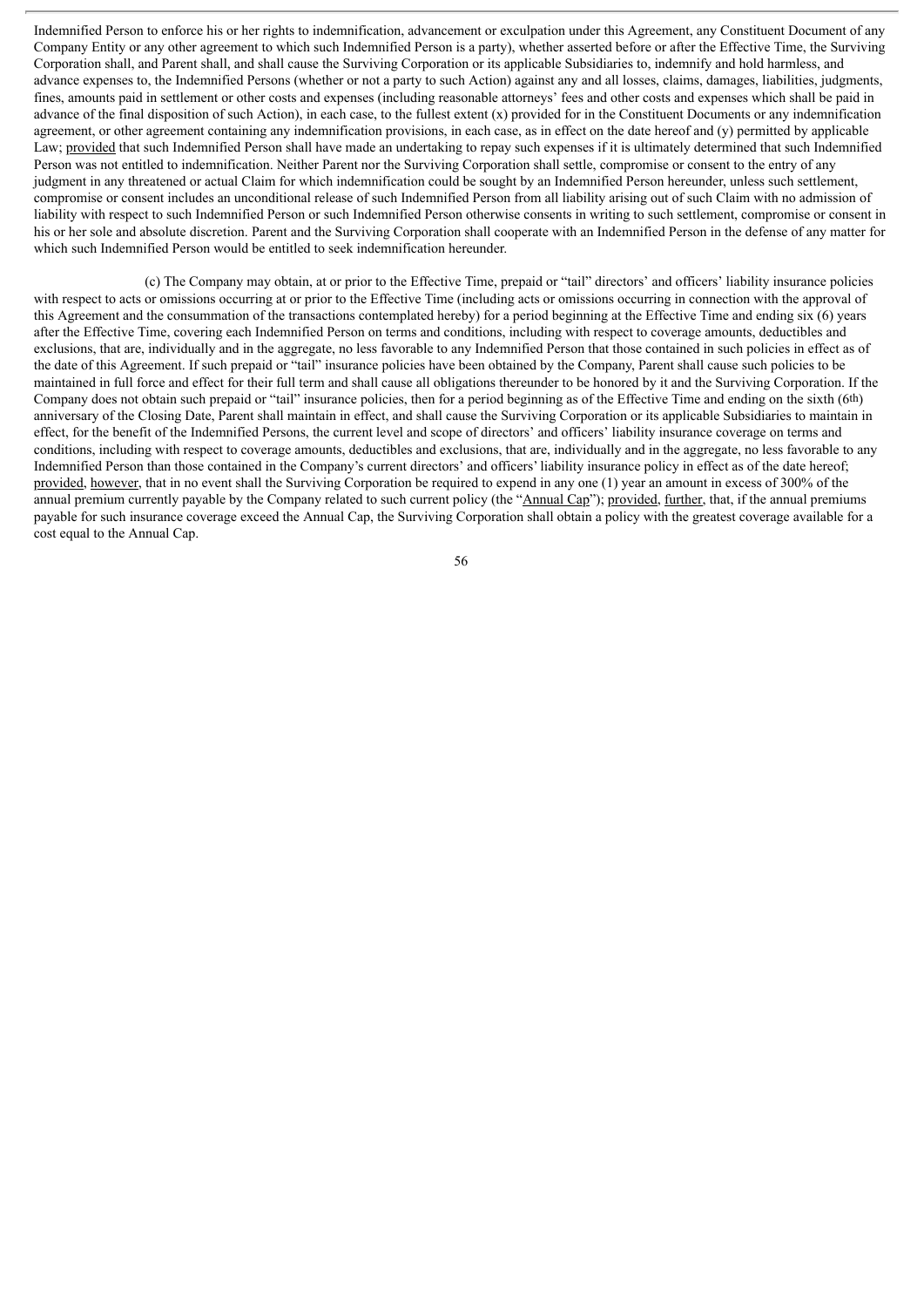(d) If Parent or the Surviving Corporation or any of their successors or assigns shall (i) consolidate with or merge into any other Person and shall not be the continuing or Surviving Corporation or entity of such consolidation or merger or (ii) transfer all or substantially all of its properties and assets to any Person, then, and in each such case, Parent or the Surviving Corporation shall take all actions necessary to ensure that the successors and assigns of Parent or the Surviving Corporation, as the case may be, shall assume all of the obligations of the Surviving Corporation (or Parent) under this Section 5.7.

(e) From and after the Closing, the Indemnified Persons shall be third-party beneficiaries of this Section 5.7, with full rights of enforcement as if a party hereto. The rights of the Indemnified Persons under this Section  $\overline{5.7}$  shall be in addition to, and not in substitution for or limitation of, any other rights that any such Indemnified Person may have under the applicable Constituent Documents, any other indemnification Contract or agreement with the Company or any Company Subsidies, the DGCL, other applicable Law or otherwise. The obligations of Parent and the Surviving Corporation under this Section 5.7 shall not be terminated or modified in such a manner as to adversely affect the rights of any Indemnified Person without the consent of such Indemnified Person in his or her sole and absolute discretion.

(f) Nothing herein is intended to, shall be construed to or shall release, waive or impair any rights to directors' and officers' insurance claims under any policy that is or has been in existence related to the Company Entities for any of their respective directors, officers or other employees, it being understood and agreed that the indemnification provided for in this Section 5.7 is not prior to or in substitution for any such claims under such policies.

### Section 5.8 Financing.

(a) Parent shall, and shall cause its controlled Affiliates to, use reasonable best efforts to take, or cause to be taken, all actions, and to do, or cause to be done, all things necessary, proper or advisable to arrange, consummate and obtain the Financing upon the terms described in the Commitment Letters at the Closing, including to (i) maintain in full force and effect (and comply with their respective obligations under) the Commitment Letters upon the terms and conditions contained therein (including, in the case of the Debt Commitment Letter, to the extent the same are exercised, the "market flex" provisions set forth in the Fee Letter) until the transactions contemplated hereby are consummated, (ii) satisfy or cause to be satisfied on a timely basis (or obtain the waiver of) all terms and conditions set forth in the Commitment Letters and (iii) negotiate and enter into definitive agreements with respect to the Financing upon the terms and conditions substantially comparable to those contemplated by the Commitment Letters (or on other terms reasonably agreed by Parent and the Financing Sources or other conditions reasonably agreed by Parent, the Company, Guarantor and the Financing Sources). If all of the conditions set forth in Article VI (other than those conditions that, by their terms, shall be and are capable of being satisfied as of the Effective Time) have been satisfied or waived, Parent shall use its reasonable best efforts to cause the Financing to be consummated, and including through using its reasonable best efforts to exercise and enforce the rights of Parent and Merger Sub under the Commitment Letters to the extent necessary to obtain the Financing at or prior to the Effective Time.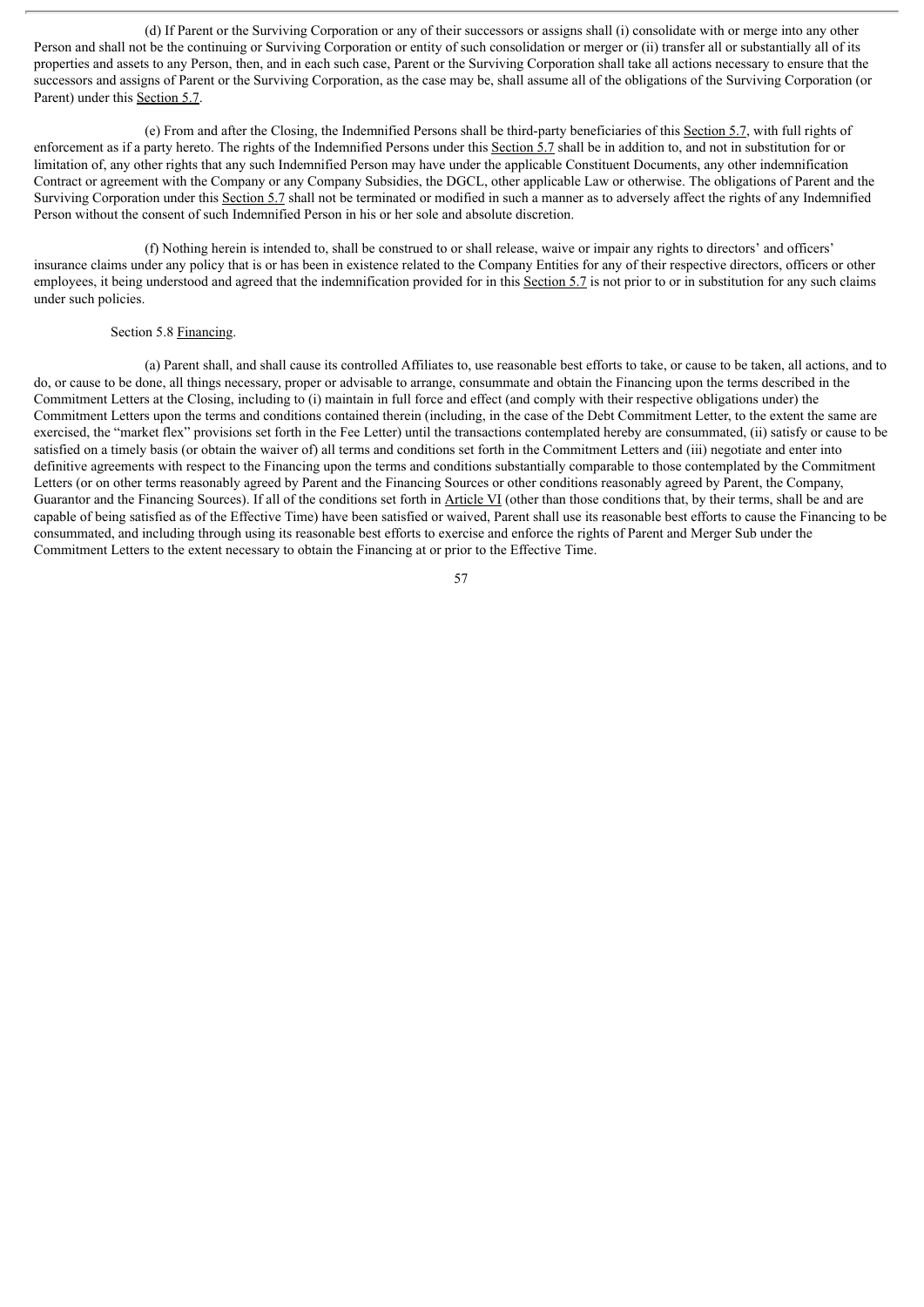(b) Parent shall promptly notify the Company when it becomes aware of (i) the expiration or termination of any of the Commitment Letters, (ii) any refusal by the Financing Sources or Guarantor, as the case may be, to provide the Financing contemplated by the Commitment Letters in a manner that, when combined with any other sources of funds available to Parent, would prevent Parent from having sufficient funds to pay the amounts required to be paid hereunder at Closing, (iii) any breach or default by any party to the Commitment Letters or definitive document relating to the Financing the effect of which would be to prevent Parent from having sufficient funds to pay the amounts required to be paid hereunder at Closing or to delay the funding of the Financing or (iv) receipt of any notice or other communication from any Person with respect to any actual or alleged breach, default, termination or repudiation by any party to the Commitment Letters or any definitive document related to the Financing, to the extent such expiration, termination, refusal, breach, default, notice or other written communication could reasonably be expected to prevent or materially delay the Closing or otherwise result in insufficient proceeds of the Financing to consummate the transactions contemplated hereby at the Closing. For the avoidance of doubt, Parent shall have no obligation to disclose any information to Company to the extent such disclosures would result in the waiver of applicable legal privilege (including attorney-client privilege) but shall provide a general description of such withheld information.

(c) Parent shall not, and shall use reasonable best efforts to cause its Affiliates not to, replace, amend or waive the Commitment Letters without the Company's prior written consent, if such replacement, amendment or waiver (i) reduces the aggregate amount of the Financing in a manner that would prevent Parent from having sufficient funds to pay the amounts required to be paid hereunder on the Closing Date, when combined with any other sources of funds available to Parent, (ii) imposes any new or additional conditions precedent to the availability of the Financing or otherwise effects any replacement, amendment, modification or waiver, in each case that would reasonably be expected to delay or prevent the Closing or make the funding of the Financing less likely to occur or adversely impact the ability of Parent to enforce its rights against the Financing Sources or any other parties to the Financing or the definitive agreements with respect thereto, in each case in any material respect or (iii) relieves or releases any Financing Source from its obligations under the Commitment Letters (other than as expressly provided for in the Commitment Letters as in effect on the date hereof in connection with the designation of additional arrangers), it being understood and agreed that in any event, Parent may, without the written consent of Company, amend the Commitment Letters to (A) add lenders, arrangers, bookrunners, agents, managers or similar entities that have not executed the Commitment Letters as of the date hereof and consent to the assignment after the date hereof of lending commitments under the Commitment Letters to other lenders (it being understood that the aggregate commitments of the Financing Sources party to the Commitment Letters prior to such amendment or modification (but not the aggregate commitments thereunder) may be reduced in the amount of such additional party's commitment) or (B) increase the aggregate amount of the Financing. Parent shall promptly provide the Company with copies of any replacement, amendment or waiver of the Commitment Letters that is permitted in accordance with this Agreement.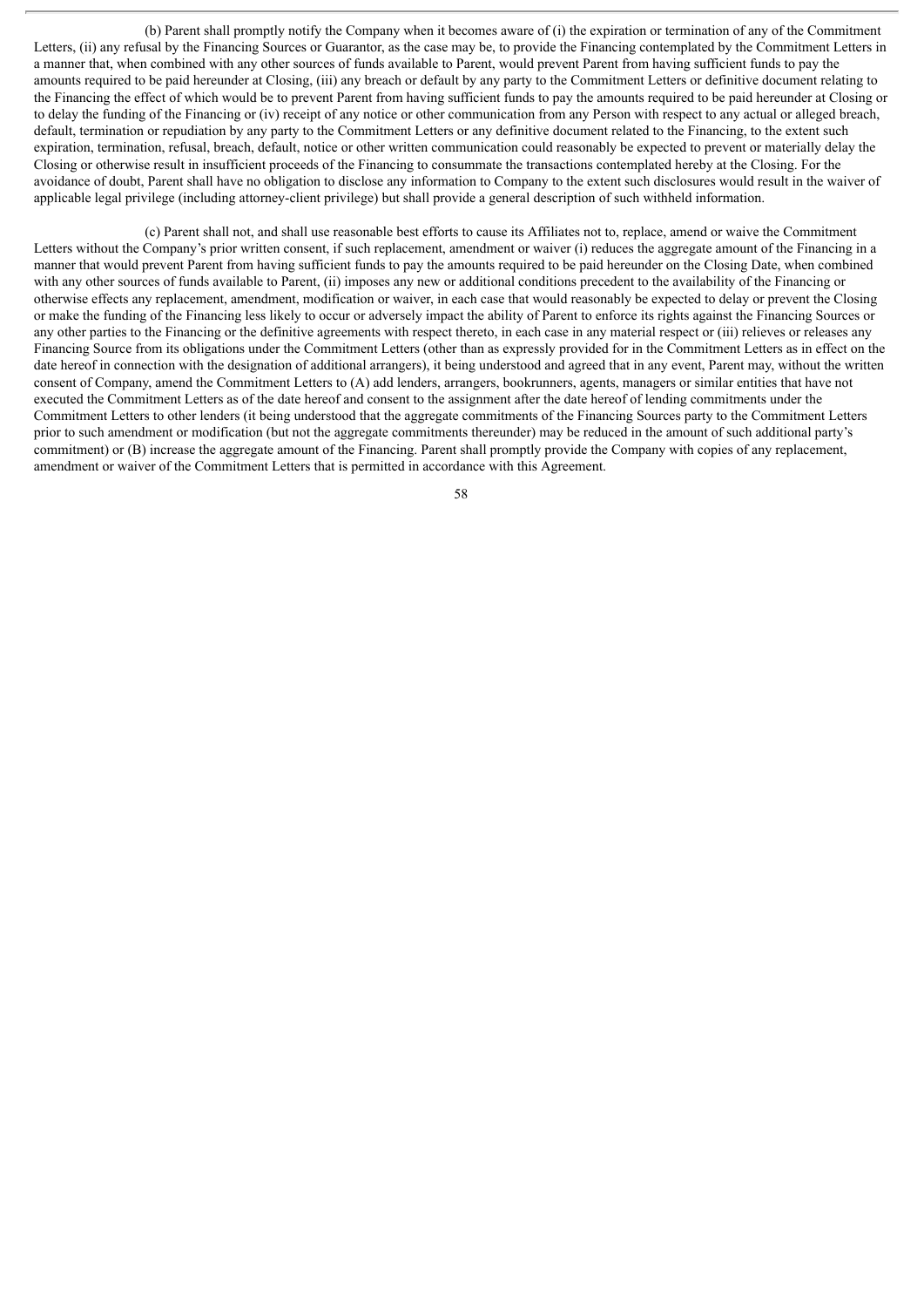(d) If funds in the amounts and upon the terms set forth in the Commitment Letters become unavailable to Parent upon the terms and conditions (including any "flex" rights) set forth in the Commitment Letters and such amounts are necessary to consummate the transactions contemplated hereby (except in accordance with the express terms set forth in the Commitment Letters or unless concurrently replaced on a dollar-for-dollar basis by commitments subject to substantially the same conditions as those set forth in the Commitment Letters from other financing sources or from proceeds of other sources of financing or cash), Parent shall (i) as promptly as practicable use its reasonable best efforts to obtain financing ("Alternative Financing") in amounts and otherwise on terms and conditions not materially less favorable in the aggregate to Parent than as set forth in the Commitment Letters with financing sources acceptable to Parent in its sole discretion but in any event in amounts sufficient to pay amounts required of Closing and with no additional or more onerous conditions to the funding of the Financing and (ii) promptly notify the Company of such unavailability and the reason therefore. Parent shall promptly provide the Company with copies of any commitment letter associated with any Alternative Financing. If Parent proceeds with Alternative Financing, it and the Company will be subject to the same obligations with respect to the Alternative Financing as set forth in this Section 5.8 with respect to the Financing. Parent shall provide the Company with prompt written notice of the receipt of any notice or other communications from any Financing Source with respect to such Financing Source's failure or anticipated failure to fund its commitments under any Commitment Letter or definitive agreement in connection therewith. Parent shall keep the Company reasonably informed on a current basis of the status of its efforts to consummate the Financing.

(e) Parent shall, as promptly as practicable (and in any event within 24 hours) after obtaining knowledge thereof, give the Company written notice of any (i) breach or default (or any event or circumstance that, with or without notice, lapse of time or both, would reasonably be expected to give rise to any breach or default) related to the Financing of which it becomes aware, (ii) actual or threatened withdrawal, repudiation or termination by any party to the Commitment Letters or definitive agreements related to the Financing, (iii) material dispute or disagreement between or among any parties to the Commitment Letters or definitive agreements related to the Financing, (iv) without limiting any of the Company's rights hereunder, amendment or modification of, or waiver under, the Commitment Letters and the Financing, or (v) notification from one or more parties to the Commitment Letters or any party to any definitive agreements related to the Financing of such party's inability to satisfy one or more conditions precedent to the Financing. Parent shall give the Company prompt written notice if Parent believes in good faith that Parent will not be able to timely obtain all or any portion of the Financing on the terms and in the manner or from the sources contemplated by the Commitment Letters. Parent shall keep the Company informed on a reasonably current basis, in reasonable detail, of the status of its efforts to arrange the Financing. In the event that Parent commences an enforcement action to enforce its rights under any agreement in respect of the Financing or to cause any Financing Source to fund all or any portion of the Financing, Parent shall keep the Company reasonably informed of the status of such enforcement action.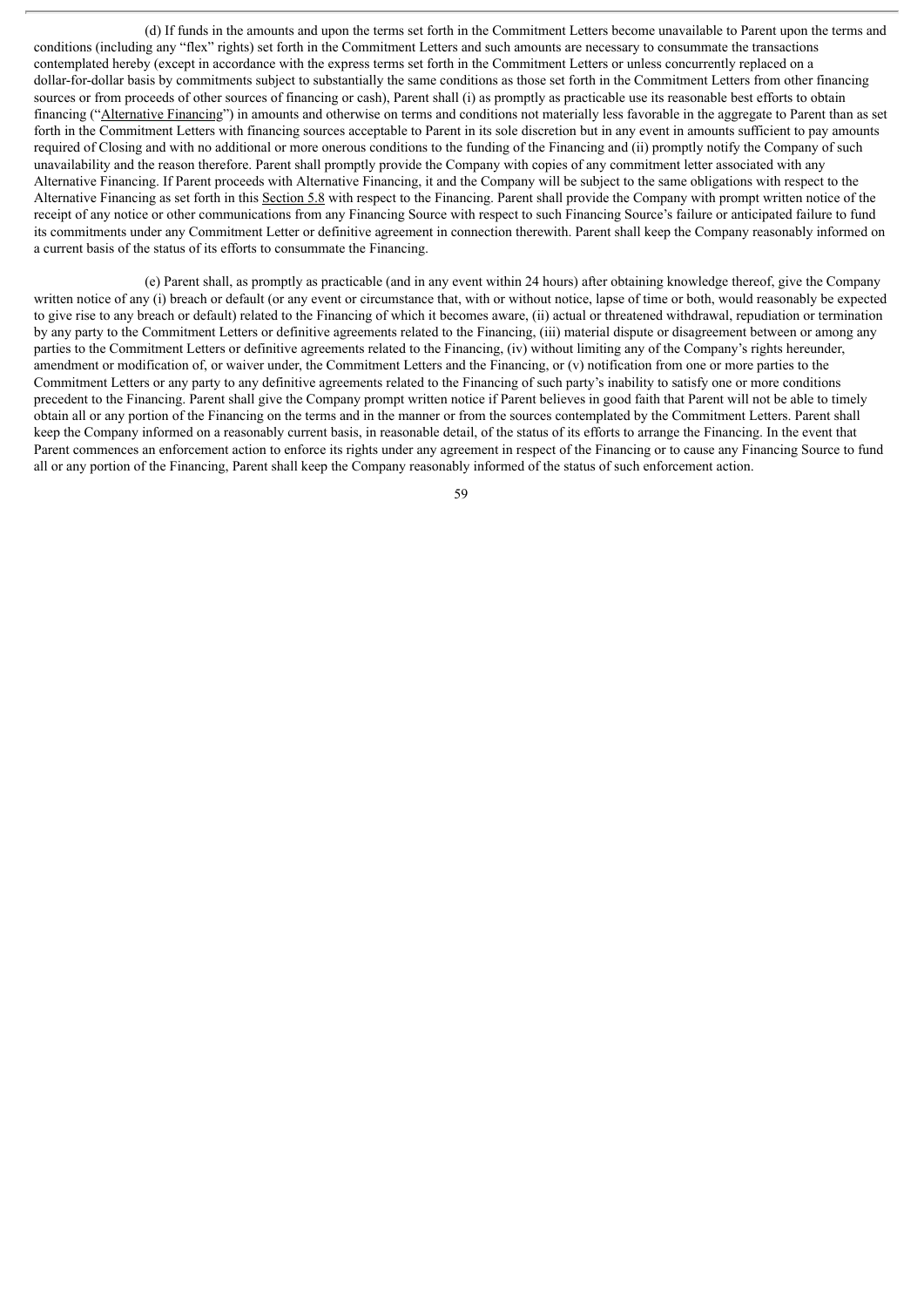(f) Prior to the Closing, the Company shall, and shall cause the Company Subsidiaries to, solely at the cost and expense of Parent, use its and their reasonable best efforts to provide such cooperation as may be reasonably requested by Parent in connection with the arrangement of the Financing, so long as such requests are timely made so as not to delay the Closing beyond the date that it would otherwise occur. Without limiting the generality of the foregoing, prior to the Closing, such cooperation shall include using reasonable best efforts to do the following (in each case, to the extent so requested):

(i) causing management teams of the Company, with appropriate seniority and expertise, upon reasonable advance notice and during business hours, to participate in a reasonable number of meetings, conference calls, drafting sessions, due diligence sessions and similar presentations to and with prospective lenders and rating agencies (with all of the foregoing to be virtual at the Company's or such persons' request);

(ii) reasonably assisting with the preparation of customary rating agency presentations, bank information memoranda and other customary marketing, lender and investor presentations and syndication materials (which may only be distributed to a third party to the extent permitted by the Confidentiality Agreement or other customary confidentiality arrangements) reasonably and customarily required and reasonably requested by the Financing Sources in connection with the Financing, in each case solely with respect to information relating to the Company's business (including, without limitation, providing customary key performance indicators with respect to environmental and social guidelines);

(iii) delivering customary authorization letters in connection with the marketing materials for the Debt Financing (including with respect to the absence of material non-public information in the public-side version of such documents distributed to potential lenders and the absence of material misstatements);

(iv) furnishing Parent and the Financing Sources, no later than four (4) Business Days prior to the Closing Date, with all documentation and other information required by regulatory authorities under applicable "know your customer" and anti-money laundering rules and regulations, including the Uniting and Strengthening America by Providing Appropriate Tools Required to Intercept and Obstruct Terrorism Act of 2001 and 31 C.F.R. §1010.230, that has been reasonably requested by Parent in writing, at least ten (10) Business Days prior to the Closing Date;

(v) subject to Section 5.8(g), facilitating the taking of all reasonable and customary corporate action, limited liability company action or other organizational action, as applicable, subject to the occurrence of the Closing, necessary to permit and/or authorize the consummation of the Debt Financing;

(vi) subject to Section 5.8(g), assisting in the preparation of customary definitive financing and security documentation and the completion of and disclosure schedules, exhibits or annexes thereto and permitting officers of the Company and its Subsidiaries who will be officers of such entities after the Closing Date to execute and deliver documentation in connection with the Debt Financing (including a solvency certificate substantially in the form attached as Annex I to the Summary of Additional Conditions Exhibit to the Debt Commitment Letter);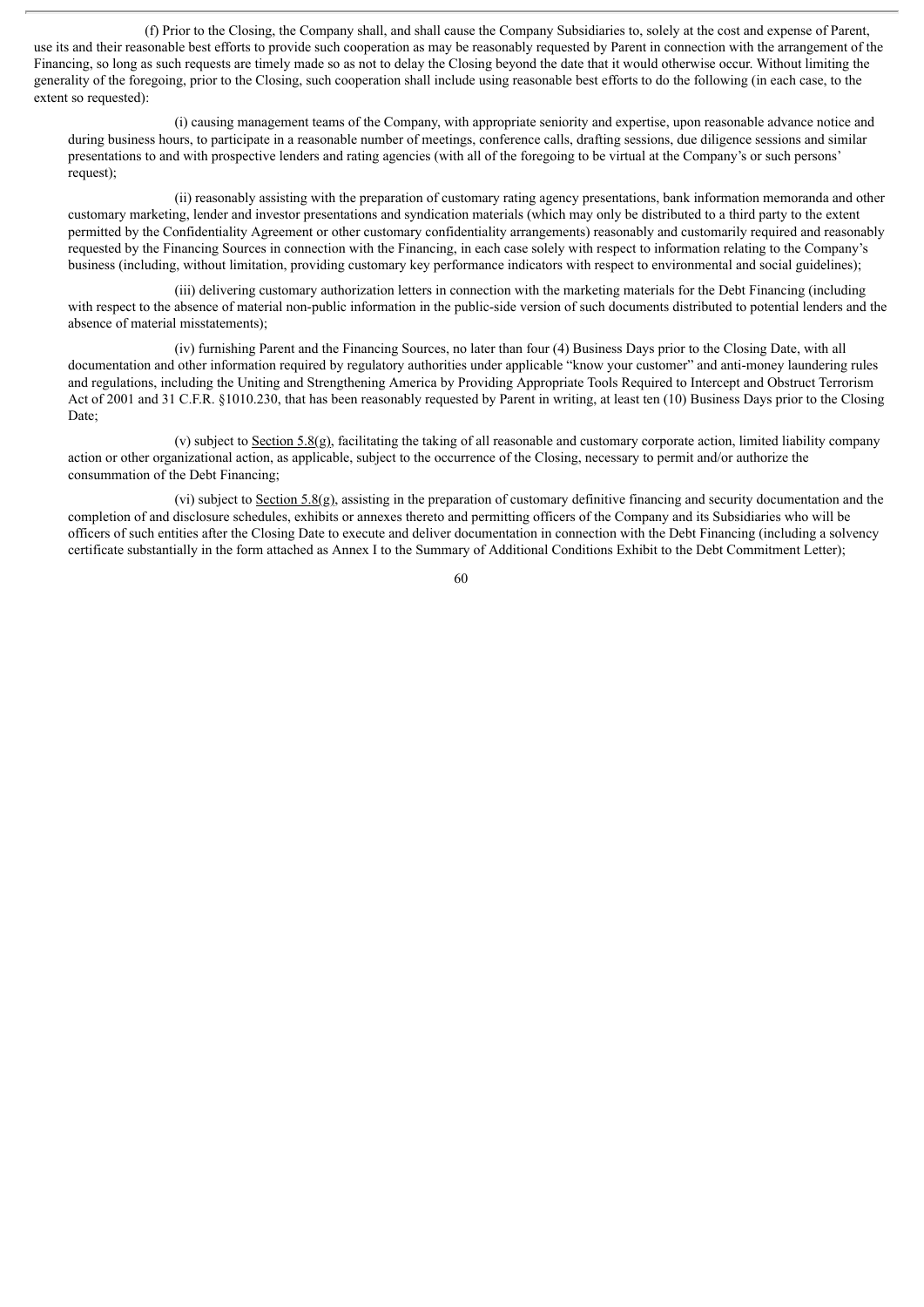(vii) obtaining customary payoff letters, Lien releases and similar instruments in respect of the Existing Credit Facility; and

(viii) subject to Section 5.8(g), reasonably facilitating the pledge and perfection of liens and security interests in connection with the Debt Financing, as may be reasonably requested by Parent (provided that no obligation under any document or agreement with respect thereto will take effect until the Closing) and executing and delivering officer's certificates (including solvency and perfection certificates), agreements that facilitate the creation, perfection or enforcement of liens securing the Debt Financing (including original copies of all certificated securities (with transfer powers executed in blank)), corporate organizational documents, lien searches, documentation and other information reasonably requested by Parent to determine whether or not the Company and its Subsidiaries are in compliance with the Investment Company Act, and resolutions contemplated by the Debt Financing or reasonably requested by Parent or its Financing Sources.

(g) Notwithstanding Section 5.8(f) or anything else to the contrary in this Agreement, none of the Company, its Affiliates or their respective Representatives will be required to (i) waive or amend any terms of this Agreement or agree to pay or pay any commitment or other similar fee or incur, prior to the Closing, any actual or potential liability or obligation in connection with the Financing, (ii) execute or enter into or perform any agreement with respect to the Financing that is not contingent upon the Closing occurring or that would be effective prior to the Closing (other than execution and delivery of authorization letters contemplated by clause  $(f)(iii)$  above),  $(iii)$  provide or cause to be provided any information or take or cause to be taken any action to the extent it would result in a violation of applicable Law or loss of any legal privilege, (iv) take any action that would unreasonably interfere with the business or operation of the Company or any of its Subsidiaries or their respective Representatives, (v) take any action that would cause any representation or warranty in this Agreement to be breached or become inaccurate or that would breach any covenant in this Agreement, (vi) take any action that would conflict with or violate, or that would reasonably be expected to conflict with or violate, the Constituent Documents of the Company or any of its Subsidiaries or applicable Law, (vii) take any action that would result in the contravention of, or that could reasonably be expected to result in a violation or breach of, or a default under, any Contract to which the Company or any of its Subsidiaries or its or their respective Representatives is a party or by which it is bound or any obligations of confidentiality binding on the Company or any of its Subsidiaries or its or their respective Representatives, (viii) cause any director, officer, employee or other Representative of the Company or any of its Subsidiaries to incur any actual or potential personal liability or (ix) prepare any pro forma financial statements, projections or other similar materials.

(h) Parent shall, promptly upon request by the Company, reimburse the Company, the Company Subsidiaries or their respective Representatives, as applicable, for all reasonably documented out-of-pocket costs and expenses (including reasonable attorneys' fees and expenses) incurred by the Company, the Company Subsidiaries or their respective Representatives in connection with this Section 5.8. Parent and Merger Sub shall, on a joint and several basis, indemnify and hold harmless the Company and the Company Subsidiaries and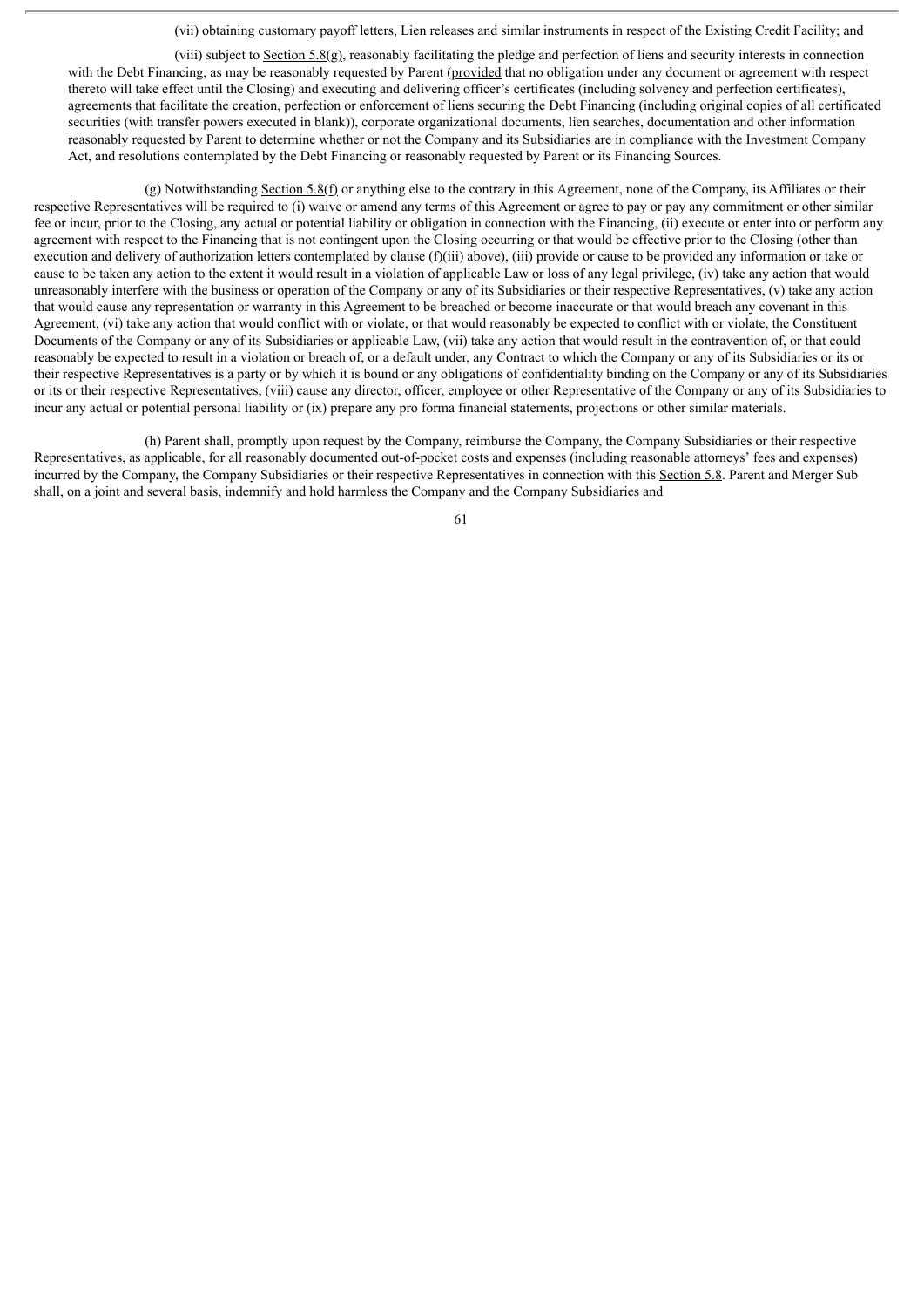their respective Representatives from and against any and all Liabilities, losses, damages, claims, costs, expenses (including reasonable attorneys' fees and expenses), interest, awards, judgments and penalties and amounts paid in settlement (including all interest, assessments and other charges paid or payable in connection with or in respect of any thereof) suffered or incurred in connection with any financing, whether the Financing, any Alternative Financing or any other financing, or other securities offering of Parent or its Affiliates or any information, assistance or activities provided in connection therewith or otherwise in connection with the performance of the obligations of the Company and the Company Subsidiaries under this Section 5.8. The reimbursement, indemnification and exculpation obligations of Parent and Merger Sub pursuant to this Section 5.8(h) shall be referred to collectively as the "Reimbursement and Indemnification Obligations."

(i) The Company hereby consents to the use of its and its Subsidiaries' logos in a customary manner in connection with the Financing; provided that such logos shall be used solely in a manner that is reasonable and customary for such purposes and that is not intended to or reasonably likely to harm or disparage or otherwise adversely affect the Company or any of its Subsidiaries or the reputation or goodwill of the Company or any of the Company Subsidiaries or any of their respective products, services or offerings.

(j) All non-public or other confidential information provided by the Company, the Company Subsidiaries or their respective Representatives pursuant to this Section 5.8 shall be kept confidential in accordance with, and will be subject to the terms of, the Confidentiality Agreement; provided that the Company agrees that Parent and its Affiliates may share non-public or confidential information regarding the Company Entities and their businesses with the Financing Sources and potential financing sources in connection with the Debt Financing; provided, further, that (i) Parent shall notify the Company in writing of the identity of any recipients of such information prior to such information being shared or furnished and (ii) such Persons agree to be bound by the Confidentiality Agreement or are subject to other confidentiality obligations or undertakings customary for transactions similar to the Debt Financing and, in each case, shall be deemed to be Representatives of Parent under the terms of the Confidentiality Agreement; provided, however, that notwithstanding the foregoing or anything contained herein to the contrary, for the avoidance of doubt, under no circumstance shall Parent or its Affiliates permitted to disclose any information to any such Person if and to the extent such information constitutes "Highly Confidential Information" under the Clean Team Agreement.

(k) The Company, the Company Subsidiaries and their respective Representatives shall be given a reasonable opportunity to review all presentations, bank information memoranda and similar marketing materials, materials for rating agencies and other documents prepared by or on behalf of or used by Parent or any of its Affiliates or used or distributed to any Financing Source in connection with the Financing that include any logos of or information about or provided by the Company, the Company Subsidiaries or their respective Representatives, and, upon the Company's prior written request, any such presentations, memoranda, materials or documents shall include a conspicuous disclaimer to the effect that none of the Company, the Company Subsidiaries or their respective Representatives has any responsibility or liability for the content of such document and that the Company, the Company Subsidiaries and their respective Representatives disclaim all responsibility therefor.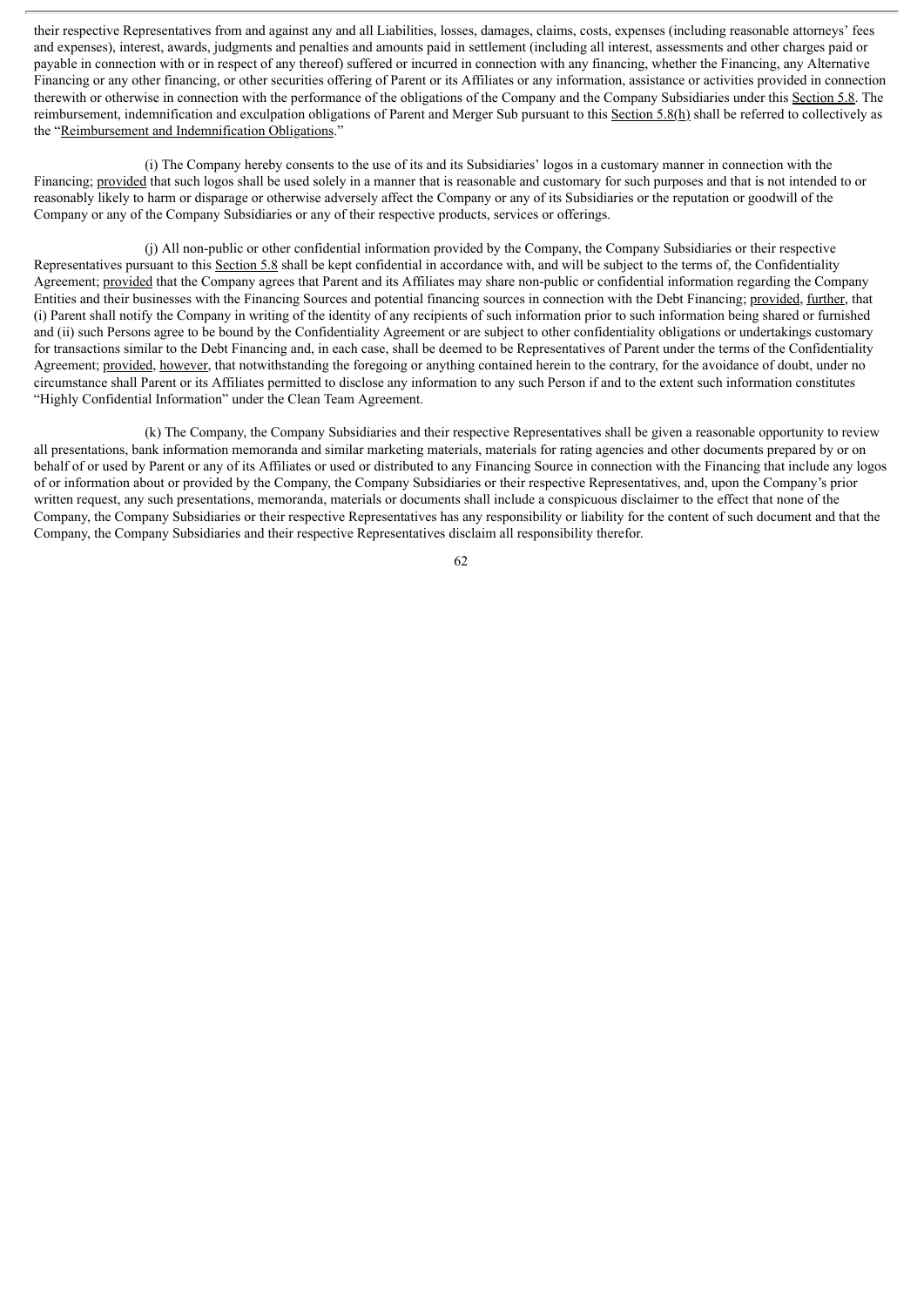(l) Parent and Merger Sub acknowledge and agree that the availability of the Financing or Alternative Financing is not a condition to the obligation of Parent and Merger Sub to consummate the transactions contemplated hereby (including the Merger) in accordance with the terms of this Agreement, and that the unavailability of the Financing or Alternative Financing, or any adverse changes in the terms or conditions thereof, shall not in any event excuse the performance by Parent or Merger Sub of their obligations hereunder.

Section 5.9 Stock Exchange Delisting and Deregistration. Prior to the Closing Date, the Company shall cooperate with Parent to take, or cause to be taken, all actions, and do or cause to be done all things, reasonably necessary, proper or advisable to cause the Surviving Corporation's securities to be de-listed from the Nasdaq and de-registered under the Exchange Act as promptly as practicable following the Effective Time.

Section 5.10 Section 16 Matters. Prior to the Effective Time, the Company shall use reasonable best efforts to cause any dispositions of Company Common Stock (including derivative securities related to Company Common Stock) by officers or directors of the Company resulting from the transactions contemplated hereby by each individual who is subject to the reporting requirements of Section 16(a) of the Exchange Act to be exempt under Rule 16b-3 promulgated under the Exchange Act, to the extent permitted by applicable Law.

## Section 5.11 Employee Benefit Matters.

(a) For a period of one (1) year immediately following the Effective Time (or if shorter, during the period of employment), Parent shall provide, or shall cause to be provided, to each employee of any Company Entity immediately prior to the Closing who continues to be employed by Parent or its Subsidiaries immediately following the Closing (each, a "Continuing Employee") with (i) an annual base salary or wage rate that is no less favorable than that provided to each such Continuing Employee immediately prior to the Effective Time, (ii) a target annual cash incentive opportunity (excluding specific performance goals) that is no less favorable than that provided to each such Continuing Employee immediately prior to the Effective Time and (iii) employee benefits that are substantially comparable in the aggregate to those provided to each such Continuing Employee immediately prior to the Effective Time, excluding equity or equity-based arrangements, severance benefits, change in control, retention or similar benefits, nonqualified deferred compensation arrangements, retiree medical and welfare benefits, defined benefit pension plans and specific performance goals for any cash incentive compensation.

(b) For all purposes (including purposes of vesting, eligibility to participate and level of benefits) under any employee benefit plans of Parent and its Subsidiaries solely to the extent such plans provide benefits to any Continuing Employee after the Effective Time (excluding the Company Benefit Plans) (the "New Plans"), Parent shall cause each such Continuing Employee to be credited with his or her years of service with the Company Entities and their respective predecessors before the Effective Time, to the same extent as such Continuing Employee was entitled, before the Effective Time, to credit for such service under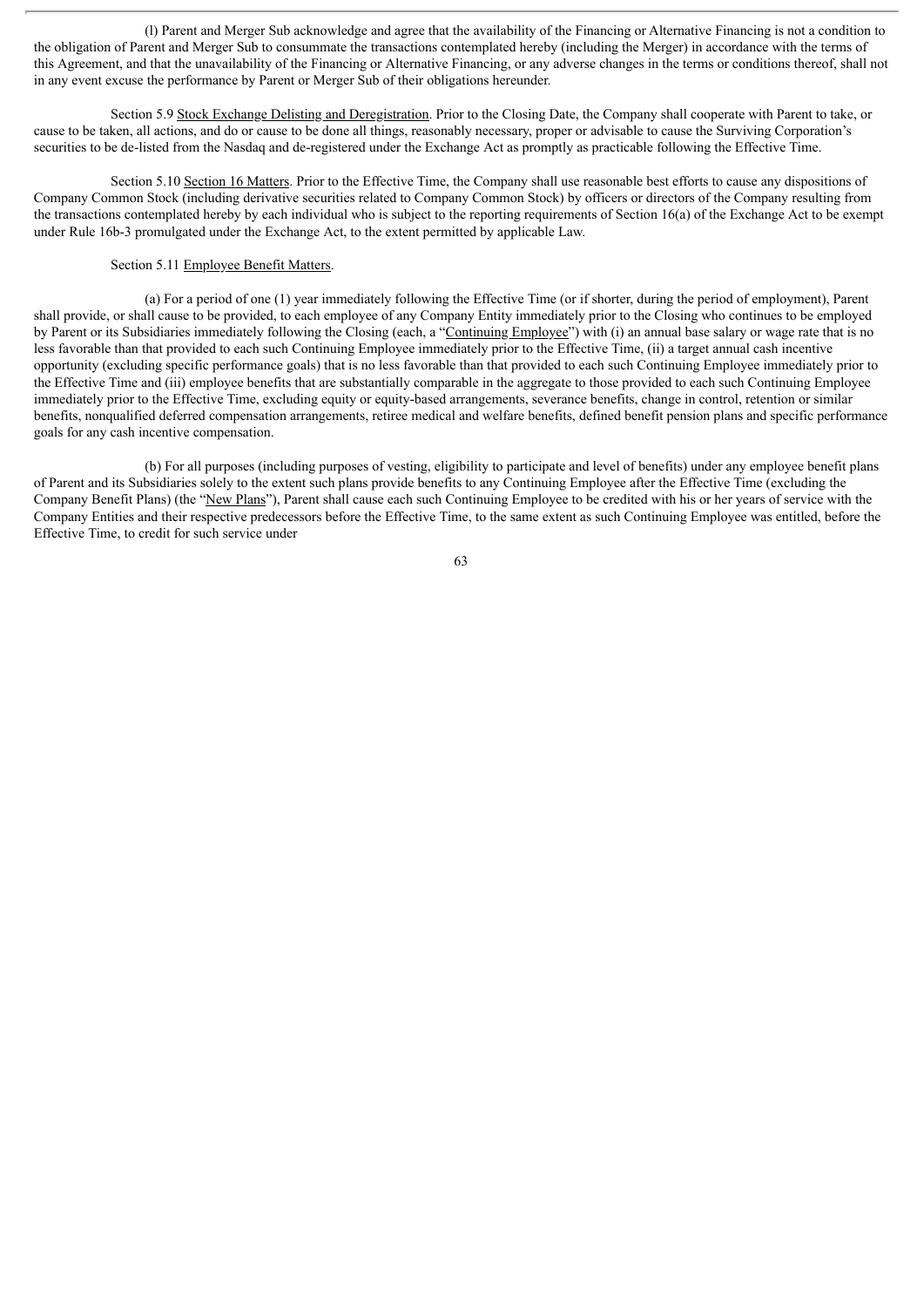any comparable Company Benefit Plan in which such Continuing Employee participated or was eligible to participate immediately prior to the Effective Time; provided that the foregoing service credit shall not be required to apply (i) to the extent that its application would result in a duplication of benefits with respect to the same period of service, (ii) for purposes of eligibility, vesting or benefit accruals under any defined benefit pension plan and (iii) for purposes of eligibility, vesting or benefit accruals under any retiree medical or welfare arrangement. In addition, and without limiting the generality of the foregoing, for any New Plans that are welfare benefit plans, programs and arrangements maintained, sponsored or contributed to by Parent or the Surviving Corporation ("Parent Welfare Company Benefit Plans") in which a Continuing Employee may be eligible to participate on or after the Effective Time, Parent and the Surviving Corporation shall (1) waive, or use commercially reasonable efforts to cause the applicable insurance carrier (including, if applicable, any stop loss insurance carrier) to waive, all limitations as to eligibility waiting periods and preexisting and at-work conditions, if any, related to participation and coverage requirements applicable to each Continuing Employee under any Parent Welfare Company Benefit Plan to the same extent waived or otherwise satisfied under a comparable Company Benefit Plan, and (2) use commercially reasonable efforts to provide credit to each Continuing Employee for any co-payments, deductibles and out-of-pocket expenses paid by such Continuing Employee under the Company Benefit Plans during the plan year in which the Effective Time occurs, up to and including the Effective Time.

(c) If requested by Parent no later than ten (10) days prior to the Closing Date, effective as of the day immediately prior to the Closing Date and contingent upon the occurrence of the Closing, the Company shall terminate or shall cause the termination of each U.S. tax-qualified defined contribution plan provided to current and former employees of the Company Entities (each, a "Company Qualified Plan"). In such event, prior to the Closing Date and thereafter (as applicable), the Company and Parent shall take any and all action as may be required, including amendments to a U.S. tax-qualified defined contribution plan maintained by Parent or one of its Subsidiaries (each, a "Parent Qualified Plan"), to permit each Continuing Employee to make rollover contributions of "eligible rollover distributions" (within the meaning of Section  $401(a)(31)$  of the Code) in cash or notes (representing plan loans from the Company Qualified Plan) in an amount equal to the eligible rollover distribution portion of the account balance distributable to such Continuing Employee from such Company Qualified Plan to the corresponding Parent Qualified Plan. If the Company Qualified Plan is terminated as described herein, the Continuing Employees shall be eligible to participate in a Parent Qualified Plan as soon as practicable following the Closing Date.

(d) As soon as practicable following the Closing Date, and contingent upon the Closing, the Surviving Corporation shall pay to the individuals set forth in Section 5.11(d) of the Company Disclosure Letter that fraction of the 2022 annual bonus target amount for each such individual set forth in Section 5.11(d) of the Company Disclosure Letter, the numerator of which is the number of days in 2022 that have elapsed through to and including the Closing Date, and the denominator of which is 365, less applicable Taxes and other withholdings; provided, however, that such individual remains employed by the Surviving Corporation or any Company Entity and has neither given nor received notice of termination through the Closing Date.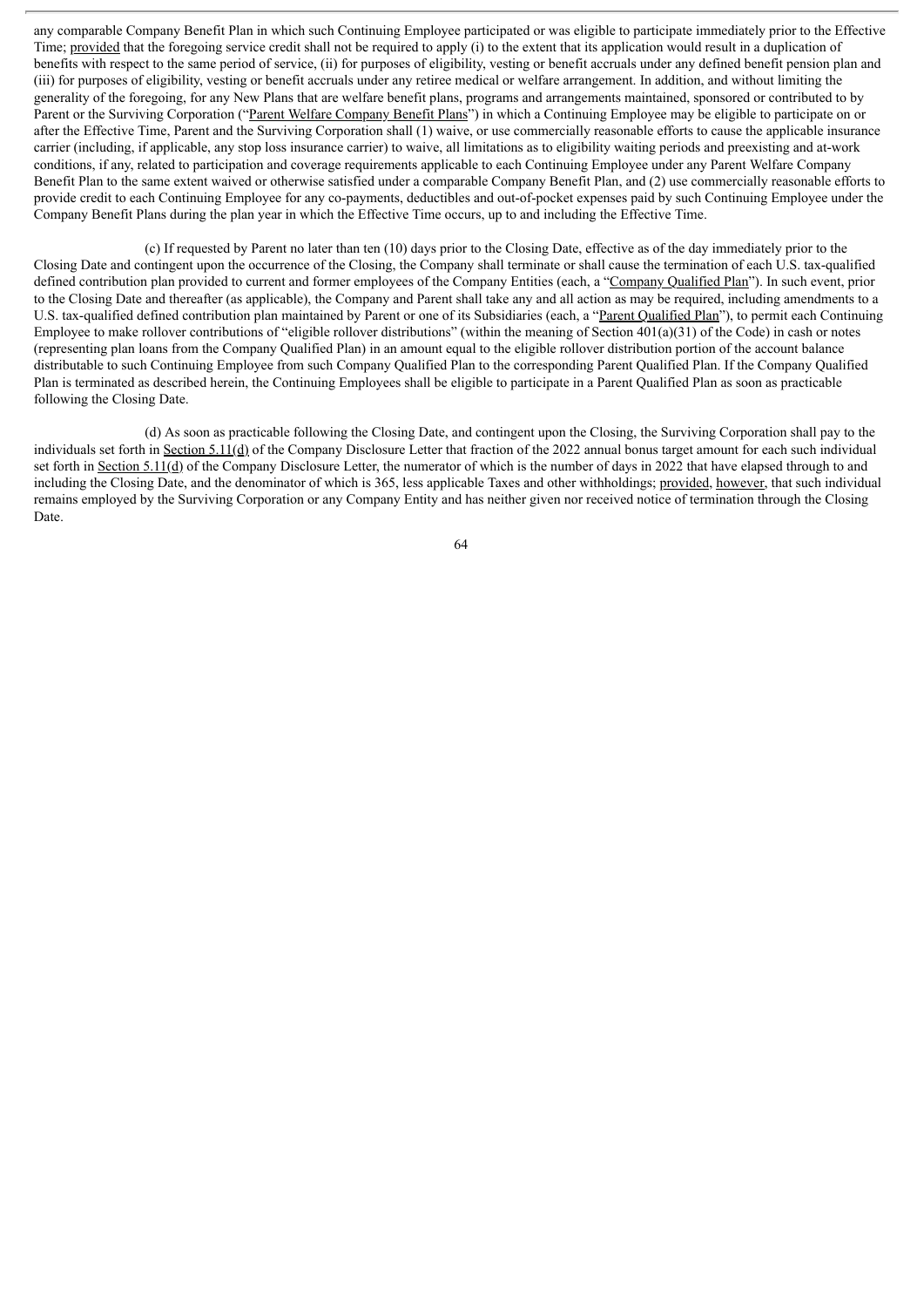(e) Prior to and contingent upon the Closing, the Company shall take all steps necessary to terminate the Company's New Executive Supplemental Savings Plan, the NSI Supplemental Retirement Plan and the NSI Technology Services Corporation Supplemental Retirement Plan (collectively, the "Nonqualified Plans") in accordance with the terms of the Nonqualified Plans and Treas. Reg. Section 1.409A-3(j)(ix)(B), such termination to become irrevocable upon the Closing. As soon as practicable following the Closing Date, the Surviving Corporation shall pay to the participants in the Nonqualified Plans all vested benefits owing to them thereunder. Payment shall be made to each such participant in single lump sum in cash, less applicable Taxes and other withholdings, as soon as practicable following the Closing Date, but in any event prior to the twelve (12) month anniversary of the Closing Date.

(f) Nothing in this Section 5.11 shall be treated as an amendment of, or undertaking to amend, any Benefit Plan. The provisions of this Section 5.11 are solely for the benefit of the respective parties to this Agreement, and nothing in this Section 5.11, express or implied, shall confer upon any Company Service Provider or any Continuing Employee, or legal representative or beneficiary thereof or any other Person, any rights or remedies, including any right to employment or service or continued employment or service for any specified period, or compensation or benefits of any nature or kind whatsoever under this Agreement or a right of any employee or beneficiary of such Company Service Provider, Continuing Employee or other Person under a Company Benefit Plan that such Company Service Provider, Continuing Employee or beneficiary or other Person would not otherwise have under the terms of that Company Benefit Plan. Nothing in this Agreement shall restrict, or be deemed to restrict, Parent or any of its Affiliates from terminating the employment of any Company Service Provider or Continuing Employee.

Section 5.12 Stockholder Litigation. In the event that, prior to the Effective Time or the valid termination of this Agreement, any Action related to this Agreement or transactions contemplated hereby (including the Merger) is brought against the Company, any of its Subsidiaries or its directors by holders of Equity Securities in the Company ("Company Stockholder Litigation"), the Company shall promptly notify Parent of such Company Stockholder Litigation and shall keep Parent reasonably informed on a current basis of the status thereof. The Company shall give Parent the opportunity to review and comment on all material filings or responses to be made by the Company in connection with such Company Stockholder Litigation (and shall consider in good faith any such comments), subject to a customary joint defense agreement, but not control, the defense and settlement of any such Company Stockholder Litigation; provided, however, that the Company shall not, and shall not permit any of its Subsidiaries to, settle or compromise or consent to any settlement or compromise (or engage in any settlement negotiations concerning) any Company Stockholder Litigation without Parent's prior written consent (which consent shall not be unreasonably withheld, conditioned or delayed).

Section 5.13 Transfer Taxes. Parent or the Surviving Corporation shall pay, or cause to be paid, all documentary, sales, use, real property transfer, registration, transfer, stamp, recording and similar Taxes, together with any related interest, penalties, fines, fees, additions to Tax or other additional amounts with respect thereto incurred in connection with this Agreement or the transactions contemplated hereby, and will file or cause to be filed all Tax Returns relating to the foregoing that are required to be filed by Parent, the Company or the Surviving Corporation.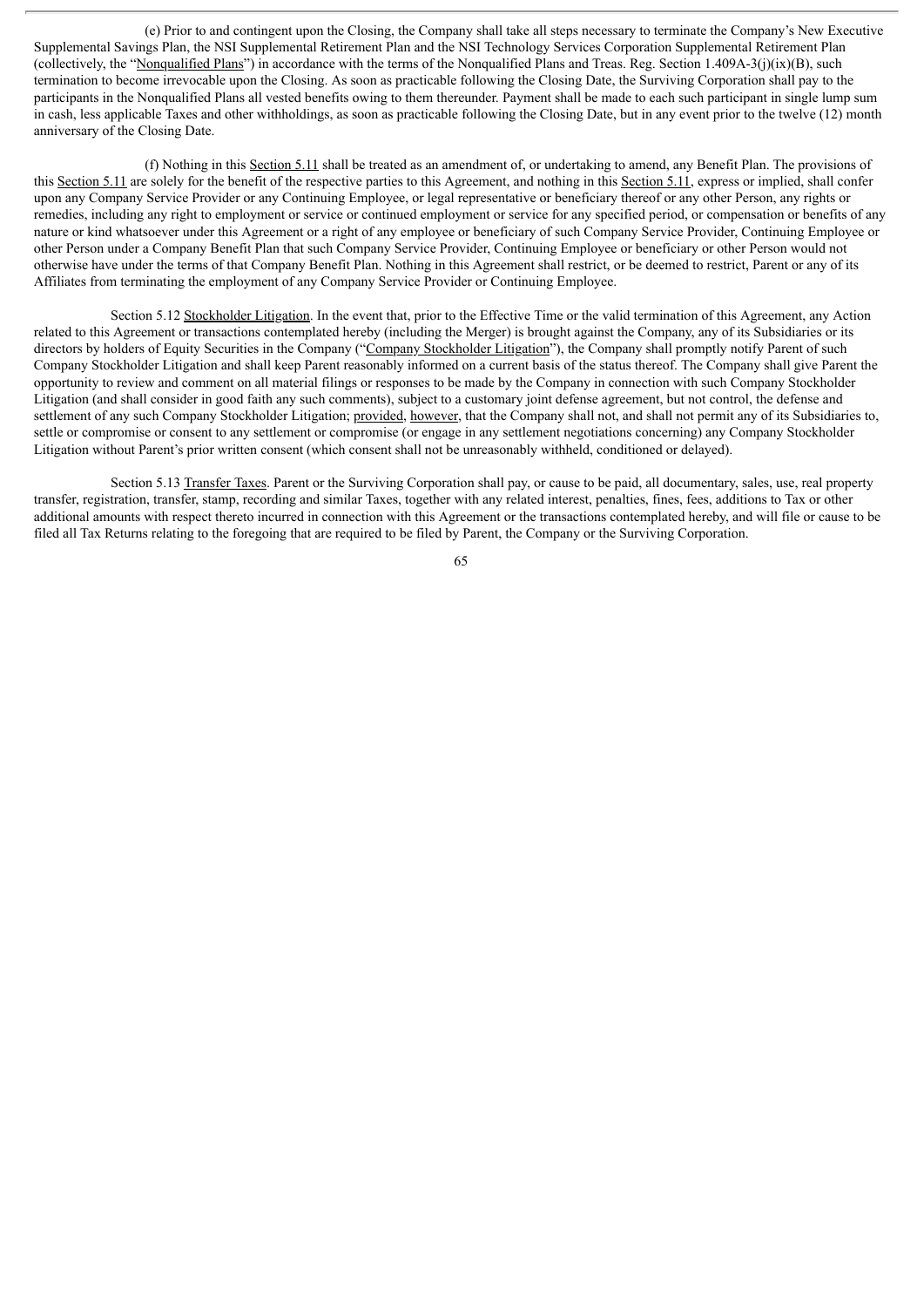Section 5.14 FIRPTA. On or prior to the Closing Date, the Company shall deliver to Parent a certification from the Company pursuant to Treasury Regulations Section 1.1445-2(c) and a notice to be delivered to the United States Internal Revenue Service as required under Treasury Regulations Section 1.897-2(h)(2), each dated no more than 30 days prior to the Closing Date and signed by a responsible corporate officer of the Company.

Section 5.15 Takeover Laws. If any Takeover Law becomes, or purports to become, applicable to any Company Entity or the Merger or the other transactions contemplated hereby, each Party shall grant any approvals and take any actions that are necessary so that the Merger and the other transactions contemplated hereby may be consummated as promptly as practicable upon the terms contemplated hereby and otherwise act to lawfully eliminate or minimize the effects of such statute or regulation on any Company Entity or the Merger or the other transactions contemplated hereby.

Section 5.16 Merger Sub Compliance. Subject to the terms and conditions set forth in this Agreement, Parent shall cause each of Merger Sub and, after the Closing, the Surviving Corporation, to comply with and perform promptly all of its obligations under or relating to this Agreement and to consummate the transactions contemplated hereby, including the Merger. Parent hereby (a) guarantees the due, prompt and faithful payment performance and discharge by Merger Sub of, and compliance by Merger Sub with, all of the covenants and agreements of Merger Sub under this Agreement and (b) agrees to take all actions necessary, proper or advisable to ensure such payment, performance and discharge by Merger Sub under this Agreement. Parent and Merger Sub shall be jointly and severally liable for the failure by either of them to perform and discharge any of their respective covenants, agreements and obligations pursuant to this Agreement. Prior to the Effective Time, Merger Sub shall not engage in any activities of any nature except as provided in or contemplated by this Agreement.

Section 5.17 Director Resignations. At or prior to the Closing, the Company shall use its reasonable best efforts to deliver to Parent evidence reasonably satisfactory to Parent of the resignation of all directors of the Company who are not also officers of the Company, which resignations shall be effective at the Effective Time.

# **ARTICLE VI**

## **CONDITIONS TO THE MERGER**

Section 6.1 Conditions to Obligations of Each Party. The respective obligations of each Party to effect the Merger and to consummate the Closing are subject to the satisfaction (or waiver if permissible under applicable Law) as of the Effective Time of the following conditions:

(a) Company Stockholder Approval. The Company Stockholder Approval shall have been obtained, and this Agreement shall have been adopted thereby, in each case in accordance with applicable Law and the Constituent Documents of the Company.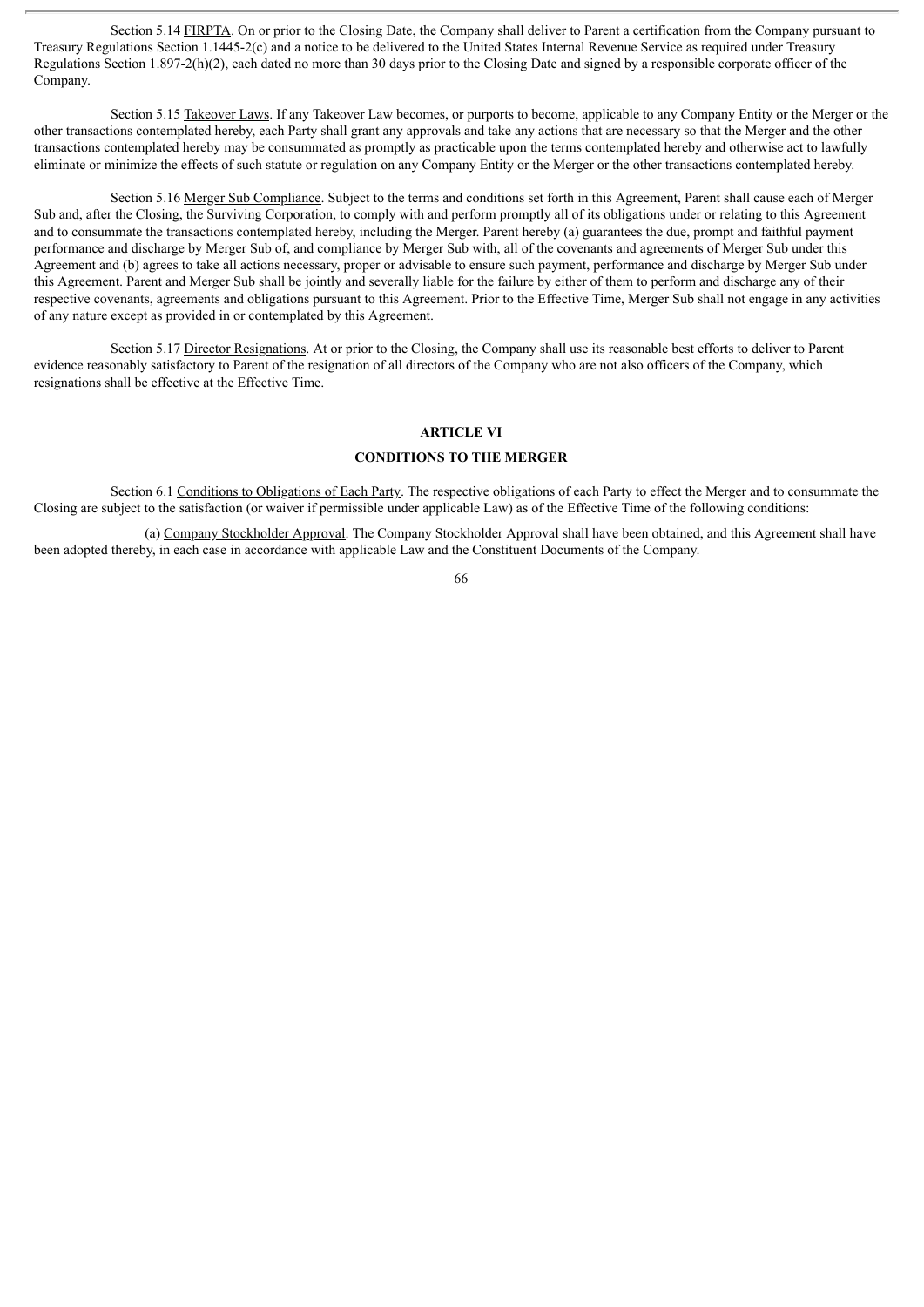(b) No Legal Restraint. No Law, whether temporary or permanent, shall be in effect that prevents, makes illegal or prohibits the Merger or any other transaction contemplated hereby, and no Government Authority of competent jurisdiction shall have issued any Order that prevents, makes illegal or prohibits the Merger or any other transaction contemplated hereby (any such Law, Order or Action, a "Legal Restraint").

(c) HSR Clearance. The waiting period (and any extension thereof) applicable to the transactions contemplated by the Agreement (including the Merger) under the HSR Act shall have expired or otherwise been terminated (the "HSR Clearance").

Section 6.2 Conditions to Obligations of Parent and Merger Sub. The obligations of Parent and Merger Sub to consummate the Closing are subject to the satisfaction (or waiver by Parent if permissible under applicable Law) as of the Closing of the following conditions:

(a) Representations and Warranties. Each of the representations and warranties set forth in (i) Article III (other than those set forth in Section 3.1, Section 3.3(a), Section 3.4, Section 3.7(b), Section 3.20 and Section 3.21) shall be true and correct as of the date hereof and as of the Closing Date as if made at and as of such dates (other than to the extent that any such representation or warranty expressly relates to an earlier date or period, in which case such representation or warranty must be true and correct as of such earlier date or period), in each case made as if none of such representations and warranties contained any qualifications or limitations as to "materiality," "Company Material Adverse Effect" or similar qualification, except where the failure of such representations and warranties to be true and correct has not had or would not reasonably be expected to have, individually or in the aggregate, a Company Material Adverse Effect, (ii) Section 3.1 (*Organization, Standing and Power*), Section 3.4 (*Authority;* Execution and Delivery; Enforceability; State Takeover Statutes; No Rights Plan), Section 3.20 (Broker's Fees) and Section 3.21 (Opinion of Company *Financial Advisor*) shall be true and correct in all material respects as of the date hereof and as of the Closing Date as if made at and as of such dates (other than to the extent that any such representation or warranty expressly relates to an earlier date or period, in which case such representation or warranty must be true and correct as of such earlier date or period), in each case made as if none of such representations and warranties contained any qualifications or limitations as to "materiality," "Company Material Adverse Effect" or similar qualification, and (iii) Section 3.3(a) (*Company Capitalization*), and Section 3.7(b) (*Absence of Certain Changes or Events*) of the Agreement shall be true and correct in all respects (other than, in the case of Section 3.3(a) only, *de minimis* inaccuracies) as of the date hereof and as of the Closing Date as if made at and as of such dates.

(b) Covenants and Agreements. The Company shall have performed or complied in all material respects with all of the covenants, agreements and obligations required to be performed and complied with by it under this Agreement at or prior to the Closing.

(c) No Company Material Adverse Effect. Since the date of this Agreement, there shall not have occurred any event, change, effect, development, state of facts, condition, circumstance or occurrence that, individually or in the aggregate, has had or resulted in a Company Material Adverse Effect, which is continuing.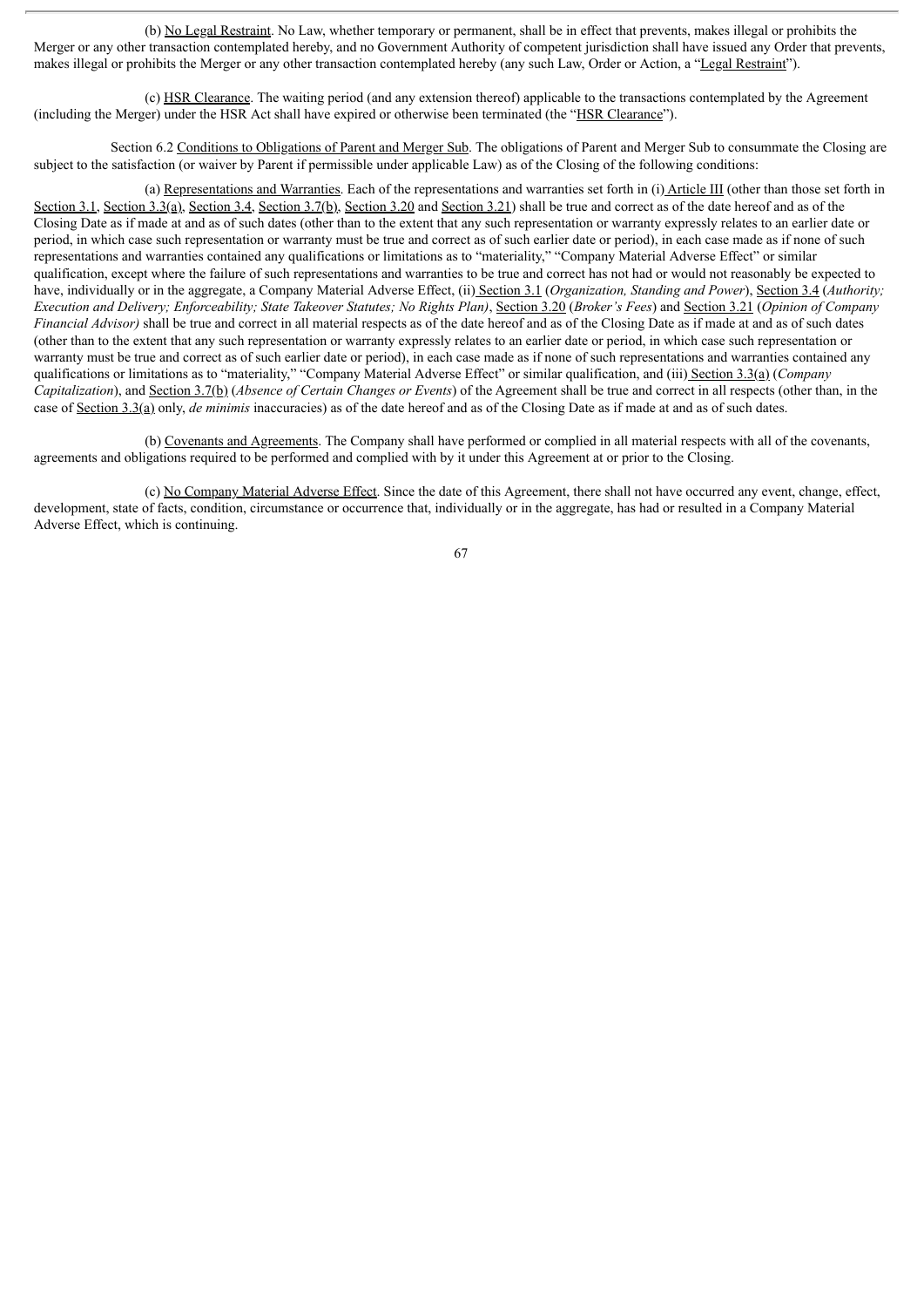(d) Company Certificate. Parent shall have received a certificate executed on behalf of the Company by a duly authorized officer confirming that the conditions set forth in Section 6.2(a), Section 6.2(b) and Section 6.2(c) have been satisfied.

Section 6.3 Conditions to Obligations of the Company. The obligation of the Company to consummate the Closing is subject to the satisfaction (or waiver by the Company) as of the Closing of the following conditions:

(a) Representations and Warranties. Each of the representations and warranties set forth in (i) Article IV (other than those set forth in Section 4.1, Section 4.3 and Section 4.14) shall be true and correct as of the date hereof and as of the Closing Date as if made at and as of the Closing Date (other than to the extent that any such representation or warranty expressly relates to an earlier date or period, in which case such representation or warranty must be true and correct as of such earlier date or period), in each case made as if none of such representations and warranties contained any qualifications or limitations as to "materiality," "Parent Material Adverse Effect" or similar qualification, except where the failure of such representations and warranties to be true and correct has not had or would not reasonably be expected to have, individually or in the aggregate, a Parent Material Adverse Effect and (ii) Section 4.1 (*Organization, Standing and Power*), Section 4.3 (*Authority; Execution and Delivery; Enforcement*) and Section 4.14 (*Broker's Fees*) shall be true and correct in all respects, except for *de minimis* inaccuracies, as of the date hereof and as of the Closing Date as if made at and as of the Closing Date (other than to the extent that any such representation or warranty expressly relates to an earlier date or period, in which case such representation or warranty shall be true and correct in all respects as of such earlier date or period).

(b) Covenants and Agreements. Each of Parent and Merger Sub shall have performed and complied in all material respects with all of the covenants, agreements and obligations required to be performed and complied with by it under this Agreement at or prior to the Closing.

(c) Parent Certificate. The Company shall have received a certificate executed on behalf of Parent by a duly authorized officer confirming that the conditions set forth in Section  $6.3(a)$  and Section  $6.3(b)$  have been satisfied.

## **ARTICLE VII**

# **TERMINATION**

Section 7.1 Termination.

(a) Termination by Mutual Agreement. Parent and the Company shall have the right to terminate this Agreement and abandon the transactions contemplated hereby at any time prior to the Closing by mutual written agreement.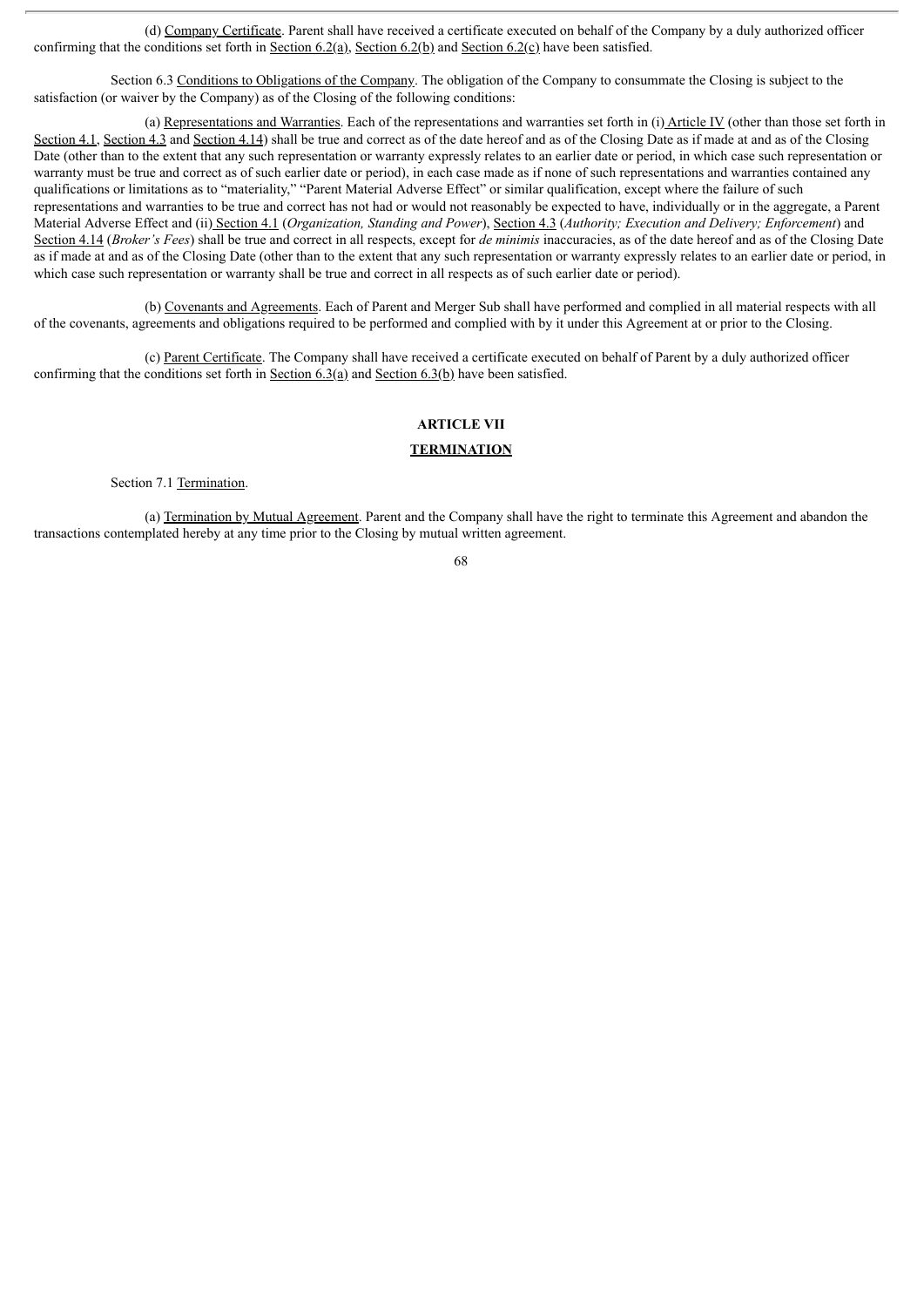(b) Termination by Either Parent or the Company. Each of Parent and the Company shall have the right to terminate this Agreement at any time prior to the Closing if:

(i) the Closing shall not have occurred by 5:00 p.m. (Eastern time) on February 13, 2023 (the "Outside Date"); provided, however, that, if, as of the date that is five (5) Business Days prior to the Outside Date, all of the conditions to the Closing set forth in Article VI have been satisfied or duly waived by all Parties entitled to the benefit thereof (other than (1) the conditions set forth in Section 6.1(b) and Section 6.1(c) (but solely in respect of a Legal Restraint relating to the HSR Act or any other Antitrust Law)) and (2) any condition that by its nature is to be satisfied at the Closing (provided that such condition would be capable of being satisfied if the Closing were the Outside Date), the Company may by delivery of written notice to Parent elect to extend the Outside Date to a date not later than May 13, 2023; provided, further, however, that the right to terminate this Agreement under this Section 7.1(b)(i) shall not be available to a Party if the failure of the Closing to have occurred by the Outside Date (as it may be extended under this Section 7.1(b)(i)) was caused by such Party's material breach of, or such Party's failure to perform or comply with in any material respect, any of its covenants or agreements hereunder;

(ii) a permanent Legal Restraint shall be in effect that has become final and nonappealable; provided, however, that the right to terminate this Agreement under this Section 7.1(b)(ii) shall not be available to a Party if the existence of such Legal Restraint was caused by such Party's material breach of, or failure to perform or comply with in any material respect, any of its covenants or agreements hereunder; or

(iii) the Company Stockholder Approval shall not have been obtained after the final adjournment of the Company Stockholders Meeting at which a vote of the Company Stockholders has been taken in accordance with this Agreement.

if:

(c) Termination by Parent. Parent shall have the right to terminate this Agreement and abandon the transactions contemplated hereby

(i) prior to the receipt of the Company Stockholder Approval, the Company Board has effected a Change of

Recommendation; or

(ii) prior to the Closing, the Company has breached or failed to perform any of its covenants or agreements hereunder, or any of the Company's representations or warranties hereunder fails to be true and correct, which breach or failure (A) would give rise to the failure of any condition set forth in Section 6.2(a) or Section 6.2(b) to be satisfied and (B) is not capable of being cured by the Company by the Outside Date (as it may be extended under Section  $7.1(b)(i)$  or, if capable of being cured by the Company by the Outside Date (as it may be extended under Section 7.1(b)  $(i)$ ), is not cured by the Company within thirty (30) days after Parent delivers written notice of such breach or failure to the Company; provided, however, that Parent shall not have the right to terminate this Agreement under this Section 7.1(c)(ii) if Parent or Merger Sub is in breach of any of their respective covenants or agreements hereunder in any material respect, or any of Parent's or Merger Sub's respective representations or warranties hereunder fails to be true and correct in any material respect, in each case, such that any condition set forth in  $Section 6.3(a)$  or Section 6.3(b) could not then be satisfied.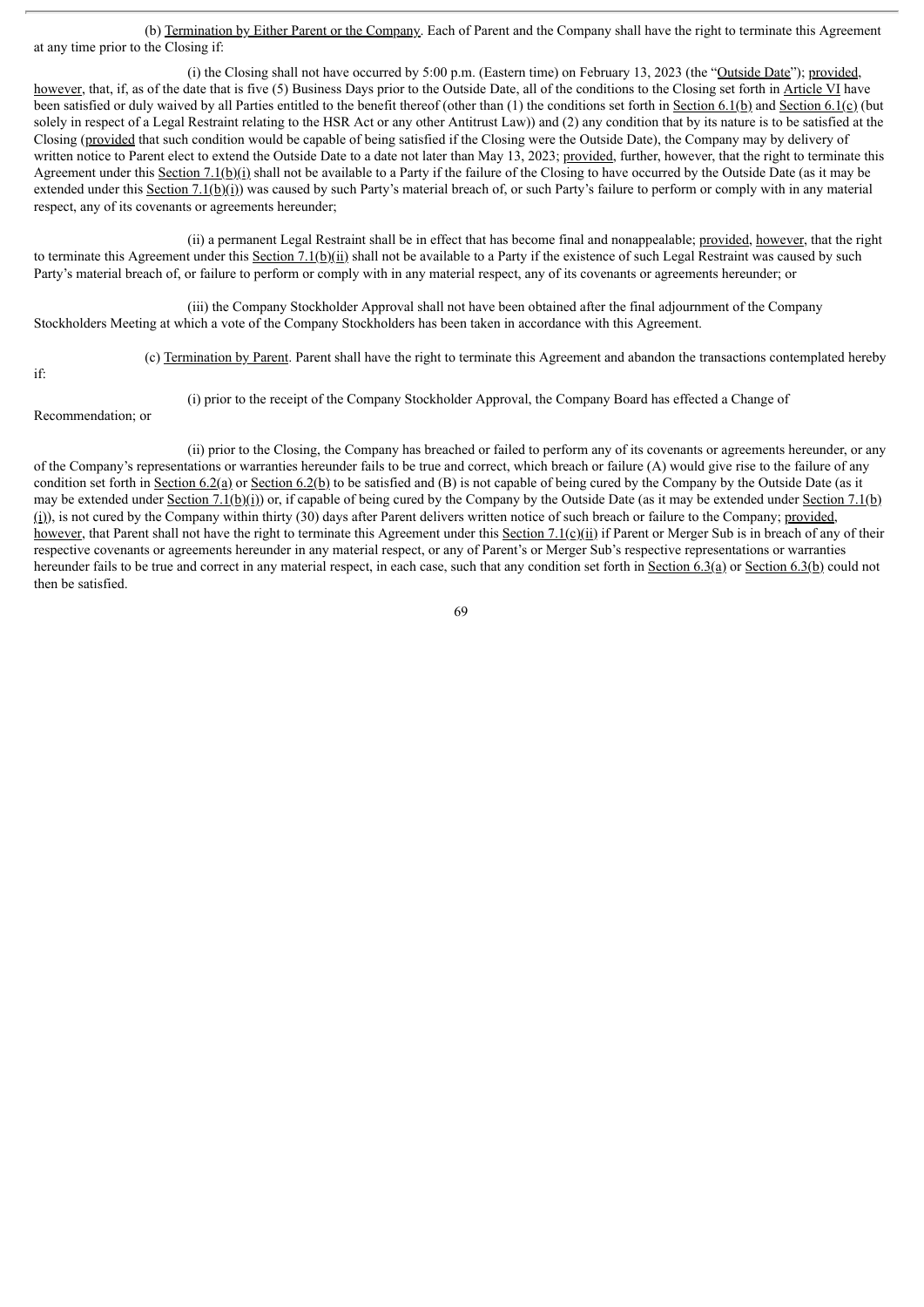(d) Termination by the Company. The Company shall have the right to terminate this Agreement and abandon the transactions contemplated hereby:

(i) prior to the receipt of the Company Stockholder Approval, in order to substantially concurrently enter into a written definitive agreement providing for the consummation of the transactions determined by the Company Board to constitute a Superior Acquisition Proposal in accordance with Section  $5.2(e)$ ; provided, however, that the Company shall not be entitled to terminate this Agreement under this Section 7.1( $g$ )(i), and no such purported termination shall have any effect, unless (A) the Company has complied in all material respects with its obligations under Section 5.2 and (B) prior to or concurrently with such termination, the Company pays Parent the applicable Company Termination Fee under Section  $7.3(a)$ ;

(ii) prior to the Effective Time, if any of Parent or Merger Sub breaches any of their respective covenants or agreements hereunder, or any of Parent's or Merger Sub's respective representations or warranties hereunder fails to be true and correct, which breach or failure (1) would cause any of the conditions to the Closing set forth in Section 6.3(a) or Section 6.3(b) to not be satisfied and (2) is not reasonably capable of being cured by Parent or Merger Sub, as applicable, by the Outside Date (as it may be extended under Section 7.1(b)(i)) or, if reasonably capable of being cured by Parent or Merger Sub, as applicable, by the Outside Date (as it may be extended under Section 7.1(b)(i)), is not cured by Parent or Merger Sub, as applicable, within thirty (30) days after the Company delivers written notice of such failure to Parent; provided, however, that the Company shall not have the right to terminate this Agreement under this Section 7.1(d)(ii) if the Company is then in breach of any of its covenants or agreements hereunder in any material respect, or any of the Company's representations or warranties hereunder fails to be true and correct in any material respect, in each case, such that any condition set forth in Section 6.2(a) or Section 6.2(b) could not then be satisfied; or

(iii) if (A) all of the conditions set forth in Section 6.1 and Section 6.2 have been and remain satisfied or waived (other than those conditions that by their nature are to be satisfied at the Closing; provided that each such condition is then capable of being satisfied), (B) the Company has delivered a written notice to Parent that the Company stands ready, willing and able to consummate the Closing and (C) Parent fails to consummate the Closing (other than by reason of the Company's failure to waive any condition set forth in Section 6.3 that is not satisfied) within three (3) Business Days following the Company's delivery of such notice.

Section 7.2 Effect of Termination. This Agreement may be terminated only under Section 7.1. In order to terminate this Agreement under Section 7.1, the Party desiring to terminate this Agreement shall give written notice of such termination to the other Parties under Section 8.4, specifying the subsection of Section 7.1 under which such termination is effected. If this Agreement is terminated under Section 7.1, this Agreement shall immediately become void and of no effect, and no Party shall have any further Liability, whether arising before, at or after such termination, that may be based on this Agreement, arising out of this Agreement or relating hereto or the negotiation, execution, performance or subject matter hereof, except that (a) this Section 7.2, Section 7.3 and Article VIII shall survive such termination and remain in full force and effect in accordance with their terms, (b) the Reimbursement and Indemnification Obligations, and the provisions of Section 5.8 relating thereto, and the Liabilities of Parent and Merger Sub therefor, shall survive such termination and remain in full force and effect in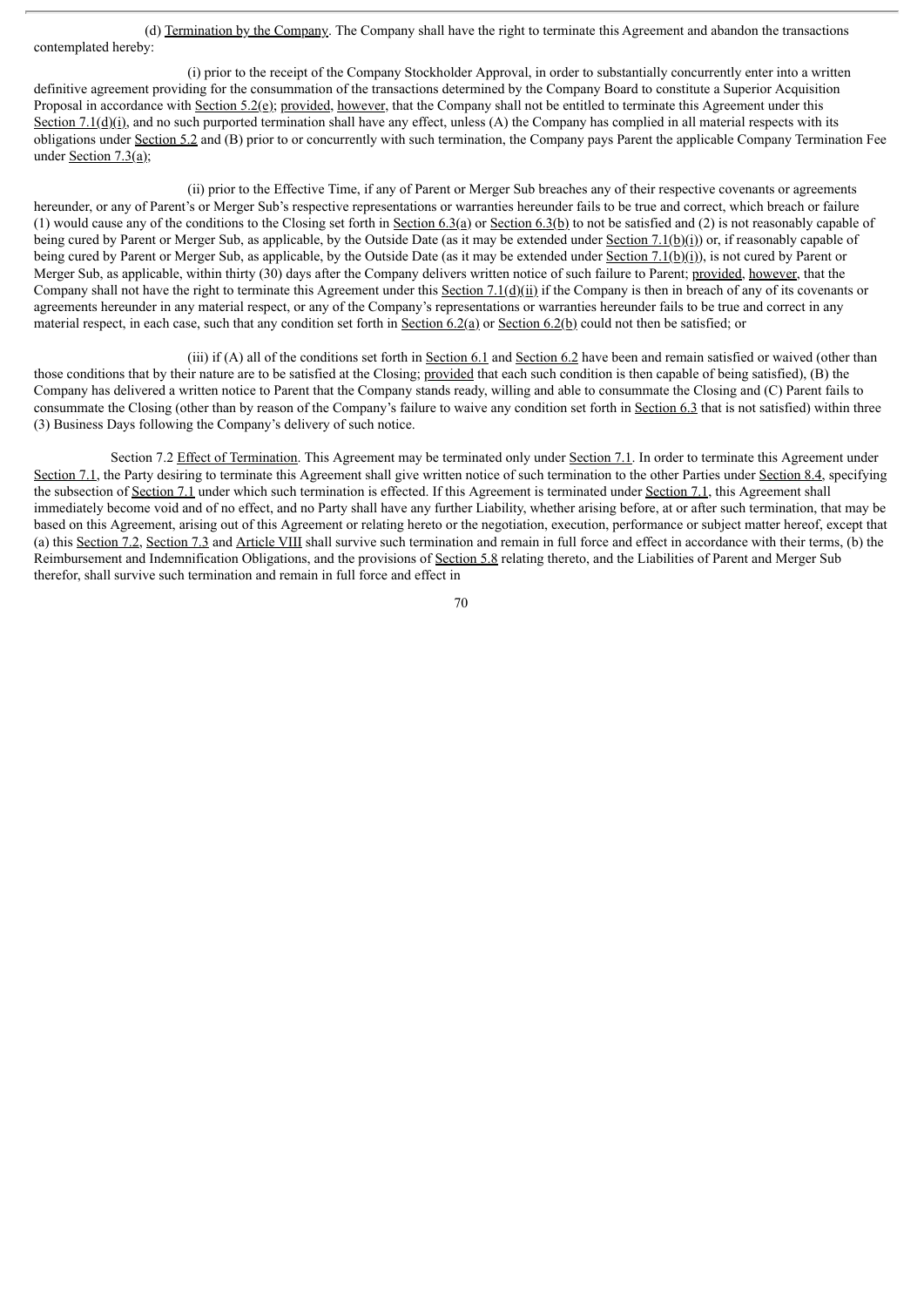accordance with their terms and (c) no such termination shall relieve any Party from Liability for Willful Breach occurring prior to such termination. No termination hereof shall affect (i) the Parties' respective obligations under the Confidentiality Agreement (as amended by Section 5.4) or the Clean Team Agreement or (ii) the Limited Guarantee, all of which obligations shall survive any termination hereof in accordance with their terms (notwithstanding anything in Section 8.6 to the contrary).

### Section 7.3 Termination Fees; Parent Expense Reimbursement.

(a) Termination Fee. If Company terminates this Agreement under Section 7.1(d)(i) or Parent terminates this Agreement pursuant to Section 7.1(c)(i), the Company shall pay to Parent a fee of \$115,876,916.00 in cash (the "Company Termination Fee"), by wire transfer of immediately available funds, (i) in the case of termination by the Company pursuant to Section 7.1(d)(i), prior to or concurrently with such termination to an account designated by Parent pursuant to wiring instructions that Parent delivers to the Company in writing and (ii) in the case of termination by Parent pursuant to Section 7.1(c)(i), within two (2) Business Days of the date of such termination to an account designated by Parent pursuant to wiring instructions that Parent delivers to the Company in writing.

(b) Company Tail Fee. The Company shall pay to Parent an amount in cash equal to the Company Termination Fee if (i) this Agreement is validly terminated by the Company or Parent pursuant to  $(x)$  Section 7.1(b)(i) and the Company Stockholder Approval shall not have been obtained at the Company Stockholders Meeting (including any adjournment or postponement thereof), (y) Section 7.1(b)(iii) or (z) by Parent pursuant to Section 7.1(c)(ii), (ii) at any time after the date of this Agreement and prior to such termination (in the case of the foregoing clauses (x) or (z)) or the Company Stockholders Meeting (in the case of the foregoing clause  $(y)$ ), a bona fide Alternative Acquisition Proposal is publicly announced or publicly disclosed and such Alternative Acquisition Proposal has not been withdrawn at or prior to the time of such termination, (iii) within twelve (12) months after the date of such termination, the Company enters into a definitive, written Contract with respect to an Alternative Acquisition Proposal and such Alternative Acquisition Proposal is subsequently consummated and (iv) at the time of such termination, the Commitment Letters shall not have been terminated, withdrawn or rescinded without being replaced in compliance with Section 5.8 and the Company shall not have been entitled to terminate this Agreement pursuant to Section 7.1(d)(ii) or Section 7.1(d)(iii); provided that, for purposes of this Section 7.3(b), the references to "20%" in the definition of Alternative Acquisition Proposal shall be deemed to be references to "50%." If owed under this Section 7.3(b), the Company shall pay to Parent the Company Termination Fee by wire transfer of immediately available funds in accordance with wiring instructions delivered in writing to the Company by Parent prior to or concurrently with the consummation of such Alternative Acquisition Proposal.

(c) Parent Termination Fee. If (i) the Company terminates this Agreement pursuant to Section 7.1(d)(ii) or Section 7.1(d)(iii), (ii) Parent or the Company terminates this Agreement pursuant to Section  $7.1(b)(i)$  and, at the time of such termination, the Company would have been entitled to terminate this Agreement under Section  $7.1(\underline{d})(\underline{ii})$  or Section  $7.1(\underline{d})(\underline{iii})$ , or (iii) (A) the Company terminates this Agreement pursuant to Section 7.1(b)(i) or Section 7.1(b)(ii) or Parent terminates this Agreement pursuant to Section 7.1(b)(i) or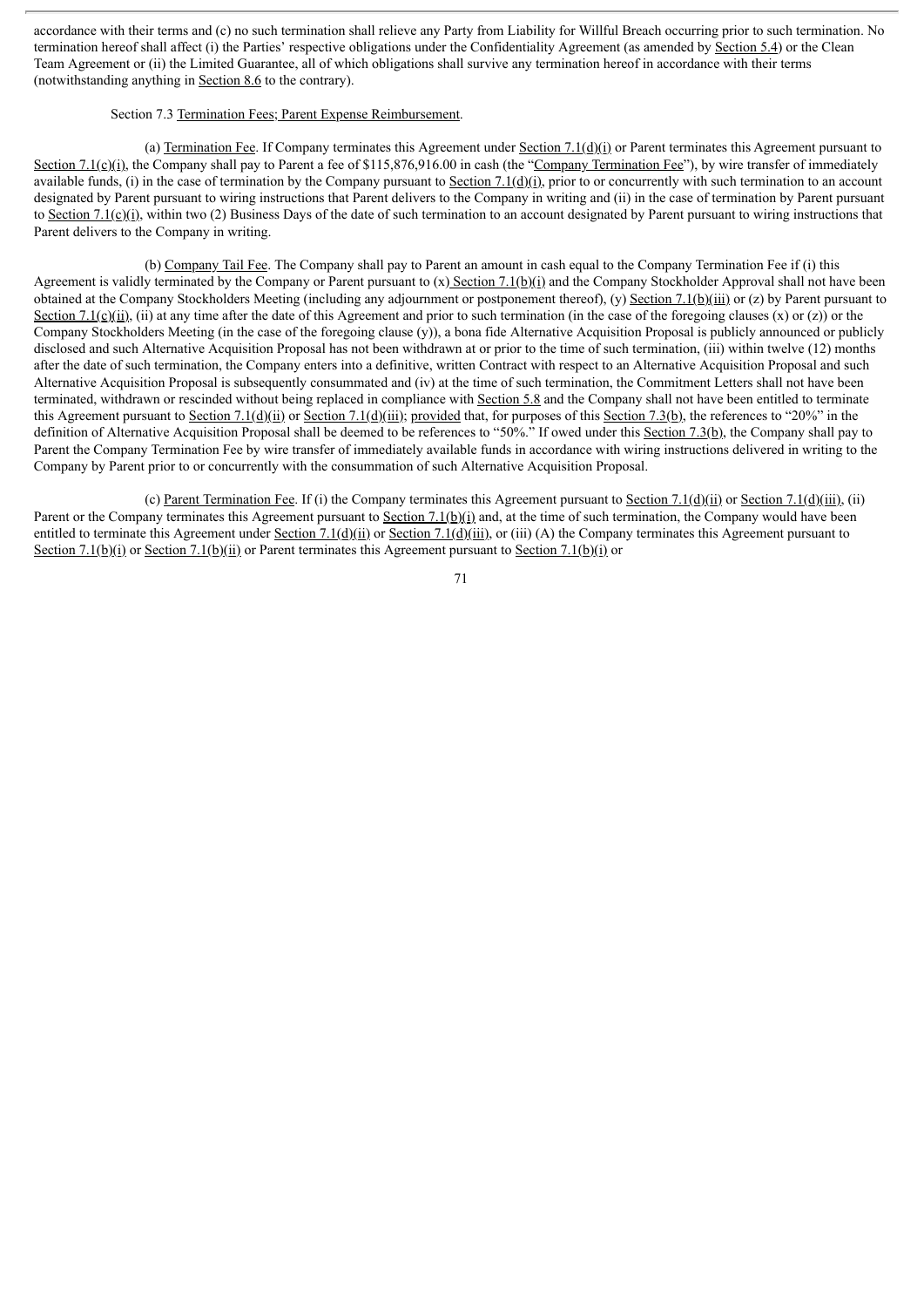Section 7.1(b)(ii) at a time when the Agreement is terminable by the Company pursuant to Section 7.1(b)(i) or Section 7.1(b)(ii), respectively, (B) all of the conditions to the Closing set forth in Article VI have been satisfied (or, if any such conditions are by their nature to be satisfied at the Closing, satisfied as if the Closing had occurred on such date of termination) or waived other than the conditions set forth in Section 6.1(b) (solely to the extent that such Legal Restraint arises under the HSR Act or any other Antitrust Law) or Section 6.1(c) and (C) any of the conditions set forth in Section 6.1(b) (solely to the extent that such Legal Restraint arises under the HSR Act or any Antitrust Law) or Section  $6.1$ (c) have not been satisfied or waived, then in each case, Parent shall pay or cause to be paid to the Company a fee of \$239,745,343.00 in cash (the "Parent Termination Fee"), by wire transfer of immediately available funds to an account designated by the Company, no later than two (2) Business Days after the date of such termination.

#### (d) Other Agreements.

(i) The Parties acknowledge and agree that the covenants and agreements under this Section 7.3 are an integral part of the transactions contemplated hereby, and without such covenants and agreements, the Parties would not have entered into this Agreement. Accordingly, if the Company or Parent does not pay promptly any amount due under Section 7.3 and in order to obtain such payment, the other Party commences an Action that results in a judgment against the Company or Parent, as applicable, for any amount owed thereby under Section 7.3, as applicable, the Company or Parent, as applicable, shall reimburse the other Party by wire transfer of immediately available funds for its and (in the case of Parent) its Affiliates' reasonable and documented costs and expenses (including reasonable and documented attorneys' fees) in connection with such Action, together with interest on such amount at the prime rate as published in *The Wall Street Journal* in effect on the date such payment was required to be made through the date such payment was actually received.

(ii) Notwithstanding anything herein to the contrary, if this Agreement is terminated under circumstances in which the Company is required to pay, and in fact pays, the Company Termination Fee, (1) payment by the Company of such Company Termination Fee, together with any costs and expenses owed by the Company under Section  $7.3(d)(i)$ , shall be the sole and exclusive remedy of Parent and Merger Sub (and each of their respective Affiliates and any Representatives of any of the foregoing) for any Actions, Liabilities, losses, damages, judgments, inquiries, fines and fees, costs and expenses, including attorneys' fees and disbursements, suffered or incurred by Parent, Merger Sub, their respective Affiliates or any Representatives of the foregoing that may be based on this Agreement or the transactions contemplated hereby, arise out of this Agreement or the transactions contemplated hereby or relate hereto or the negotiation, execution, performance or subject matter hereof, or the termination hereof or any matter forming the basis for such termination, (2) upon payment of such amount, together with any costs and expenses owed by the Company under Section 7.3( $d$ )(i), the Company, its Affiliates and each of their respective Representatives shall have no further Liability that may be based on this Agreement or the transactions contemplated hereby, arise out of this Agreement or the transactions contemplated hereby or relate hereto or the negotiation, execution, performance or subject matter hereof, or the termination hereof or any matter forming the basis for such termination, (3) none of Parent, Merger Sub, their respective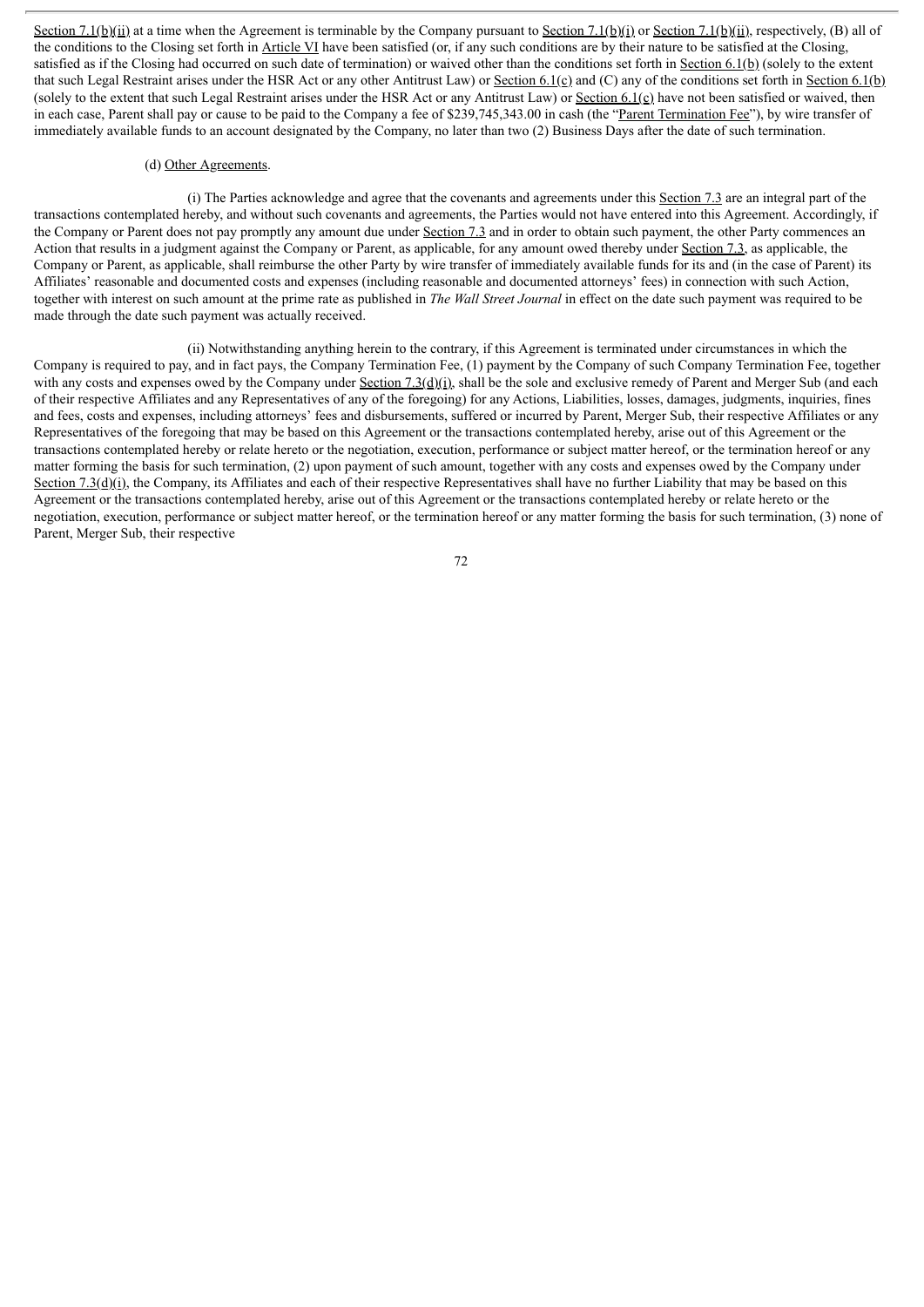Affiliates or any Representatives of the foregoing shall have, and each of the foregoing expressly waives and relinquishes, any other right, remedy or recourse (whether in contract or in tort or otherwise, or whether at law (including at common law or by statute) or in equity) that may be based on this Agreement or the transactions contemplated hereby, arise out of this Agreement or the transactions contemplated hereby or relate hereto or the negotiation, execution, performance or subject matter hereof, or the termination hereof or any matter forming the basis for such termination, and (4) the maximum aggregate Liability of the Company, its Affiliates and their respective Representatives to Parent, Merger Sub, their respective Affiliates and the Representatives of each of the foregoing that may be based on this Agreement or the transactions contemplated hereby, arise out of this Agreement or the transactions contemplated hereby or relate hereto or the negotiation, execution, performance or subject matter hereof, or the termination hereof or any matter forming the basis for such termination, shall not exceed such Company Termination Fee, together with any costs and expenses owed by the Company under Section 7.3(d)(i), and Parent and its Representatives shall not seek to recover monetary damages in excess of such amount. Notwithstanding the foregoing, nothing in this Section 7.3 shall limit the rights of Parent and Merger Sub under Section 8.10. Notwithstanding anything herein to the contrary (including Section 7.2), in no event shall the Company be required to pay to Parent the Company Termination Fee more than once.

(iii) Notwithstanding anything herein to the contrary, but subject to the Company's rights to obtain an injunction or other equitable relief under Section 8.10 to the extent provided therein, and except for the Reimbursement and Indemnification Obligations and Liabilities of Parent and Merger Sub with respect thereto, if this Agreement is terminated under circumstances in which Parent is required to pay, and in fact pays, the Parent Termination Fee, (1) the Company's receipt of the Parent Termination Fee, together with any costs and expenses owed by Parent under Section 7.3( $g$ )(i), in each case, if payable, shall be the Company's sole and exclusive remedy for any Actions, Liabilities losses, damages, judgments, inquiries, fines and fees, costs and expenses, including attorneys' fees and disbursements, suffered or incurred by the Company or any of its Representatives that may be based on this Agreement, arise out of this Agreement or relate hereto or the negotiation, execution, performance or subject matter hereof, or the termination hereof or any matter forming the basis for such termination, (2) upon payment of such amount, together with any costs and expenses owed by Parent under Section 7.3( $d$ )(i), Parent, the other Parent Related Parties and each of their respective Representatives shall have no further Liability that may be based on this Agreement or the transactions contemplated hereby, arise out of this Agreement or the transactions contemplated hereby or relate hereto or the negotiation, execution, performance or subject matter hereof, or the termination hereof or any matter forming the basis for such termination, (3) none of the Company, its Affiliates or any Representatives of the foregoing shall have, and each of the foregoing expressly waives and relinquishes, any other right, remedy or recourse (whether in contract or in tort or otherwise, or whether at law (including at common law or by statute and including for Willful Breach) or in equity) that may be based on this Agreement or the transactions contemplated hereby, arise out of this Agreement or the transactions contemplated hereby or relate hereto or the negotiation, execution, performance or subject matter hereof, or the termination hereof or any matter forming the basis for such termination, and (4) the maximum aggregate Liability of the Parent Related Parties to the Company that may be based on this Agreement or the transactions contemplated hereby, arise out of this Agreement or the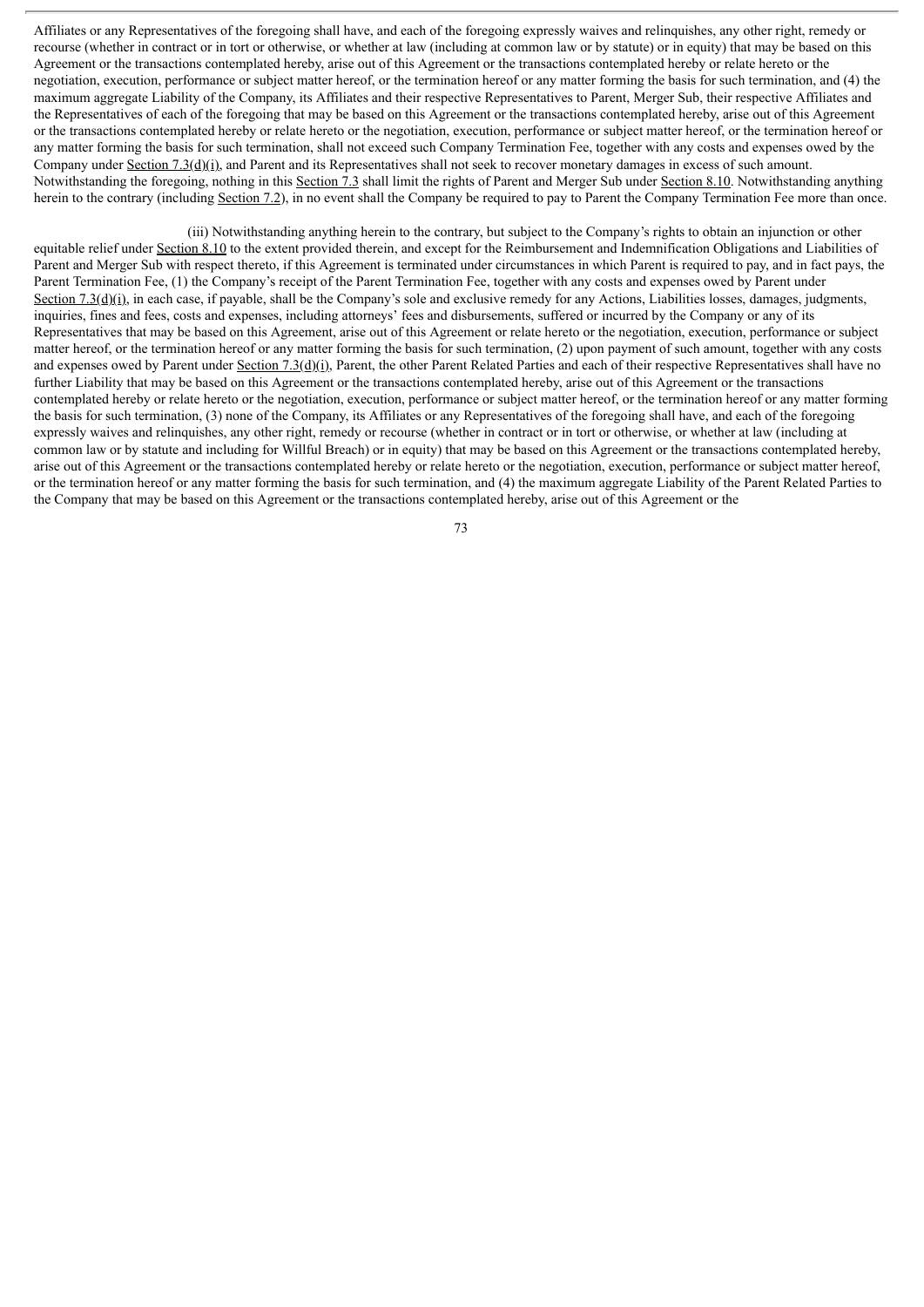transactions contemplated hereby or relate hereto or the negotiation, execution, performance or subject matter hereof, or the termination hereof or any matter forming the basis for such termination, shall not exceed the Parent Termination Fee, together with any costs and expenses owed by Parent under Section 7.3(d)(i) and any Liabilities under the Reimbursement and Indemnification Obligations, and the Company and its Representatives shall not seek to recover monetary damages in excess of such amount. While the Company may pursue both a grant of specific performance or other equitable relief under Section 8.10 and, following termination of this Agreement, the payment of the Parent Termination Fee under Section 7.3(c), under no circumstances shall the Company be entitled to receive both (i) a grant of specific performance or other equitable relief that results in the Financing being funded or the Closing occurring and (ii) (a) the Parent Termination Fee to the extent it is payable in accordance with Section 7.3(c) and (b) the fees, costs and expenses owed by Parent under Section 7.3( $d$ )(i) in connection with this Agreement or any termination of this Agreement. For clarity, and notwithstanding anything herein to the contrary, nothing in this Section 7.3(d) will affect the rights and obligations of any party pursuant to the Confidentiality Agreement or limit the ability of the Company to enforce and recover any amounts under the Reimbursement and Indemnification Obligations while simultaneously seeking or receiving any grant of specific performance or other equitable relief, payment of the Parent Termination Fee and the fees, costs and expenses owed by Parent under Section 7.3(d)(i). Notwithstanding anything herein to the contrary (including Section 7.2), in no event shall Parent be required to pay to the Company the Parent Termination Fee more than once.

# **ARTICLE VIII**

# **MISCELLANEOUS**

Section 8.1 Amendment and Modification. This Agreement may be amended, changed and supplemented in any and all respects, at any time before the Effective Time, only by the written agreement of the Parties; provided, however, that this Agreement shall not be amended, changed or supplemented (a) in any manner that would adversely affect the rights of the Financing Sources under Section 7.3(d)(iii), Section 8.6, Section 8.8, Section 8.9, Section 8.10, Section 8.11 or this Section 8.1 (or any provision of this Agreement to the extent an amendment, change or supplement of such provision would modify the substance of such Sections, including the definition of "Financing Source") without the consent of the Financing Sources or (b) following the receipt of the Company Stockholder Approval unless, to the extent required by applicable Law, approved by the Company Stockholders.

Section 8.2 Extension; Waiver. At any time prior to the Effective Time, each Party may (a) extend the time for the performance of any obligation or other act of the other Parties, (b) waive any inaccuracies in the representations and warranties hereunder of the other Parties or (c) subject to the proviso of Section 8.1, waive compliance with any covenant or agreement hereunder of the other Parties or any of its conditions to the Closing in Article VI; provided that any such extension or waiver shall be in an instrument in writing signed on behalf of such extending or waiving Party. Except as required by applicable Law, no waiver hereof shall require the approval of the Company Stockholders. The failure of any Party to assert any of its rights hereunder or otherwise shall not be a waiver of such rights, and no single or partial exercise by any Party of any of its rights hereunder shall preclude any other or further exercise of such rights or any other rights hereunder.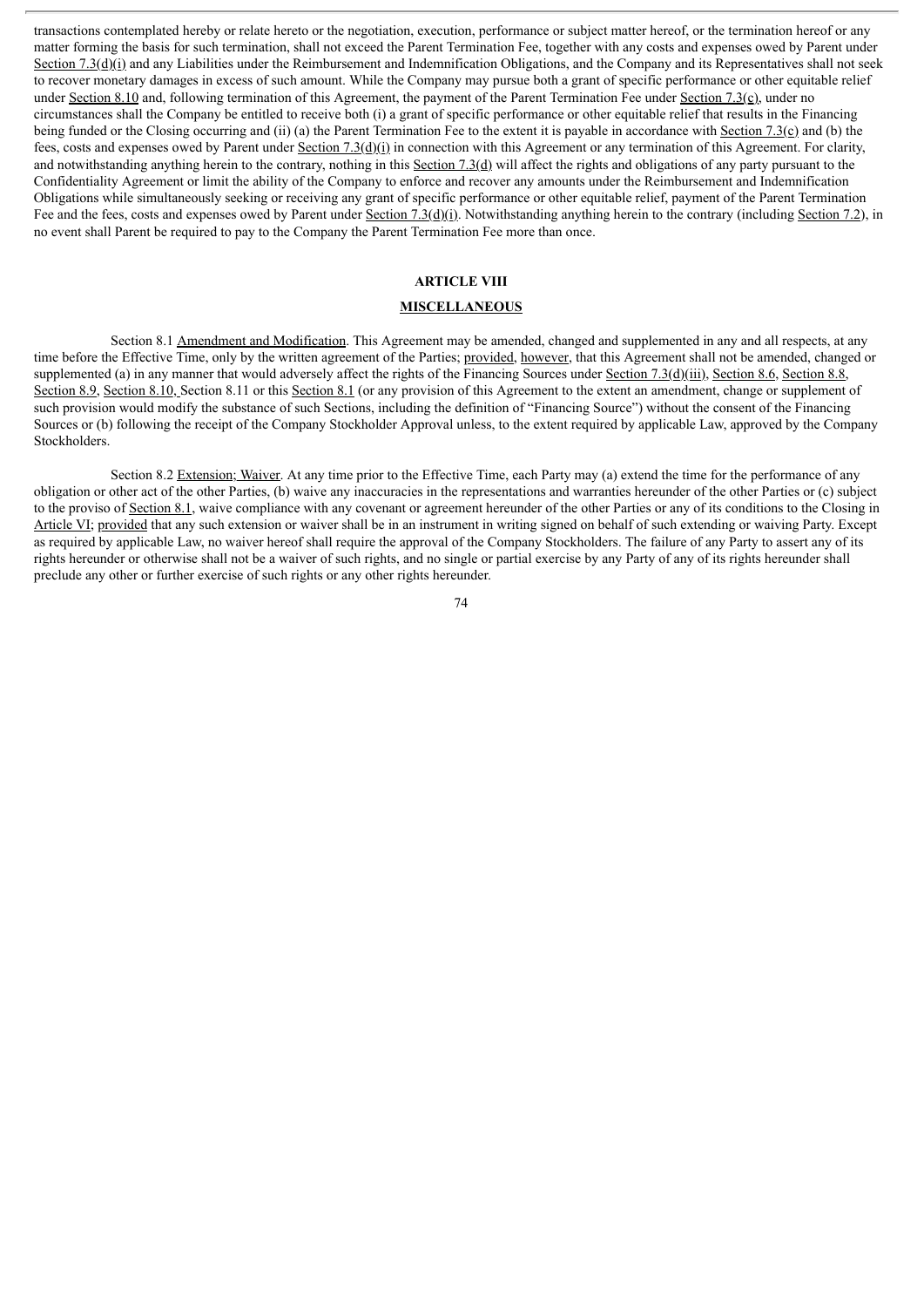#### Section 8.3 No Other Representations or Warranties; No Survival of Representations and Warranties.

(a) Except for the representations and warranties expressly set forth in Article III, each of Parent and Merger Sub acknowledges and agrees that (i) none of the Company or any of its Representatives or any other Person makes, or has made, any other express or implied representation or warranty with respect to the Company or the Company Subsidiaries or with respect to any other information provided to Parent or Merger Sub or otherwise in connection with or related to the transactions contemplated hereby, and (ii) each of Parent, Merger Sub, their Affiliates and the Representatives of each of the foregoing has relied solely upon such representations and warranties and its own independent investigation, and has not relied on, or been induced by, any representation, warranty or other statement of, or any other information provided or made available to it by, the Company or its Representatives, in making its determination to enter into this Agreement and proceed with the transactions contemplated hereby. Without limiting the generality of the foregoing, Parent, on its own behalf and on behalf of its Affiliates and its and their respective Representatives, acknowledges and agrees that none of the Company, the Company Subsidiaries or any other Person will have or be subject to any liability or other obligation to Parent or any other Person resulting from the distribution to Parent (including its Representatives), or Parent's (or such Representatives') use of, any such information, including any information, documents, projections, forecasts or other material made available to Parent by the Company in certain "data rooms" or management presentations in connection with or expectation of the Merger. Nothing herein, including this Section 8.3(a), shall eliminate or limit Parent's or Merger Sub's available remedies for any Willful Breach committed by the Company.

(b) Except for the representations and warranties expressly set forth in Article IV, the Company acknowledges and agrees that (i) none of Parent, Merger Sub or any of their respective Representatives or any other Person makes, or has made, any other express or implied representation or warranty with respect to Parent or the Parent Subsidiaries or with respect to any other information provided or made available to the Company or otherwise in connection with or related to the transactions contemplated hereby, and (ii) each of the Company, its Affiliates and their Representatives has relied solely upon such representations and warranties and its own independent investigation, and has not relied on, or been induced by, any representation, warranty or other statement of, or any other information provided or made available to it by, Parent, Merger Sub or any of their respective Representatives, in making its determination to enter into this Agreement and proceed with the transactions contemplated hereby. Nothing herein, including this Section 8.3(b), shall eliminate or limit the Company's available remedies for any Willful Breach committed by Parent or Merger Sub.

(c) None of the representations, warranties, covenants and agreements herein or in any schedule, instrument or other document delivered hereunder or pursuant hereto, including any rights arising out of any breach of such representations, warranties, covenants and agreements, shall survive the Effective Time, except for those covenants and agreements contained in this Agreement and such other instruments that by their terms apply or are to be performed in whole or in part after the Effective Time (including, without limitation, the covenants and obligations under Section  $5.7$ ) and this Article VIII.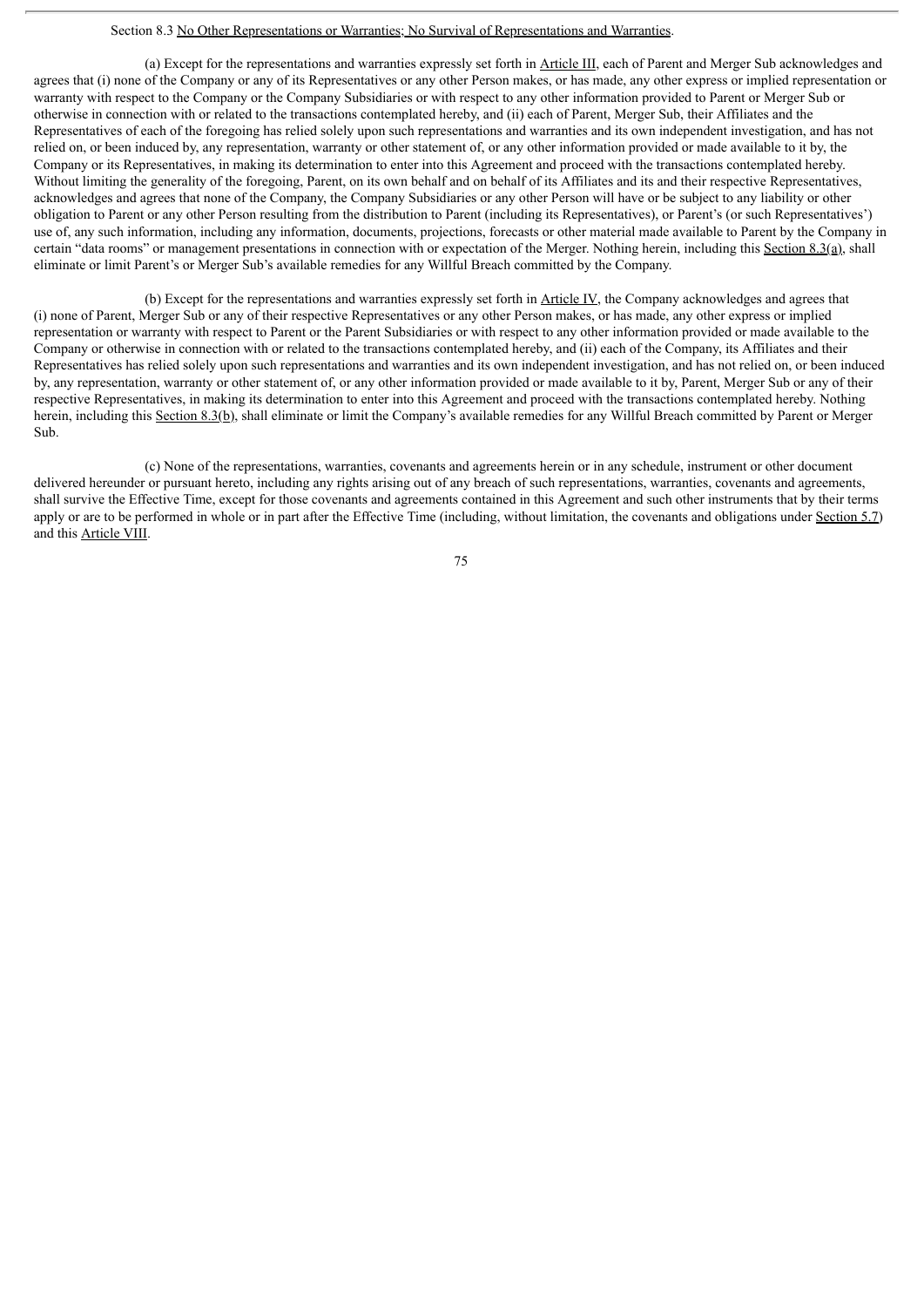Section 8.4 Notices. All notices and other communications hereunder shall be in writing and shall be deemed given (a) when delivered personally by hand (with written confirmation of receipt), (b) when sent by email (provided that confirmation of email receipt is obtained or no "bounceback" or similar notice is received by the electronic mail sender within twelve (12) hours thereafter indicating that such electronic mail was undeliverable or otherwise not delivered) or (c) one (1) Business Day following the day sent by an internationally recognized overnight courier (with written confirmation of receipt), in each case, at the following addresses and email addresses (or to such other address or email address as a Party may have specified by notice given to the other Party under this provision):

(a) if to Parent or Merger Sub, to:

c/o The Carlyle Group 1001 Pennsylvania Avenue, NW Washington, DC 20004 Attention: Ian Fujiyama Dayne Baird Email: ian.fujiyama@carlyle.com dayne.baird@carlyle.com

with a copy (which shall not constitute notice) to:

Latham & Watkins LLP 555 Eleventh Street, NW, Suite 1000 Washington, DC 20004-1304 Attention: Daniel T. Lennon J. Cory Tull Email: daniel.lennon@lw.com cory.tull@lw.com

(b) if to the Company, to:

ManTech International Corporation 2251 Corporate Park Drive Herndon, VA 20171 Attention: Michael R. Putnam Email: michael.putnam@ManTech.com

with a copy (which shall not constitute notice) to:

King & Spalding LLP 1650 Tysons Blvd, Suite 400 McLean, VA 22102 Attention: Lawrence Yanowitch Charles Katz Email: lyanowitch@kslaw.com ckatz@kslaw.com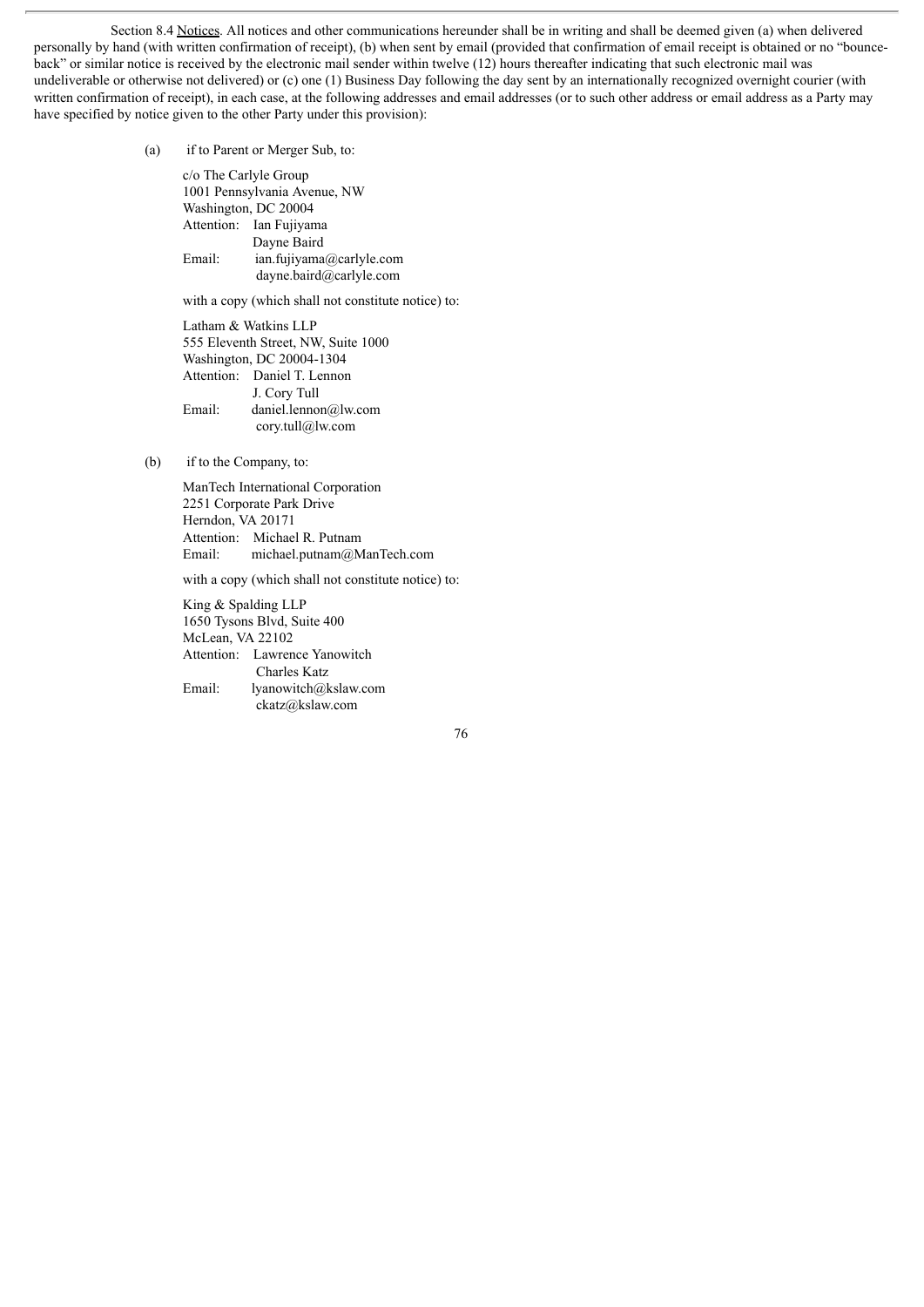Section 8.5 Counterparts. This Agreement may be executed in several counterparts, each of which shall be deemed an original and all of which shall be one (1) and the same instrument. Delivery of an executed counterpart hereof by facsimile or other electronic transmission (including email or any electronic signature complying with the U.S. federal ESIGN Act of 2000, e.g., www.docusign.com) shall be effective as delivery of an original counterpart hereof.

Section 8.6 Entire Agreement; Third-Party Beneficiaries. This Agreement, together with the documents and instruments referred to herein, the Limited Guarantee, the Confidentiality Agreement and the Clean Team Agreement, (a) are the entire agreement and supersede all prior agreements and understandings, both written and oral, among the Parties related to the subject matter hereof and thereof (although any provisions of the Confidentiality Agreement conflicting with this Agreement shall be governed by this Agreement) and (b) are not intended to confer any rights, benefits, remedies or Liabilities on any Person other than the Parties and their respective successors and permitted assigns, except (i) as provided in Section 5.7(e), (ii) the provisions of Section 7.3(d)(iii), Section 8.1, this Section 8.6, Section 8.8, Section 8.9, Section 8.10 and Section 8.11 shall be enforceable by the Financing Sources and (iii) the last sentence of Section 5.4 relating to amendment of the Confidentiality Agreement shall be enforceable by Carlyle Investment Management, L.L.C.; provided, however, that, if the Effective Time occurs, the Confidentiality Agreement shall automatically terminate and be of no further force and effect.

Section 8.7 Severability. If any term, provision, covenant or restriction hereof is held by a court of competent jurisdiction or other authority to be invalid, void, unenforceable or against its regulatory policy, the remainder of the terms, provisions, covenants and restrictions hereof shall remain in full force and effect and shall in no way be affected, impaired or invalidated. Upon such a determination, the Parties shall negotiate in good faith to modify this Agreement so as to effect the original intent of the Parties as closely as possible in an acceptable manner in order that the transactions contemplated hereby be consummated as originally contemplated to the fullest extent possible. Notwithstanding the foregoing, the Parties intend that the remedies and limitations thereon contained in this Agreement, including Section 7.2, Section 7.3 and Section 8.10, shall be construed as integral provisions of this Agreement and that such remedies and limitations shall not be severable in any manner that increases liability or obligations of any Party (or the Guarantor or any Financing Source) or any of its stockholders, partners, members, Affiliates, directors, officers, employees or agents hereunder or under the Equity Commitment Letter, the Limited Guarantee or the Debt Commitment Letter.

Section 8.8 Assignment. Neither this Agreement nor any of the rights, interests, covenants or agreements hereunder shall be assigned by any of the Parties, in whole or in part (whether by operation of Law or otherwise), without the prior written consent of the other Parties, and any such assignment without such consent shall be null and void; provided, however, that Parent and Merger Sub may by written notice to the Company (a) assign their rights under this Agreement, in whole or in part, to an Affiliate or (b) collaterally assign their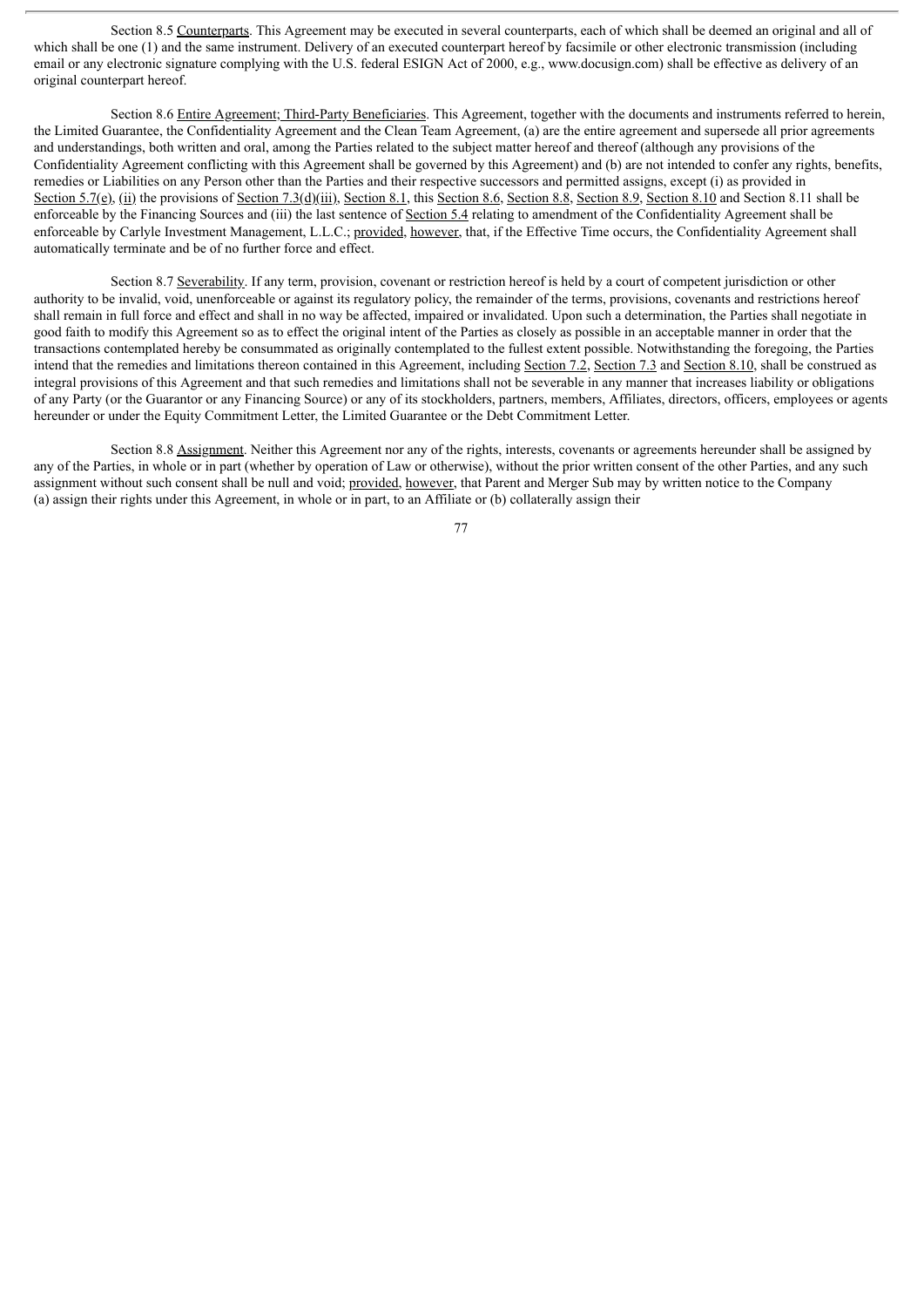rights under this Agreement to any Financing Sources or any agent or collateral trustee for Financing Sources, but in the case of clause (a) or (b), no such assignment will relieve Parent or Merger Sub of their obligations under this Agreement. This Agreement shall be binding on, inure to the benefit of and be enforceable by the Parties and their respective successors and permitted assigns.

# Section 8.9 Applicable Law; Jurisdiction; WAIVER OF JURY TRIAL.

(a) This Agreement, and all Actions and causes of action (whether in contract or in tort or otherwise, or whether at law (including at common law or by statute) or in equity), that may be based on this Agreement, arise out of this Agreement or relate hereto or the negotiation, execution, performance or subject matter hereof, shall be governed by the Laws of the State of Delaware applicable to agreements made and to be performed solely therein, without giving effect to principles of conflicts of law. For any Action or cause of action that may be based on this Agreement, arise out of this Agreement or relate hereto or the negotiation, execution, performance or subject matter hereof, except as set forth in Section 8.9(b), each Party (i) irrevocably and unconditionally consents and submits to the exclusive jurisdiction and venue of the Court of Chancery of the State of Delaware or, to the extent such court does not have subject matter jurisdiction, the U.S. District Court for the District of Delaware or, to the extent such court does not have subject matter jurisdiction, the Superior Court of the State of Delaware, (ii) agrees that all such Actions and causes of action shall be heard and determined exclusively under the foregoing clause (i), (iii) waives any objection to laying venue in any such Actions or cause of action in such courts, (iv) waives any objection that any such court is an inconvenient forum or does not have jurisdiction over any Party and (v) agrees that service of process upon such Party in any such Action or cause of action shall be effective if such process is given as a notice under Section 8.4. **EACH PARTY IRREVOCABLY WAIVES, TO THE FULLEST EXTENT PERMITTED BY APPLICABLE LAW, ANY AND ALL RIGHT TO TRIAL BY** JURY IN ANY ACTION OR CAUSE OF ACTION THAT MAY BE BASED ON THIS AGREEMENT, ARISE OUT OF THIS AGREEMENT OR RELATE HERETO (INCLUDING ANY DISPUTE ARISING OUT OF OR RELATING IN ANY WAY TO THE FINANCING) OR THE **NEGOTIATION, EXECUTION, PERFORMANCE OR SUBJECT MATTER HEREOF.**

(b) Notwithstanding anything herein to the contrary, (i) no Party shall bring or support any Action, cause of action, claim, crossclaim or third-party claim of any kind or description, whether in law or in equity, whether in contract or in tort or otherwise, against the Financing Sources in any way related to this Agreement or any of the transactions contemplated hereby, including any dispute arising out of or relating in any way to the Commitment Letter or the performance thereof, in any forum other than the Supreme Court of the State of New York, County of New York or, if under applicable Law exclusive jurisdiction is vested in the federal courts, the United States District Court for the Southern District of New York (and appellate courts thereof) and (ii) each Party waives to the fullest extent it may effectively do so, the defense of an inconvenient forum to the maintenance of such action in any such court. The Parties hereto further agree that all of the provisions of Section 8.9(a) related to waiver of jury trial shall apply to any Action, cause of action, claim, cross-claim or third-party claim referenced in this Section 8.9(b).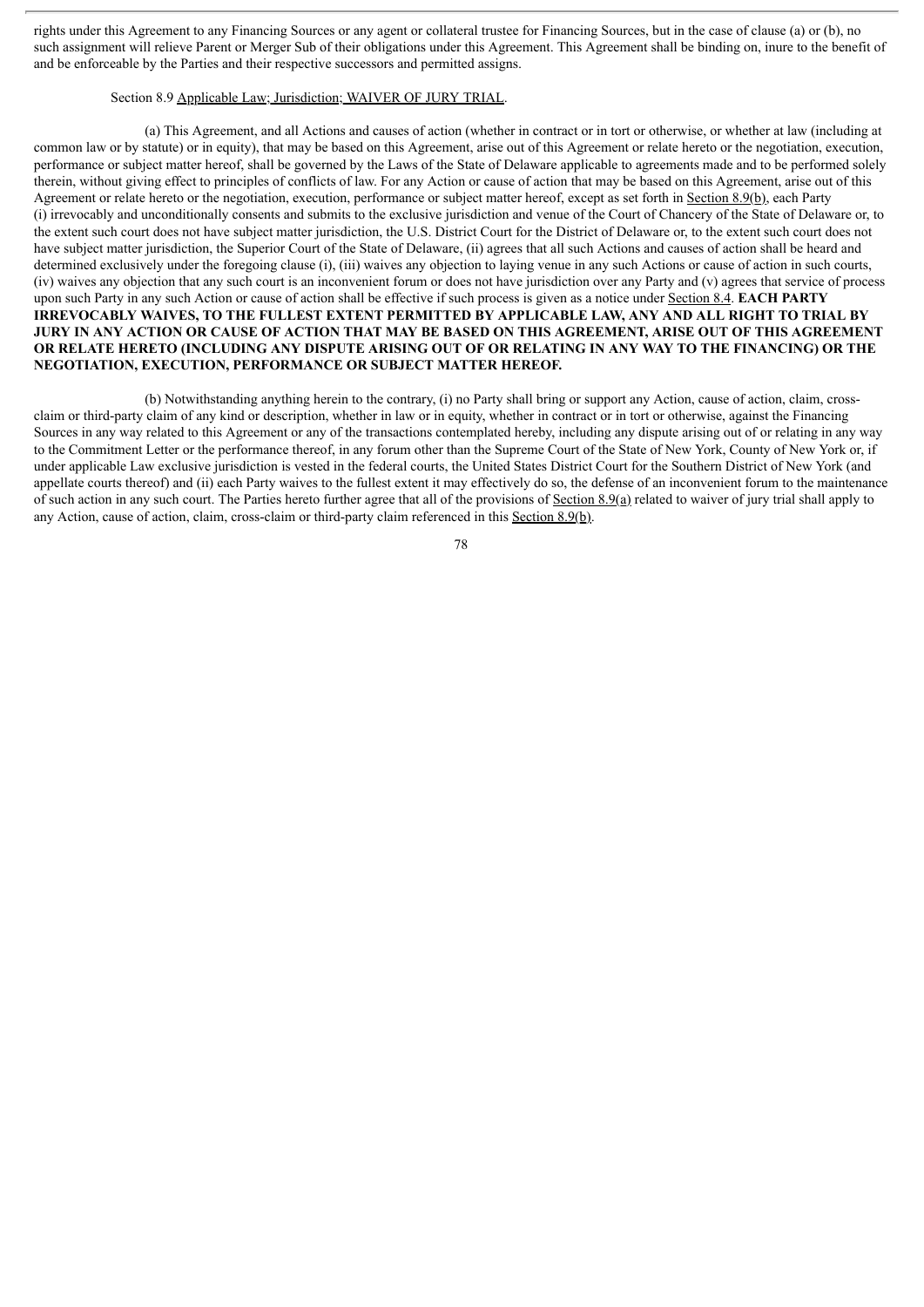## Section 8.10 Remedies.

(a) The Parties acknowledge and agree that irreparable damage would occur in the event that any provision hereof was not performed under their specific terms or were otherwise breached by a Party and that monetary damages, even if available, would not be an adequate remedy therefor. It is accordingly agreed that, at any time prior to the termination hereof under Article VII, the Parties shall be entitled to an injunction or injunctions to prevent breaches or threatened breaches hereof and to enforce specifically the performance of terms and provisions hereof, the Limited Guarantee and the Equity Commitment Letter, as applicable in each case without proof of actual damages (and each of the Company, Parent and Merger Sub waives any requirement for the securing or posting of any bond in connection with such remedy), this being in addition to any other remedy to which each Party is entitled at Law or in equity. For the avoidance of doubt, subject to Section  $8.10(c)$ , the Company shall have the right to an injunction, specific performance or other equitable remedies in connection with enforcing Parent's and Merger Sub's obligations to consummate the Merger, including to cause Parent to enforce the obligations of the Guarantor under the Equity Commitment Letter in order to cause the Equity Financing to be timely funded, in accordance with the terms and conditions set forth herein and therein. The Company, Parent and Merger Sub further agree not to assert (i) that, except as provided in Section 8.10(b), a remedy of specific enforcement is unenforceable, invalid, contrary to Law or inequitable for any reason or (ii) that a remedy of monetary damages would provide an adequate remedy for any such breach.

(b) Notwithstanding anything in this Agreement to the contrary, while the Company may pursue both a grant of specific performance and payment of the Parent Termination Fee, under no circumstances shall (i) the Company be entitled to receive (A) both a grant of specific performance which results in the consummation of the Merger (including the funding of any portion of the Financing, whether under this Agreement or the Commitment Letters, or the payment of any portion of the aggregate Merger Consideration), on the one hand, and be awarded any monetary damages (including the Parent Termination Fee), on the other hand, or  $(B)$  subject to Section 7.3(d)(i), both payment of any monetary damages whatsoever, on the one hand, and payment of the Parent Termination Fee, on the other hand, or (ii) Parent or Merger Sub be entitled to receive both payment of any monetary damages whatsoever, on the one hand, and payment of the Company Termination Fee, on the other hand; provided that, notwithstanding anything herein to the contrary, nothing in this Section 8.10(b) shall limit the ability of  $(x)$  the Company to enforce and recover any amounts under the Reimbursement and Indemnification Obligations while simultaneously seeking or receiving any grant of specific performance or other equitable relief, payment of the Parent Termination Fee and any fees, costs and expenses owed by Parent under Section 7.3(d)(i) or (y) Parent or Merger Sub to enforce and recover payment of the Company Termination Fee and any fees, costs and expenses owed by the Company under Section 7.3(d)(i).

(c) Notwithstanding anything to the contrary set forth in this Agreement, the Parties specifically acknowledge and agree that the Company shall not be entitled to any injunction, specific performance or other equitable relief or remedy to enforce the obligation of Parent or Merger Sub to cause the Equity Financing to be funded or to cause Parent and Merger Sub to consummate the Merger and the other transactions contemplated by this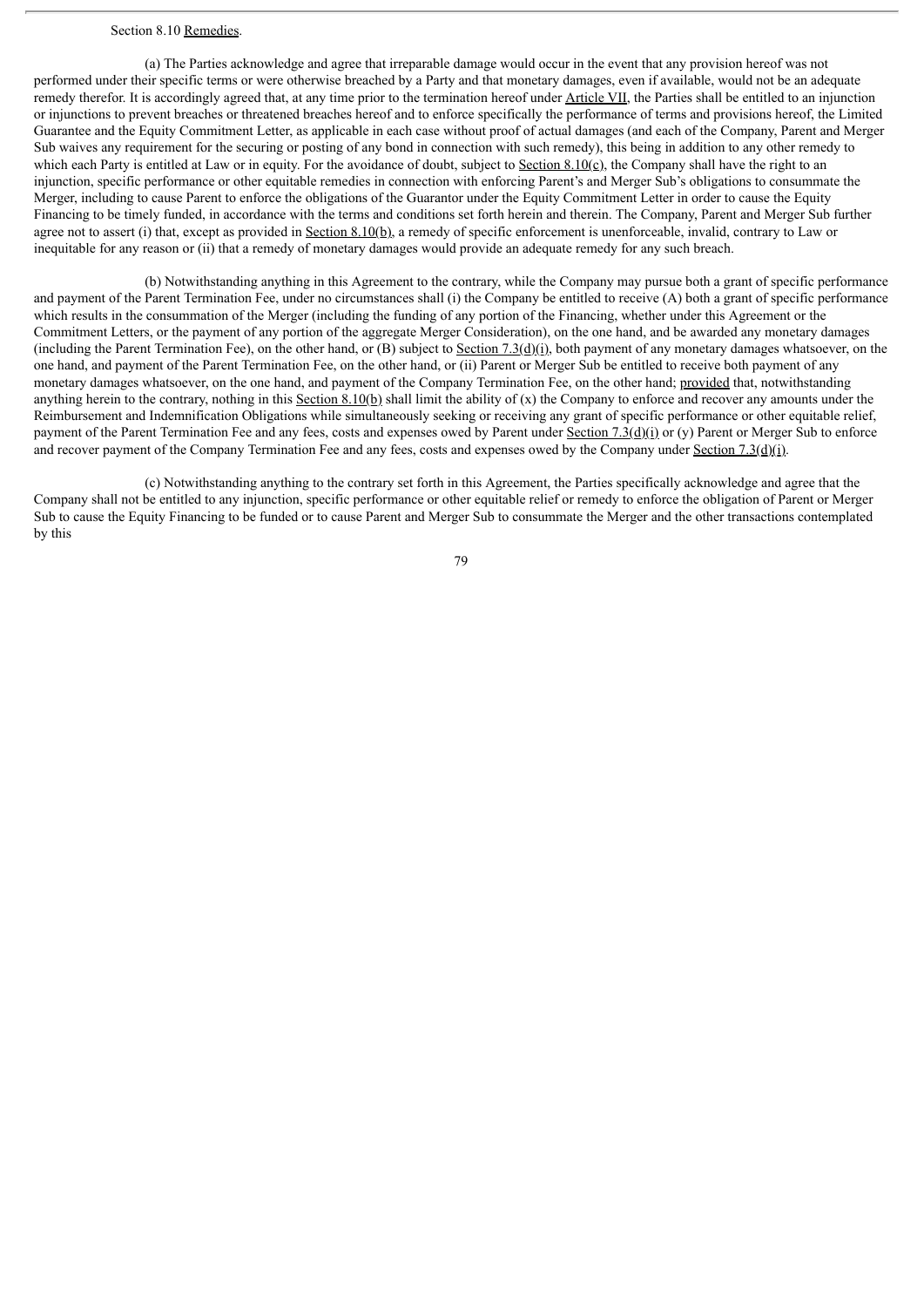Agreement, including to effect the Closing in accordance with Section 1.3, unless and until (i) all conditions in Section 6.1 and Section 6.2, have been satisfied (other than those conditions that by their terms are to be satisfied at the Closing; provided that such conditions are then capable of being satisfied) at the time when the Closing would have been required to occur, (ii) the financing provided for by the Debt Commitment Letter has been funded or will be simultaneously funded at the Closing if the Equity Financing is funded at the Closing, (iii) the Company has irrevocably notified Parent in writing that all conditions set forth in Section 6.3 have been satisfied or waived and the Company is ready, willing and able to consummate the Merger and (iv) Parent and Merger Sub fail to complete the Closing on the date the Closing is required to have occurred pursuant to Section 1.3.

Section 8.11 Non-Recourse. Notwithstanding anything to the contrary herein, except to the extent otherwise set forth in the Limited Guarantee and the Equity Commitment Letter, (a) this Agreement may only be enforced against, and any claim or cause of action based upon, arising out of or related to this Agreement, may only be brought against the Persons who are expressly named as Parties hereto (and then only with respect to the specific obligations set forth herein with respect to such Person), and no past, present or future Affiliate, director, officer, employee, incorporator, member, manager, partner, stockholder, agent, attorney or Representative of any Party has any liability for any obligations or liabilities of the Parties or for any claim based on, in respect of, or by reason of, the transactions contemplated hereby, and (b) the Parties agree that none of the Financing Sources will have any liability to the Company or any of its Affiliates or Representatives, and none of the Company or any of its Affiliates or Representatives shall have any rights or claims against any of the Financing Sources, in each case, in any way relating to or arising out of this Agreement, the Debt Commitment Letter, the Debt Financing or any of the transactions contemplated hereby or thereby or the performance of any services thereunder, whether in law or in equity, whether in contract or in tort or otherwise; provided, however, that, notwithstanding the foregoing, nothing herein shall affect, modify or impair the rights, claims or remedies of Parent, Merger Sub or its Affiliates (including Parent's post-Closing Subsidiaries), or the parties to the Commitment Letters (or definitive documentation with respect to the Financing), against the Financing Sources under the Debt Commitment Letter or such definitive documentation with respect to the Debt Financing, or otherwise in connection with, the Debt Financing or any of the transactions contemplated thereby or the performance of any services thereunder.

Section 8.12 Publicity. Parent and the Company shall develop a joint communications plan and each Party, from the date hereof until the earlier to occur of the Closing Date or the date of the termination of this Agreement in accordance with Section 7.1, shall (a) ensure that all press releases and other public statements or communications with respect to the transactions contemplated hereby are consistent with such joint communications plan and (b) unless otherwise restricted by applicable Law, consult with, and obtain the prior written consent (which consent shall not be unreasonably withheld, conditioned or delayed) of, each other before issuing any press release or, to the extent practicable, otherwise making any public statement or communication with respect to this Agreement or the transactions contemplated hereby. In addition to the foregoing, from the date hereof until the earlier to occur of the Closing Date or the date of the termination of this Agreement in accordance with Section 7.1, except to the extent disclosed in or consistent with the Proxy Statement in accordance with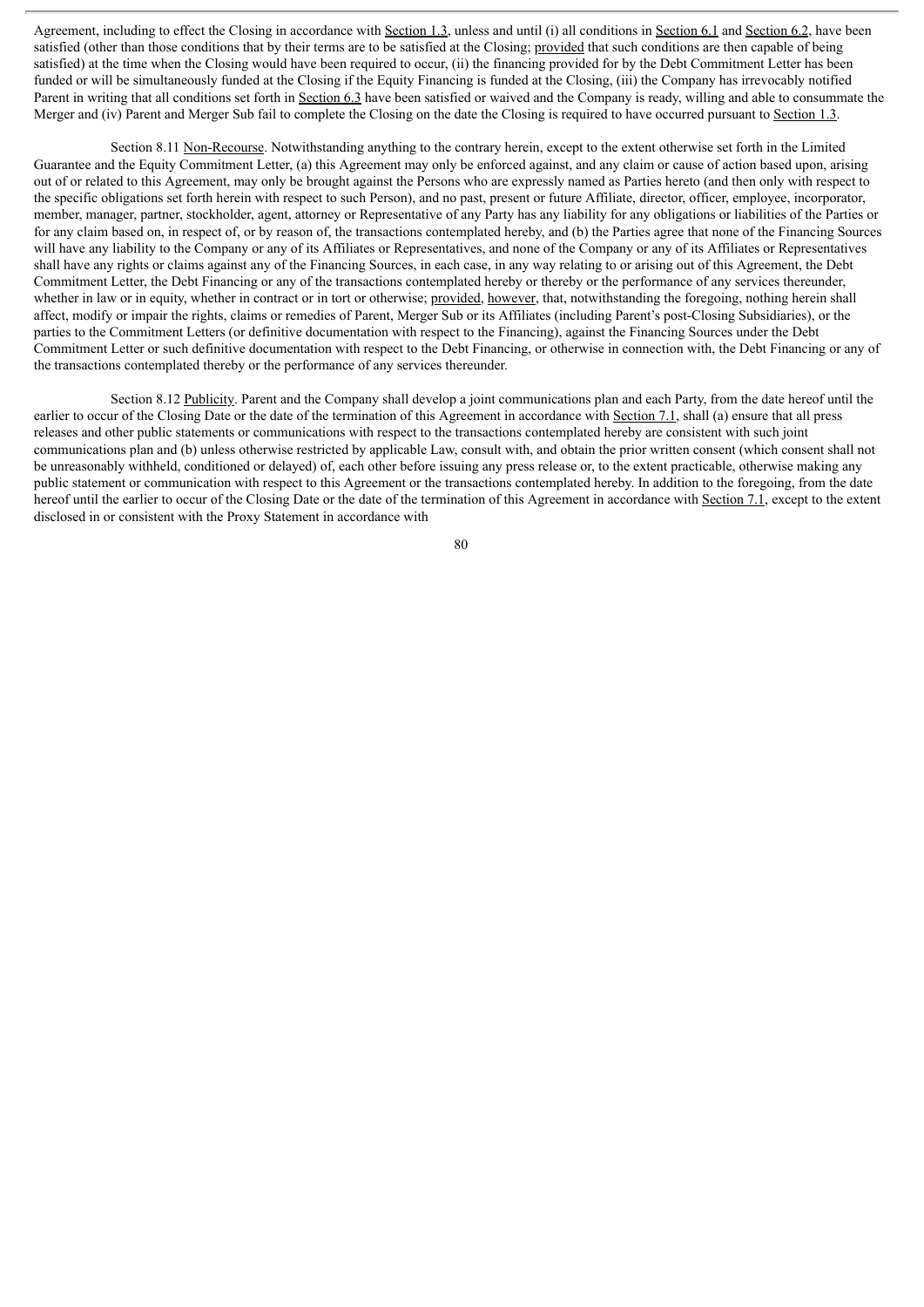the provisions of Section 5.6, neither Parent nor the Company shall issue any press release or otherwise make any public statement or disclosure concerning any other Party or any other Party's business, financial condition or results of operations without the consent of such other Party, which consent shall not be unreasonably withheld, delayed or conditioned. Notwithstanding the foregoing, each of the Parties agrees that, promptly following the date hereof, Parent and the Company shall issue a mutually acceptable initial joint press release announcing this Agreement and the transactions contemplated hereby. The provisions of this Section 8.12 shall not apply to (a) any public statement or disclosure by the Company relating to any Alternative Acquisition Proposal, which will be governed by Section 5.2, (b) any other public statement or disclosure made by the Company from and after any Change of Recommendation, (c) any public statement or disclosure made in connection with any Action between or among the Parties regarding this Agreement or the transactions contemplated hereby or (d) any communications made contained in confidential materials provided by Parent or its Affiliates or Representatives in connection with the arrangement of the Debt Financing in accordance with Section 5.8, and nothing in this Section 8.12 shall prevent Parent or its Affiliates from reporting or disclosing, on a confidential basis, to any of their actual or prospective limited partners or other actual or prospective investors, general information regarding this Agreement and the transactions contemplated hereby, in connection with their fundraising and reporting activities in the ordinary course of business, in each case, subject to the Confidentiality Agreement or customary confidentiality obligations or undertakings with respect to non-public information.

Section 8.13 Expenses. All fees and expenses incurred by the Parties shall be borne solely by the Party that has incurred such fees and expenses, except as otherwise provided herein (including that Parent shall be responsible for 100% of the filing fee under the HSR Act and any filing fees for similar Filings or notices under Antitrust Laws or regulations).

# Section 8.14 Construction.

(a) No Strict Construction. The Parties have been represented by counsel during the negotiation and execution hereof and, therefore, waive the application of any Law, holding or rule of construction providing that ambiguities in a Contract or other document shall be construed against the Party drafting such Contract or document. Each Party has participated in the drafting and negotiation hereof. If an ambiguity or question of intent or interpretation arises, this Agreement must be construed as if it is drafted by all the Parties, and no presumption or burden of proof shall arise favoring or disfavoring any Party by virtue of authorship of any of the provisions hereof.

(b) Time. When calculating the period of time prior to which, within which or after which any act is to be done or step taken pursuant hereto, (i) the date that is the reference date in calculating such period shall be excluded and (ii) if the last day of such period is not a Business Day, the period in question shall end on the next succeeding Business Day. Unless specified otherwise herein, any reference herein to a specific time shall be to such time in the North American Eastern Time Zone.

(c) Dollars. Unless otherwise specifically indicated, any reference herein to "\$" means U.S. dollars.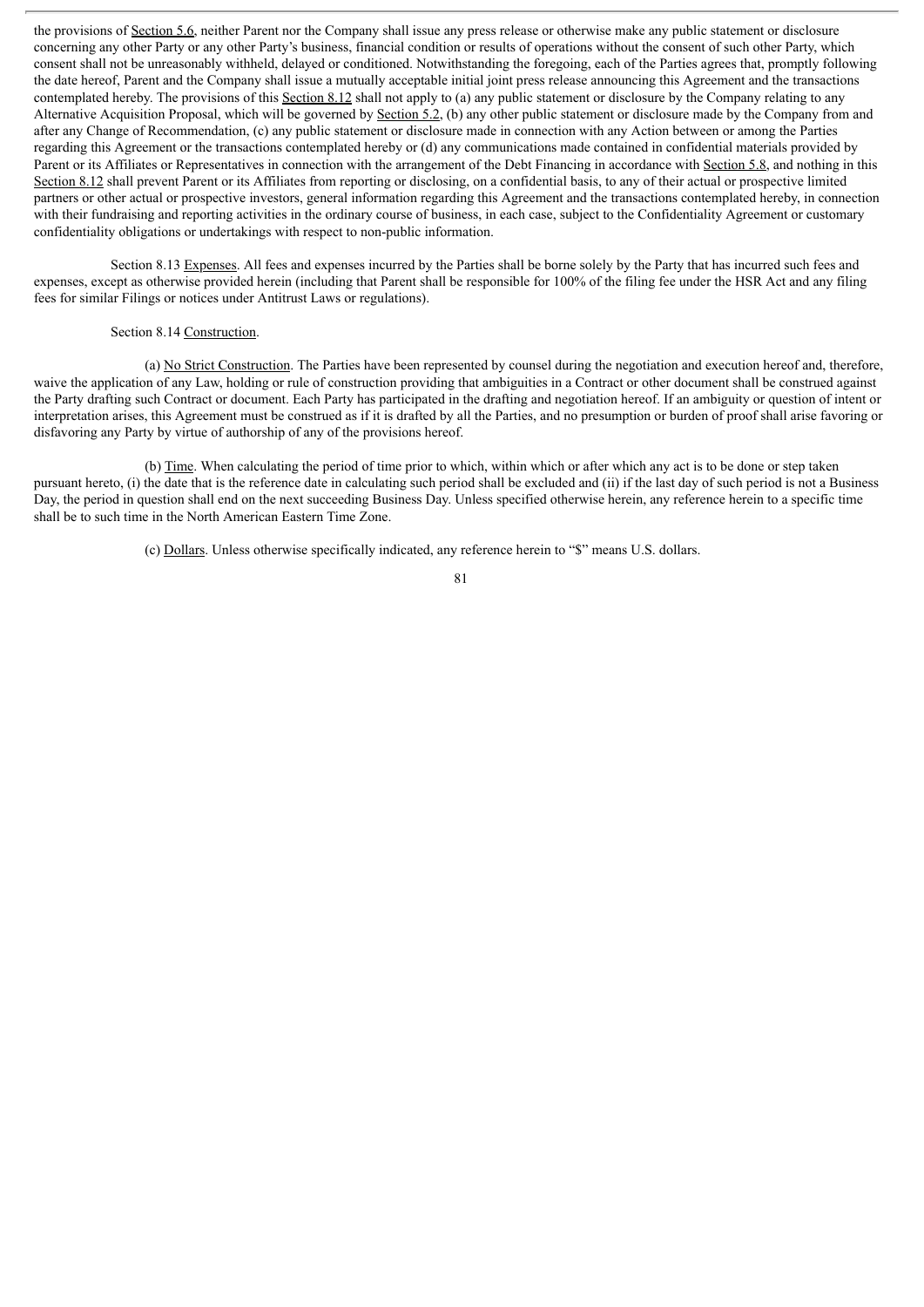(d) Gender and Number. Any reference herein to gender shall include all genders, and words imparting the singular number only shall include the plural and vice versa.

(e) Articles, Sections and Headings. When a reference is made herein to an Article or a Section, such reference shall be to an Article or a Section hereof unless otherwise indicated. The table of contents and headings contained herein are for reference purposes only and shall not affect in any way the meaning or interpretation hereof.

(f) Include. Whenever the words "include," "includes" or "including" are used herein, they shall be deemed to be followed by the words "without limitation."

(g) Hereof. The words "hereof," "hereto," "hereby," "herein" and "hereunder" and words of similar import when used herein shall refer to this Agreement as a whole and not to any particular provision hereof.

(h) Extent. The word "extent" in the phrase "to the extent" means the degree to which a subject or other thing extends, and such phrase shall not mean simply "if."

(i) Contracts; Laws. (i) Any Contract referred to herein or in the Company Disclosure Letter means such Contract as from time to time amended, modified or supplemented prior to the Closing, unless otherwise specifically indicated, and (ii) any Law defined or referred to herein means (1) such Law as from time to time amended, modified or supplemented prior to the date hereof, unless otherwise specifically indicated, and (2) any rules and regulations promulgated under such Law by a Governmental Authority.

(j) Persons. References to a person are also to its successors and permitted assigns.

(k) Exhibits and Company Disclosure Letter. The Exhibits hereto and the Company Disclosure Letter are incorporated and made a part hereof and are an integral part hereof. The Company Disclosure Letter shall be organized into sections that correspond to the Sections hereof. Any information disclosed in any section of a Company Disclosure Letter corresponding to a Section in Article III shall qualify such Section and any other Section in Article III, as applicable, if such information's relevance to such other Section is reasonably apparent on its face. Each capitalized term used in any Exhibit or in the Company Disclosure Letter but not otherwise defined therein has the meaning given to such term herein. The Company Disclosure Letter may include items that are not material in order to avoid any misunderstanding, and such inclusion, or any references to dollar amounts herein or in the Company Disclosure Letter, shall not be an acknowledgement or representation that such items are material, to establish any standard of materiality or to define further the meaning of such terms for purposes hereof or otherwise.

(l) Assets. Unless the context otherwise requires, any reference herein to "assets" shall include tangible assets (including real property) and intangible assets.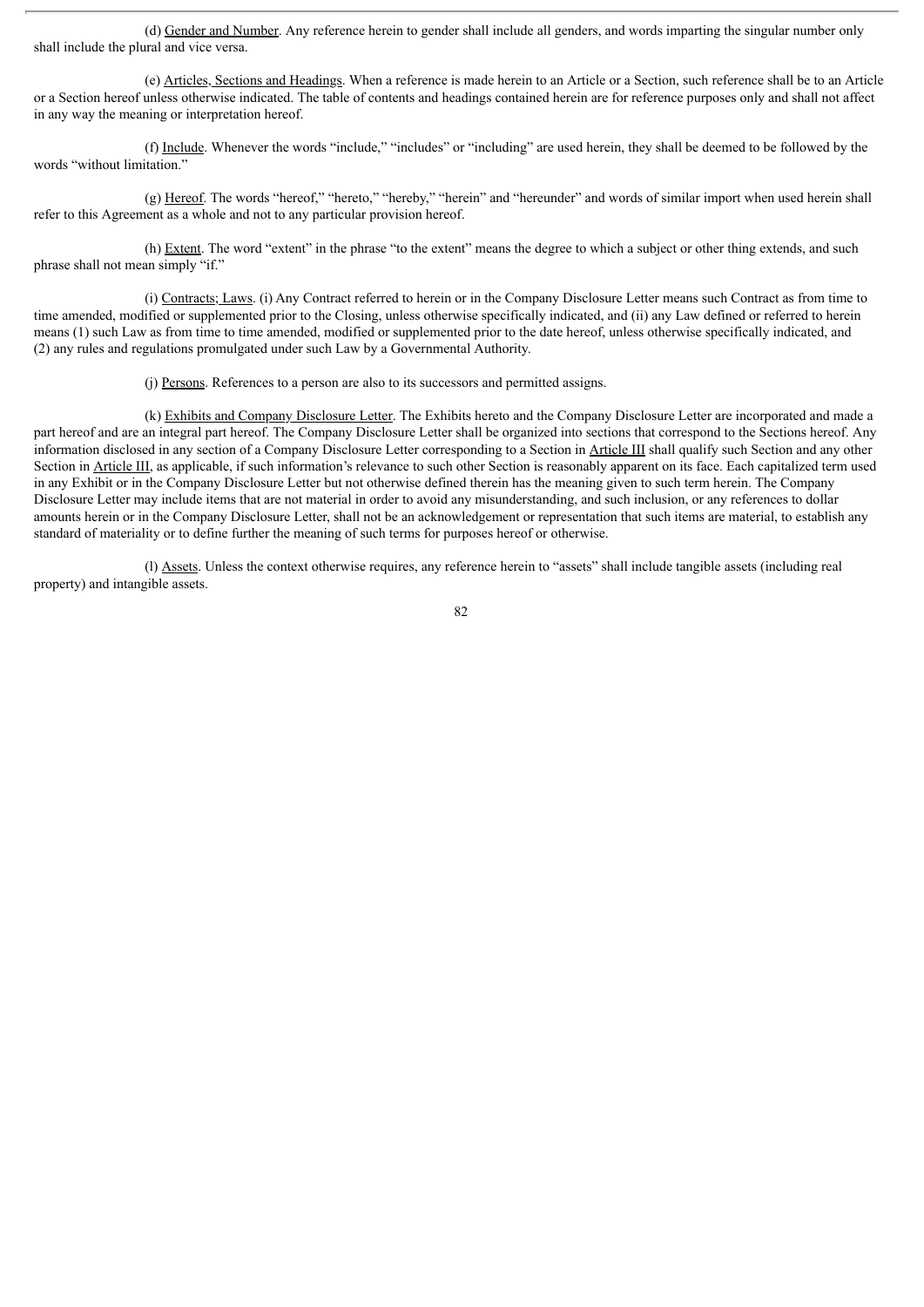(m) Made Available. Any document or information shall be deemed to have been "made available" to Parent or the Company, as applicable, only if such document or information (i) has been uploaded to the Datasite electronic data room maintained by the Company and its Representatives in connection with the transactions contemplated hereby and was accessible to Parent as of one (1) day prior to the date hereof or (ii) is publicly available in the SEC's Electronic Data Gathering, Analysis and Retrieval (EDGAR) database as of one (1) day prior to the date hereof.

### Section 8.15 Definitions.

(a) As used herein, each of the following underlined and capitalized terms has the meaning specified in this Section 8.15(a):

"Action" means any suit, action, proceeding, arbitration, audit, hearing, inquiry, dispute or investigation or subpoena (in each case, whether civil, criminal, administrative, investigative, formal or informal) commenced, brought, conducted or heard by or before, or otherwise involving, any Governmental Authority.

"Affiliate" means, for any Person, another Person that directly or indirectly, through one (1) or more intermediaries, controls, is controlled by or is under common control with such first Person; provided that "control" (including the terms "controlled by" and "under common control with"), for the relationship between or among two (2) or more Persons, means the possession, directly or indirectly, of the power to direct or cause the direction of the affairs or management of a Person, whether through the ownership of voting securities, as trustee or executor, by contract or any other means.

"Antitrust Laws" means the HSR Act, the Sherman Antitrust Act, the Clayton Antitrust Act of 1914 and any other Laws that are designed to prohibit, restrict or regulate actions having the purpose or effect of monopolization or restraint of trade through mergers or acquisitions.

"Beneficially Own" means, for any Person related to any Equity Security, such Person having or sharing, directly or indirectly, through any Contract, relationship or otherwise, (i) the power to vote, or to direct the voting of, such Equity Security, (ii) the power to dispose of, or to direct the disposition of, such Equity Security or (iii) the ability to profit or share in any profit derived from a transaction in such Equity Security, and shall otherwise be interpreted consistent with the term "beneficial ownership," as defined in Rule 13d-3 under the Exchange Act; provided that a Person shall be deemed to Beneficially Own any Equity Security that may be acquired by such Person under any Contract, relationship or otherwise or upon the exercise of conversion rights, exchange rights, warrants or options, or otherwise (irrespective of whether the right to acquire such Equity Securities is exercisable immediately or only after the passage of time, including the passage of time in excess of sixty (60) days, the satisfaction of any conditions, the occurrence of any event or any combination of the foregoing); provided, further, that "Beneficial Ownership" and "Beneficially Owned" shall have a correlative meaning.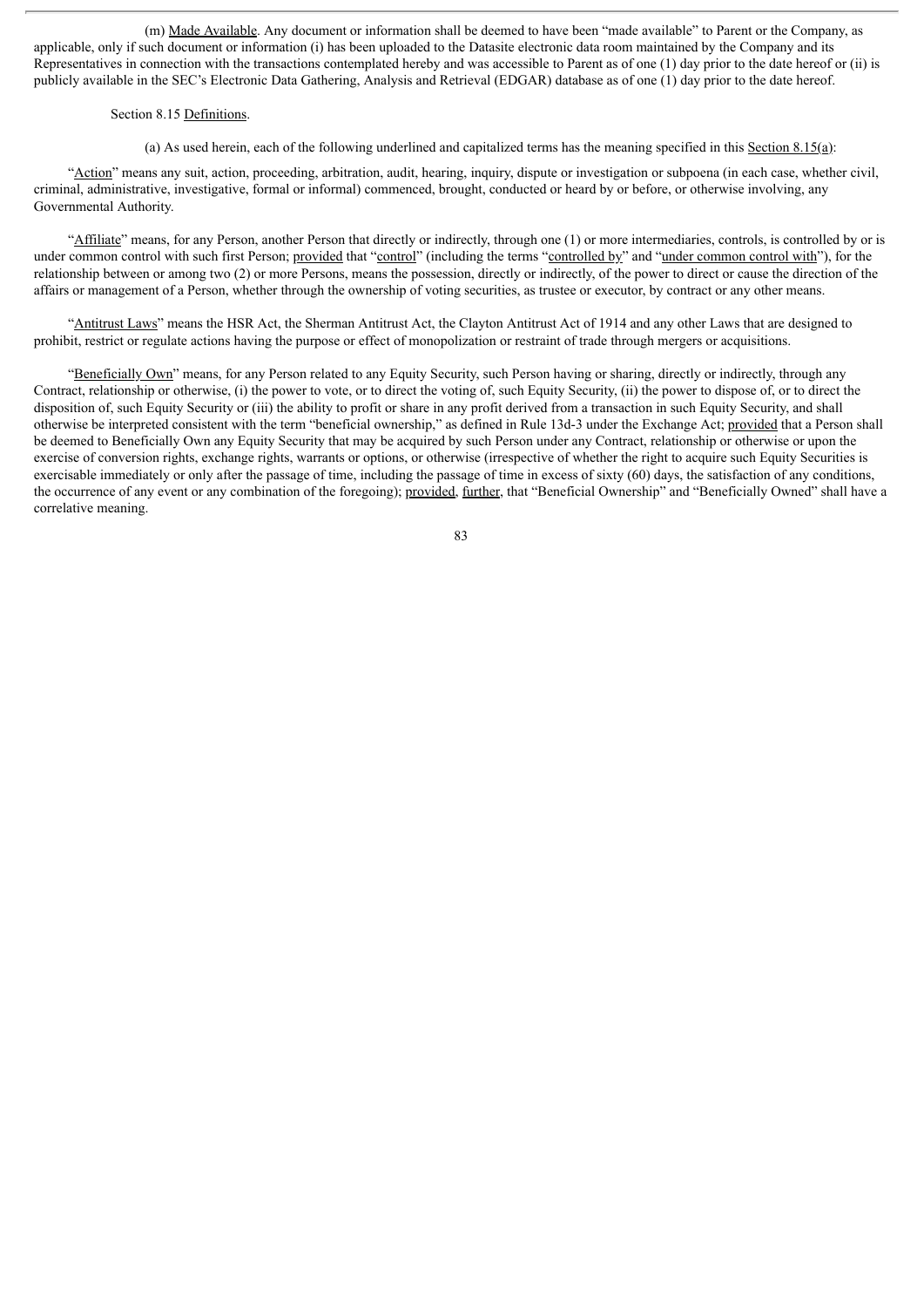"Benefit Plan" means each (i) employee benefit plan (as defined in Section 3(3) of ERISA), whether or not subject to ERISA, (ii) bonus, stock option, stock purchase, restricted stock, equity or equity-based award, incentive, deferred compensation, retirement, pension, profit sharing, retiree medical, life insurance, supplemental retirement, vacation, medical, dental, vision, prescription or fringe benefit, relocation or expatriate benefit, perquisite, disability or sick leave benefit, employee assistance, supplemental unemployment benefit or other benefit Contracts, plans, programs, agreements or arrangements and (iii) employment, individual independent contractor, consultant or service provider, termination, severance, change in control, salary continuation, transaction bonus, retention or other Contracts, plans, programs, agreements or arrangements, in each case whether written or oral, other than any individual offer letters or employment agreements that are terminable "at will" or for convenience and without the payment, severance, termination or notice pay or other material obligations except as required by applicable Law.

"Business Day" means any day except a Saturday, a Sunday or other day on which the SEC or the banking institutions in New York, New York or Governmental Authorities in the State of Delaware are authorized or required by Law to be closed.

"Clean Team Agreement" means the Clean Team Confidentiality Agreement, dated as of April 8, 2022, by and between Carlyle Investment Management, L.L.C. and the Company.

"COBRA" means the Consolidated Omnibus Budget Reconciliation Act or similar state laws, and regulations and guidance issued thereunder.

"Code" means the Internal Revenue Code of 1986.

"Company Benefit Plan" means any Benefit Plan (i) to which any Company Entity is a party, (ii) sponsored, maintained or contributed to, or required to be maintained or contributed to, by any Company Entity or (iii) under which any Company Entity has any Liability (contingent or otherwise).

"Company Board" means the board of directors of the Company.

"Company Common Stock" means, collectively, the shares of Class A common stock, par value \$0.01 per share, of the Company and the shares of Class B common stock, par value \$0.01 per share, of the Company.

"Company Equity Award" means a Company Option or a Company Share Award.

"Company Government Bid" means any offer, quotation, bid or proposal to sell products or services to any Governmental Authority or any prime contractor prior to the Closing Date which, if accepted, would result in a Company Government Contract.

"Company Government Contract" means any Contract for the sale of goods or services for which the period of performance has not expired or terminated or for which final payment has not yet been received as of the date hereof that is by or between the Company or any Company Subsidiary, on the one hand, and any (i) Governmental Authority, (ii) prime contractor of a Governmental Authority in its capacity as a prime contractor or (iii) subcontractor with respect to any Contract of a type described in clauses (i) or (ii) above, on the other hand. A task, purchase, delivery or work order under a Company Government Contract shall not constitute a separate Company Government Contract, for purposes of this definition, but will be considered part of the Company Government Contract to which it relates.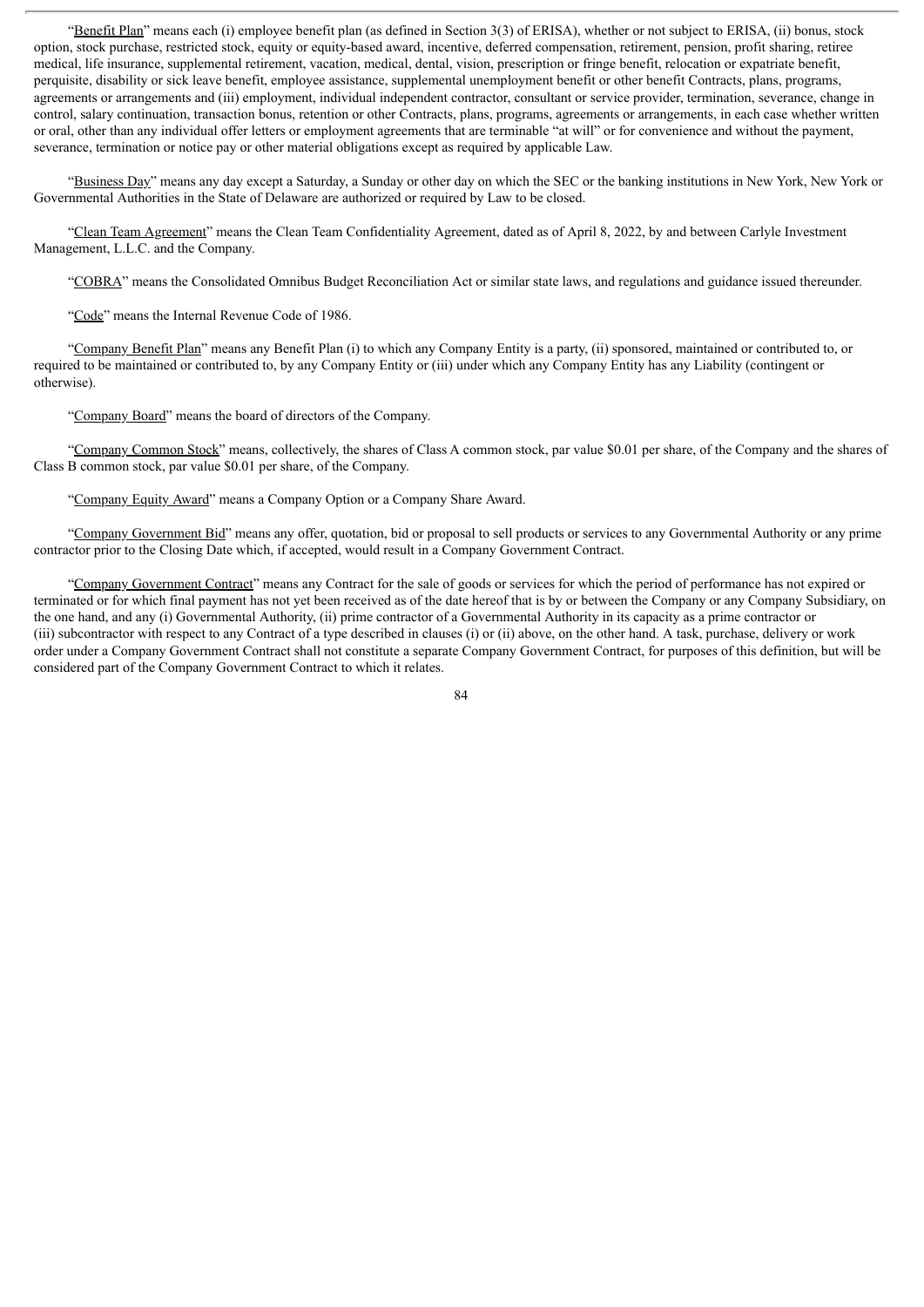"Company IT Assets" means computers (including laptops, tablets and mobile phones and devices), servers, workstations, routers, hubs, switches, data communications lines, networks, software, websites and all other information technology equipment and systems, and all documentation associated with the foregoing, in each case, that are used in the conduct of its business and owned by any Company Entity or licensed, leased or used as a service (i.e., IaaS, PaaS and SaaS offerings) by any Company Entity under any written agreement (excluding any public networks).

"Company Material Adverse Effect" means any event, change, effect, development, state of facts, condition, circumstance or occurrence that, individually or in the aggregate, (a) would reasonably be expected to have a material adverse effect on the Company's ability to consummate the Merger or (b) has had or would reasonably be expected to have a material adverse effect on the business, assets, financial condition, operations or results of operations of the Company Entities, taken as a whole; provided that no event, change, effect, development, state of facts, condition, circumstance or occurrence to the extent arising out of, relating to or resulting from any of the following shall be deemed, either alone or in combination, to constitute, or be taken into account in determining whether there has been or would reasonably be expected to be, a Company Material Adverse Effect: (i) any change in general U.S. or global economic conditions or trends (including inflation, interest rates or the price of commodities or raw materials); (ii) any change in (or that is the direct or indirect result of) general conditions of, or generally affecting, the industry or market in which any Company Entity operates; (iii) any change in general regulatory, legislative or political conditions or in securities, credit, financial, debt or other capital markets, in each case in the United States or any foreign jurisdiction; (iv) any change in applicable Law or GAAP (or authoritative interpretations thereof) after the date hereof or COVID-19 Measures; (v) any change in geopolitical conditions, the outbreak or escalation of hostilities, any acts of war, sabotage, cyberattacks, insurrection, riots, social or civil unrest or terrorism, or any escalation or worsening of any such acts of war, sabotage, cyberattacks, insurrection, riots, social or civil unrest or terrorism; (vi) any hurricane, earthquake, flood or other natural disasters or any change resulting from weather conditions, epidemics, pandemics (including COVID-19) or any other disaster, calamity, act of god or force majeure event, or any escalation or worsening of any such disaster, calamity, act of god or force majeure event; (vii) the execution and delivery hereof, the public announcement, pendency or anticipated consummation hereof, the Merger or any other transaction contemplated hereby or the terms hereof or thereof (including the identity of Parent or Merger Sub) (other than for the purpose of Section 3.5), any action taken or omitted to be taken by the Company Entities required by the express terms of this Agreement or any action taken or omitted to be taken at the written request of or with the prior written consent of Parent; (viii) any decline, in and of itself, in the trading price or trading volume of the Company Common Stock or any failure by the Company to meet any internal or published projections, forecasts, estimates or predictions of revenues, earnings or other financial or operating metrics for any period (provided that the underlying cause of any such decline or failure may be considered in determining whether a Company Material Adverse Effect has occurred to the extent not otherwise excluded by another exception herein); or (ix) any Action asserted by current or former stockholders of the Company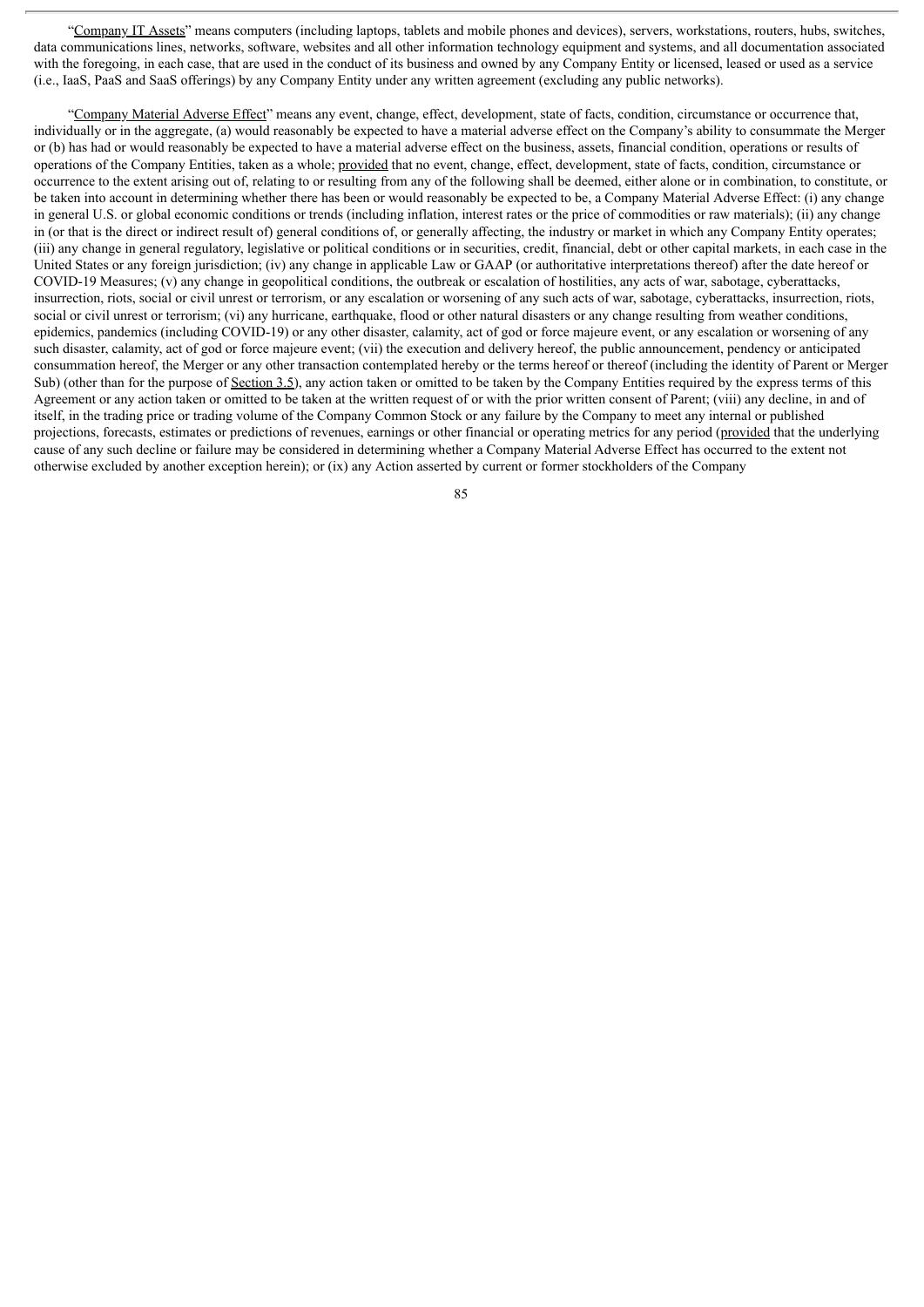(in their capacity as such) alleging breach of fiduciary duty or violation of federal or state securities laws, in each case, relating to this Agreement or the transactions contemplated hereby, except in the case of each of clauses  $(i) - (vi)$ , to the extent that any event, change, effect, development, state of facts, condition, circumstance and occurrence has a materially disproportionate adverse effect on the Company Entities, taken as a whole, as compared to other similarly-situated participants operating in the industries in which the Company Entities operate, in which case, only the incremental disproportionate impact may be taken into account in determining whether there has been a Company Material Adverse Effect.

"Company Service Provider" means each director, officer, employee or other natural-person service provider of any Company Entity.

"Company Stock Plan" means the Management Incentive Plan of the Company, the 2016 Restatement of which was effective as of May 5, 2016.

"Company Stockholders" means the holders of shares of Company Common Stock.

"Confidentiality Agreement" means the letter agreement, dated February 18, 2022, by and between Carlyle Investment Management, L.L.C. and the Company.

"Constituent Documents" means, for any Person, the charter, the certificate or articles of incorporation, formation or partnership, bylaws, limited liability company, operating agreement or partnership agreement or comparable organizational documents of such Person, as the same may be amended, supplemented or otherwise modified from time to time.

"Contract" means any written or oral note, bond, debenture, mortgage, indenture, deed of trust, license, sublicense, lease, sublease, agreement or other contract, subcontract, agreement, commitment, instrument, understanding, franchise or obligation.

"COVID-19" means SARS-CoV-2 or COVID-19, and any variants, evolutions or mutations thereof or associated epidemics, pandemics or disease outbreaks and any treatments, therapies or vaccines therefor.

"COVID-19 Measures" means any Law, guideline or recommendation by any Governmental Authority (including the World Health Organization and the Centers for Disease Control and Prevention) in connection with or in response to COVID-19, including with respect to quarantine, "shelter in place," "stay at home," workforce reduction, social distancing, shut down, closure, sequester, return to work, vaccination or testing mandates, employment, human resources, customer/vendor engagement, real property or leased real property management, safety or otherwise, including the Coronavirus Aid, Relief, and Economic Security Act (Pub. L. 116-136) and the Consolidated Appropriations Act, 2021 (Pub. L. 116-260), in each case together with any administrative or other guidance published with respect thereto by any Governmental Authority.

"DCSA" means the Defense Counterintelligence and Security Agency of the United States Department of Defense, or any successor thereto.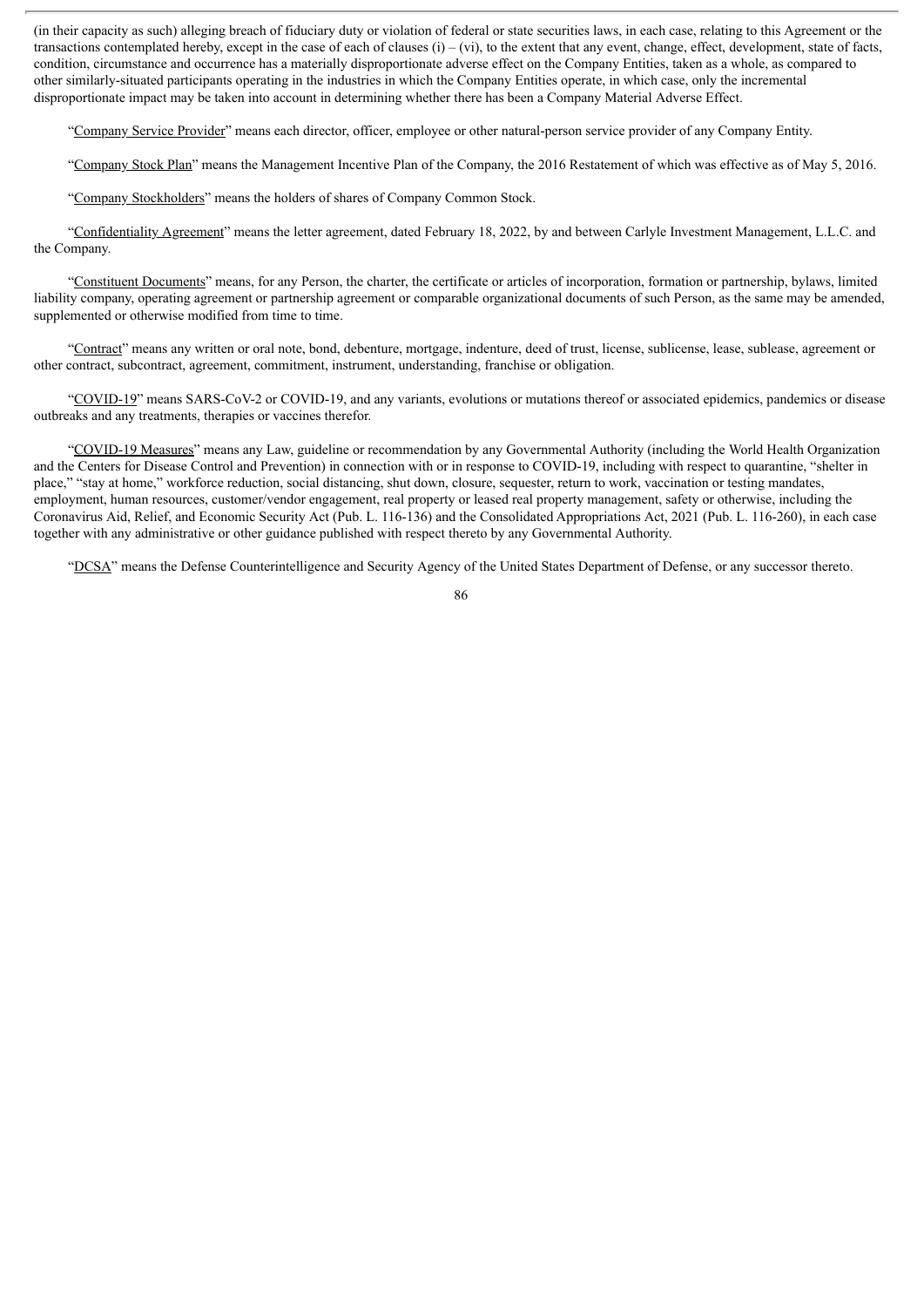"Environmental Claim" means any Action alleging liability related to or arising out of any Environmental Law or Environmental Permit, including those related to an actual or alleged Release of, or human exposure to, any Hazardous Materials or violation of any Environmental Law or Environmental Permit.

"Environmental Laws" means all Laws related to pollution or protection of the environment or human health and safety, including laws related to releases or threatened releases of Hazardous Materials into the indoor or outdoor environment (including air, surface water, groundwater, land, surface and subsurface strata) or otherwise related to the manufacture, processing, distribution, use, treatment, storage, release, transport or handling of Hazardous Materials and all Laws related to endangered or threatened species of fish, wildlife and plants, and the management or use of natural resources.

"Environmental Permit" means any Permit required or issued pursuant to applicable Environmental Laws.

"Equity Securities" means, for any Person, any (i) shares or units of capital stock or voting securities, membership or limited liability company interests or units, partnership interests or other ownership interests (whether voting or nonvoting) in such Person, (ii) other interest or participation (including phantom shares, units or interests or stock appreciation rights) in such Person that confers on the holder thereof the right to receive a share of the profits and losses of, or distribution of assets of, such Person or a payment from such Person based on or resulting from the value or price of any of the interests in the foregoing clause (i), (iii) subscriptions, calls, warrants, options, market stock units, stock performance units, restricted stock units, derivative contracts, forward sale contracts or commitments of any kind or character related to, or entitling any Person or entity to purchase or otherwise acquire any of the interests in the foregoing clauses (i) and (ii) from such Person, or (iv) securities convertible into or exercisable or exchangeable for any of the interests in the foregoing clauses (i)–(iii).

"ERISA" means the Employee Retirement Income Security Act of 1974, as amended.

"ERISA Affiliate" means, for any Person, each trade or business, whether or not incorporated, that, together with such Person, would be deemed a "single employer" within the meaning of Section 4001(b) of ERISA or Section 414(b), (c) or (m) of the Code.

"ESOP" means the Company's Employee Stock Ownership Plan, effective January 1, 1999.

"Exchange Act" means the Securities Exchange Act of 1934.

"Existing Credit Facility" means that certain Third Amended and Restated Credit Agreement, dated as of July 20, 2021, by and among the Company, Bank of America, N.A. (as Administrative Agent and L/C Issuer), PNC Bank, National Association (as Swing Line Lender), JP Morgan Chase Bank, N.A., TD Bank, N.A., U.S. Bank National Association and City National Bank (as Co-Documentation Agents), and PNC Capital Markets, LLC, TRUIST Bank, Capital One, National Association, and Citizens Bank, N.A. (as Co-Syndication Agents), and the other lender parties thereto.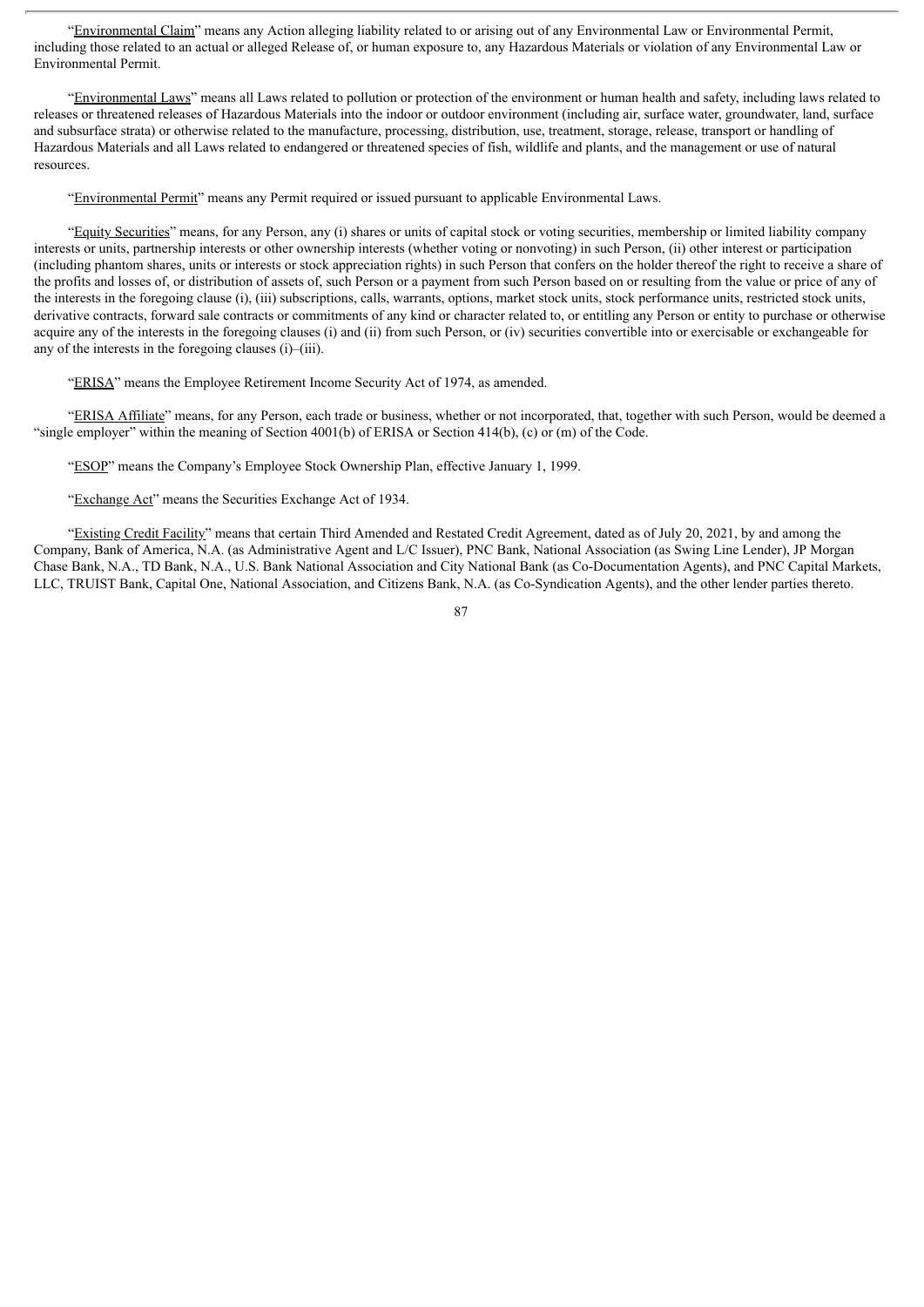"Financing Sources" means the Persons (including the parties to the Debt Commitment Letter) that have committed to provide, arrange or otherwise entered into agreements in connection with all or any part of the Debt Financing, replacement financing or alternative financings in connection with the transactions contemplated hereby, including the parties to any purchase and sale agreements, commitment letters, joinder agreements, indentures or credit agreements entered into pursuant thereto or relating thereto, together, in each case, with their Affiliates, officers, directors, employees and Representatives involved in the Debt Financing and their successors and assigns.

"GAAP" means generally accepted accounting principles in the United States.

"Governmental Authority" means any U.S. or foreign federal, state, provincial or local governmental authority, court, government or selfregulatory organization, commission, arbitrator (public or private), tribunal or organization or any regulatory, administrative or other agency, body, administration, or any political or other subdivision, department or branch of any of the foregoing.

"Hazardous Materials" means (i) any petrochemical or petroleum products, radioactive materials, asbestos in any form that is or could become friable, urea formaldehyde foam insulation, transformers or other equipment that contain dielectric fluid containing polychlorinated biphenyls and radon gas, (ii) any chemicals, materials or substances defined as or included in the definition of "hazardous substances," "hazardous wastes," "hazardous materials," "restricted hazardous materials," "extremely hazardous substances," "toxic substances," "contaminants" or "pollutants" or words of similar meaning and regulatory effect or (iii) any other chemical, material or substance, exposure to which is prohibited, limited, or regulated by any applicable Environmental Law or which may result in liability arising from injury to persons, property or resources.

"HSR Act" means the Hart-Scott-Rodino Antitrust Improvements Act of 1976.

"Indebtedness" means, for any Person, (i) the aggregate indebtedness for borrowed money, including any accrued interest, fees and cost or penalty associated with prepaying such indebtedness and any such obligations evidenced by bonds, debentures, notes or similar obligations, (ii) obligations under any deferred purchase price arrangements, (iii) capitalized lease obligations that are required to be classified as a balance sheet liability in accordance with GAAP, (iv) obligations under any sale and leaseback transaction, synthetic lease or tax ownership operating lease transaction (whether or not recorded on the balance sheet), (v) obligations related to hedging, swaps or similar arrangements, (vi) obligations related to the face amount of all letters of credit, bankers' acceptances and similar obligations issued for the account of such Person, (vii) any securities or other equity instruments that under the body of accounting principles applicable to such Person are characterized as debt, (viii) all guarantee obligations of such Person for obligations of the kind referred to in the foregoing clauses (i)–(vii) and (ix) all obligations of the kind referred to in the foregoing clauses (i)–(viii) above secured by (or for which the holder of such obligation has an existing right, contingent or otherwise, to be secured by) any security interest on property (including accounts and contract rights) of such Person, whether or not such Person has assumed or become liable for the payment of such obligation, in each case, owed by such Person.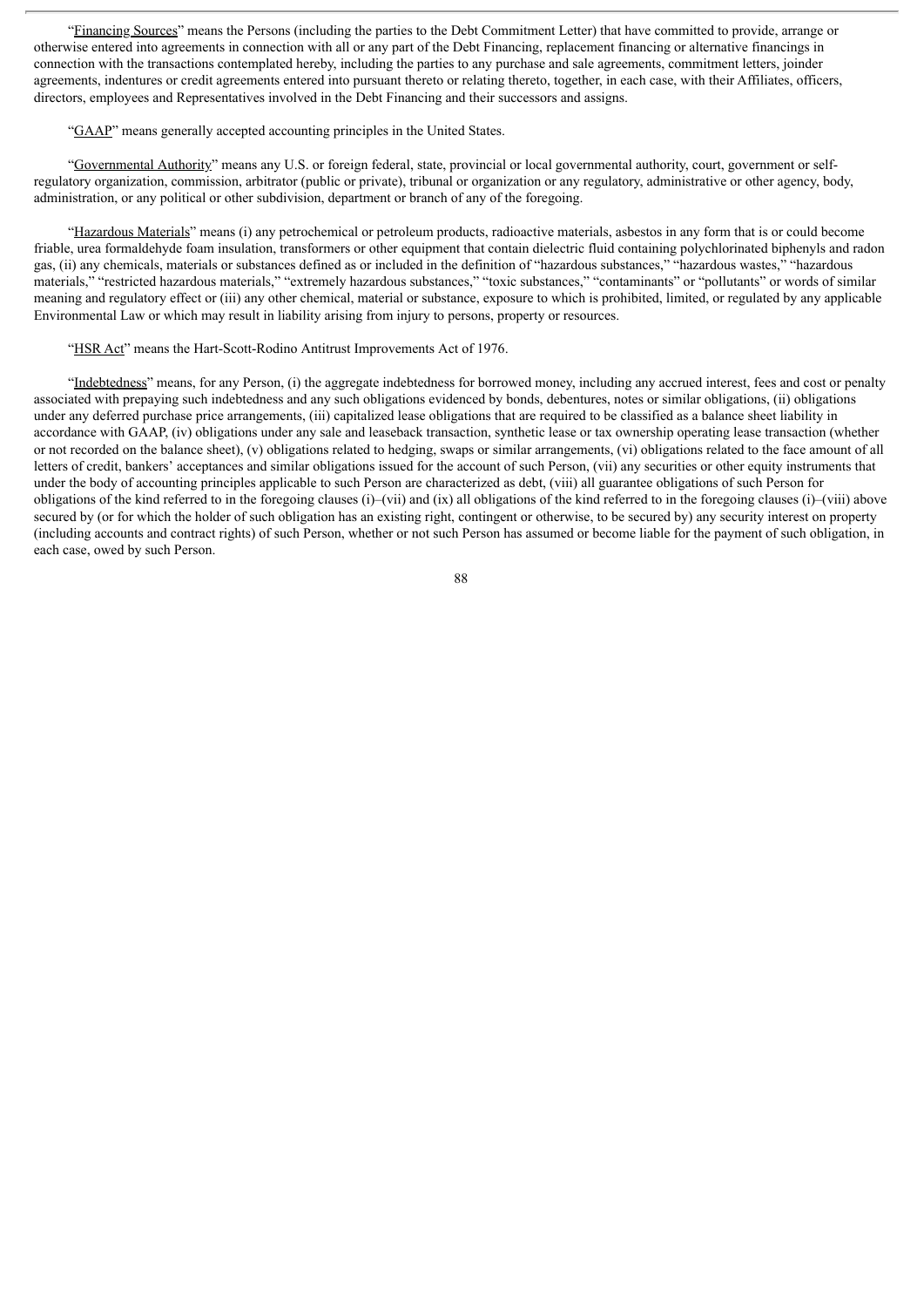"Intellectual Property" means all of the following: (i) United States and foreign patents, patent applications, continuations, continuations-in-part, divisionals or reissues; (ii) United States federal and state and foreign trademark registrations, service marks and trade names, pending applications to register the foregoing, and common law trademarks, service marks, designs, logos, and other designations of origin; (iii) any and all copyrightable works of authorship, including but not limited to registered copyrights in both published works and unpublished works, unregistered copyrights in both published works and unpublished works, and applications to register copyrightable works of authorship; (iv) trade secrets, including, confidential or proprietary business information, know-how, concepts, methods, processes, specifications, inventions, formulae, reports, data, customer lists, mailing lists, business plans, or other material proprietary information; (v) all databases and data collections (to the extent deemed to be intellectual property); and (vi) all registered domain names.

"Knowledge" means the actual knowledge of (a) for Parent, the individuals set forth on Section 8.15(a) of the Parent Disclosure Letter under "Parent Knowledge Persons" (the "Parent Knowledge Persons") and (b) for the Company, the individuals set forth on Section 8.15(a) of the Company Disclosure Letter under "Company Knowledge Persons" (the "Company Knowledge Persons").

"Laws" means any law (statutory, common or otherwise), constitution, treaty, convention, ordinance, code, rule, regulation, Order or other similar requirements enacted, adopted, promulgated, issue or applied by a Governmental Authority, including all Antitrust Laws and Environmental Laws.

"Lien" means any lien, security interest, deed of trust, mortgage, pledge, encumbrance, restriction on transfer, proxies, voting trusts or agreements, hypothecation, assignment, claim, right of way, defect in title, encroachment, easement, restrictive covenant, charge, license, option, right of first refusal or offer, deposit arrangement or preference, priority or other security agreement or preferential arrangement of any kind or nature whatsoever (including any restriction on the voting interest of any security, any restriction on the transfer of any security (except for those imposed by applicable securities Laws) or other asset or any restriction on the possession, exercise or transfer of any other attribute of ownership of any asset).

"Merger Sub Board" means the board of directors of Merger Sub.

"Nasdaq" means the Nasdaq Global Select Market.

"OFAC Lists" means the Specially Designated Nationals and Blocked Persons list and all other sanctions lists administered by OFAC.

"Ordinary Course of Business" means the ordinary course of business as conducted by the Company and Company Subsidiaries consistent with past practice; provided that deviations from such Ordinary Course of Business will not be deemed outside the "Ordinary Course of Business" to the extent such deviations were or are reasonably necessary with respect to actions taken (a) in response to COVID-19 to protect the health and safety of the Company's or Company Subsidiaries' employees, suppliers, customers, distributors and other individuals having business dealings with the Company or any of the Company Subsidiaries or (b) reasonably adopted to comply with any applicable Law or directive promulgated by any Governmental Authority related to COVID-19, including any COVID-19 Measures.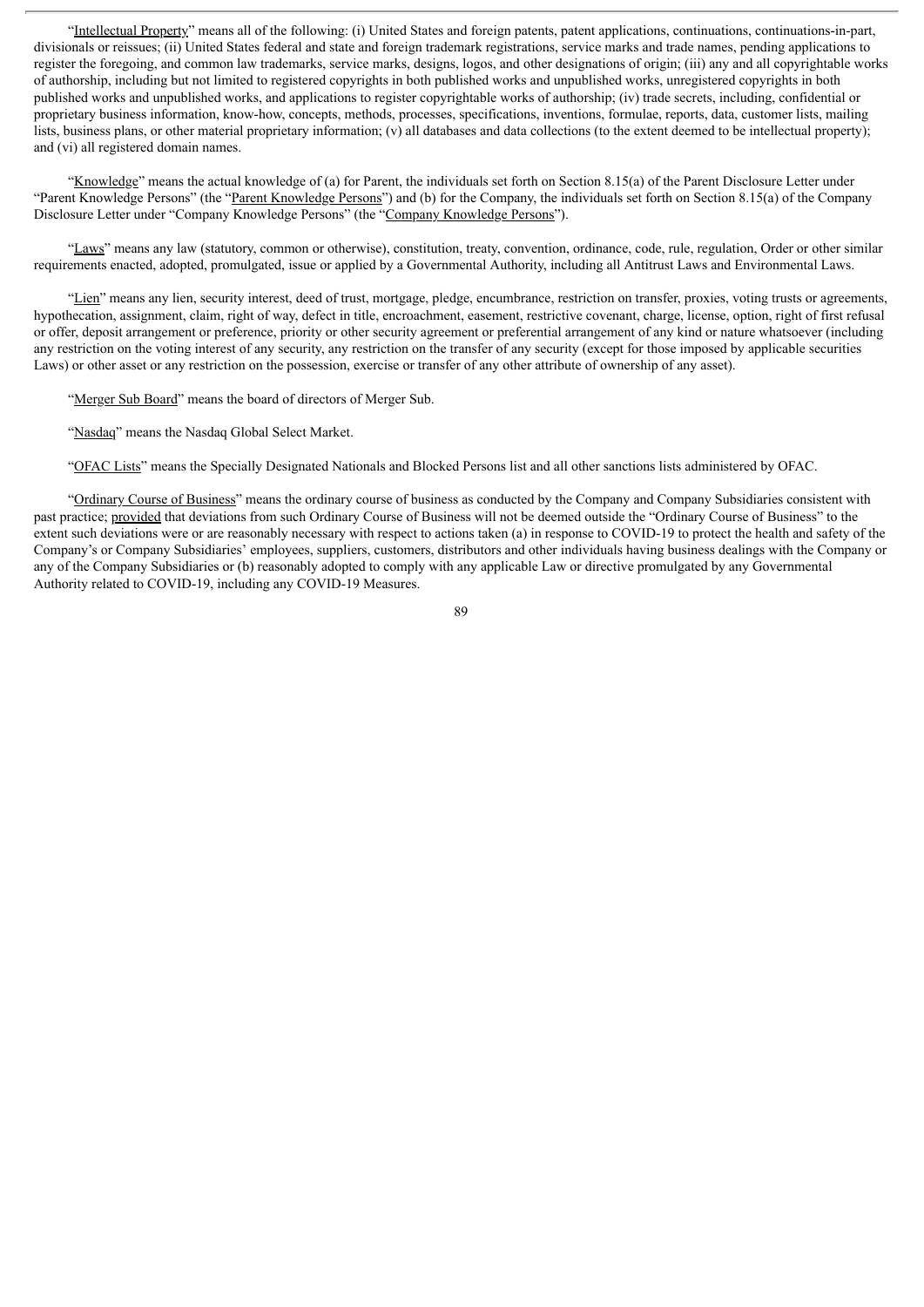"Order" means any order, writ, injunction, decree, judgment, award, settlement or stipulation issued, promulgated, made, rendered or entered into by, with or under any Governmental Authority (in each case, whether temporary, preliminary or permanent).

"Parent Board" means the board of directors of Parent.

"Parent Disclosure Letter" means the disclosure letter delivered by Parent to the Company as of the date hereof.

"Parent Entities" means Parent and the Parent Subsidiaries (including, for the avoidance of doubt, Merger Sub).

"Parent Material Adverse Effect" means any event, change, effect, development, state of facts, condition, circumstance or occurrence that would reasonably be expected to have a material adverse effect on Parent's or Merger Sub's ability to consummate the Merger or any of the other transactions contemplated hereby in a timely manner upon the terms set forth herein.

"Parent Related Party" means Parent, Merger Sub, the Guarantor, the Financing Sources and any of their respective former, current and future direct or indirect equityholders, controlling persons, stockholders, directors, officers, employees, agents, Representatives, Affiliates, members, managers, general or limited partners or assignees.

"Parent Subsidiary" means any Subsidiary of Parent (excluding the Company Entities).

"Permit" means any permit, license, registration, certificate, franchise, qualification, waiver, authorization, accreditation or similar right issued, granted or obtained by or from any Governmental Authority.

"Permitted Lien" means (i) statutory Liens for current Taxes, assessments or other governmental charges not yet due and payable or the amount or validity of which is being contested in good faith by appropriate proceedings and for which adequate reserves are maintained on, for any Company Entity, the most recent audited balance sheet included in the Company SEC Financial Statements in accordance with GAAP, (ii) Liens or imperfections of title related to Liabilities, or securing Indebtedness, for any Company Entity as disclosed in the Company SEC Financial Statements, in each case, publicly filed prior to the date hereof, (iii) for any real property, ordinary course Liens in favor of landlords and prime landlords granted under applicable leases or zoning, building or other restrictions, variances, covenants, restrictive covenants, declarations, rights of way, encumbrances, encroachments, easements and minor irregularities or defects in title, none of which (1) interfere, individually or in the aggregate, in any material respect with the present use of or occupancy of such real property, (2) have a material effect on the value or use of such real property or (3) would materially impair the ability to transfer such real property; (iv) nonexclusive, revocable licenses of Intellectual Property in the Ordinary Course of Business; (v) carrier's, warehousemen's, mechanic's, materialmen's, repairmen's or other similar Lien incurred in the Ordinary Course of Business for amounts not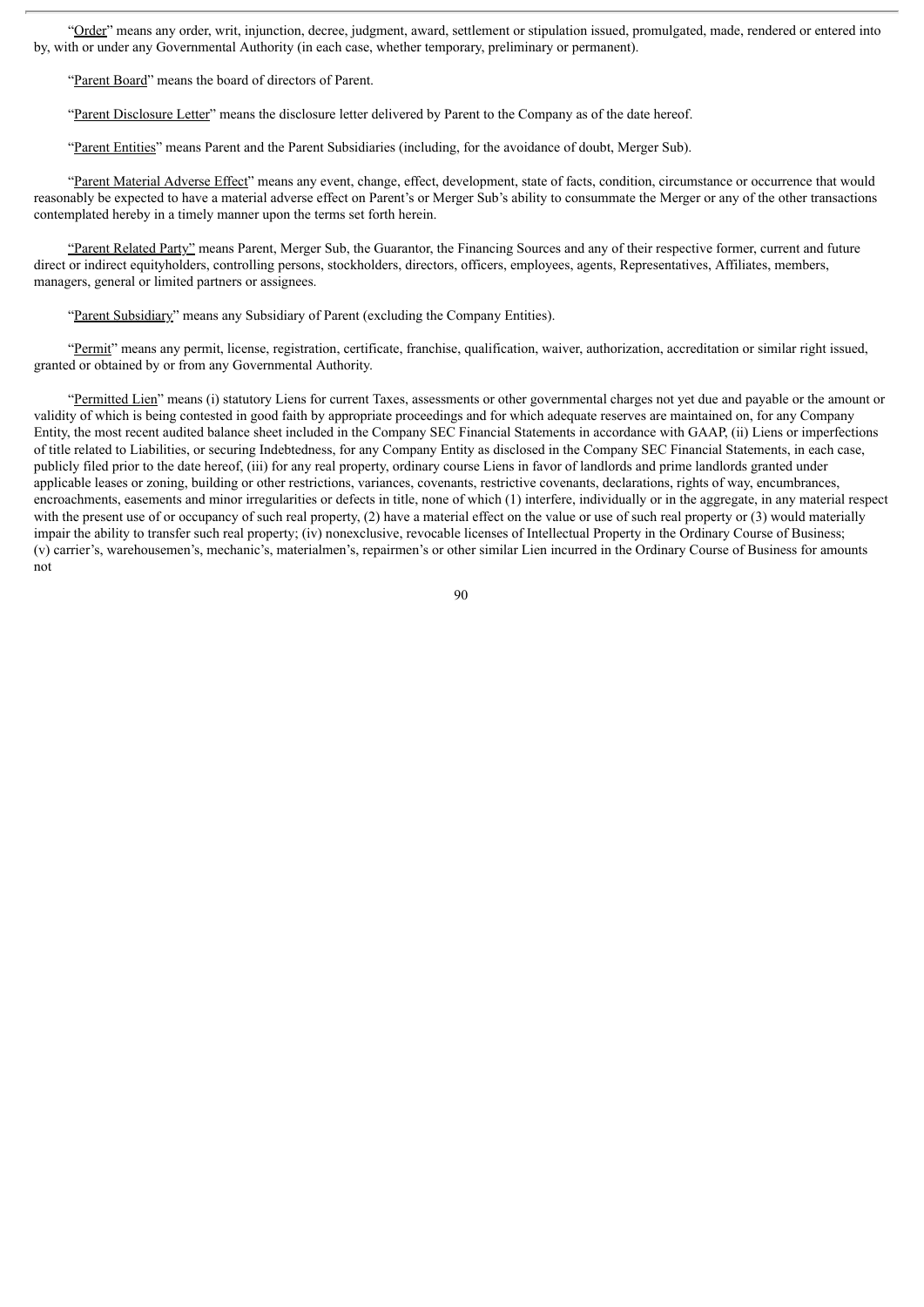yet due and payable; (vi) Liens that are removed prior to the Closing; and (vii) such other Liens which would not, individually or in the aggregate, impair in any material respect the ordinary conduct of the business of the Company and the Company Subsidiaries as currently conducted or detract in any material respect from the use, occupancy, value or marketability of the property affected by such Lien.

"Person" means any individual, corporation, partnership (limited or general), limited liability company, association, trust or other entity or organization, including a Governmental Authority.

"Personal Information" means any data and other information related to an identified or identifiable natural person, where an "identifiable natural person" is one who can be identified, directly or indirectly, in particular by reference to an identifier such as a name, an identification number, location data or an online identifier or to one (1) or more factors specific to the physical, physiological, genetic, mental, economic, cultural or social identity of such natural person, and "personal information", "personal data", and "personal health information" each as defined by applicable Laws relating to the collection, use, sharing, storage, and/or disclosure of information about an identifiable individual. Personal Information includes pseudonymized data.

"Privacy/Cybersecurity Requirements" means all Laws, Contracts, policies, standards, rules, public statements or guidance applicable to: (i) privacy or Personal Information, (ii) the collection, retention, use, storage, processing, recording, distribution, transfer, import, export, protection (including security measures), access, disposal, destruction or disclosure of or other activity regarding Personal Information or (iii) cybersecurity, including the Company Entities' internal and public-facing privacy policies, plans and procedures, any public statements made by any Company Entity related to the foregoing, and any rules of self-regulatory, industry or other organizations in which any Company Entity is or has been a member related to Personal Information or cybersecurity.

"Release" means any release, spill, emission, leaking, pumping, emitting, depositing, discharging, injecting, escaping, leaching, dispersing, dumping, pouring, disposing or migrating into, onto or through the environment (including air, surface water, ground water, land surface or subsurface strata).

"Representatives" means, for any Person, such Person's officers, directors, employees, consultants, agents, financial advisors, attorneys, accountants, other advisors, Affiliates and other representatives.

"Sarbanes-Oxley Act" means the Sarbanes-Oxley Act of 2002.

"SEC" means the Securities and Exchange Commission.

"Securities Act" means the Securities Act of 1933.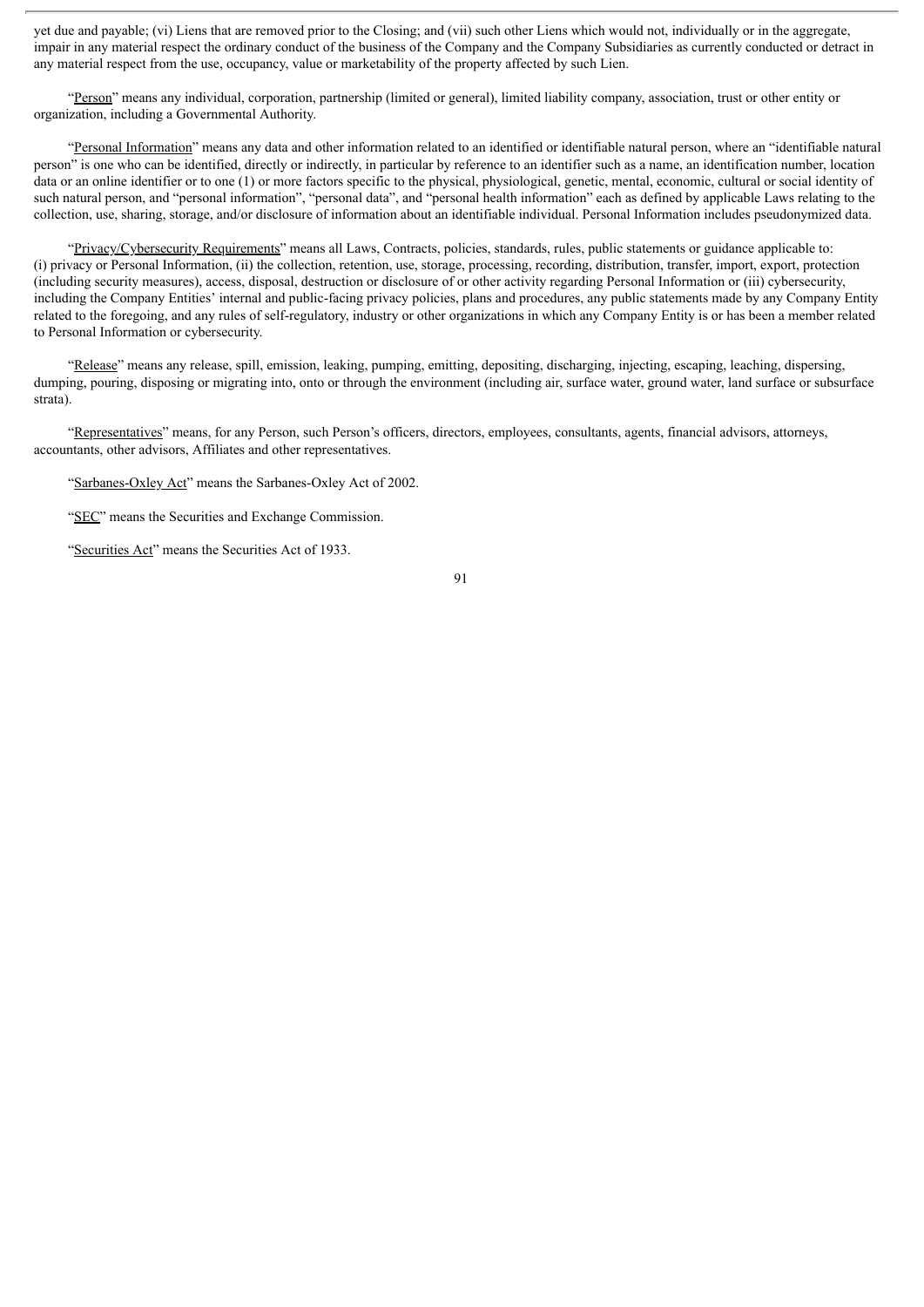"Specified Business Conduct Laws" means (i) the U.S. Foreign Corrupt Practices Act of 1977, the UK Bribery Act of 2010, all Laws enacted to implement the OECD Convention on Combating Bribery of Foreign Officials in International Business Transactions and all other applicable Laws relating to bribery, corruption, kick-backs or other improper payments, (ii) all Laws imposing trade sanctions on any Person, including, all Laws administered by OFAC, all sanctions Laws or embargos imposed or administered by the U.S. Department of State, the United Nations Security Council, Her Majesty's Treasury or the European Union and all anti-boycott or anti-embargo Laws, (iii) all Laws relating to the import, export, re-export, transfer of information, data, goods, and technology, including the Export Administration Regulations administered by the U.S. Department of Commerce and the International Traffic in Arms Regulations administered by the U.S. Department of State, and (iv) all anti-money laundering Laws (including related to recordkeeping and reporting requirements), including the U.S. Currency and Foreign Transaction Reporting Act of 1970, the U.S. Money Laundering Control Act of 1986, the UK Proceeds of Crime Act of 2002 and the UK Terrorism Act of 2000.

"Subsidiary" means, for any Person, any corporation, limited liability company, partnership or other entity, whether incorporated or unincorporated, (i) of which at least a majority of the Equity Securities in, or other interests having by their terms voting power to elect a majority of the board of directors (or other governing body or Person(s) performing similar functions or has similar authority) of, such corporation, limited liability company, partnership or other entity is Beneficially Owned or, directly or indirectly, controlled by such Person or by any one (1) or more of its Subsidiaries or by such Person and one (1) or more of its Subsidiaries, or (ii) that would be required to be consolidated in such Person's financial statements in accordance with GAAP.

"Tax Return" means any report, return, document, declaration, claim for refund or other information filed or required to be filed with any Governmental Authority related to Taxes (whether or not a payment is required to be made related to such filing), including information returns and any documents related to or accompanying payments of estimated Taxes or related to or accompanying requests for the extension of time in which to file any such report, return, document, declaration or other information, and including any amendment thereof and any schedule or attachment thereto.

"Taxes" means any and all federal, state, local, foreign or other taxes, charges, levies, fees or other assessments of any kind in the nature of (or similar to) taxes (together with any and all interest, penalties, additions to tax and additional amounts imposed with respect thereto), including taxes or other similar charges on or related to income, franchises, windfall or other profits, gross receipts, property, abandoned or unclaimed property, escheat, capital, sales, use, transfer, inventory, license, capital stock, payroll, employment, unemployment, social security, workers' compensation, severance, stamp, occupation, premium or net worth, and taxes or other similar charges in the nature of excise, withholding, ad valorem, value added, estimated taxes or custom duties, and including any liability for the Taxes of any other Person under Treasury Regulations Section 1.1502-6 (or any similar provision of state, local or non-U.S. Law), as a transferee or successor, by Contract or otherwise.

"Willful Breach" means an intentional and willful failure to perform any covenant or obligation of this Agreement, in any material respect that is the consequence of an act or omission by a Party with the knowledge by a Parent Knowledge Person, in the case of Parent, or a Company Knowledge Person, in the case of the Company, that the taking of such act or failure to take such act would cause or could reasonably be expected to cause such a breach of this Agreement.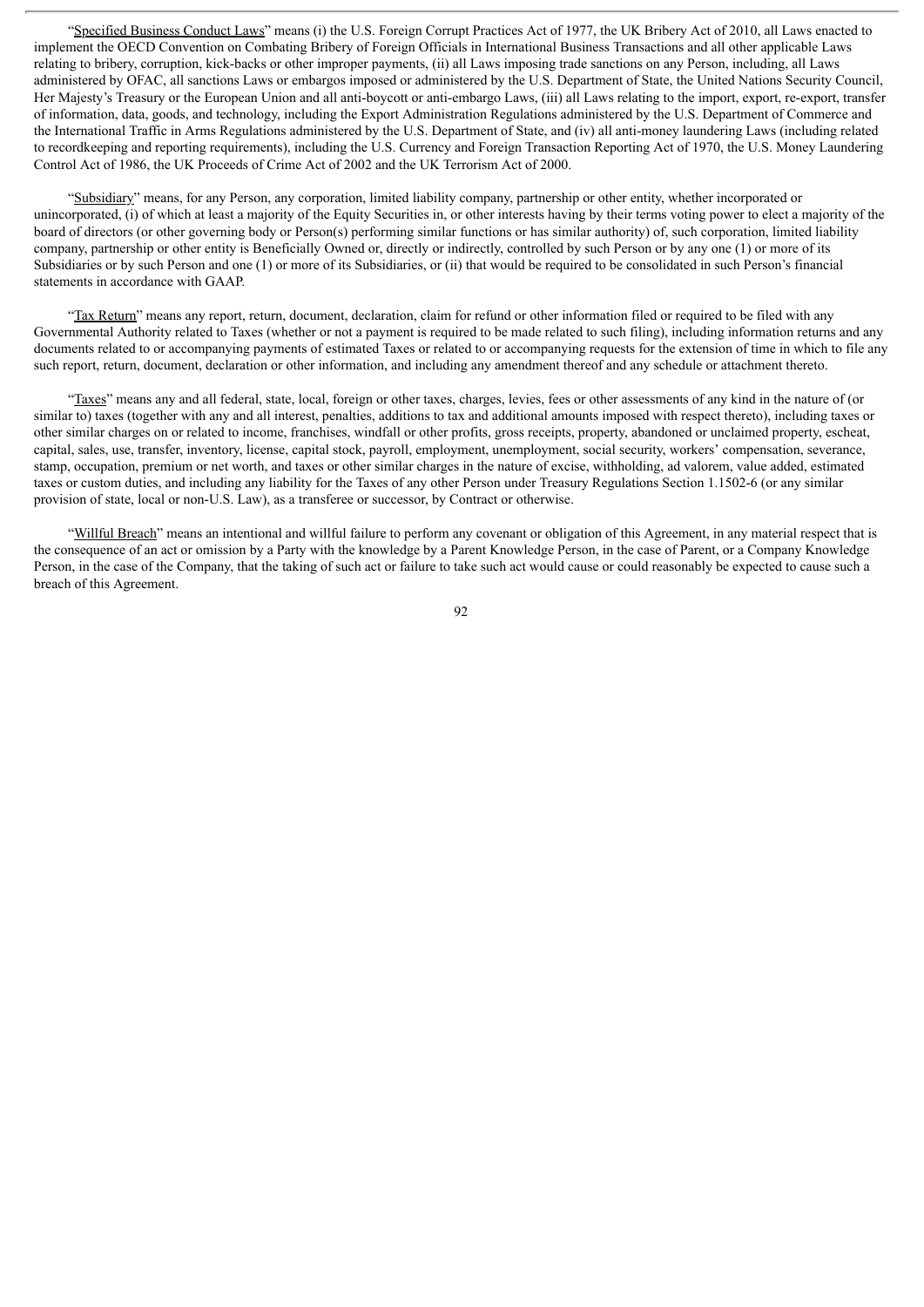(b) In addition to the defined terms in  $Section 8.15(a)$ , as used herein, each capitalized term listed below has the meaning specified in the Section opposite such term.

 $\overline{a}$ 

| Acceptable Confidentiality Agreement     | Section $5.2(g)(i)$   |
|------------------------------------------|-----------------------|
| Agreement                                | Preamble              |
| Alternative Acquisition Agreement        | Section $5.2(d)$      |
| <b>Alternative Acquisition Proposal</b>  | Section $5.2(g)(ii)$  |
| Alternative Financing                    | Section $5.8(d)$      |
| Annual Cap                               | Section $5.7(c)$      |
| <b>Antitrust Division</b>                | Section $5.5(b)$      |
| Bankruptcy and Equitable Exceptions      | Section $3.4(a)$      |
| <b>Book-Entry Share</b>                  | Section $2.1(c)$      |
| Cancelled Shares                         | Section $2.1(a)(i)$   |
| Capitalization Date                      | Section $3.3(a)$      |
| Certificate                              | Section $2.1(c)$      |
| Certificate of Merger                    | Section 1.2           |
| Change of Recommendation                 | Section $5.2(d)$      |
| Closing                                  | Section 1.3           |
| Closing Date                             | Section 1.3           |
| <b>Commitment Letters</b>                | Section 4.7           |
| Company                                  | Preamble              |
| Company Board Recommendation             | Section $3.4(b)$      |
| Company Capital Stock                    | Section $3.3(a)$      |
| Company Class A Common Stock             | Section $3.3(a)$      |
| Company Class B Common Stock             | Section $3.3(a)$      |
| Company Disclosure Letter                | Article III           |
| Company Entities                         | Section 3.2           |
| Company Financial Advisor                | Section 3.21          |
| Company Leased Real Property             | Section $3.13(b)(ii)$ |
| Company Material Contract                | Section $3.15(a)$     |
| Company Option                           | Section $2.4(a)$      |
| Company Option Consideration             | Section $2.4(a)$      |
| Company Owned Real Property              | Section $3.13(b)$     |
| Company Policy                           | Section $3.19(b)$     |
| Company Preferred Stock                  | Section $3.3(a)$      |
| Company Qualified Plan                   | Section $5.11(c)$     |
| Company Real Property                    | Section $3.13(b)(ii)$ |
| Company Real Property Leases             | Section $3.13(b)(ii)$ |
| Company Record Date                      | Section $5.6(c)$      |
| Company Registered Intellectual Property | Section $3.17(a)$     |
| Company SEC Documents                    | Section $3.6(a)$      |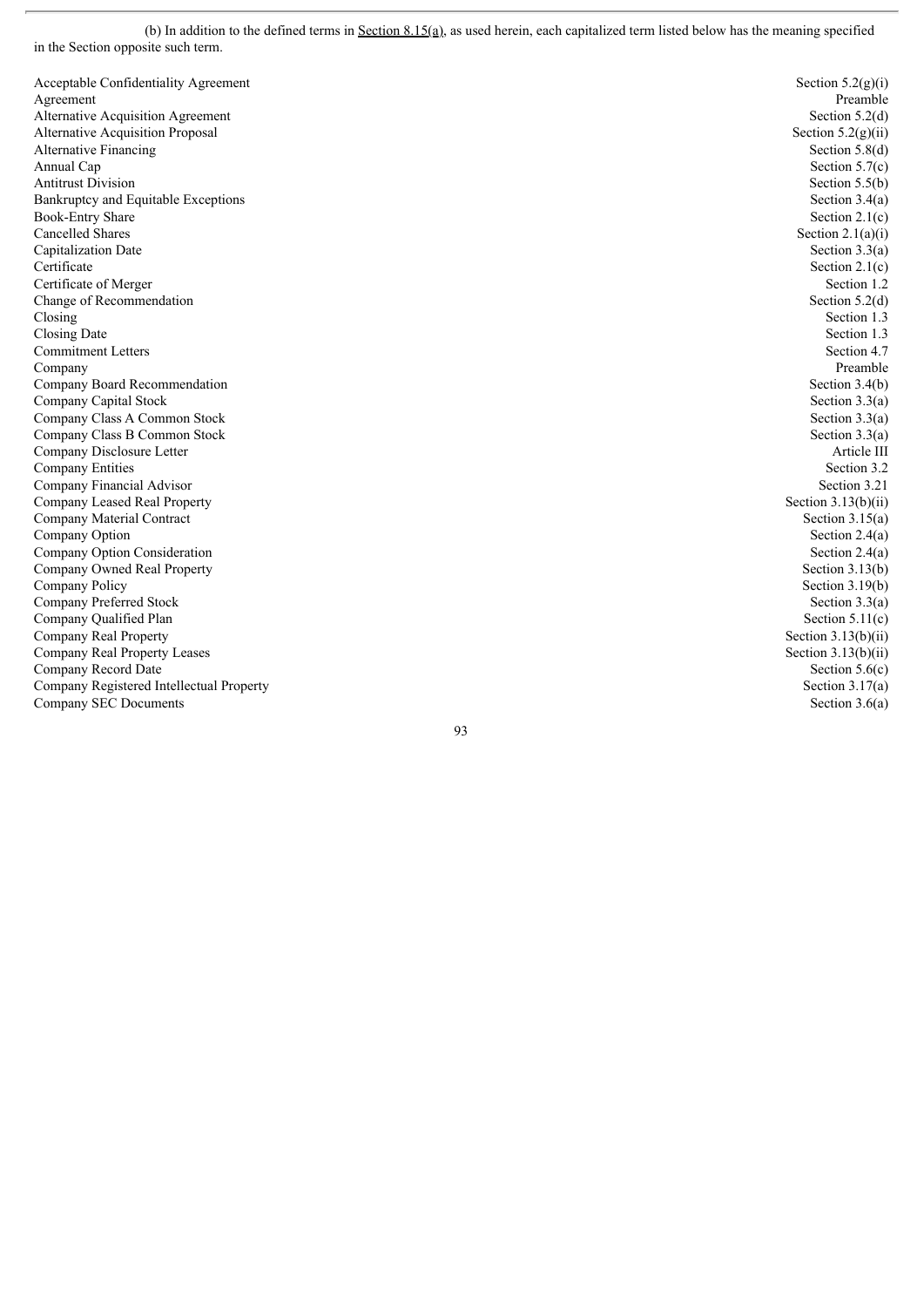Company SEC Financial Statements Company Share Award Company Share Award Consideration Company Stockholder Approval Company Stockholder Litigation Company Stockholders Meeting Company Subsidiaries Company Termination Fee Consent Continuing Employee DCSA Notification D D T C Debt Commitment Letter D G C L Dissenting Share Effective Time Engagement Letter Equity Commitment Letter Equity Financing FA R FAR System Fee Letter Filing Financing Foreign Interests F T C Guarantor HSR Clearance Indemnified Persons Intervening Event I TA R Legal Restraint Liabilities Limited Guarantee Merger Merger Consideration Merger Sub Merger Sub Stockholder Consent New Plans N I S P O M Nonqualified Plans O FA C Outside Date Outstanding Company Equity Securities Parent Parent Qualified Plan

Section  $3.6(b)$ Section  $2.4(b)$ Section  $2.4(b)$ Section  $3.4(a)$ Section 5.12 Section  $5.6(c)$ Section 3.2 Section  $7.3(a)$ Section  $3.5(b)$ Section  $5.11(a)$ Section  $5.5(f)$ Section  $5.5(e)$ Section 4.7 Recitals Section 2.3 Section 1.2 Section 4.7 Section 4.7 Section 4.7 Section  $3.5(b)$ Section  $3.5(b)$ Section 4.7 Section  $3.5(b)$ Section 4.7 Section  $4.4(e)$ Section  $5.5(b)$ Recitals Section  $6.1(c)$ Section  $5.7(a)$ Section  $5.2(g)(iii)$ Section  $3.5(b)$ Section  $6.1(b)$ Section  $3.6(g)$ Recitals Recitals Section  $2.1(a)(ii)$ Preamble Section  $5.6(d)$ Section  $5.11(b)$ Section  $3.5(b)$ Section  $5.11(e)$ Section  $4.4(c)$ Section  $7.1(b)(i)$ Section  $3.3(a)$ Preamble Section  $5.11(c)$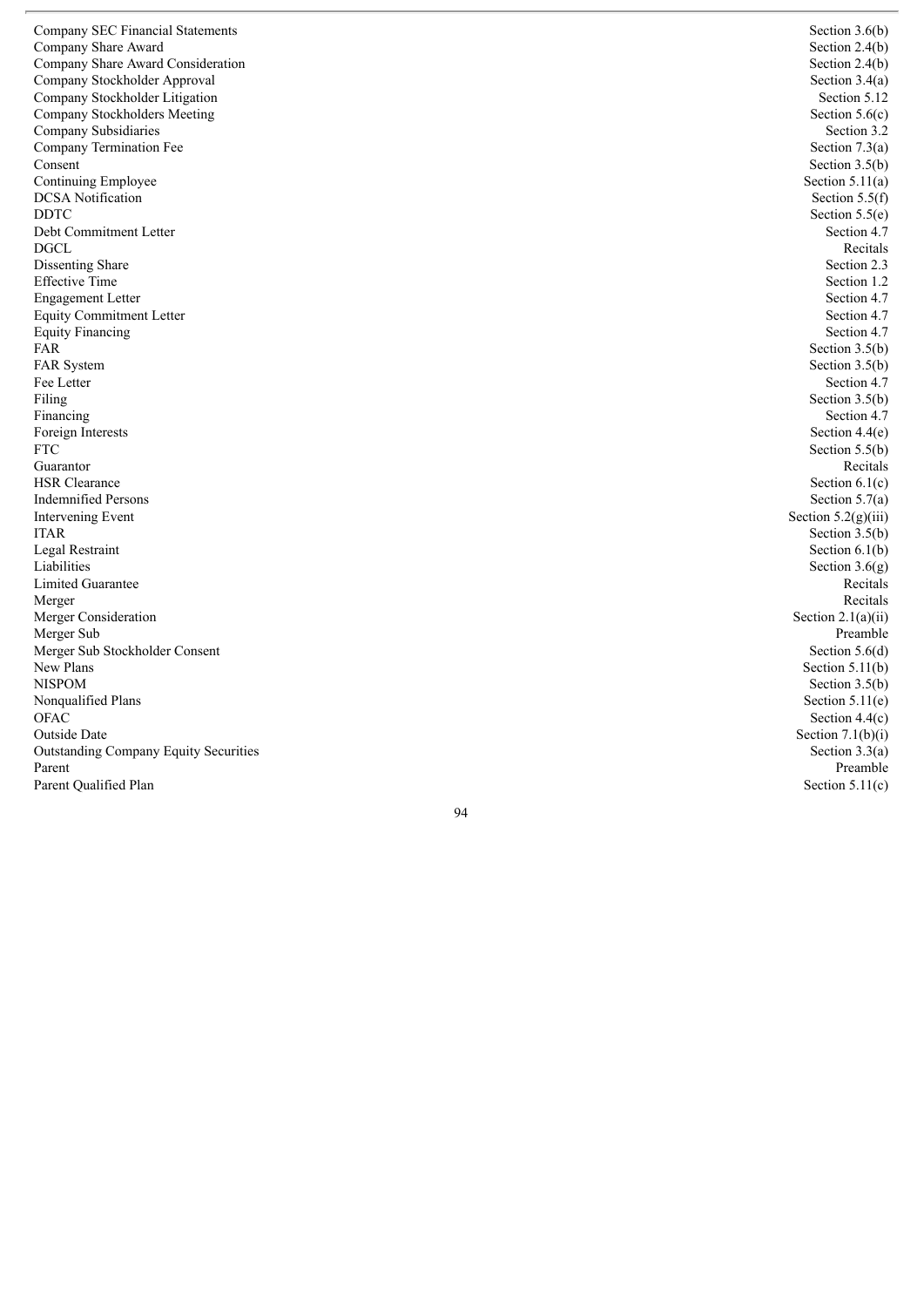Parent Termination Fee Parent Welfare Company Benefit Plans Parties Paying Agent Payment Fund Per Share Merger Consideration Proxy Statement Reimbursement and Indemnification Obligations Sarbanes Oxley Act Specified Intellectual Property Agreements Superior Acquisition Proposal Surviving Corporation Takeover Laws Voting Agreement

Section  $7.3(c)$ Section  $5.11(b)$ Preamble Section  $2.2(a)$ Section  $2.2(b)$ Section  $2.1(a)(ii)$ Section  $5.6(a)$ Section 5.8(h) Section  $3.6(a)$ Section  $3.17(b)$ Section  $5.2(g)(iii)$ Section 1.1 Section  $3.4(b)$ Recitals

[SIGNATURE PAGES FOLLOW]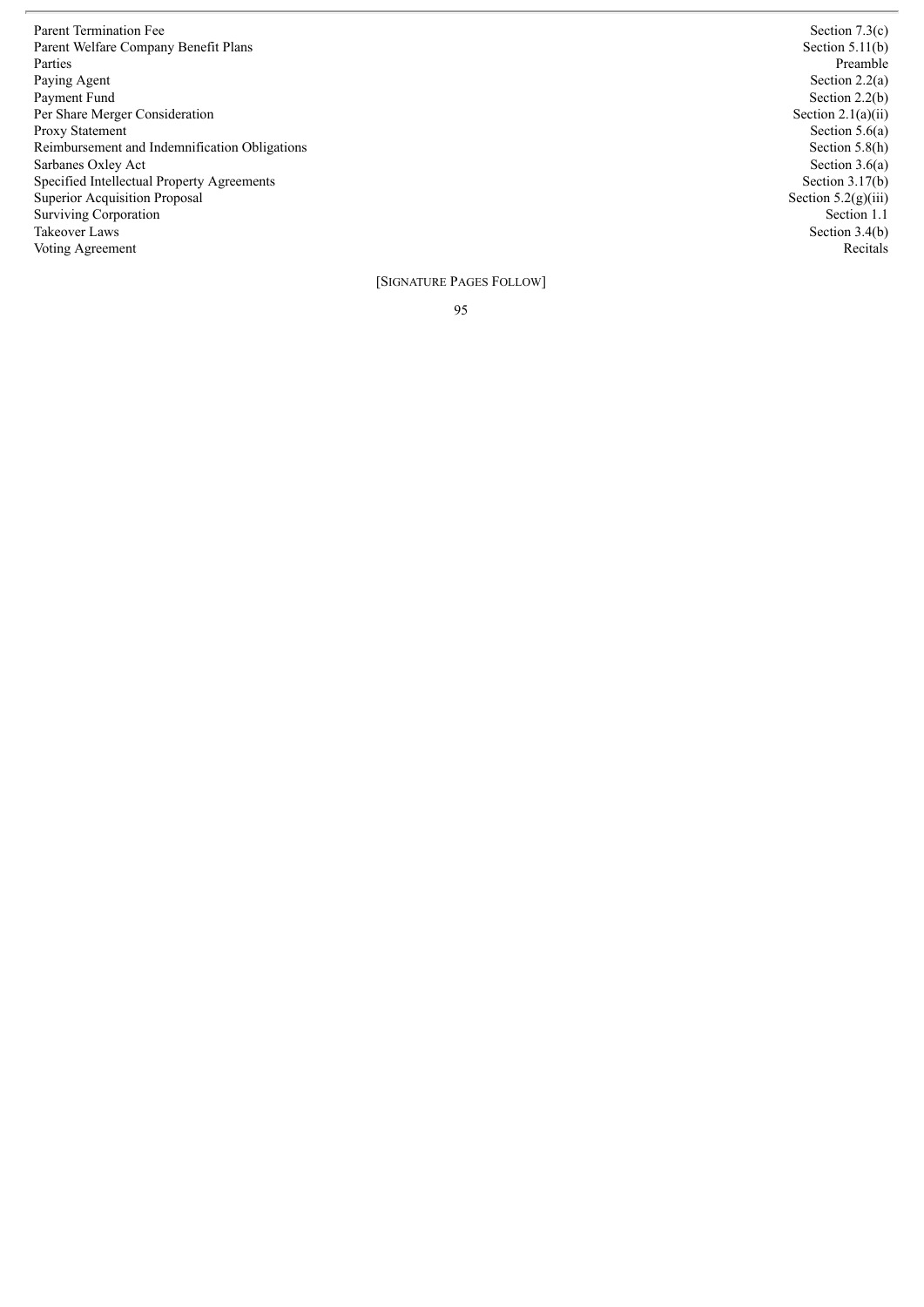IN WITNESS WHEREOF, each of the undersigned has duly executed this Agreement all as of the date first written above.

MOOSE BIDCO, INC.

By: /s/ Dayne Baird Name: Dayne Baird

Title: Secretary

MOOSE MERGER SUB, INC.

By: /s/ Dayne Baird

Name: Dayne Baird Title: Secretary

[SIGNATURE PAGE TO AGREEMENT AND PLAN OF MERGER]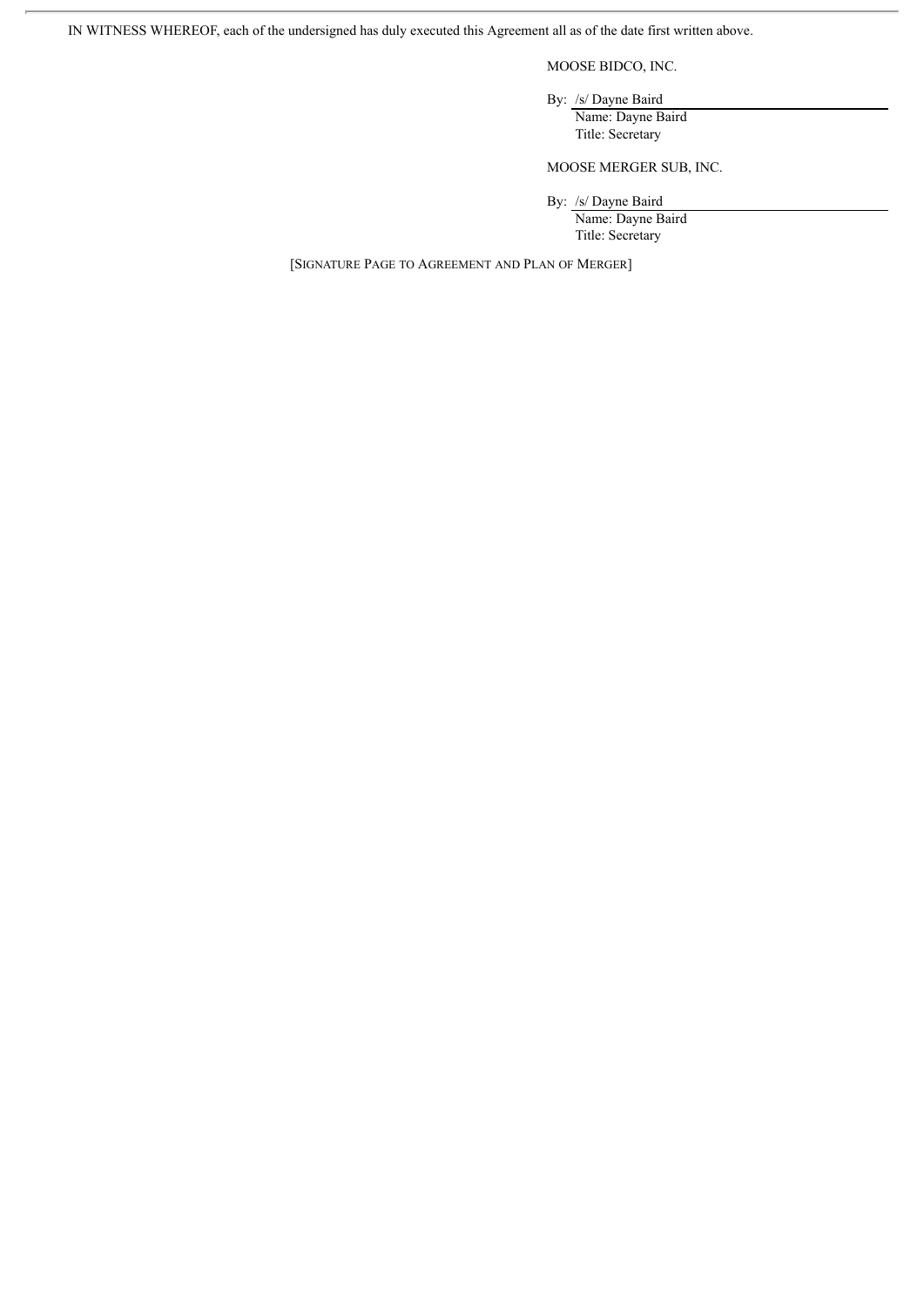IN WITNESS WHEREOF, each of the undersigned has duly executed this Agreement all as of the date first written above.

MANTECH INTERNATIONAL CORPORATION

By: /s/ Kevin M. Phillips

Name: Kevin M. Phillips Title: Chairman of the Board, CEO and President

[SIGNATURE PAGE TO AGREEMENT AND PLAN OF MERGER]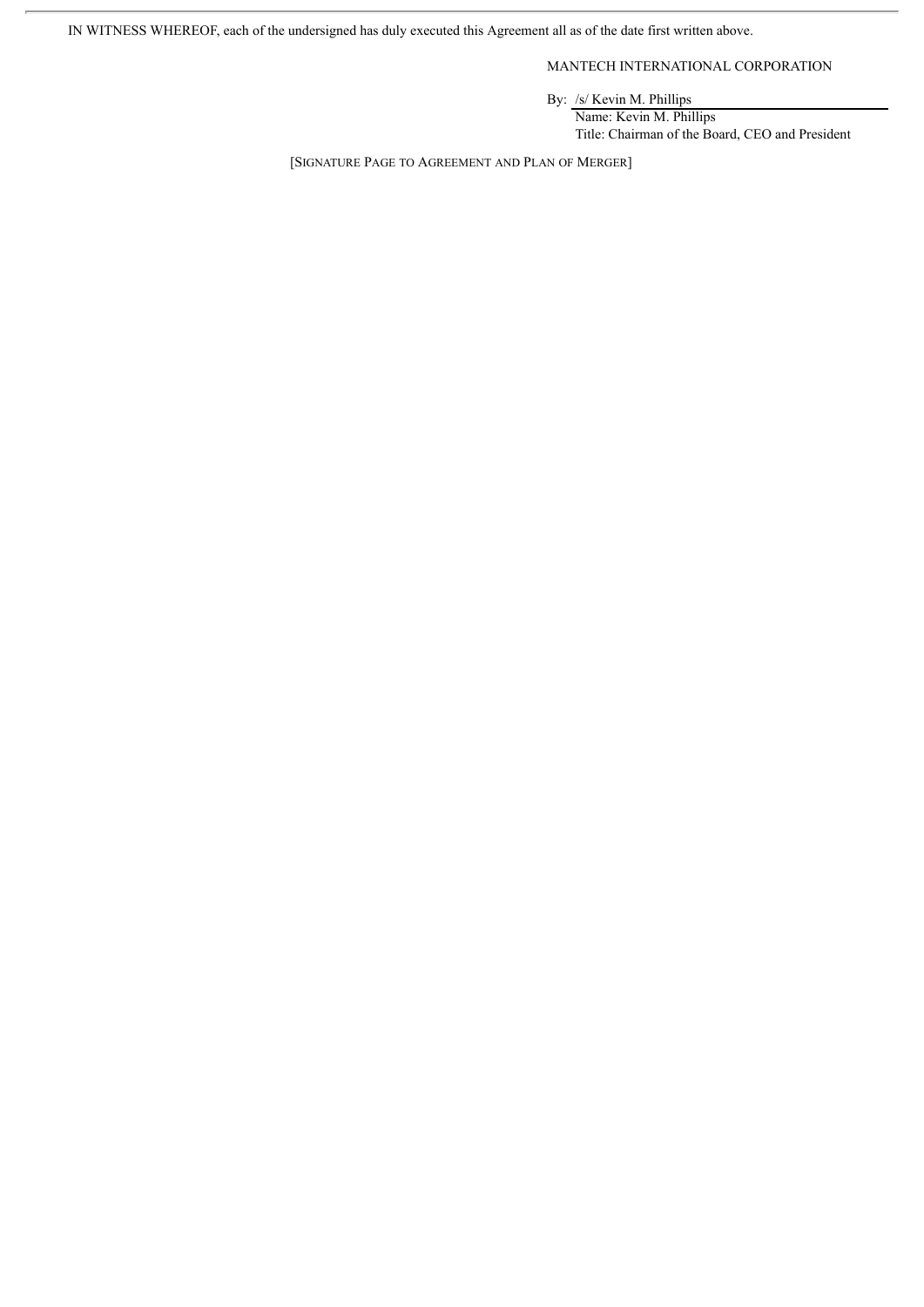## **VOTING AGREEMENT**

VOTING AGREEMENT, dated as of May 13, 2022 (this "**Voting Agreement**"), among Moose Bidco, Inc. ("**Parent**"), and the stockholders of ManTech International Corporation, a Delaware corporation (the "**Company**"), listed on the signature pages hereto (each, a "**Stockholder**" and, collectively, the "**Stockholders**").

### WITNESSETH:

WHEREAS, concurrently with the execution and delivery of this Voting Agreement, Parent, Moose Merger Sub, Inc., a Delaware corporation ("**Merger Subsidiary**"), and the Company are entering into an Agreement and Plan of Merger dated as of the date hereof (as the same may be amended or supplemented, the "**Merger Agreement**"; capitalized terms used but not defined herein shall have the meanings set forth in the Merger Agreement) providing for, among other things, the merger of Merger Subsidiary with and into the Company, subject to the terms and conditions set forth therein;

WHEREAS, as of the date hereof, the Stockholders are the record and beneficial owners of the number of shares of Class A common stock, par value \$0.01 per share, of the Company ("**Class A Common Stock**"), and the number of shares of Class B common stock, par value \$0.01 per share, of the Company ("**Class B Common Stock**") set forth across from such Stockholder's name on Schedule A hereto (such shares of Class A Common Stock and such shares of Class B Common Stock, together with any other Class A Common Stock or Class B Common Stock of which the Stockholder acquires record or beneficial ownership during the period during which this Voting Agreement remains in effect, collectively, the "**Subject Shares**"); and

WHEREAS, as an inducement to Parent and Merger Subsidiary to enter into the Merger Agreement and consummate the transactions contemplated thereby, each Stockholder has agreed to enter into this Voting Agreement and vote all of such Stockholder's Subject Shares as set forth in this Voting Agreement.

NOW, THEREFORE, in consideration of the foregoing and for other good and valuable consideration, the receipt and sufficiency of which are hereby acknowledged, the parties hereto agree as follows:

Section 1. Representations and Warranties of the Stockholders. Each Stockholder hereby represents and warrants (severally and not jointly and) solely as to himself or itself to Parent as follows:

(a) Authority; Enforceability. Such Stockholder (i) if a legal entity or trust, is duly organized, validly existing under the laws of its jurisdiction of organization or (ii) if an individual, has legal competence and capacity to enter into this Voting Agreement. Such Stockholder has all requisite power and authority to execute this Voting Agreement, to perform such Stockholder's obligations hereunder and to consummate the transactions contemplated hereby. The execution and delivery by such Stockholder of this Voting Agreement and consummation of the transactions contemplated hereby have been duly authorized by all necessary action on the part of such Stockholder (including, with respect to any Stockholder that is a trust, any action on the part of such Stockholder's trustee(s)).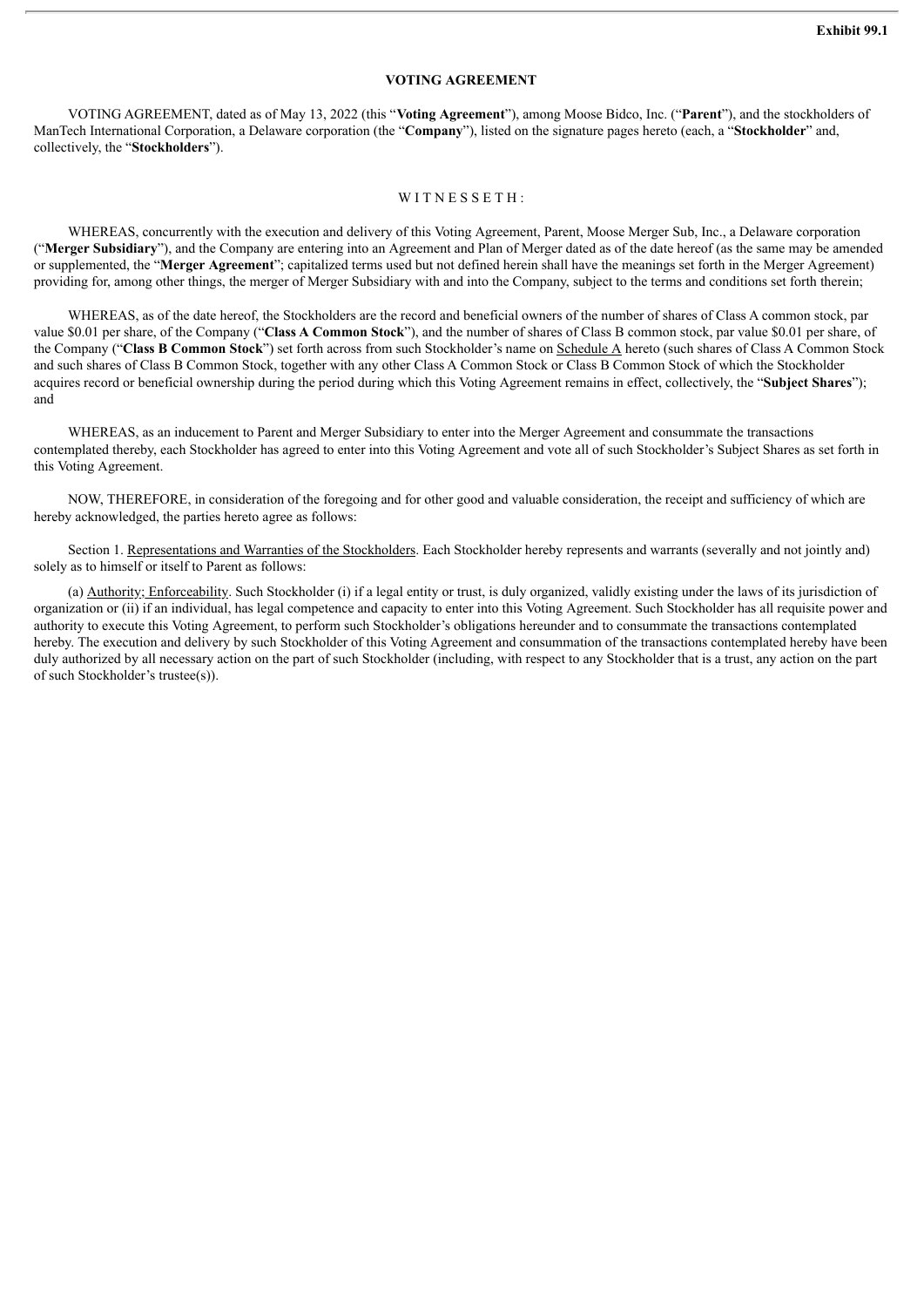(b) Execution; Delivery. Such Stockholder has duly executed and delivered this Voting Agreement, and this Voting Agreement constitutes the valid and binding obligation of such Stockholder, enforceable against such Stockholder in accordance with such Stockholder's terms, except as limited by the Bankruptcy and Equitable Exceptions. If Stockholder is an individual and is married, and any of the Subject Shares constitute community property or spousal approval is otherwise necessary for this Voting Agreement to be legal, binding and enforceable, such Stockholder's spouse has delivered with this Voting Agreement a Spousal Consent in the form attached hereto as Annex A and this Voting Agreement has been duly authorized, executed and delivered by, and constitutes the legal, valid and binding obligation of, Stockholder's spouse, enforceable against Stockholder's spouse in accordance with its terms.

(c) No-Conflicts. No consent, approval or authorization of, or registration or filing with, any Governmental Authority or any other Person is required to be obtained or made by or with respect to such Stockholder in connection with the execution, delivery and performance of this Voting Agreement or the consummation of the transactions contemplated hereby, other than such reports, schedules or statements under Sections 13(d) and 16 of the Exchange Act as may be required in connection with this Voting Agreement and the transactions contemplated hereby. None of the execution and delivery of this Voting Agreement by such Stockholder, the performance by such Stockholder of any of such Stockholder's covenants, agreements or obligations under this Voting Agreement, or the consummation by such Stockholder of the transactions contemplated hereby will, directly or indirectly (with or without due notice or lapse of time or both), (i) result in any breach of any provision of such Stockholder's organizational documents, if applicable, (ii) result in a violation or breach of, or constitute a default or give rise to any right of termination or acceleration under, any of the terms, conditions or provisions of any contract to which such Stockholder is a party, (iii) violate, or constitute a breach under, any applicable Law to which such Stockholder or any of such Stockholder's properties or assets are subject or (iv) result in the creation of any Lien upon the Subject Shares, except, in the case of any of the foregoing clauses (ii), (iii) and (iv), as would not, individually or in the aggregate, prevent, delay or impair the ability of such Stockholder to perform such Stockholder's obligations under this Voting Agreement.

(d) The Subject Shares. Such Stockholder (together with Stockholder's spouse if Stockholder is married and the Subject Shares constitute community property under applicable Law) is the record and beneficial owner of the Subject Shares listed on Schedule A across from such Stockholder's name, free and clear of any Lien (other than Liens created by this Voting Agreement and restrictions under applicable securities laws). None of the Subject Shares listed on Schedule A across from such Stockholder's name are subject to any voting trust or other agreement with respect to the voting of the Subject Shares, other than this Voting Agreement. Such Stockholder has the sole right to vote the Subject Shares listed on Schedule A across from such Stockholder's name and, except for this Voting Agreement, such Stockholder is not party to or bound by (x) any option, warrant, purchase right or other contract that would (either alone or in connection with one or more events or developments (including after the satisfaction or waiver of any conditions precedent thereunder)) require such Stockholder to, directly or indirectly, transfer any of the Subject Shares or (y) any voting trust, proxy or other contract with respect to the voting or, direct or indirect, transfer of any of the Subject Shares.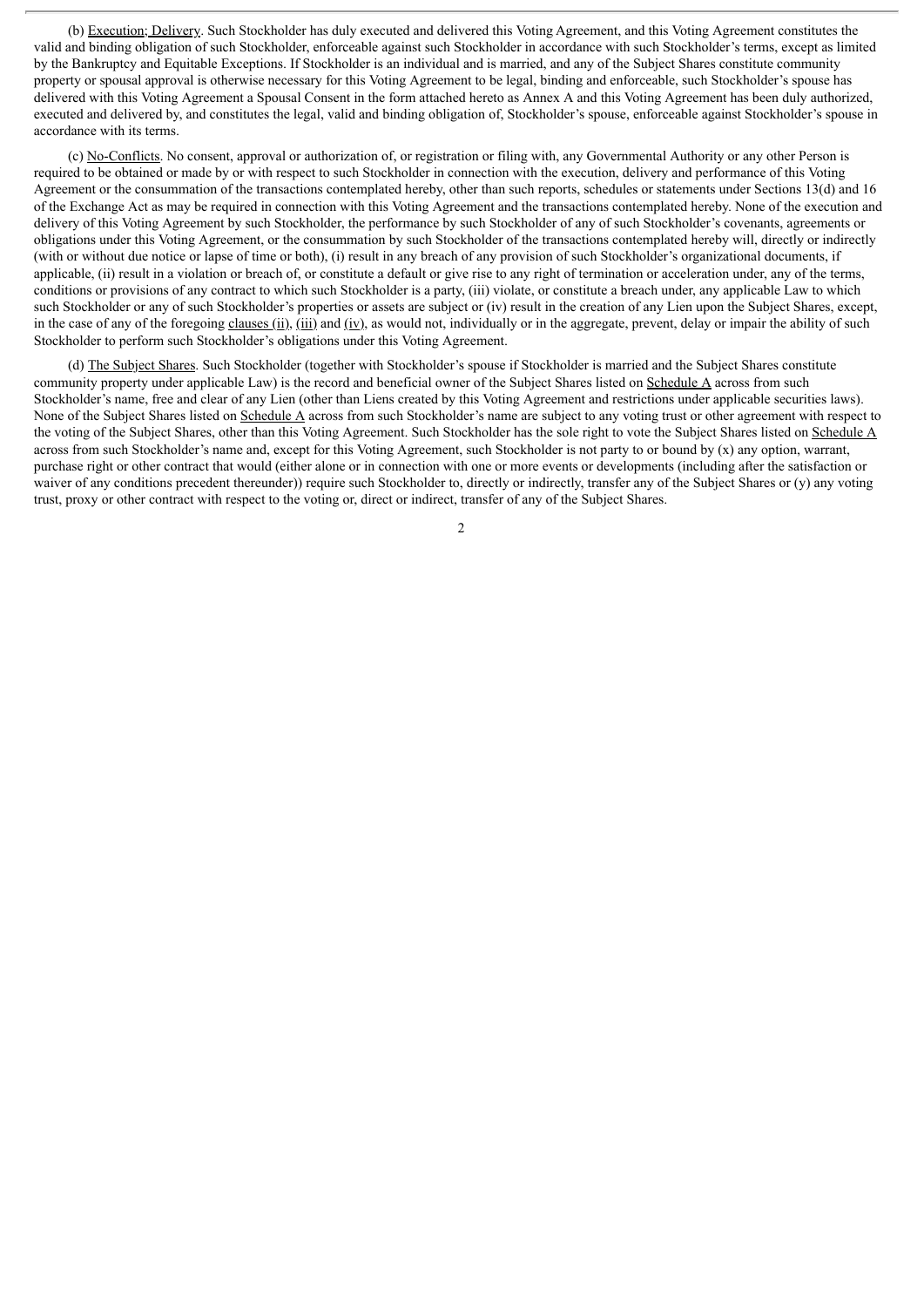(e) No Proceedings. As of the date hereof, there are no (i) Actions pending or, to such Stockholder's knowledge, threatened against such Stockholder or any of such Stockholder's assets that, if adversely decided or resolved, or (ii) outstanding orders to which such Stockholder or any of such Stockholder's assets are subject or bound, in either case, which would reasonably be expected to, individually or in the aggregate, prevent, materially delay or materially impair the ability of such Stockholder to perform such Stockholder's obligations under this Voting Agreement.

(f) Acknowledgment. Such Stockholder understands and acknowledges that Parent is entering into the Merger Agreement in reliance upon such Stockholder's execution, delivery and performance of this Voting Agreement.

Section 2. Representations and Warranties of Parent. Parent hereby represents and warrants to each Stockholder as follows:

(a) Authority; Enforceability. Parent is duly organized, validly existing and in good standing under the laws of the jurisdiction in which it is organized. Parent has all requisite corporate power and authority to execute this Voting Agreement and to consummate the transactions contemplated hereby. The execution and delivery by Parent of this Voting Agreement and consummation of the transactions contemplated hereby have been duly authorized by all necessary action on the part of Parent.

(b) Execution; Delivery. Parent has duly executed and delivered this Voting Agreement, and this Voting Agreement constitutes the valid and binding obligation of Parent, enforceable against Parent in accordance with its terms, except as limited by the Bankruptcy and Equitable Exceptions. No consent of, or registration or filing with, any Governmental Authority is required to be obtained or made by or with respect to Parent in connection with the execution, delivery and performance of this Voting Agreement or the consummation of the transactions contemplated hereby, other than (i) reports, schedules or statements by Parent under Sections 13(d) and 16 of the Exchange Act as may be required in connection with this Voting Agreement and the transactions contemplated hereby and (ii) such consents, registrations or filings the failure of which to be obtained or made would not have a material adverse effect on Parent's ability to perform its obligations hereunder.

(c) Acknowledgment. Parent understands and acknowledges that each Stockholder is entering into this Voting Agreement in reliance upon Parent's execution, delivery and performance of the Merger Agreement.

Section 3. Covenants of the Stockholders.

(a) Voting. Subject to Section 3(b) hereof, each Stockholder hereby covenants and agrees as follows: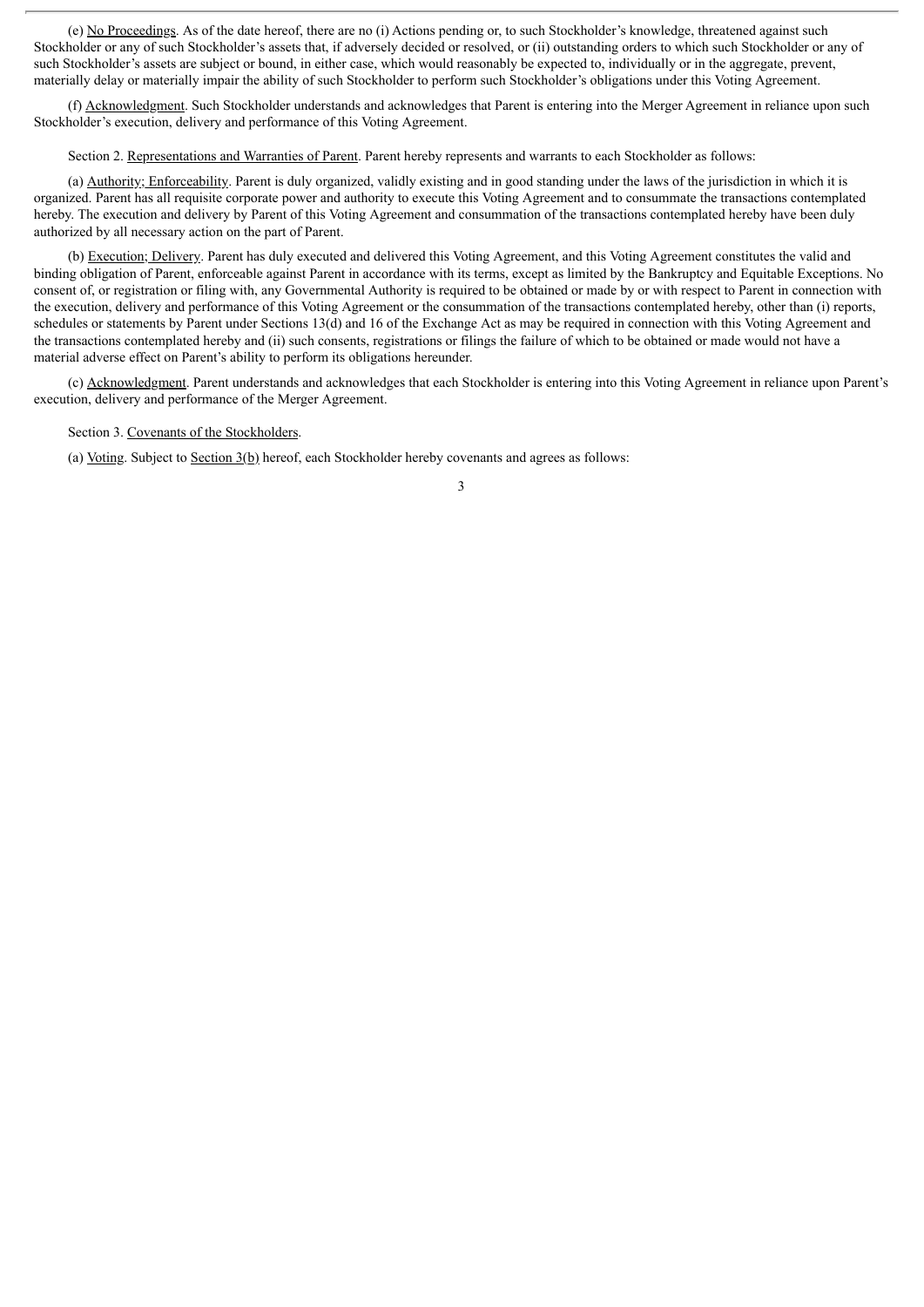(i) at any meeting of stockholders of the Company, however called, or in any other circumstances upon which a vote is sought, each Stockholder shall: (A) appear at each such meeting or otherwise cause such Stockholder's Subject Shares to be counted as present for purposes of a quorum; and (B) to the extent that the Subject Shares are entitled to vote thereon, vote (or cause to be voted) such Stockholder's Subject Shares in favor of the adoption of the Merger Agreement, the approval of the Merger and the other transactions contemplated by the Merger Agreement, and any related proposal recommended by the Company's Board of Directors that is intended to facilitate the consummation of the Merger and the other transactions contemplated by the Merger Agreement;

(ii) at any meeting of stockholders of the Company, however called, or in any other circumstances upon which a vote is sought, each Stockholder shall, to the extent that the Subject Shares are entitled to vote thereon, vote (or cause to be voted) such Stockholder's Subject Shares against (A) any Alternative Acquisition Proposal or any proposal related to any Alternative Acquisition Proposal, (B) against any change in the Board of Directors or (C) any action that would reasonably be expected to prevent, materially delay or materially impair the consummation of the Merger or the other transactions contemplated by the Merger Agreement; and

(iii) each Stockholder shall not, directly or indirectly, (A) sell, transfer, pledge, encumber, assign or otherwise dispose of, or enter into any contract, option or other arrangement, understanding or agreement with respect to the sale, transfer, pledge, assignment or other disposition of, or limitation on the voting rights of, or any economic interest in (any such action, a "**Transfer**") any Subject Shares to any Person other than pursuant to the Merger, provided that such Stockholder shall be permitted to Transfer any Subject Shares to such Stockholder's Permitted Transferee (as defined below), in each case, if and only if such Stockholder, prior to and as a condition to the effectiveness of such Transfer, causes each such Permitted Transferee to execute a counterpart signature page to this Voting Agreement and deliver the same to Parent and the Company, pursuant to which such Permitted Transferee agrees to be a "Stockholder" pursuant to, and to be bound by, this Voting Agreement with respect to such Subject Shares that are the subject of such Transfer, (B) enter into any voting arrangement, whether by proxy, power of attorney, voting trust, voting agreement or otherwise, with respect to any Subject Shares, or (C) commit or agree to take any of the foregoing actions.

For the purpose hereof, the term "**Permitted Transferee** " means, with respect to any Stockholder, (i) a spouse and any lineal descendant, ancestor or sibling (by birth or adoption) and any spouse of any such lineal descendant, ancestor or sibling of such Stockholder, (ii) any trust, the trustees of which include only such Stockholder or persons named in clause (i) and the beneficiaries of which include only such Stockholder or persons named in clauses (i) and/or (ii), (iii) if the Stockholder is a trust, the beneficiary or beneficiaries authorized or entitled to receive distributions from such trust, (iv) any corporation, limited liability company, partnership or similar entity, the stockholders, members, and general or limited partners of which include only such Stockholder and/or persons named in clauses (i), (ii) and/or (iii), (v) a charitable organization established by Stockholder and/or persons named in clauses (i), (ii) and/or (iii), contributions to which are deductible for federal income, estate, or gift tax purposes and a majority of whose governing board at all times consists of such Stockholder and/or persons named in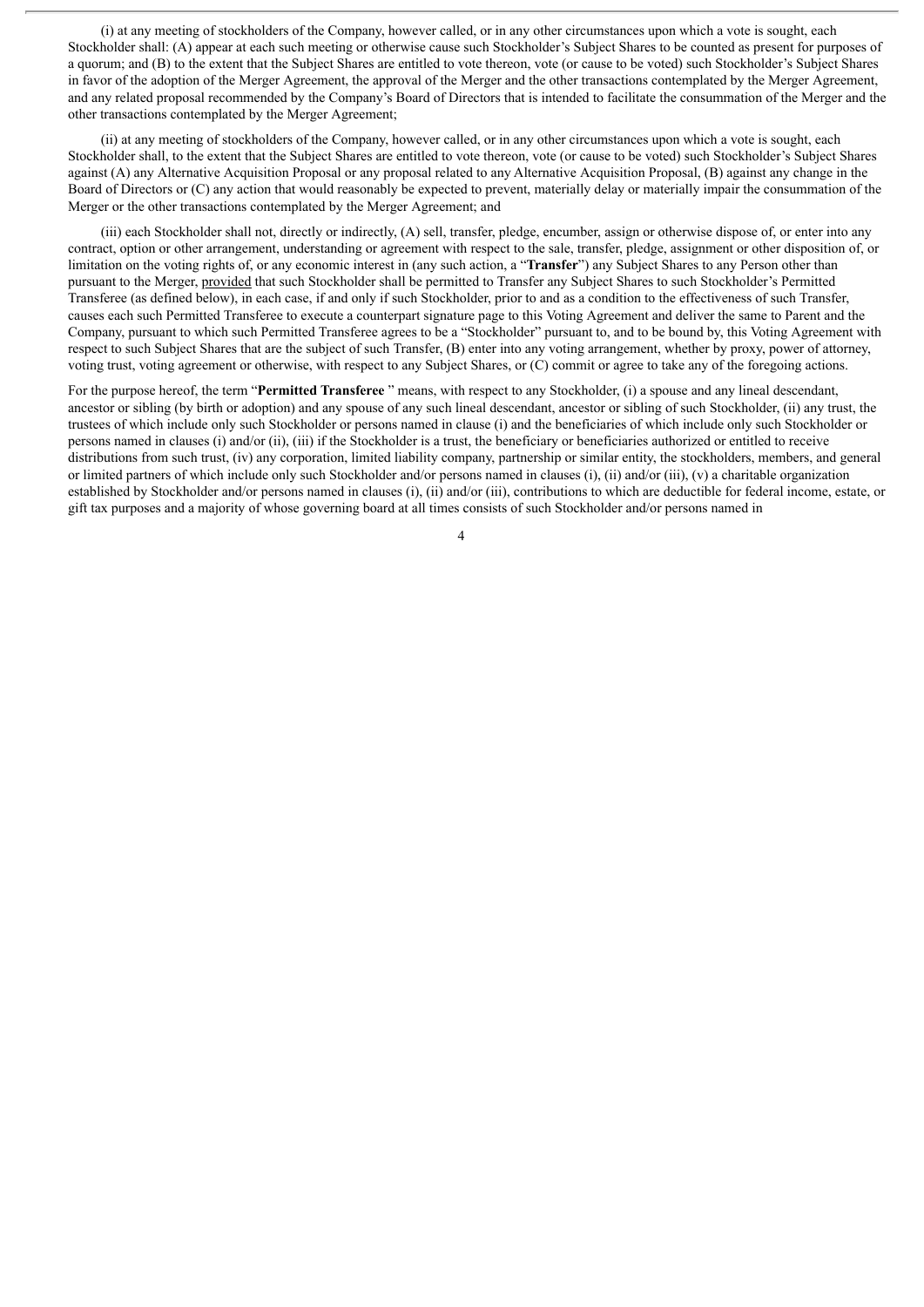clauses (i), (ii) and/or (iii), or any successor to such charitable organization meeting this clause (v) of this definition or (vi) upon the death of any Stockholder, the executor, administrator, or personal representative of the estate of such deceased Stockholder, or the guardian or conservator of such Stockholder if such Stockholder is adjudged disabled or incompetent by a court of competent jurisdiction, acting in his or her capacity as such; provided, however, that no Person shall be a Permitted Transferee of any shares of Class B Common Stock unless such Person is a "Permitted Transferee" (as defined in the Second Amended and Restated Certificate of Incorporation of the Company, as in effect on the date hereof).

(b) Notwithstanding anything in clause (a) above or any other provision of this Voting Agreement to the contrary, in the event the Company Board makes a Change of Recommendation in accordance with the Merger Agreement, the obligations, covenants and restrictions of the Stockholders set forth in clauses (a)(i) and (a)(ii) above shall be modified such that, for the purposes of such clauses, the "Subject Shares" shall refer only to such number of shares of Company Common Stock that would (in the aggregate including the shares held by each Stockholder party hereto) represent, as at the time of such vote, 33% of the total voting power of the outstanding shares of Company Common Stock.

(c) Appraisal Rights. Each Stockholder hereby waives, and agrees not to exercise or assert, any appraisal rights under Section 262 of the DGCL in connection with the Merger.

(d) Acquisition Proposals. Each Stockholder hereby represents and warrants that such Stockholder has read Section 5.2 of the Merger Agreement. From the date hereof until the earlier of the Effective Time and the termination of the Merger Agreement, each Stockholder agrees that such Stockholder will not, directly or indirectly, and shall not authorize or permit any Representative to act on such Stockholder's behalf to, (i) take any action that the Company is prohibited from taking pursuant to Section 5.2 of the Merger Agreement or (ii) make any Alternative Acquisition Proposal or knowingly encourage any inquiries, proposals or offers (either publicly or to the Company or its Affiliates or Representatives) that would reasonably be expected to lead to or constitute an Alternative Acquisition Proposal. Notwithstanding anything herein to the contrary, each Stockholder, its Affiliates and its and their respective Representatives may engage in the activities described in Section 5.2(b) of the Merger Agreement and prohibited by this Section 2(d) with respect to any Alternative Acquisition Proposal to the extent that the Company is permitted to engage in such activities pursuant to the terms of the Merger Agreement; but only if such Stockholder and its Affiliates and its and their respective Representatives each comply with the terms of the Merger Agreement as if they were the Company.

(e) General Covenants. Each Stockholder agrees that such Stockholder shall not: (i) enter into any contract with any Person or take any other action that violates or conflicts in any material respect with or would reasonably be expected to violate or conflict with in any material respect, or result in or give rise to a violation of or conflict in any material respect with, such Stockholder's representations, warranties, covenants and obligations under this Voting Agreement with respect to any Subject Shares that remain subject to this Voting Agreement from time to time; or (ii) take any action that could restrict or otherwise impair such Stockholder's legal power, authority and right to comply with and perform such Stockholder's covenants and obligations under this Voting Agreement.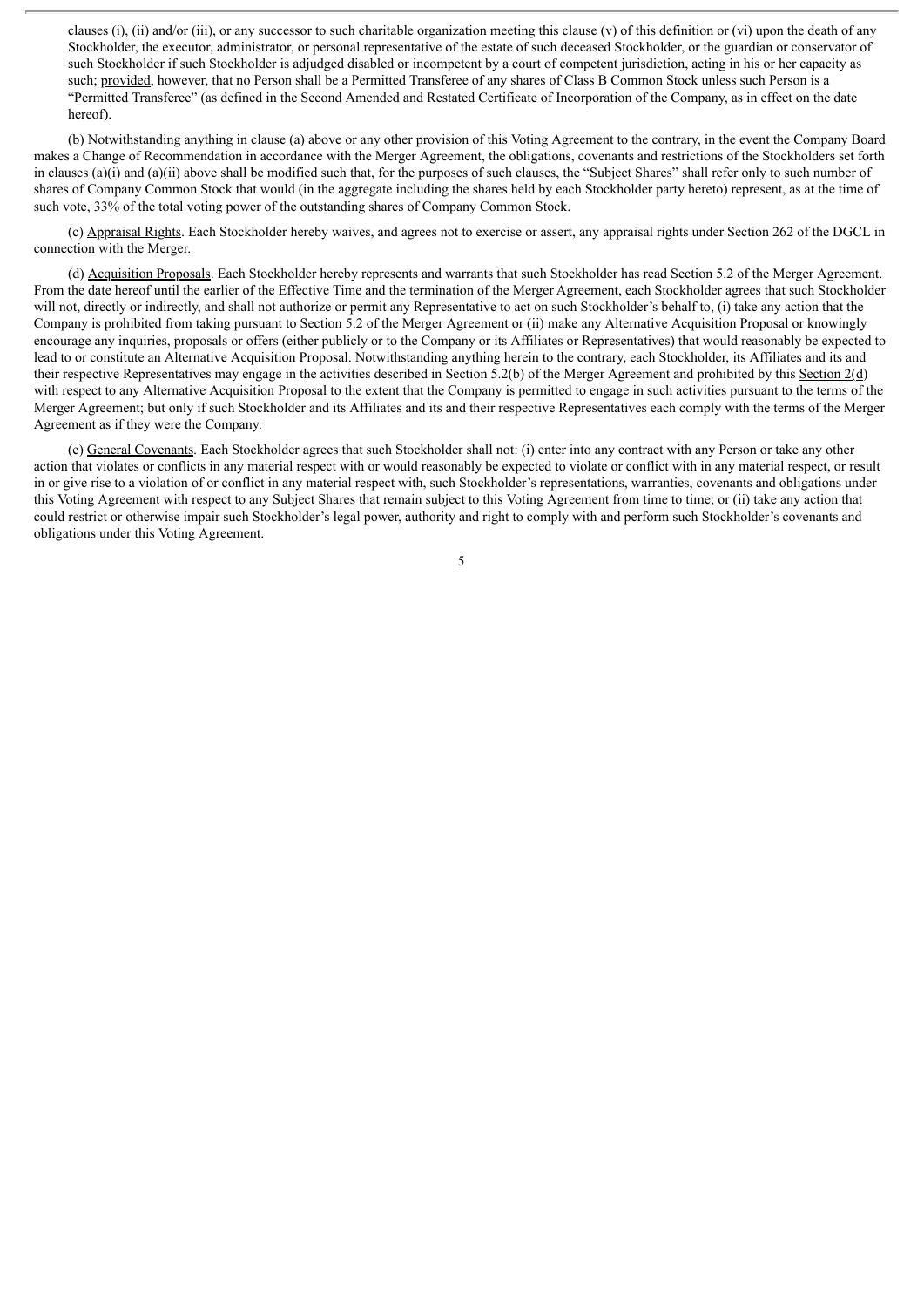(f) Each Stockholder hereby agrees to permit the Company to publish and disclose in the Proxy Statement or any other disclosure document required in connection with the Merger Agreement or the transactions contemplated thereby such Stockholder's identity and beneficial ownership of the Subject Shares and the nature of such Stockholder's commitments under this Voting Agreement to the extent required by applicable Law. Unless required by applicable law, each Stockholder shall not, and shall cause its Representatives not to, make an Alternative Acquisition Proposal or, subject to Section  $3(b)$  and  $3(d)$ , any press release, public announcement or other communication with respect to the business or affairs of the Company, Parent or Merger Sub, including this Voting Agreement and the Merger Agreement and the transactions contemplated hereby and thereby, or any Alternative Acquisition Proposal without the prior written consent of Parent.

(g) Subject to Section  $3(b)$ , each Stockholder shall notify Parent and the Company promptly in writing of the direct or indirect acquisition of record or beneficial ownership of additional shares of Company Capital Stock by such Stockholder after the date hereof (including pursuant to a stock split, reverse stock split, stock dividend or distribution or any change in Company Capital Stock by reason of any recapitalization, reorganization, combination, reclassification, exchange of shares or similar transaction), all of which shall be considered Subject Shares and be subject to the terms of this Voting Agreement as though owned by such acquiring Stockholder on the date hereof.

Section 4. Termination. This Voting Agreement shall terminate automatically without any notice or other action by any Person upon the earliest to occur of (a) the Effective Time, (b) the termination of the Merger Agreement in accordance with its terms, (c) the date of any modification, waiver or amendment to any provision of the Merger Agreement that is effected without the Stockholders' prior written consent and affects the economics or material terms of the Merger Agreement in a manner that is adverse to the Company or its stockholders (including any reduction of the amount or change in the form of the Merger Consideration or the reduction of, or imposition of any conditions, requirements or restrictions (which are inconsistent with the Merger Agreement) on, a Stockholder's right to receive the consideration payable to such Stockholder pursuant to the Merger Agreement as in effect on the date hereof), or (d) the mutual written consent of the Stockholders and Parent.

#### Section 5. General Provisions.

(a) Amendments. This Voting Agreement may not be amended except by an instrument in writing signed by each of the parties hereto.

(b) Notices. All notices and other communications hereunder shall be in writing (including email) and shall be deemed given if delivered personally or sent by overnight courier (providing proof of delivery) or sent by email to the Company and Parent in accordance with Section 8.4 of the Merger Agreement and to a Stockholder at such Stockholder's address set forth on such Stockholder's signature page hereto (or at such other address for a party as shall be specified by like notice).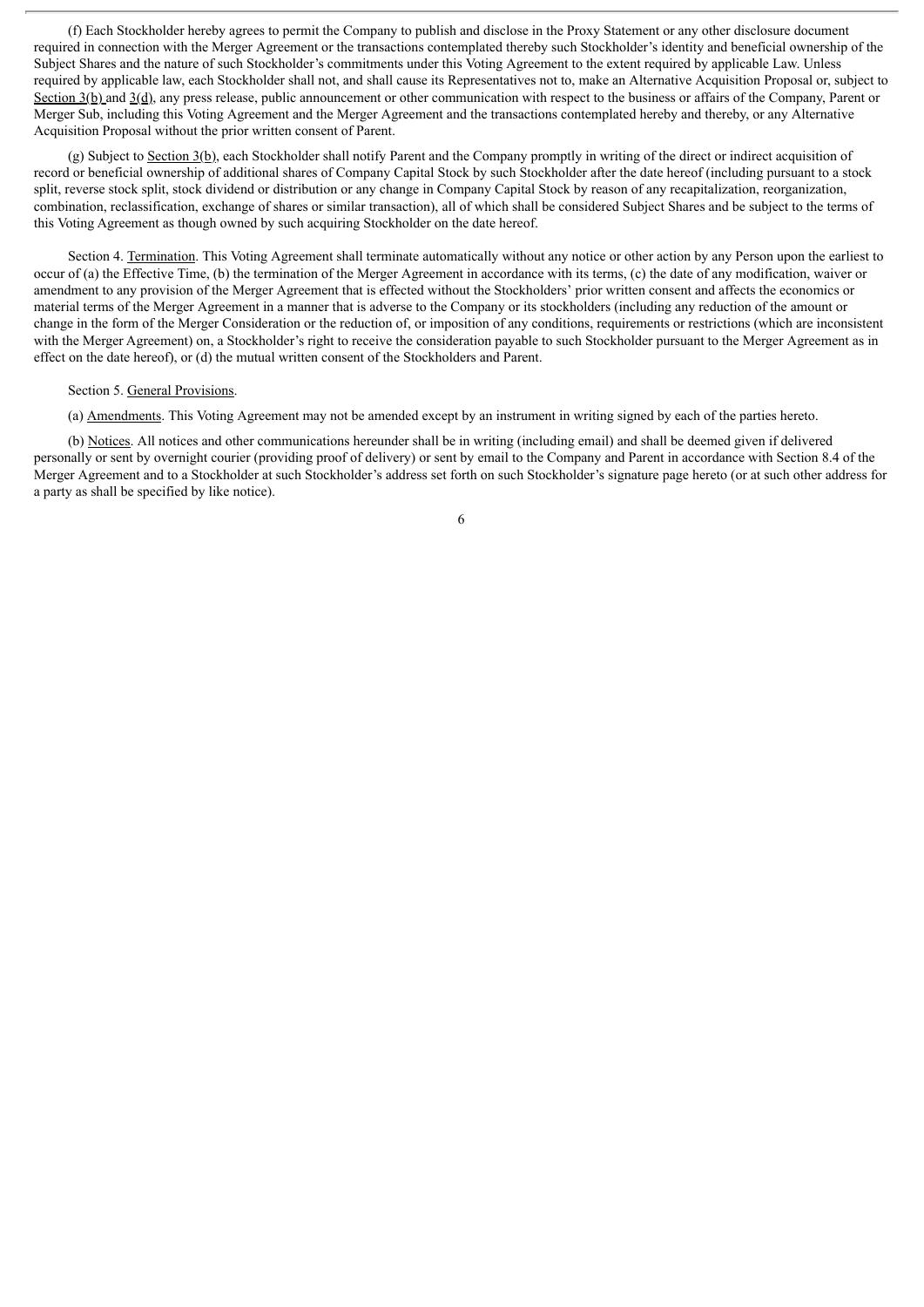(c) Interpretation. The Section headings herein are for convenience of reference only, do not constitute part of this Voting Agreement and shall not be deemed to limit or otherwise affect any of the provisions hereof. Where a reference in this Voting Agreement is made to a Section, such reference shall be to a Section of this Voting Agreement unless otherwise indicated. Unless otherwise indicated, whenever the words "include," "includes" or "including" are used in this Voting Agreement, they shall be deemed to be followed by the words "without limitation." The term "or" is not exclusive.

(d) Severability. If any term, provision, covenant or restriction of this Voting Agreement is held by a court of competent jurisdiction or other Governmental Authority to be invalid, void or unenforceable, the remainder of the terms, provisions, covenants and restrictions of this Voting Agreement shall remain in full force and effect and shall in no way be affected, impaired or invalidated. Upon such a determination, the parties shall negotiate in good faith to modify this Voting Agreement so as to effect the original intent of the parties as closely as possible in order that the transactions contemplated hereby be consummated as originally contemplated to the fullest extent possible.

(e) Counterparts. This Voting Agreement may be signed in any number of counterparts, each of which shall be an original, with the same effect as if the signatures thereto and hereto were upon the same instrument.

(f) Entire Agreement; No Third-Party Beneficiaries. This Voting Agreement constitutes the entire agreement between the parties with respect to the subject matter of this Voting Agreement and supersedes all prior agreements and understandings, both oral and written, between the parties with respect to the subject matter of this Voting Agreement. Except as set forth in Section 5(1) of this Voting Agreement, and except for the Company, which shall be an intended third party beneficiary of this Voting Agreement with standing to enforce the provisions hereof against the parties hereto as if the Company were a party hereto, this Voting Agreement is not intended to confer upon any Person other than the parties hereto any rights or remedies hereunder.

### (g) Governing Law; Consent to Jurisdiction.

(i) This Voting Agreement, and all Actions and causes of action (whether in contract or in tort or otherwise, or whether at law (including at common law or by statute) or in equity), that may be based on this Voting Agreement, arise out of this Voting Agreement or relate hereto or the negotiation, execution, performance or subject matter hereof, shall be governed by the Laws of the State of Delaware applicable to agreements made and to be performed solely therein, without giving effect to principles of conflicts of law.

(ii) For any Action or cause of action that may be based on this Voting Agreement, arise out of this Voting Agreement or relate hereto or the negotiation, execution, performance or subject matter hereof, each party hereto (A) irrevocably and unconditionally consents and submits to the exclusive jurisdiction and venue of the Court of Chancery of the State of Delaware or, to the extent such court does not have subject matter jurisdiction, the U.S. District Court for the District of Delaware or, to the extent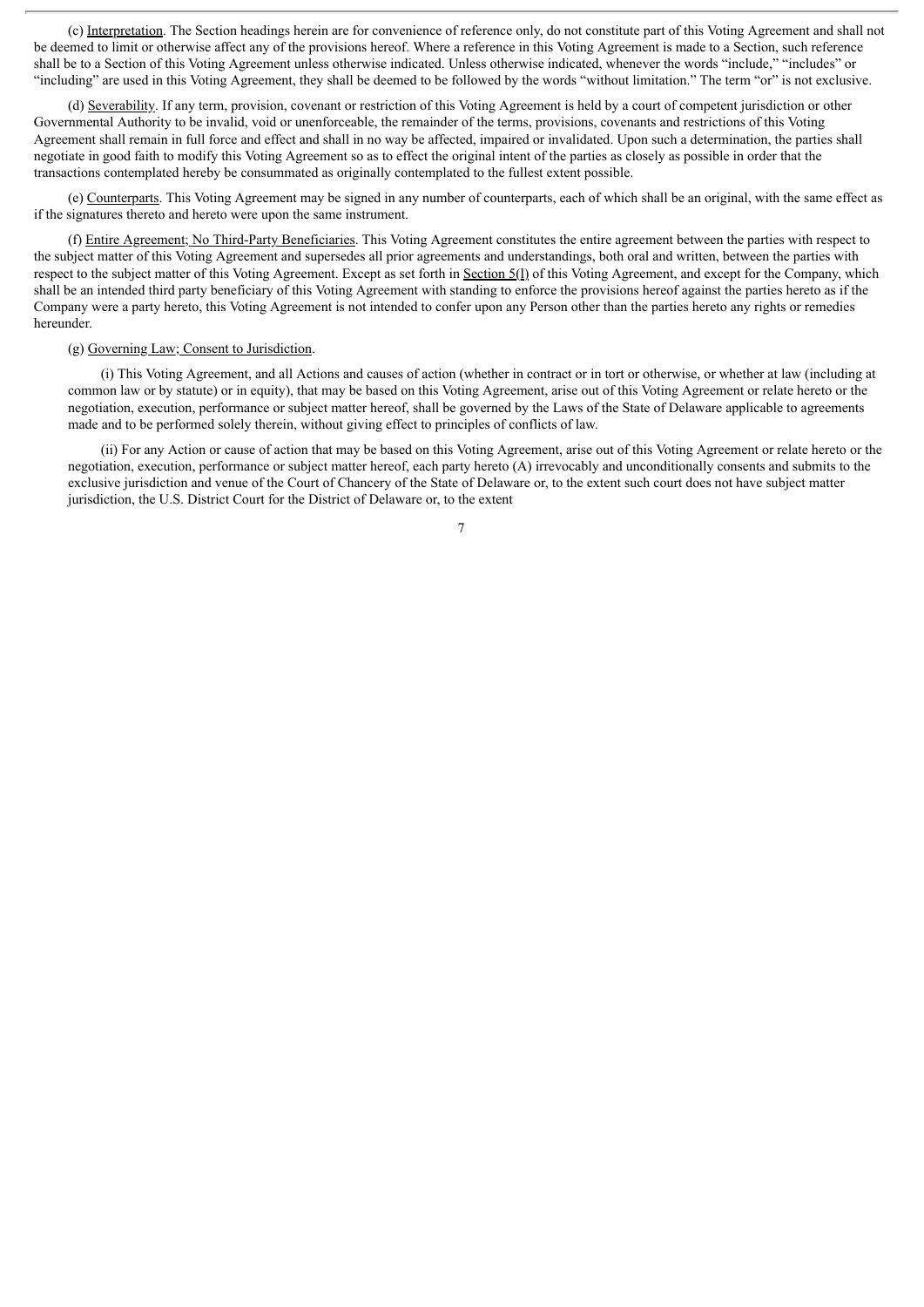such court does not have subject matter jurisdiction, the Superior Court of the State of Delaware, (B) agrees that all such Actions and causes of action shall be heard and determined exclusively under the foregoing clause (A), (C) waives any objection to laying venue in any such Actions or cause of action in such courts, (D) waives any objection that any such court is an inconvenient forum or does not have jurisdiction over any party hereto and (v) agrees that service of process upon such party in any such Action or cause of action shall be effective if such process is given by registered mail addressed to it at the address set forth in Section 8.4 of the Merger Agreement or on the applicable signature page hereto.

## (h) Waiver of Jury Trial. **EACH PARTY HERETO IRREVOCABLY WAIVES, TO THE FULLEST EXTENT PERMITTED BY** APPLICABLE LAW, ANY AND ALL RIGHT TO TRIAL BY JURY IN ANY ACTION OR CAUSE OF ACTION THAT MAY BE BASED **ON THIS VOTING AGREEMENT, ARISE OUT OF THIS VOTING AGREEMENT OR RELATE HERETO OR THE NEGOTIATION, EXECUTION, PERFORMANCE OR SUBJECT MATTER HEREOF.**

(i) Assignment; Successors. No party may assign, delegate or otherwise transfer, by operation of law or otherwise, any of such party's rights or obligations under this Voting Agreement without the consent of each other party hereto; provided that Parent may, without the consent of any Stockholder, assign its rights under this Voting Agreement to any Party to which it assigns its rights under the Merger Agreement. Any purported assignment not permitted under this Section 5(i) shall be null and void. Without limiting any other rights Parent may have hereunder in respect of any Transfer of the Subject Shares, each Stockholder agrees that this Voting Agreement and the obligations hereunder shall attach to the Subject Shares beneficially owned by such Stockholder and shall be binding upon any person to which legal or beneficial ownership of such Subject Shares shall pass, whether by operation of law or otherwise, including, without limitation, such Stockholder's heirs, guardians, administrators, representatives or successors.

(j) Specific Performance. The parties hereto acknowledge and agree that irreparable damage would occur in the event that any provision hereof was not performed under their specific terms or were otherwise breached by a party and that monetary damages, even if available, would not be an adequate remedy therefor. It is accordingly agreed that, at any time prior to the termination hereof, each party hereto shall each be entitled to an injunction or injunctions to prevent breaches hereof and to enforce specifically the performance of terms and provisions of this Voting Agreement in each case without proof of actual damages (and each party hereto waives any requirement for the securing or posting of any bond in connection with such remedy), this being in addition to any other remedy to which each Party is entitled at Law or in equity. Each party hereto further agrees not to assert (i) that a remedy of specific enforcement is unenforceable, invalid, contrary to Law or inequitable for any reason or (ii) that a remedy of monetary damages would provide an adequate remedy for any such breach.

(k) Capacity as Stockholder. Notwithstanding anything herein to the contrary, (a) each Stockholder signs this Voting Agreement solely in its, his or her capacity as a stockholder of the Company, and not in any other capacity and this Voting Agreement shall not limit or otherwise affect the actions of such Stockholder, any Affiliate thereof or any of their respective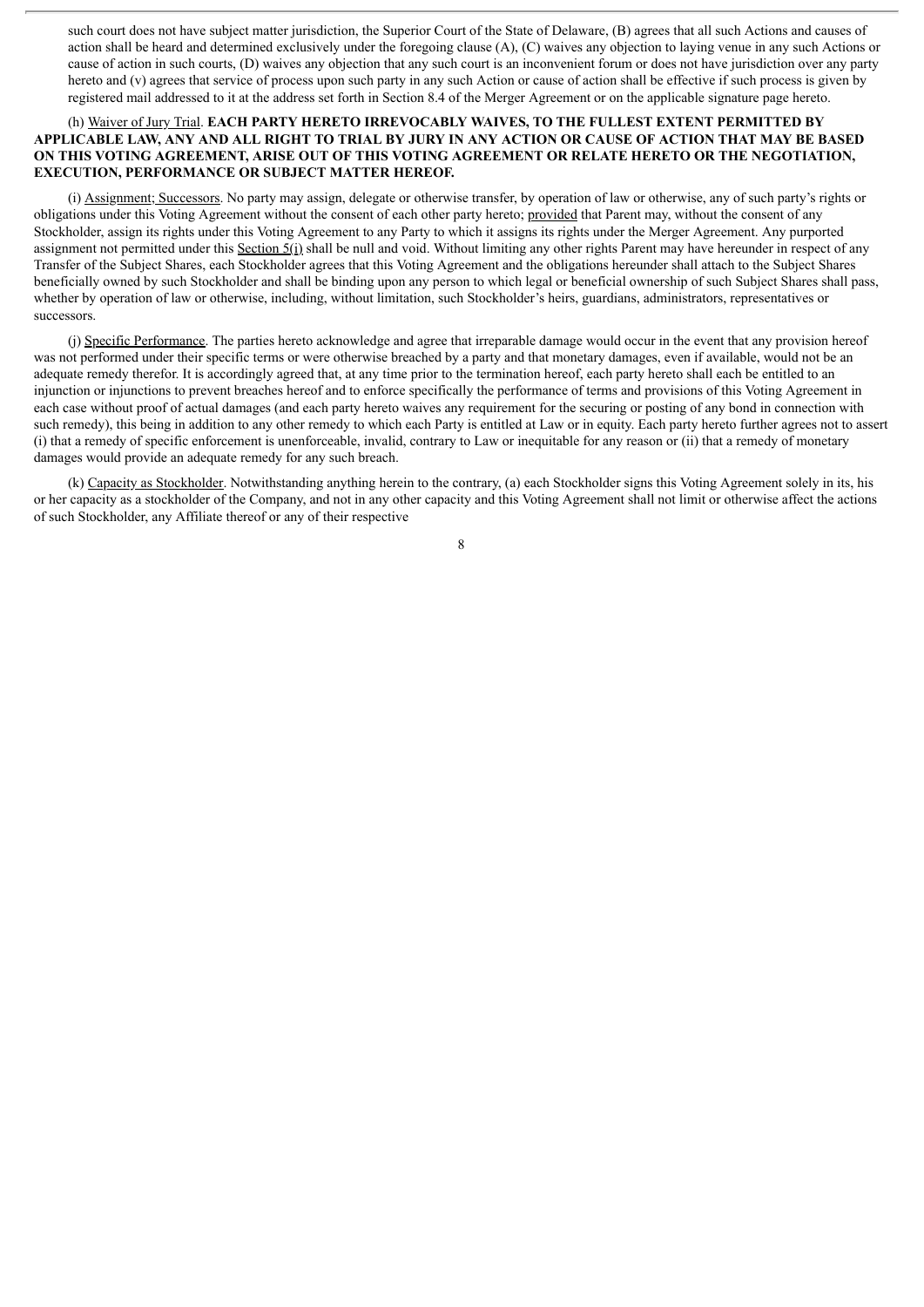Representatives or designees in its capacity, if applicable, as an officer, director, employee or agent of the Company, and (b) nothing herein shall in any way restrict a director, officer, employee or agent of the Company in the taking of any actions (or failure to act) in his or her capacity as such, or in the exercise of his or her fiduciary duties as a director or officer of the Company, or prevent or be construed to create any obligation on the part of any director, officer, employee or agent of the Company from taking any action in his or her capacity as such.

(l) Non-Recourse. All Actions (whether in contract or in tort, in Law or in equity or otherwise, or granted by statute or otherwise, whether by or through attempted piercing of the corporate, limited partnership or limited liability company veil or any other theory or doctrine, including alter ego or otherwise) that may be based upon, arise out of or relate to this Voting Agreement or the negotiation, execution, performance or non-performance of this Voting Agreement (including any representation or warranty made in or in connection with this Voting Agreement or as an inducement to enter into this Voting Agreement) may be made by any party hereto only against the Persons that are expressly identified as parties hereto. No Person who is not a named party to this Voting Agreement, including any director, officer, employee, incorporator, member, partner, stockholder, Affiliate, agent, attorney or Representative of any named party to this Voting Agreement that is not itself a named party to this Voting Agreement ("**Non-Party Affiliates**"), shall have any liability (whether in Contract or in tort, in law or in equity, or based upon any theory that seeks to impose liability of an entity party against its owners or Affiliates) to any party to this Voting Agreement for any obligations or liabilities arising under, in connection with or related to this Voting Agreement or for any claim based on, in respect of, or by reason of this Voting Agreement or its negotiation or execution; and each party hereto or thereto waives and releases all such liabilities, claims and obligations against any such Non-Party Affiliates. The parties to this Voting Agreement acknowledge and agree that the Non-Party Affiliates are intended third-party beneficiaries of this Section 5(1). Nothing in this Voting Agreement precludes the parties hereto or any Non-Party Affiliates from exercising any rights under the Merger Agreement or any other agreement to which they are specifically a party or an express third party beneficiary thereof, and nothing in this Voting Agreement shall limit the liability or obligations of any Non-Party Affiliates under the Merger Agreement or any other agreement to which they are specifically a party.

(m) No Ownership Interest. Except as otherwise provided herein, nothing contained in this Voting Agreement shall be deemed to vest in Parent any direct or indirect ownership or incidence of ownership of or with respect to the Subject Shares. Except as otherwise provided herein, all rights, ownership and economic benefits of and relating to the Subject Shares shall remain vested in and belong to the Stockholders, and Parent shall have no authority to manage, direct, restrict, regulate, govern, or administer any of the policies or any power or authority to direct the Stockholders in the voting of any of the Subject Shares, except as otherwise provided herein.

[Signature Page Follows]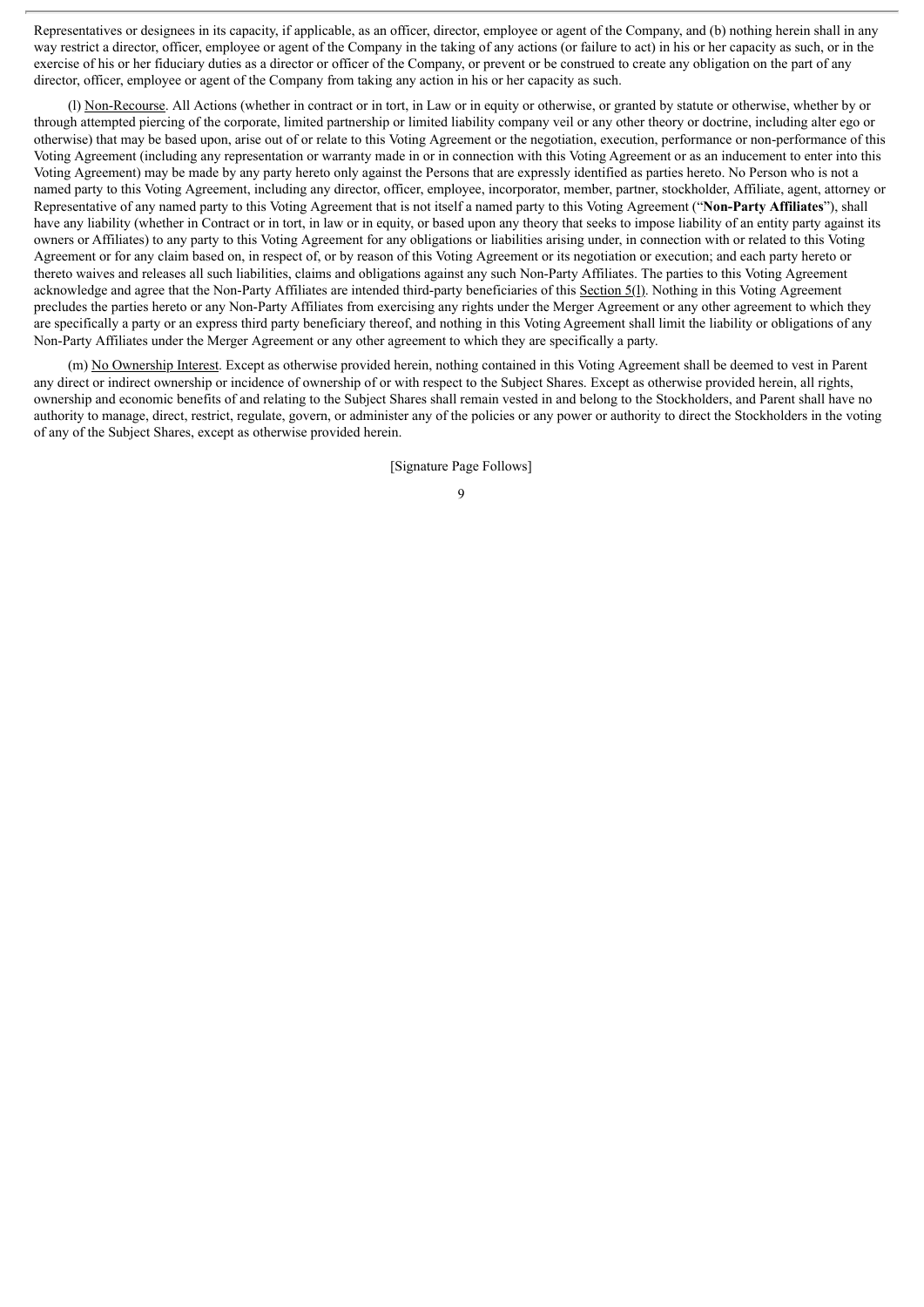MOOSE BIDCO, INC.

By

Name: Dayne Baird Title: Secretary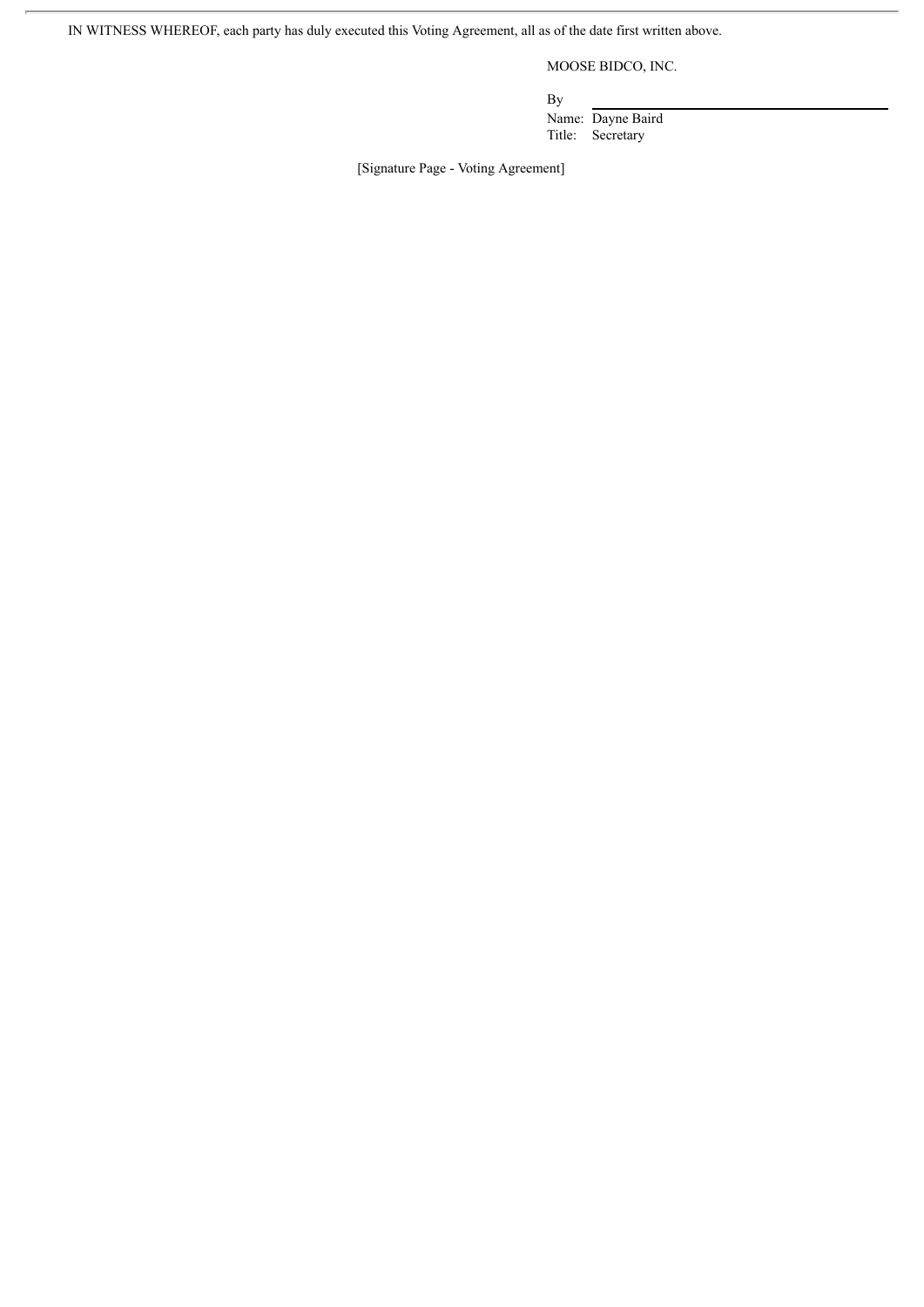STOCKHOLDERS:

George J. Pedersen

Address:

2251 Corporate Park Drive Suite 600 Herndon, Virginia 20171

with a copy to (which shall not constitute notice):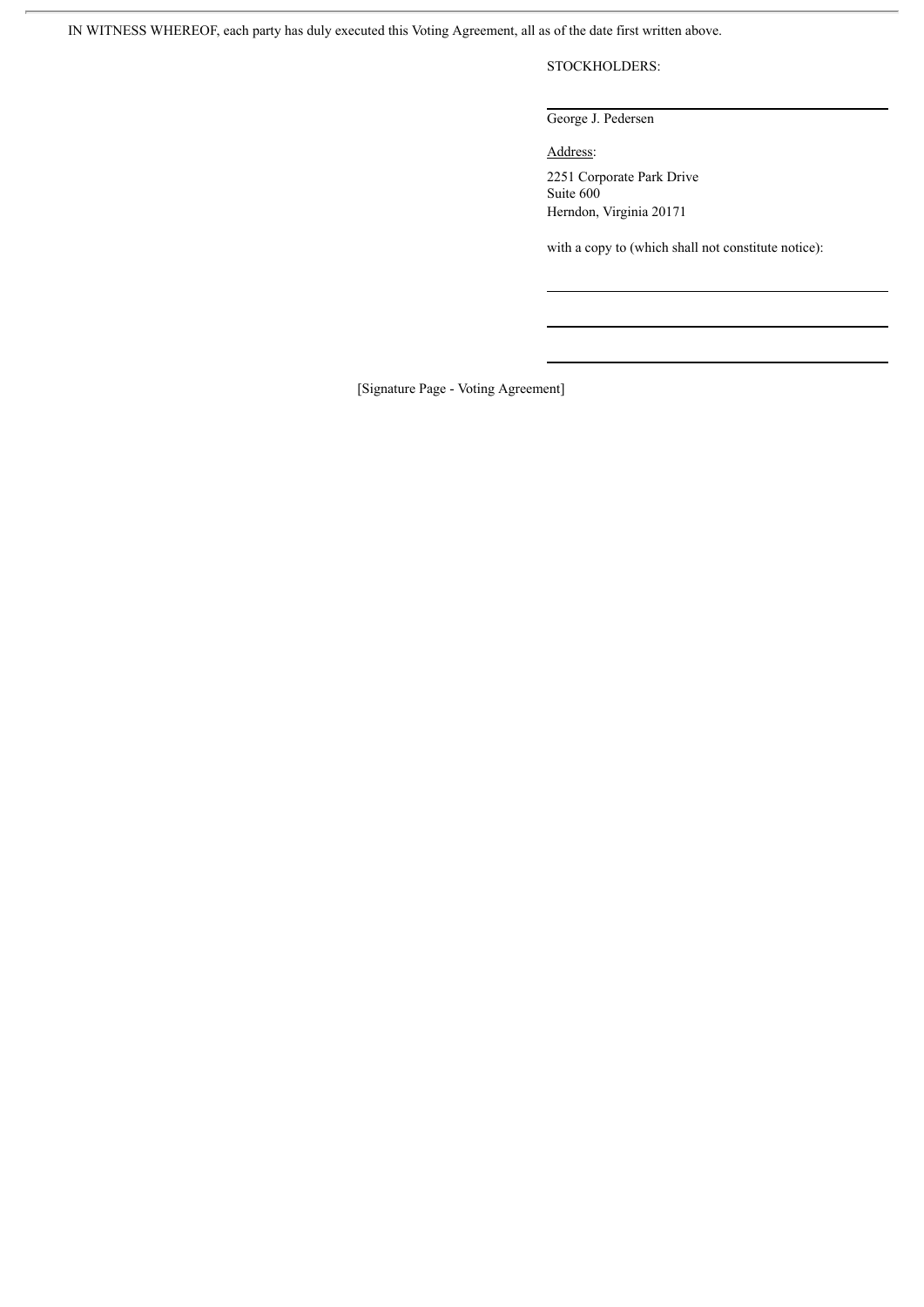## STOCKHOLDERS:

The Pedersen GST 2022 Trust

By:

Name: Jennifer A. Warren Title: Trustee

Address:

2251 Corporate Park Drive Suite 600 Herndon, Virginia 20171

with a copy to (which shall not constitute notice):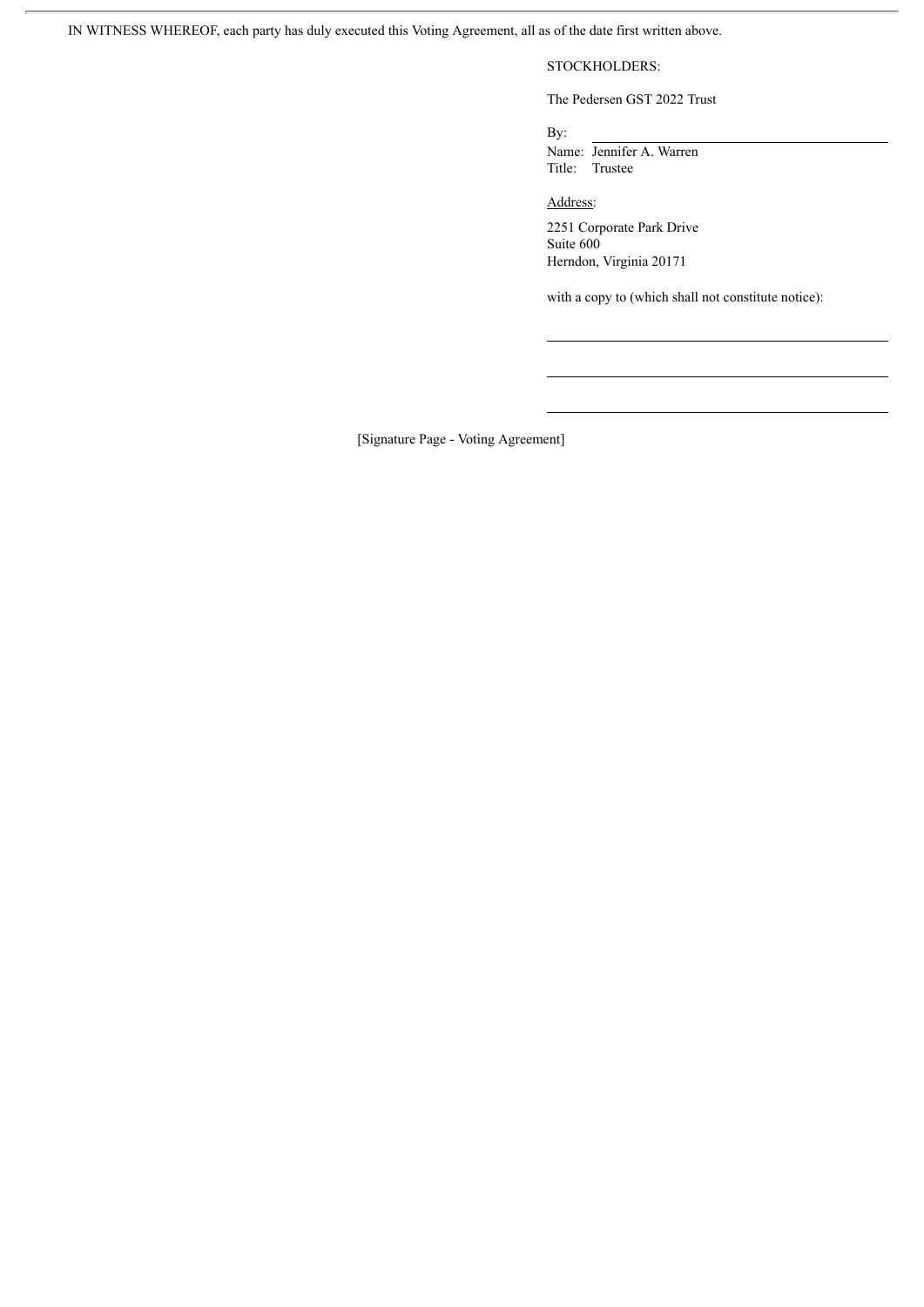# STOCKHOLDERS:

The Pedersen Nonexempt 2022 Trust

By:

Name: Jennifer A. Warren Title: Trustee

Address:

2251 Corporate Park Drive Suite 600 Herndon, Virginia 20171

with a copy to (which shall not constitute notice):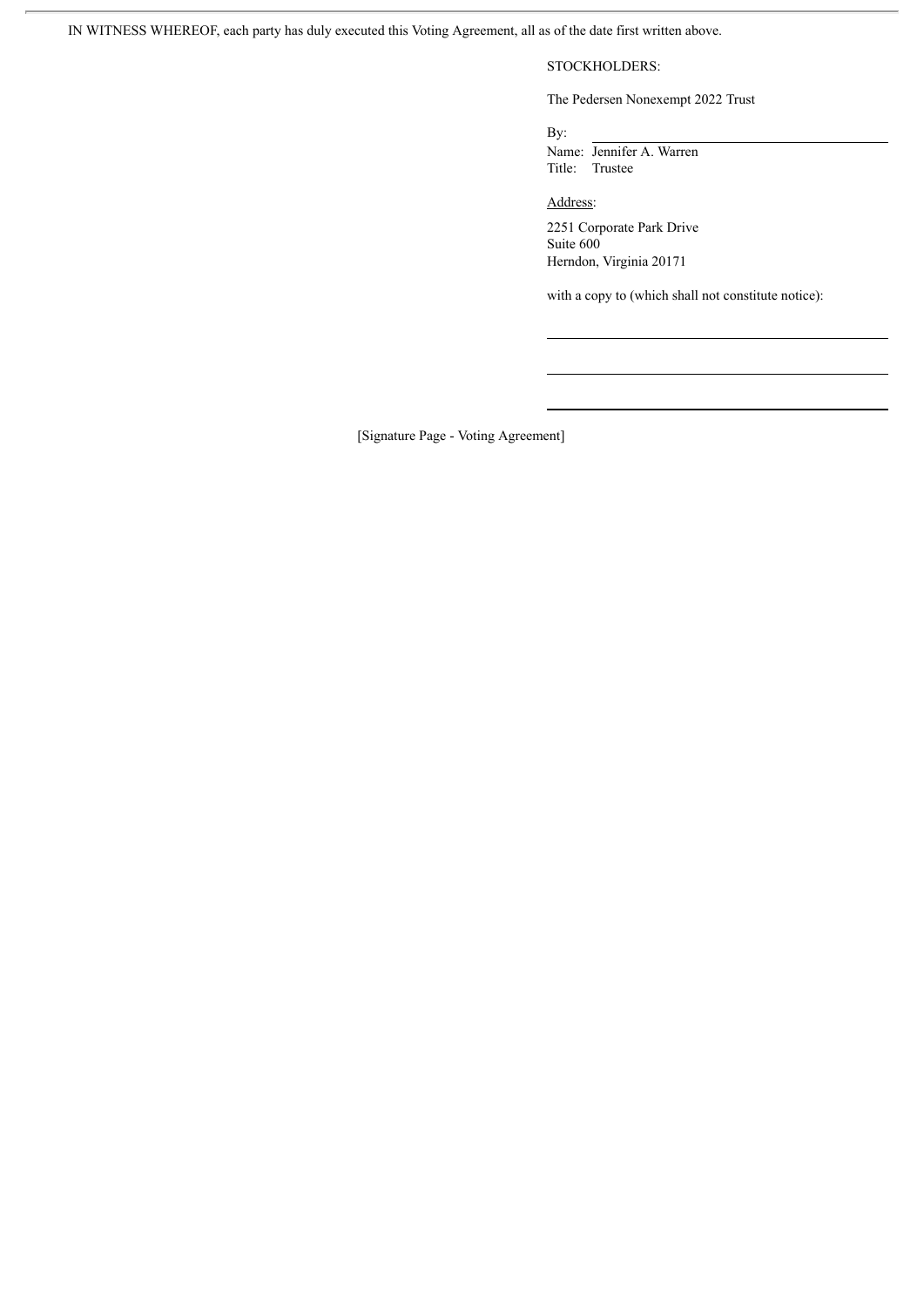



## **Carlyle to Acquire ManTech in All-Cash Transaction Valued at Approximately \$4.2 Billion**

*ManTech shareholders to receive \$96.00 in cash per share*

**HERNDON, Va., May 16, 2022** — ManTech International Corporation (Nasdaq: MANT) ("ManTech" or the "Company"), a leading provider of innovative technologies and solutions for mission-critical national security programs, today announced that it has entered into a definitive agreement to be acquired by funds managed by global investment firm Carlyle (NASDAQ: CG) in an all-cash transaction with a total enterprise value of approximately \$4.2 billion.

Under the terms of the transaction, ManTech shareholders will receive \$96.00 per share in cash, which represents a 32% premium to ManTech's unaffected closing share price of \$72.82 on February 2, 2022, the last trading day prior to published media reports regarding a potential strategic process for the Company, and a 17% premium to the closing stock price of \$81.97 on May 13, 2022.

"We have always admired ManTech's unwavering commitment to support national security customers and their critical missions through differentiated capabilities and technology solutions. ManTech's talented employees and leadership team have built a remarkable Company with strong market positions across the federal government," said Dayne Baird, a Managing Director on Carlyle's Aerospace & Government Services team. "Through this partnership, we look forward to leveraging our sector expertise and resources to accelerate growth and innovation and to drive greater value for customers and employees."

"This announcement is an important milestone for ManTech and a testament to our growth and the leadership position we have built since our founding by George Pedersen more than 50 years ago," said ManTech Chairman, Chief Executive Officer and President Kevin M. Phillips. "Following a comprehensive review of strategic alternatives, our Board determined that this transaction is in the best interest of our shareholders and provides them with the most compelling value maximization outcome, offering liquidity at a significant premium. We look forward to leveraging Carlyle's deep knowledge and experience investing in and growing companies, as we deliver stronger outcomes for our customers and increased opportunities for our employees."

#### **Transaction Details**

The transaction was unanimously approved by ManTech's Board of Directors, which recommends that ManTech shareholders vote in favor of the transaction. The transaction is expected to close in the second half of calendar 2022, subject to approval by ManTech shareholders, receipt of regulatory approvals and other customary closing conditions.

Stockholders holding shares of common stock representing 49.2% of the current outstanding voting power of the ManTech common stock have entered into a voting agreement pursuant to which they have agreed, among other things, to vote their shares of common stock in favor of the transaction, subject to certain conditions.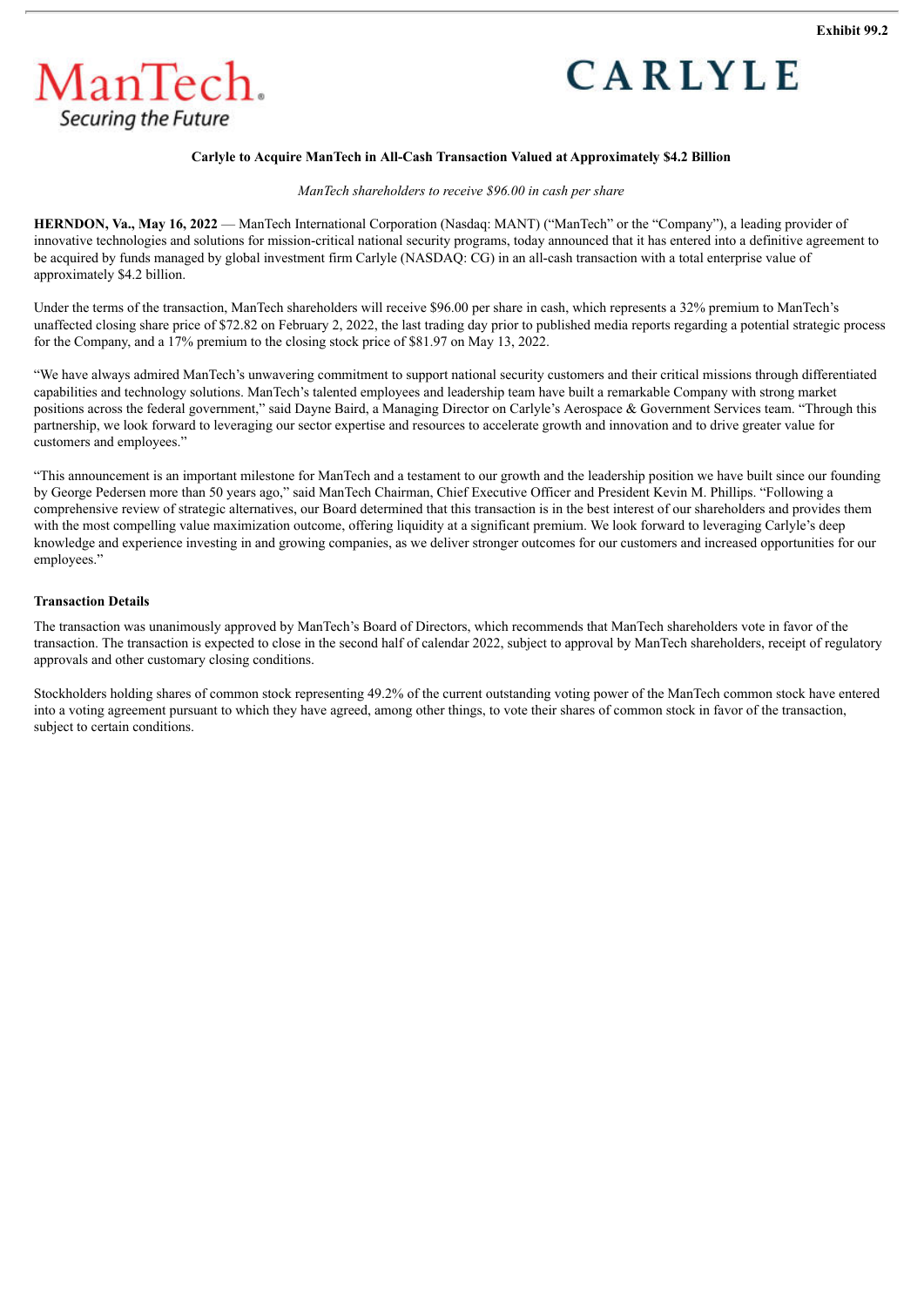#### **Advisors**

Goldman Sachs  $& Co.$  LLC is serving as exclusive financial advisor and King  $& Spalding$  LLP is serving as legal counsel to ManTech in connection with the transaction.

Robert W. Baird & Co. is serving as financial advisor and Latham & Watkins LLP is serving as legal advisor to Carlyle in connection with the transaction.

## **About ManTech International Corporation**

ManTech provides mission-focused technology solutions and services for U.S. defense, intelligence and federal civilian agencies. In business for more than 53 years, we excel in full-spectrum cyber, data collection & analytics, enterprise IT, systems engineering and software application development solutions that support national and homeland security. Additional information on ManTech can be found at www.mantech.com.

## **About Carlyle**

Carlyle (NASDAQ: CG) is a global investment firm with deep industry expertise that deploys private capital across three business segments: Global Private Equity, Global Credit and Global Investment Solutions. With \$325 billion of assets under management as of March 31, 2022, Carlyle's purpose is to invest wisely and create value on behalf of its investors, portfolio companies and the communities in which we live and invest. Carlyle employs nearly 1,900 people in 26 offices across five continents. Further information is available at www.carlyle.com. Follow Carlyle on Twitter @OneCarlyle.

#### **Additional Information about the Acquisition and Where to Find It**

This communication is being made in respect of the proposed transaction involving ManTech International Corporation ("ManTech") and Carlyle. A meeting of the stockholders of ManTech will be announced as promptly as practicable to seek stockholder approval in connection with the proposed Merger. ManTech expects to file with the Securities and Exchange Commission ("SEC") a proxy statement and other relevant documents in connection with the proposed Merger. The definitive proxy statement will be sent or given to the stockholders of ManTech and will contain important information about the proposed Merger and related matters. STOCKHOLDERS OF MANTECH ARE URGED TO READ THE DEFINITIVE PROXY STATEMENT AND OTHER RELEVANT MATERIALS CAREFULLY AND IN THEIR ENTIRETY WHEN THEY BECOME AVAILABLE BECAUSE THEY WILL CONTAIN IMPORTANT INFORMATION ABOUT MANTECH AND THE MERGER. Investors may obtain a free copy of these materials (when they are available) and other documents filed by ManTech with the SEC at the SEC's website at www.sec.gov.

ManTech and certain of its directors, executive officers and other members of management and employees may be deemed to be participants in soliciting proxies from its stockholders in connection with the Merger. Information regarding the persons who may, under the rules of the SEC, be considered to be participants in the solicitation of ManTech's stockholders in connection with the proposed transaction will be set forth in ManTech's definitive proxy statement for its stockholder meeting at which the proposed transaction will be submitted for approval by ManTech's stockholders. You may also find additional information about ManTech's directors and executive officers in ManTech's definitive proxy statement for its 2022 Annual Meeting of Stockholders, which was filed with the SEC on April 29, 2022, and in subsequently filed Current Reports on Form 8-K and Quarterly Reports on Form 10-Q.